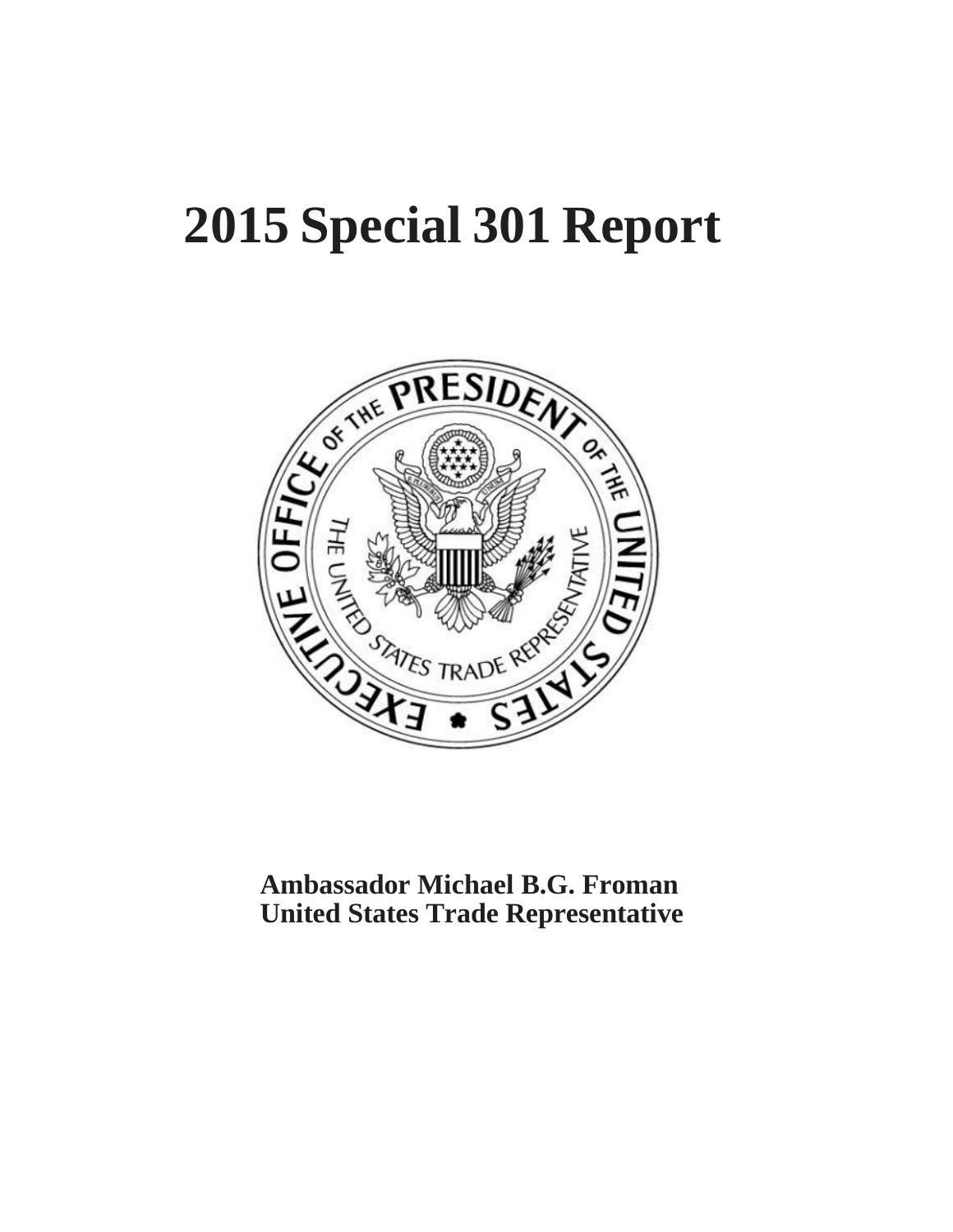#### **ACKNOWLEDGEMENTS**

The Office of the United States Trade Representative is responsible for the preparation of this Report. United States Trade Representative Michael Froman gratefully acknowledges the contributions of staff to the writing and production of this Report, and extends his thanks to partner agencies, including the following Departments and agencies: State; Treasury; Justice; Agriculture; Commerce, including the International Trade Administration and the United States Patent and Trademark Office; Labor; Health and Human Services, including the Food and Drug Administration; Homeland Security, including Customs and Border Protection, Immigration and Customs Enforcement, and the National Intellectual Property Rights Coordination Center; and the United States Agency for International Development. Ambassador Froman also recognizes the contributions of the Intellectual Property Enforcement Coordinator as well as those of the United States Copyright Office.

In preparing the Report, substantial information was solicited from U.S. Embassies around the world, from U.S. Government agencies, and from interested stakeholders. The draft of this Report was developed through the Special 301 Subcommittee of the inter-agency Trade Policy Staff Committee.

April 2015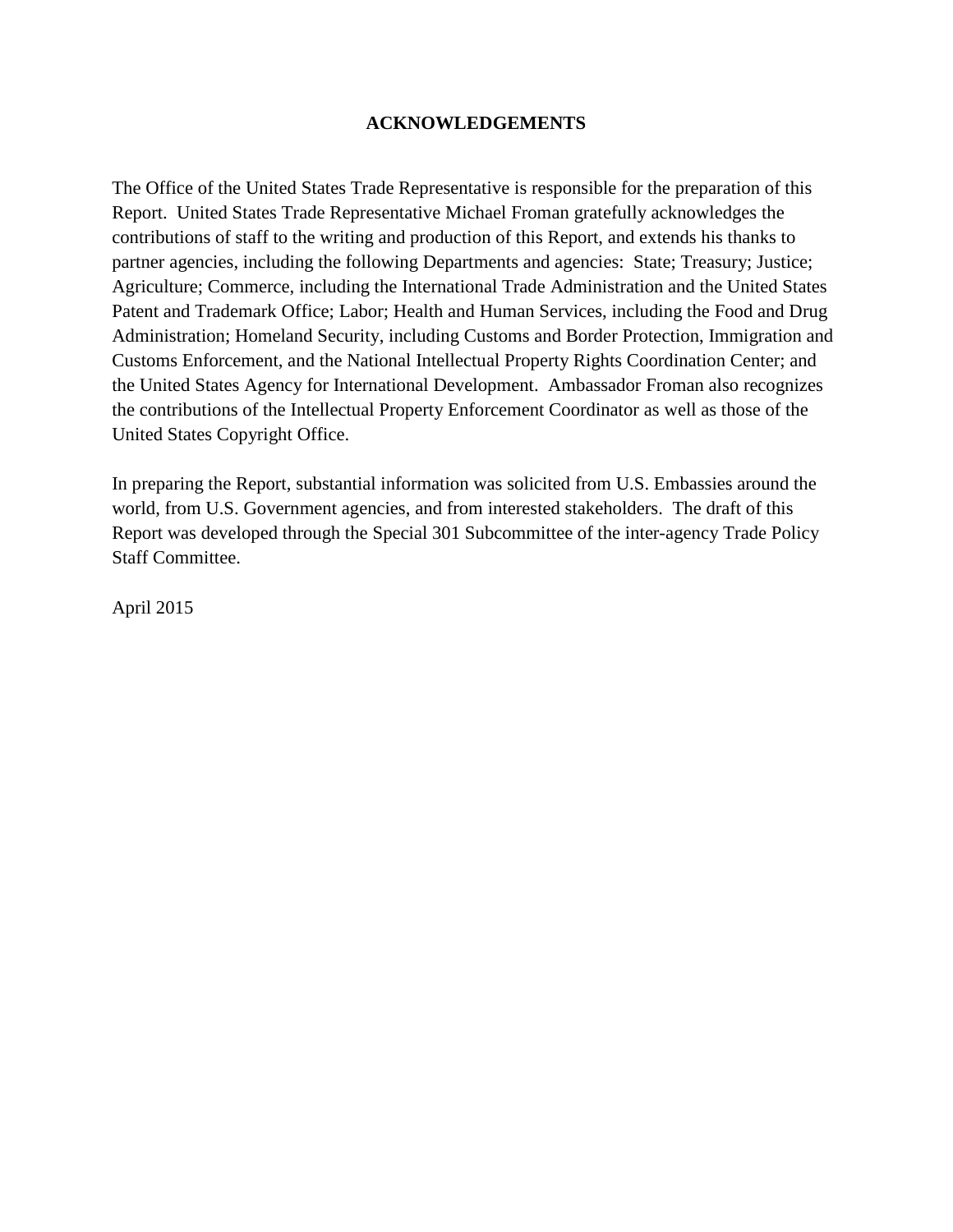# **TABLE OF CONTENTS**

| <b>SECTION I. DEVELOPMENTS IN INTELLECTUAL PROPERTY RIGHTS</b>                       |  |
|--------------------------------------------------------------------------------------|--|
|                                                                                      |  |
|                                                                                      |  |
|                                                                                      |  |
|                                                                                      |  |
|                                                                                      |  |
|                                                                                      |  |
|                                                                                      |  |
|                                                                                      |  |
|                                                                                      |  |
| IPR Protection and Market Access Challenges Affecting Multiple Industry Sectors 20   |  |
|                                                                                      |  |
|                                                                                      |  |
| Challenges Affecting the Copyright and the Information and Communications Technology |  |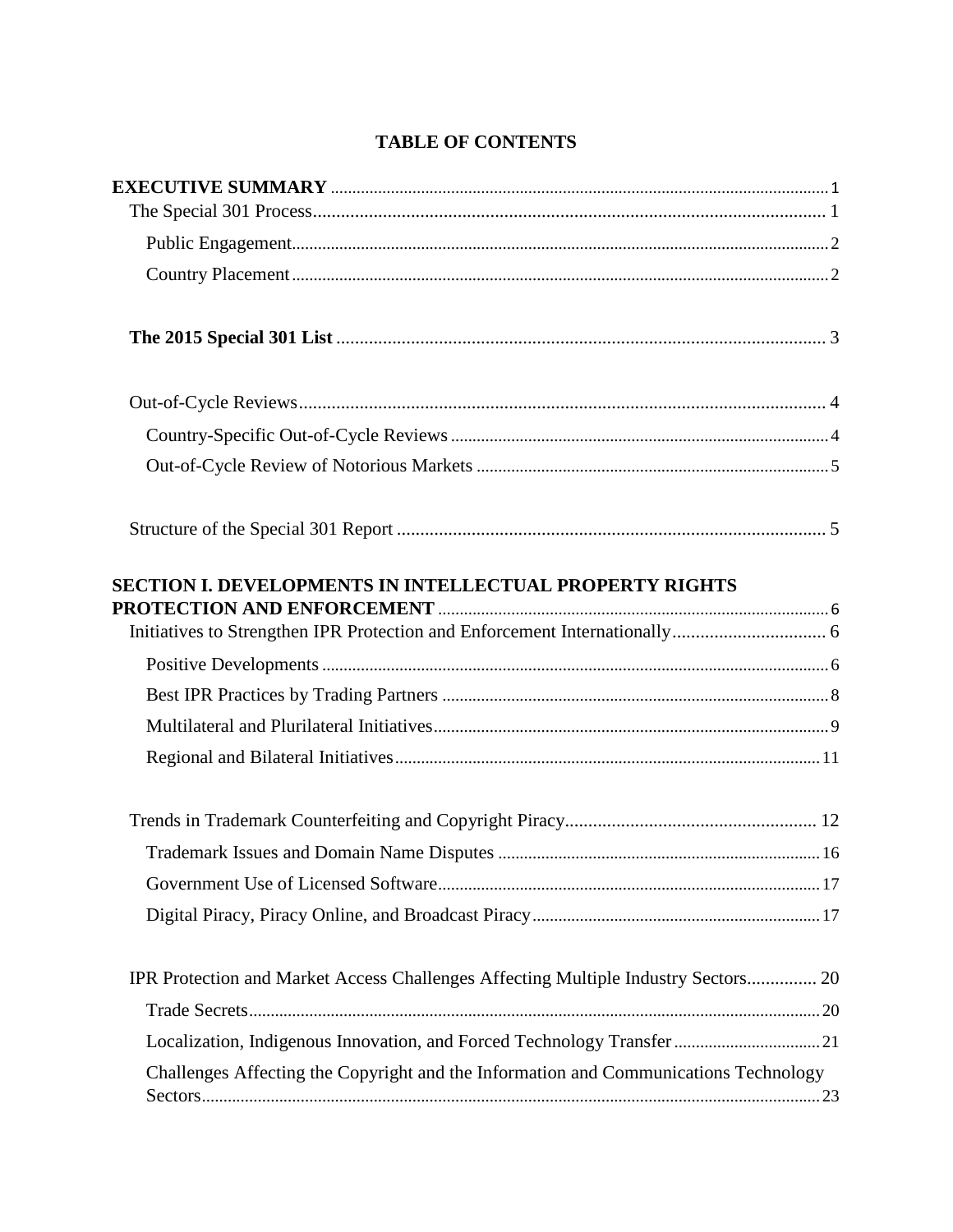| China<br>Indonesia<br>Thailand<br>India<br>Pakistan<br>Algeria<br>Kuwait<br>Russia<br>Ukraine<br>Argentina<br>Chile<br>Ecuador<br>Venezuela<br>59 |  |
|---------------------------------------------------------------------------------------------------------------------------------------------------|--|
|                                                                                                                                                   |  |
|                                                                                                                                                   |  |
|                                                                                                                                                   |  |
|                                                                                                                                                   |  |
|                                                                                                                                                   |  |
|                                                                                                                                                   |  |
|                                                                                                                                                   |  |
|                                                                                                                                                   |  |
|                                                                                                                                                   |  |
|                                                                                                                                                   |  |
|                                                                                                                                                   |  |
|                                                                                                                                                   |  |
|                                                                                                                                                   |  |
|                                                                                                                                                   |  |
|                                                                                                                                                   |  |
|                                                                                                                                                   |  |
|                                                                                                                                                   |  |
|                                                                                                                                                   |  |
|                                                                                                                                                   |  |
|                                                                                                                                                   |  |
|                                                                                                                                                   |  |
|                                                                                                                                                   |  |
|                                                                                                                                                   |  |
|                                                                                                                                                   |  |
|                                                                                                                                                   |  |
|                                                                                                                                                   |  |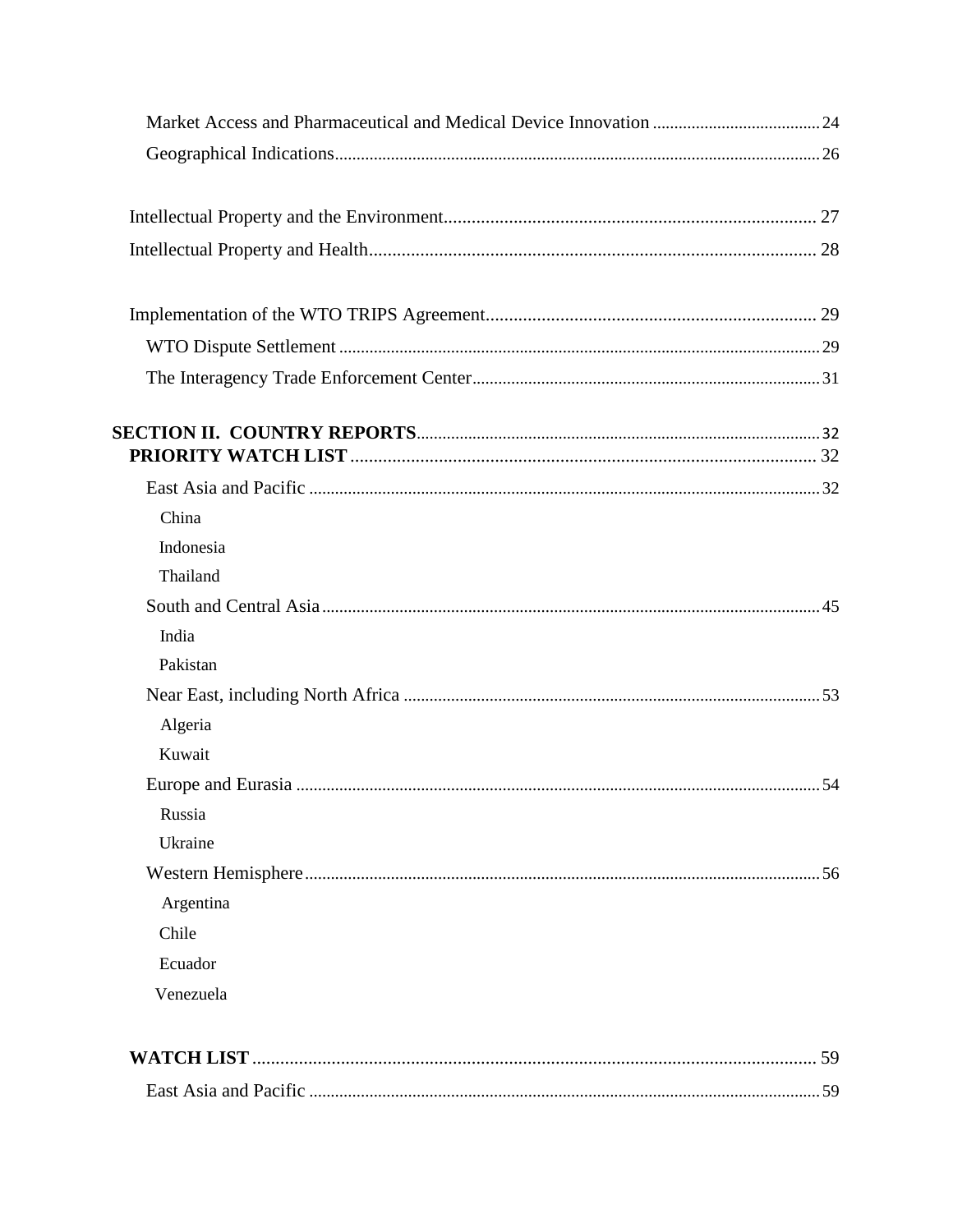| Vietnam                  |  |
|--------------------------|--|
|                          |  |
| Tajikistan               |  |
| Turkmenistan             |  |
| Uzbekistan               |  |
|                          |  |
| Egypt                    |  |
| Lebanon                  |  |
|                          |  |
| <b>Belarus</b>           |  |
| Bulgaria                 |  |
| Greece                   |  |
| Romania                  |  |
| Turkey                   |  |
|                          |  |
| Canada                   |  |
| Mexico                   |  |
| Costa Rica               |  |
| Dominican Republic       |  |
| Guatemala                |  |
| <b>Barbados</b>          |  |
| Jamaica                  |  |
| Trinidad and Tobago      |  |
| Bolivia<br><b>Brazil</b> |  |
| Colombia                 |  |
| Paraguay                 |  |
| Peru                     |  |

| ANNEX 2. UNITED STATES GOVERNMENT-SPONSORED TECHNICAL ASSISTANCE |  |
|------------------------------------------------------------------|--|
|                                                                  |  |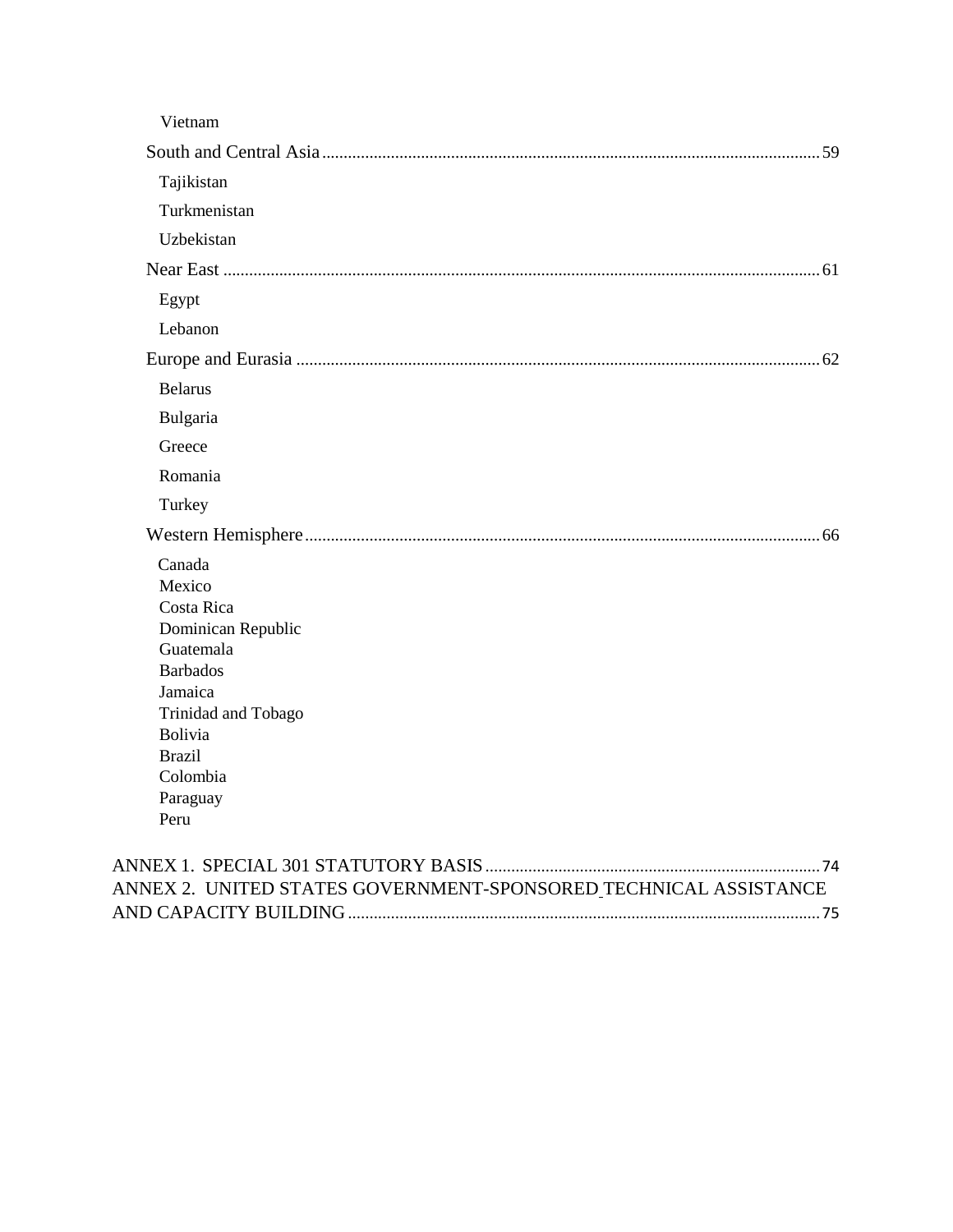#### **EXECUTIVE SUMMARY**

<span id="page-5-0"></span>The Special 301 Report (Report) is the result of an annual review of the state of intellectual property rights (IPR) protection and enforcement in U.S. trading partners around the world, which the Office of the United States Trade Representative (USTR) conducts pursuant to Section 182 of the Trade Act of 1974, as amended by the Omnibus Trade and Competitiveness Act of 1988 and the Uruguay Round Agreements Act (19 U.S.C. § 2242).

This Report reflects the Administration's continued resolve to encourage and maintain adequate and effective IPR protection and enforcement worldwide. The Report identifies a wide range of concerns, including: (a) the deterioration in IPR protection, enforcement, and market access for persons relying on IPR in a number of trading partners; (b) reported inadequacies in trade secret protection in China, India, and elsewhere, as well as an increasing incidence of trade secret misappropriation; (c) troubling "indigenous innovation" policies that may unfairly disadvantage U.S. rights holders in China; (d) the continuing challenges of online copyright piracy in countries such as Brazil, China, India, and Russia and trademark counterfeiting in China and elsewhere; (e) market access barriers, including nontransparent and discriminatory measures, that appear to impede access to products embodying IPR and measures that impede market access for U.S. entities that rely upon IPR protection; and (f) other ongoing, systemic IPR enforcement issues in many trading partners around the world.

The Report serves a critical function by identifying opportunities and challenges facing U.S. innovative and creative industries in foreign markets and by promoting job creation, economic development, and many other benefits that effective IPR protection and enforcement support. The Report informs the public and our trading partners and can serve as a positive catalyst for change.

USTR looks forward to working closely with the governments of the trading partners that are identified in this year's Report to address both emerging and continuing concerns, and to continue to build on the positive results that many of these governments have achieved.

## <span id="page-5-1"></span>**The Special 301 Process**

The Congressionally-mandated annual Special 301 Report is the result of an extensive multistakeholder process. Pursuant to the statute mandating the Report, USTR is charged with designating as Priority Foreign Countries those countries that have the most onerous or egregious acts, policies, or practices and whose acts, policies, or practices have the greatest adverse impact (actual or potential) on the relevant U.S. products. (*See* Annex 1). To facilitate administration of the statute, USTR has created a Priority Watch List and Watch List within this Report.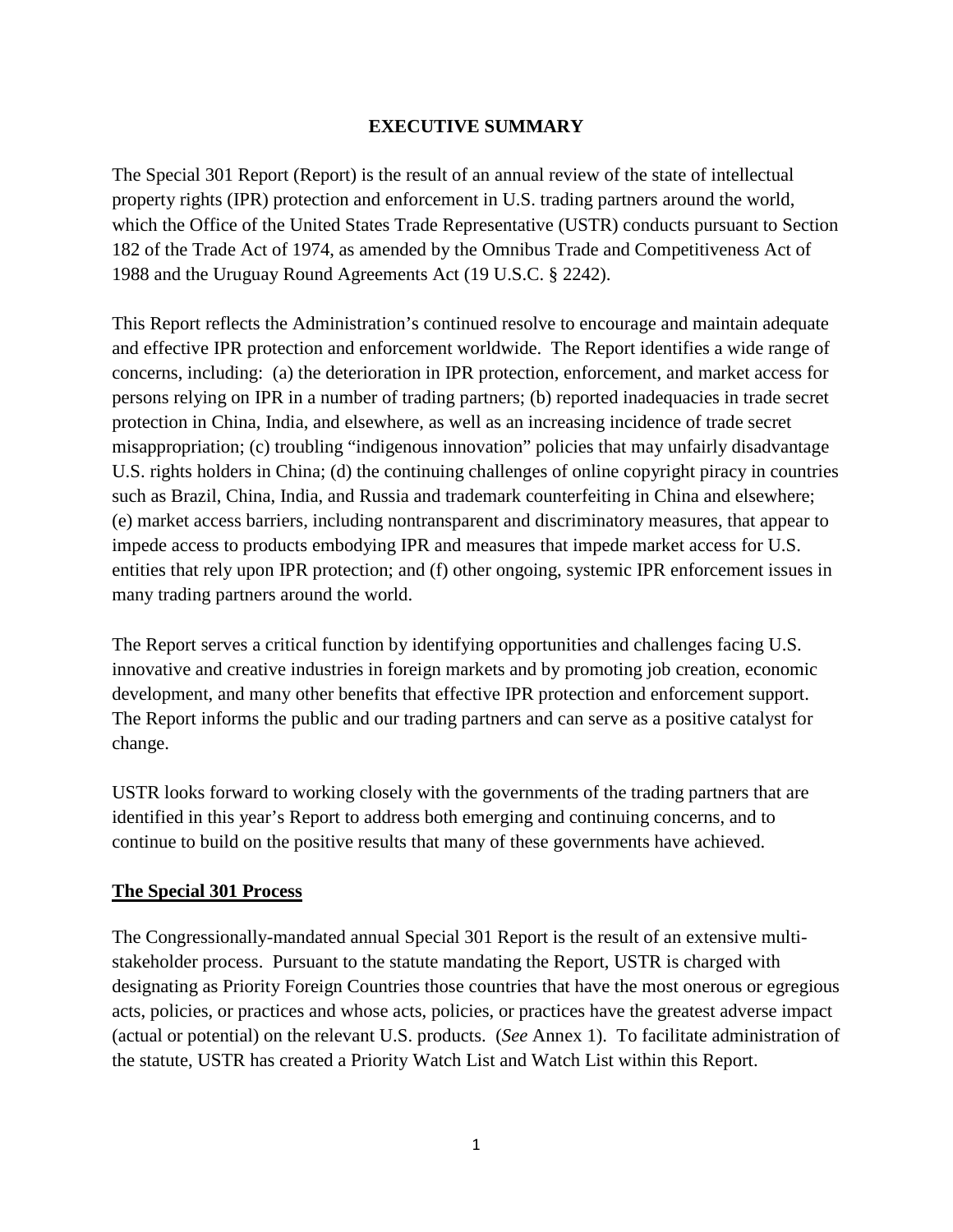Placement of a trading partner on the Priority Watch List or Watch List indicates that particular problems exist in that country with respect to IPR protection, enforcement, or market access for persons relying on IPR.

# <span id="page-6-0"></span>*Public Engagement*

USTR solicited broad public participation in the 2015 Special 301 review process to facilitate sound, well-balanced assessments of the IPR protection and enforcement efforts of trading partners, and to help ensure that the Special 301 review would be based on comprehensive information regarding IPR issues in trading partner markets.

USTR requested written submissions from the public through a notice published in the *Federal Register* on December 29, 2014 (*Federal Register* notice). In addition, on February 24, 2015, USTR conducted a public hearing that provided the opportunity for interested persons to testify before the inter-agency Special 301 Subcommittee of the Trade Policy Staff Committee (TPSC) about issues relevant to the review. The hearing featured testimony from witnesses, including representatives of foreign governments, industry, and non-governmental organizations. USTR recorded and posted on its public website the testimony at the Special 301 hearing, and offered a post-hearing comment period during which hearing participants and interested parties could submit additional information in support of, or in response to, hearing testimony. The *Federal Register* notice and post-hearing comment opportunity drew submissions from 55 interested parties, including 21 trading partner governments.

The submissions filed in response to the *Federal Register* notice, and during the post-hearing comment period, are available to the public online at *www.regulations.gov*, docket number USTR-2014-0025. The public can access both the video and transcript of the hearing at *www.ustr.gov*.

## <span id="page-6-1"></span>*Country Placement*

The Special 301 listings and actions announced in this Report follow intensive deliberations among all relevant agencies within the U.S. Government, informed by extensive consultation with participating stakeholders, foreign governments, the U.S. Congress, and other interested parties.

USTR, together with the Special 301 Subcommittee, conducts a broad and balanced assessment of U.S. trading partners' IPR protection and enforcement, as well as related market access issues affecting IPR-intensive industries, in accordance with the statutory criteria set out by the U.S. Congress. (*See* Annex 1). The Special 301 Subcommittee, through the TPSC, provides country placement recommendations to the USTR based on this assessment.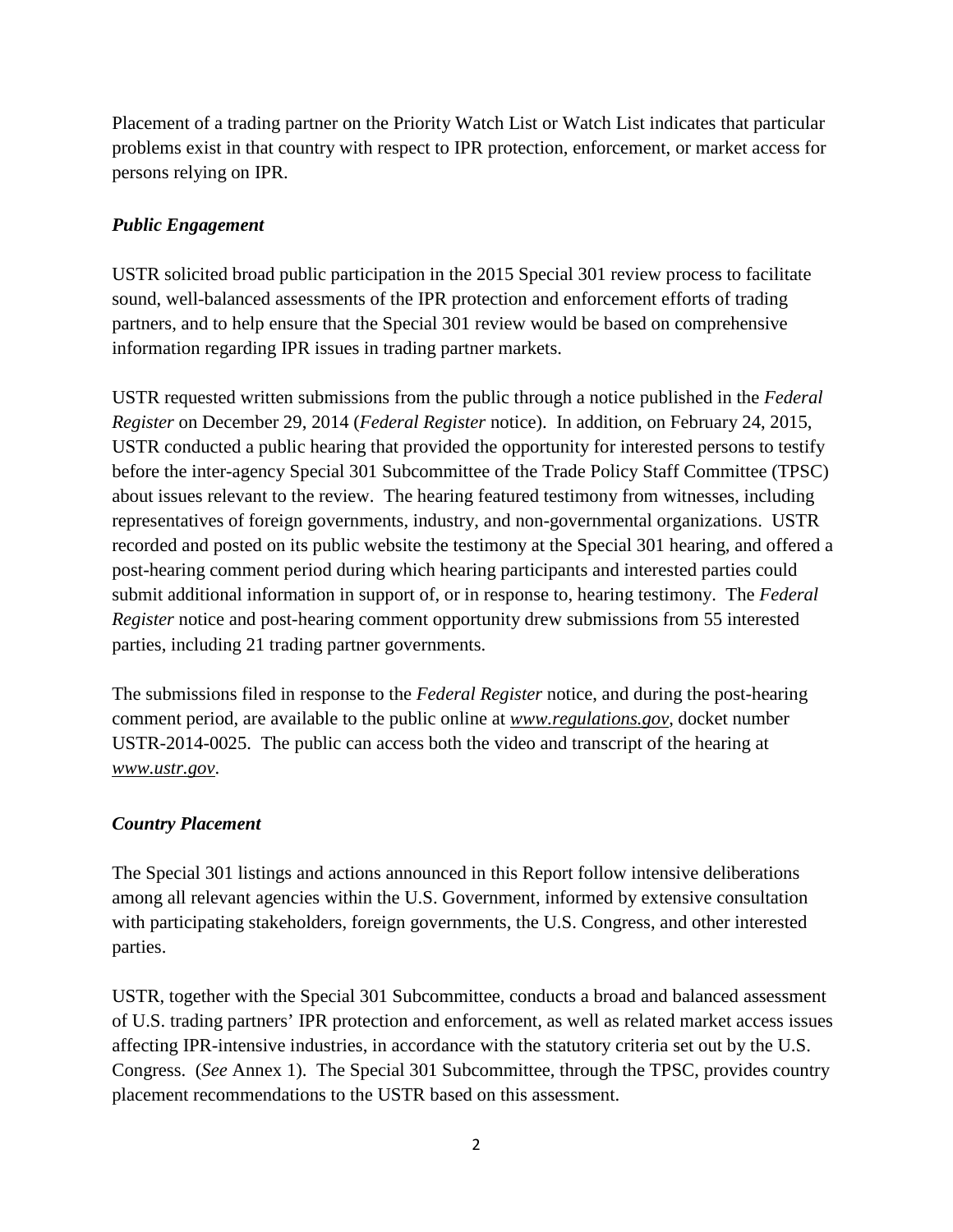This assessment is necessarily conducted on a case-by-case basis, taking into account diverse factors such as a trading partner's level of development, its international obligations and commitments, the concerns of rights holders and other interested parties, and the trade and investment policies of the United States. It is informed by the various cross-cutting issues and trends identified below in Section I *– Developments in Intellectual Property Rights Protection and Enforcement*. Each assessment is based upon the specific facts and circumstances that shape IPR protection and enforcement in a particular trading partner.

In the year ahead, USTR will continue to engage trading partners that are discussed in this Report. In preparation for, and in the course of, those interactions, USTR will:

- Engage with U.S. stakeholders, the U.S. Congress, and other interested parties to ensure that the U.S. Government's position is informed by the full range of views on the pertinent issues;
- Conduct extensive discussions with individual trading partners regarding their respective IPR regimes;
- Encourage trading partners to engage fully, and with the greatest degree of transparency, with the full range of stakeholders on IPR matters; and
- Identify, where possible, appropriate ways in which the U.S. Government can be of assistance. (*See* Annex 2).

USTR will conduct these discussions in a manner that both advances the policy goals of the United States and respects the importance of meaningful policy dialogue with U.S. trading partners. In addition, USTR will continue to work closely with other U.S. Government agencies to ensure consistency of U.S. trade policy objectives with other Administration policies.

#### <span id="page-7-0"></span>**The 2015 Special 301 List**

The Special 301 Subcommittee reviewed 72 trading partners during the 2015 Special 301 process. The Subcommittee received stakeholder input on nearly 100 trading partners, but focused its review on those submissions that responded to the request set forth in the notice published in the *Federal Register* to identify whether a particular trading partner should be named as a Priority Foreign Country (PFC), placed on the Priority Watch List (PWL) or Watch List (WL), or not listed in the Report. Following extensive research and analysis, USTR has listed 37 trading partners as follows:

**Priority Watch List**: Algeria; Argentina; Chile; China; Ecuador; India; Indonesia; Kuwait; Pakistan; Russia; Thailand; Ukraine; and Venezuela; and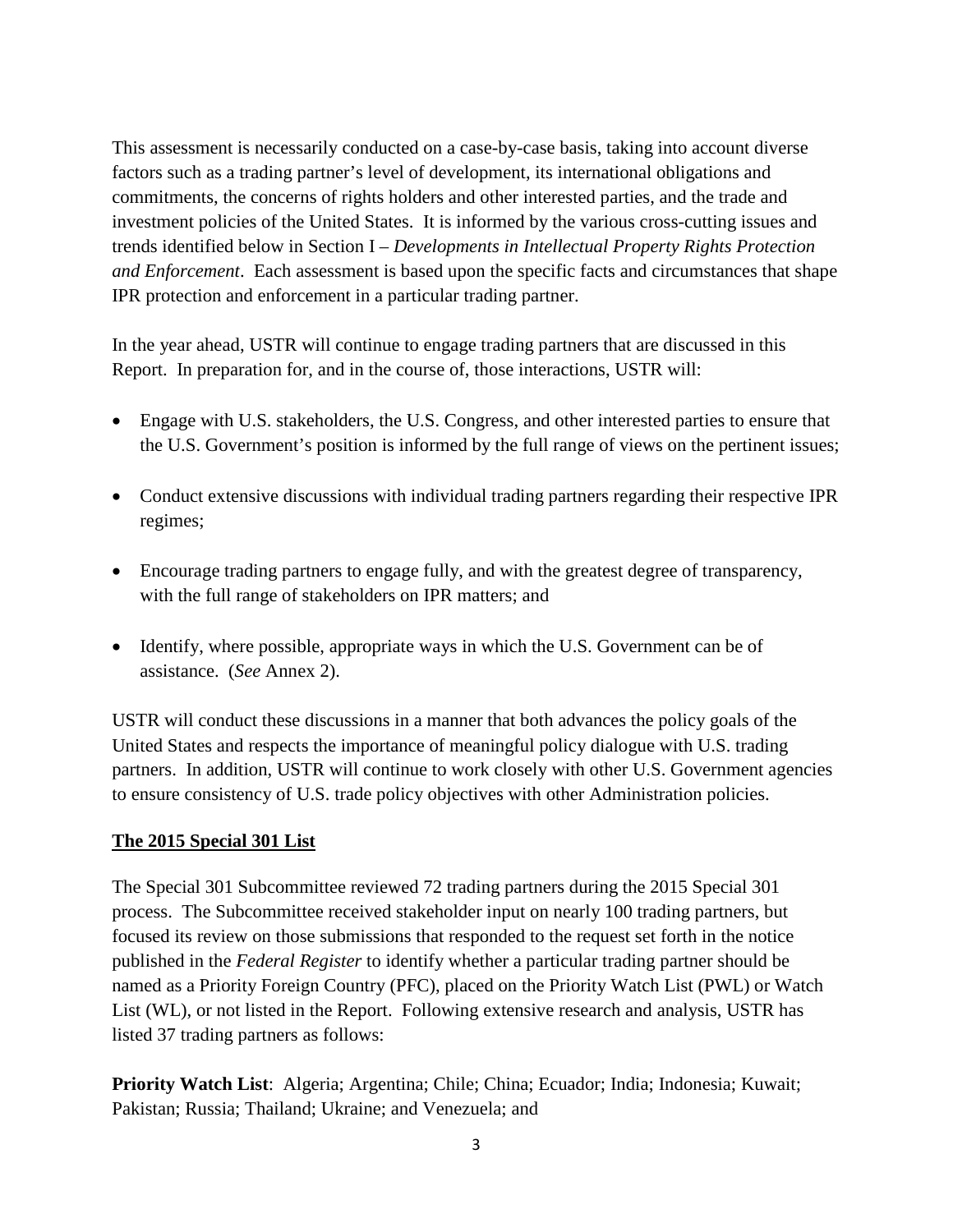**Watch List**: Barbados; Belarus; Bolivia; Brazil; Bulgaria; Canada; Colombia; Costa Rica; Dominican Republic; Egypt; Greece; Guatemala; Jamaica; Lebanon; Mexico; Paraguay; Peru; Romania; Tajikistan; Trinidad and Tobago; Turkey; Turkmenistan; Uzbekistan; and Vietnam.[1](#page-8-2)

## <span id="page-8-0"></span>**Out-of-Cycle Reviews**

An Out-of-Cycle Review (OCR) is a tool that USTR uses to encourage progress on IPR issues of concern. OCRs provide an opportunity for heightened engagement and cooperation with trading partners and other stakeholders to address and remedy such issues.

## <span id="page-8-1"></span>*Country-Specific Out-of-Cycle Reviews*

OCRs focus on identified IPR challenges in specific trading partner markets. Successful resolution of specific IPR issues of concern can lead to a positive change in a trading partner's Special 301 status outside of the typical time frame for the annual review. Conversely, failure to address identified IPR concerns, or further deterioration as to an IPR-related concern within the specified timeframe, can lead to an adverse change in status.

In the coming months, USTR will conduct several OCRs, including of the following trading partners.

- USTR has noted the willingness of two Watch List countries, **Turkmenistan** and **Tajikistan**, to work with the United States on improving their IPR protection and enforcement regimes and will conduct an OCR for each country to evaluate whether specific steps taken merit their removal from the Watch List.
- USTR will conduct an OCR of **Honduras**, which is not listed in the 2015 Report, to determine whether to place that country on the Watch List. This OCR will assess whether Honduras has acted to address widespread cable and satellite signal piracy, including through increased regulatory oversight, strengthened criminal IPR enforcement capacity, increased clarity in procedures relating to geographical indications, and improved the protection of test or other data generated to obtain marketing approval for certain regulated products.
- USTR extends the current OCR of **Paraguay**, which is currently on the Watch List, to provide additional time for conclusion of a bilateral IPR Memorandum of Understanding (MOU). USTR encourages Paraguay to conclude the MOU by June 30, 2015, and notes that,

<span id="page-8-2"></span><sup>&</sup>lt;sup>1</sup> The regulatory framework in Finland regarding process patents filed before 1995, and pending in 1996, denies adequate protection to many of the top-selling U.S. pharmaceutical products currently on the Finnish market. Given that the term for such patents is set to expire shortly, Finland is removed from the WL in 2015.  $\overline{\phantom{a}}$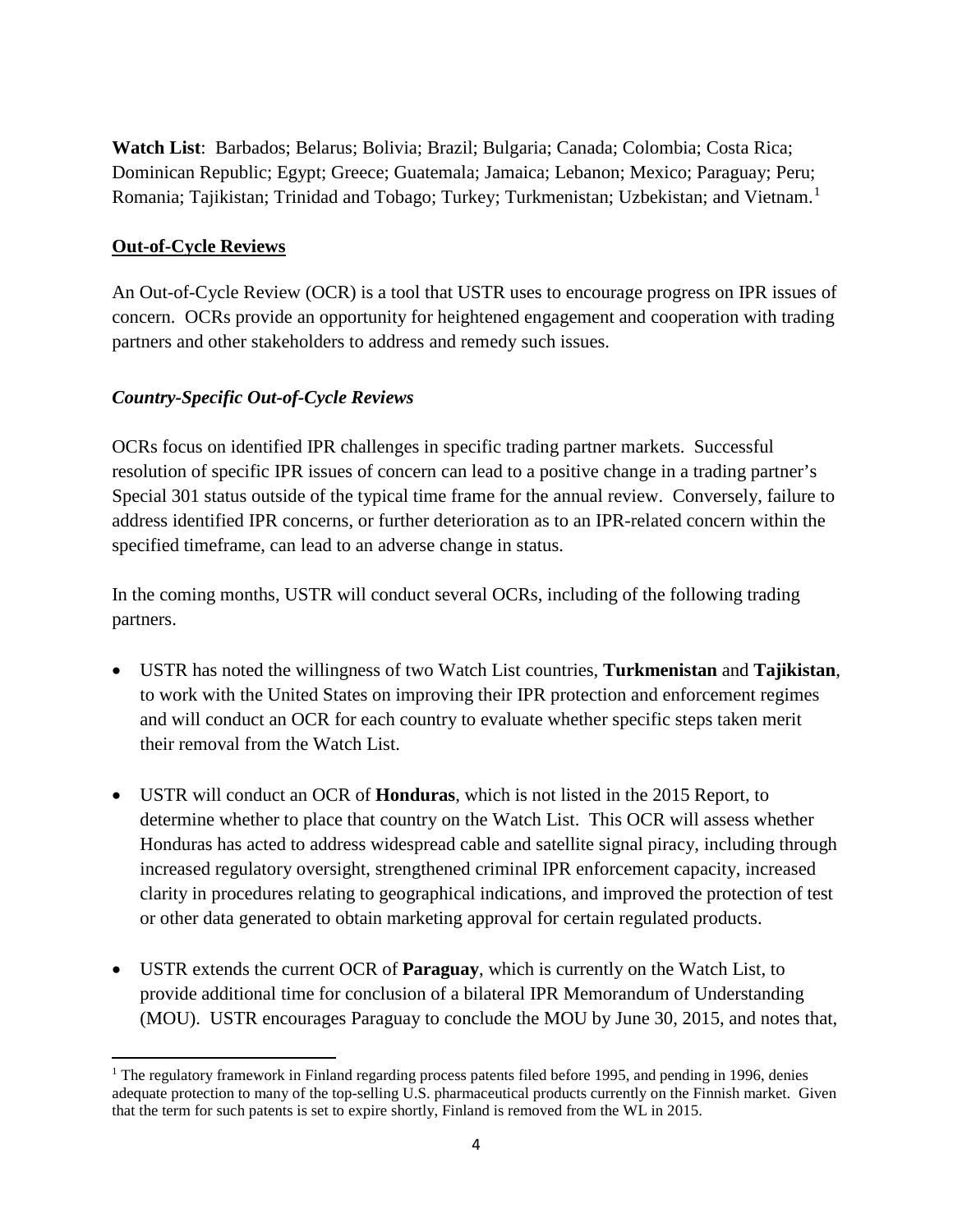if Paraguay does not do so, USTR will evaluate possible implications accordingly, including with respect to Paraguay's status under Special 301.

• Although **Spain** is not listed in the 2015 Report, USTR continues the OCR of Spain, announced in 2013, which is focused, in particular, on concrete steps taken by Spain to combat copyright piracy over the Internet. While Spain has taken several positive steps, concerns remain, and additional steps are necessary.

USTR may conduct additional OCRs of other trading partners as circumstances warrant, or as requested by the trading partner.

# <span id="page-9-0"></span>*Out-of-Cycle Review of Notorious Markets*

In 2010, USTR began publishing the Notorious Markets List as an OCR separately from the annual Special 301 Report. The Notorious Markets List identifies selected online and physical markets that are reportedly engaged in copyright piracy and trademark counterfeiting, according to information submitted to USTR in response to a notice published in the *Federal Register* requesting public comments. USTR requested such comments on September 26, 2014, and published the *2014 Notorious Markets List* on March 5, 2015. USTR plans to conduct its next Notorious Markets OCR in the fall of 2015. The Notorious Markets List is available at *www.ustr.gov*.

# <span id="page-9-1"></span>**Structure of the Special 301 Report**

The 2015 Report contains the following Sections and Annexes:

**Section I. Developments in Intellectual Property Rights Protection and Enforcement** discusses global trends and issues in IPR protection and enforcement that the U.S. Government works to address on a daily basis;

**Section II. Country Reports** includes descriptions of issues of concern with respect to particular trading partners;

**Annex 1** describes the statutory basis of the Special 301 Report; and

**Annex 2** highlights U.S. Government-sponsored technical assistance and capacity building efforts.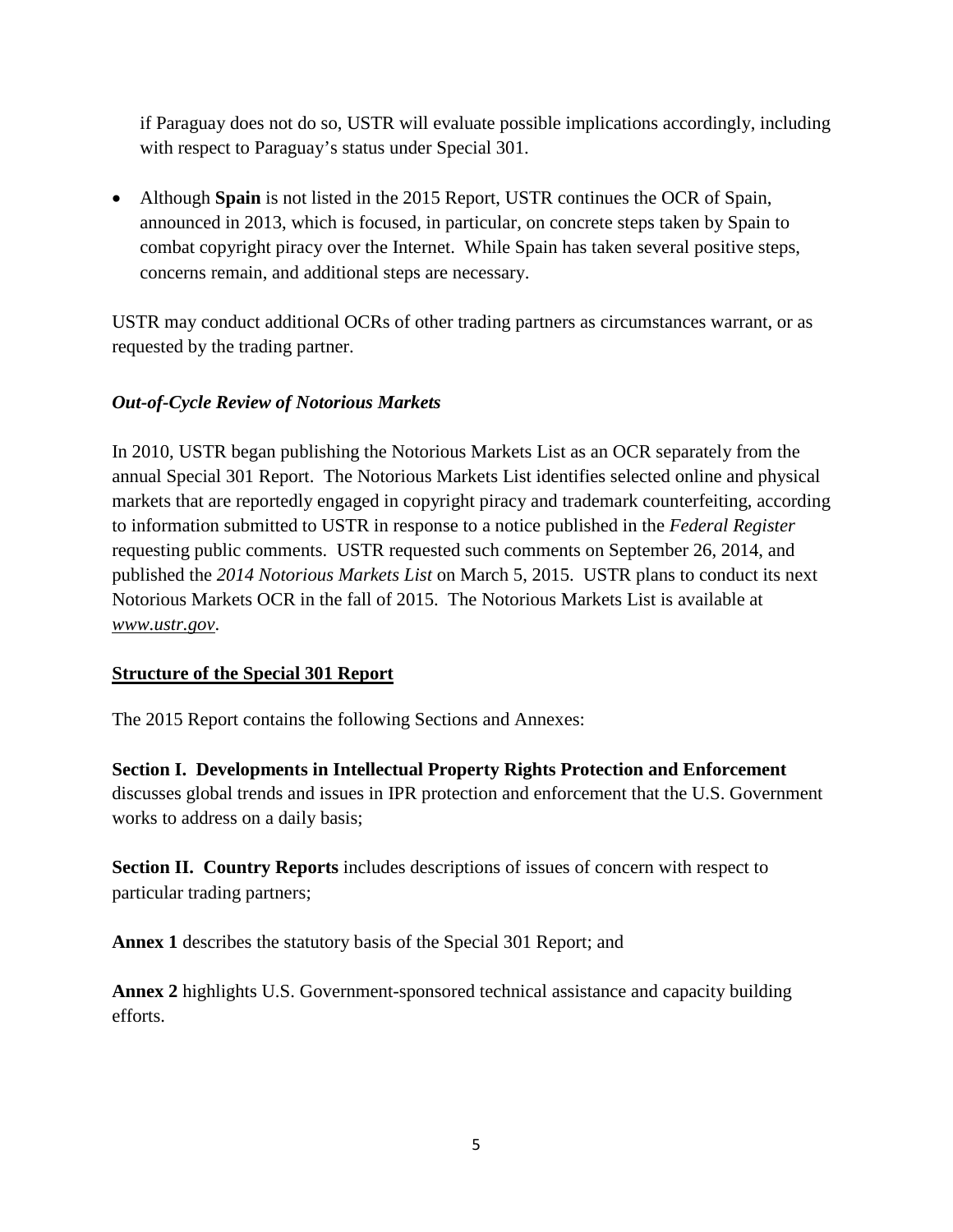# <span id="page-10-0"></span>**SECTION I. DEVELOPMENTS IN INTELLECTUAL PROPERTY RIGHTS PROTECTION AND ENFORCEMENT**

An important mission of USTR is to support and implement the Administration's commitment to vigorously protect the interests of American holders of IPR in other countries while preserving the incentives that ensure access to, and widespread dissemination of, the fruits of innovation and creativity. IPR infringement, including trademark counterfeiting and copyright piracy, $2$  causes significant financial losses for rights holders and legitimate businesses around the world. It undermines U.S. comparative advantages in innovation and creativity, to the detriment of American businesses and workers. In its most pernicious forms, IPR infringement endangers the public. Some counterfeit products, including semiconductors, automobile parts, and medicines, pose significant risks to consumer health and safety. In addition, trade in counterfeit and pirated products often fuels cross-border organized criminal networks and hinders sustainable economic development in many countries.

Because fostering innovation and creativity is essential to U.S. prosperity, competitiveness, and the support of an estimated 40 million U.S. jobs that directly or indirectly rely on IPR-intensive industries, USTR works to protect American innovation and creativity with all the tools of U.S. trade policy, including through this Report.

## <span id="page-10-1"></span>**Initiatives to Strengthen IPR Protection and Enforcement Internationally**

## <span id="page-10-2"></span>*Positive Developments*

 $\overline{\phantom{a}}$ 

The United States welcomes the following important developments in 2014 and early 2015:

- High-level planning documents issued by the Government of **China** in 2014 and 2015 articulated a commitment to protect and enforce IPR, to allow industry and entrepreneurs a greater voice in policy development, and to allow market mechanisms to play a greater role in guiding research and development  $(R&D)$  efforts. China has also continued an ongoing overhaul of its intellectual property laws. The United States welcomes pro-innovation statements by China, and urges China to continue to engage with foreign governments and stakeholders and to ensure that legal and regulatory reforms adhere to these articulated principles.
- Administrative enforcement reforms in the **Philippines** have resulted in streamlined procedures, enhanced inter-agency cooperation, and more enforcement action, including increased seizures of pirated and counterfeit goods.

<span id="page-10-3"></span><sup>2</sup> The terms "copyright piracy" and "trademark counterfeiting" may appear below also as "piracy" and "counterfeiting," respectively.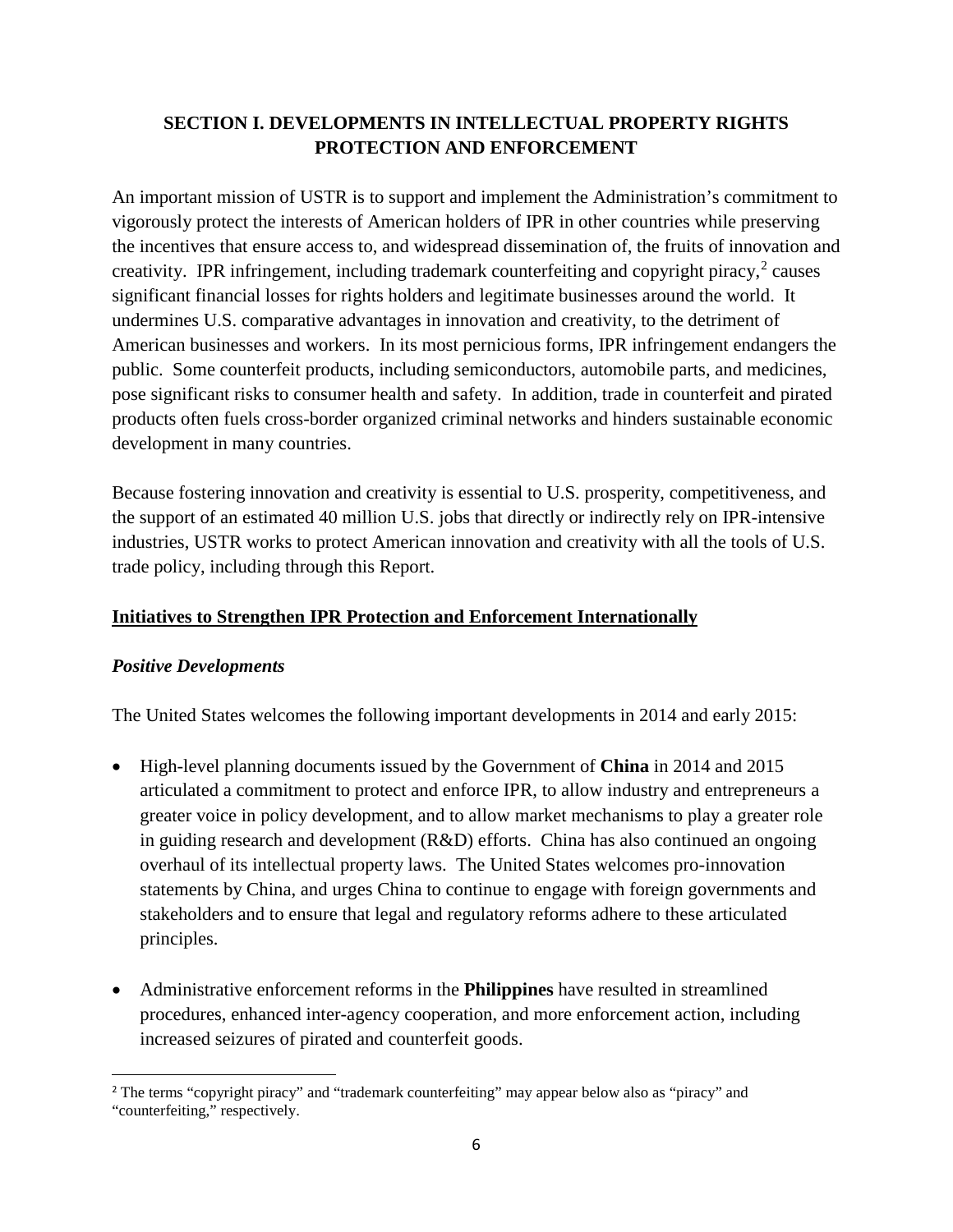- On December 12, 2013, the Communications Regulatory Authority (AGCOM) in **Italy** adopted regulations to combat copyright piracy over the Internet. The regulations, which entered into force on March 31, 2014, provide notice-and-takedown procedures that incorporate due process safeguards and establish a mechanism for addressing large-scale piracy. Italy's subsequent implementation of the regulations has been positive, resulting in successful enforcement actions against several websites that offered infringing content. These websites have ceased operations in Italy, removed infringing content, or initiated cooperation with copyright holders. The adoption and effective ongoing enforcement of these regulations is a significant achievement, which the United States continues to welcome.
- The Ministry of Justice in **Latvia**, in close cooperation with other domestic agencies, has drafted new five-year guidelines regarding IPR protection. The guidelines promote advanced research and innovation, training of customs officials and police, exchanges among judges and prosecutors, intellectual property education in universities, and public awareness about the importance and benefits of IPR. The guidelines, which were approved by the Cabinet of Ministers in March 2015, signal Latvia's commitment to pursuing innovation, encouraging economic growth, and creating jobs.
- **Denmark** has established a unit to be housed under the Danish Patent and Trademark Office that will assist in enforcement efforts by serving those consumers and businesses that have allegedly been the victims of patent, design, and trademark infringement. The unit has no direct enforcement authority, but will collect and assess evidence of alleged infringement and provide such evidence to appropriate law enforcement agencies for further consideration. This type of creative inter-agency coordination on intellectual property issues bolsters the pool of resources available to consumers and small- and medium-sized businesses and supplements law enforcement resources.
- As of April 2015, there are 94 Parties to the World Intellectual Property Organization (WIPO) Performances and Phonograms Treaty (WPPT) and 93 Parties to the WIPO Copyright Treaty (WCT), collectively known as the **WIPO Internet Treaties**. Canada became a party to the WCT and WPPT on August 13, 2014 as did Madagascar, on February 24, 2015. During the past year, other trading partners have implemented key provisions of the WIPO Internet Treaties in their national laws.
- As of April 2015, there are 64 contracting parties to the **Hague Agreement Concerning the International Registration of Industrial Designs**. Korea, Japan, and the United States are the most recent to join the Agreement.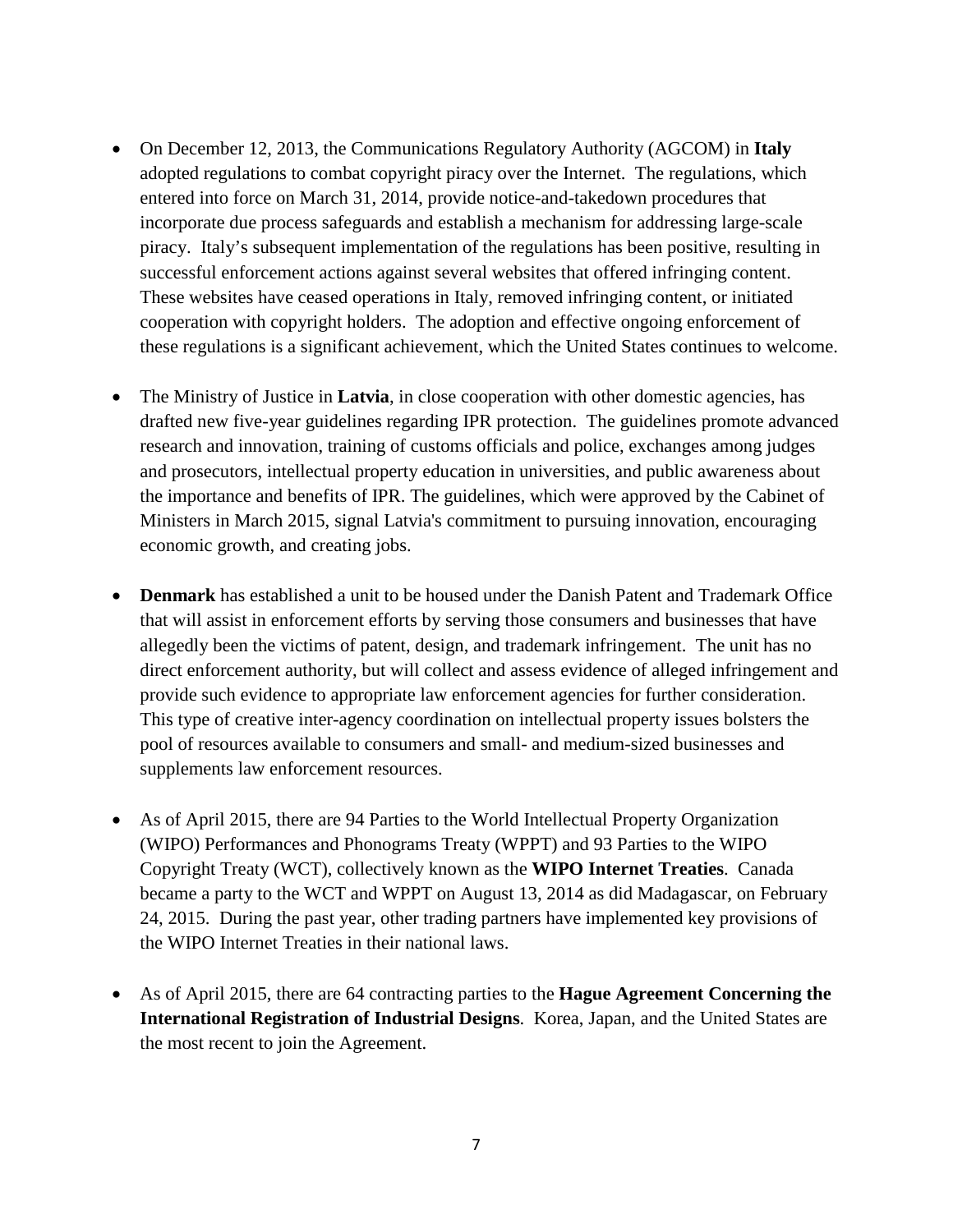The United States will continue to work with its trading partners to further enhance IPR protection and enforcement during the coming year.

## <span id="page-12-0"></span>*Best IPR Practices by Trading Partners*

USTR highlights the following best practices by trading partners in the area of IPR protection and enforcement:

- USTR supports **predictability**, **transparency, and meaningful engagement between governments and stakeholders** in the development of laws, regulations, procedures, and other measures. Stakeholders report that such transparency and participation allow governments to avoid unintended consequences and facilitate stakeholder compliance with legislative and regulatory changes. In late 2014, **India** initiated a process of soliciting widespread stakeholder input regarding its development of a draft National IPR Policy. USTR encourages continued engagement with interested stakeholders as India continues to develop this policy framework. In contrast, **Thailand's** failure to address concerns identified by the United States, other foreign governments, and stakeholders has resulted in missed opportunities to address IPR challenges in recent amendments to Thailand's copyright law.
- **Cooperation among government agencies** is another example of a best practice. Several countries, including the United States, have introduced IPR enforcement coordination mechanisms or agreements to enhance inter-agency cooperation. The United States encourages other trading partners to consider adopting similar cooperative IPR arrangements. In **Paraguay** and the **Philippines**, commitment to a whole-of-government approach to IPR enforcement has been critical to enhancing the effectiveness of IPR enforcement and has resulted in positive reports from a number of affected stakeholder groups. In contrast, despite the commitment of individual government agencies and offices, lack of intragovernmental coordination has impeded actions to enforce IPR in **Guatemala**.
- Several trading partners have participated, or supported participation, in **innovative mechanisms that enable government and private sector rights holders to donate or license pharmaceutical patents** voluntarily and **on mutually-agreed terms and conditions**. In these arrangements, parties use existing patent rights to facilitate the diffusion of technology in support of public policy goals. The United States was the first government to share patents with the Medicines Patent Pool, an independent foundation hosted by the World Health Organization (WHO). The United States encourages additional public and private patent holders to explore voluntary licenses with the Medicines Patent Pool as one of many innovative ways to help improve the availability of medicines in developing countries. The patents that the United States shared were related to protease inhibitor medicines, primarily used to treat drug-resistant HIV infections. In addition, the United States, **Brazil**, and **South**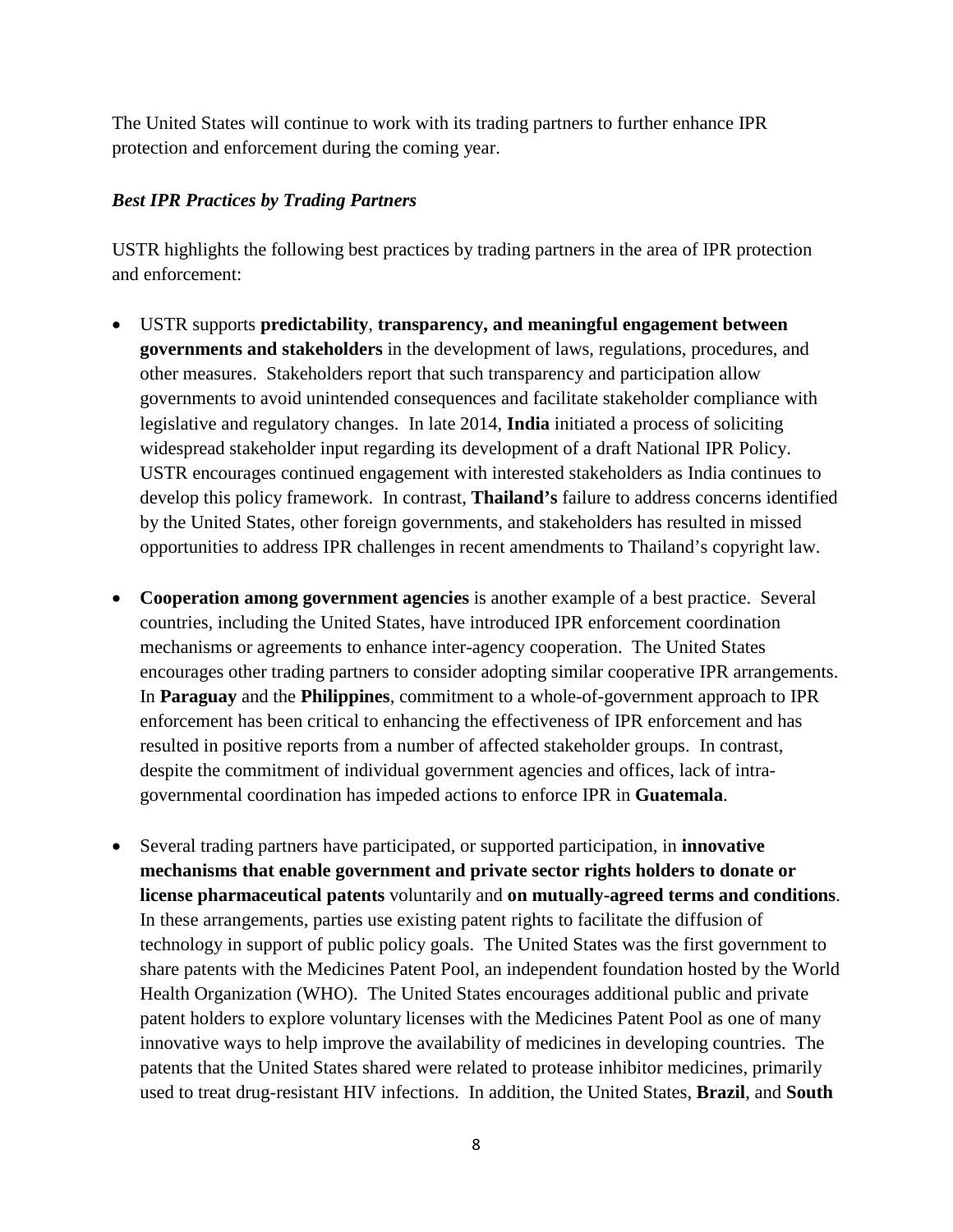**Africa** participate as providers in the WIPO Re:Search Consortium, a voluntary mechanism for making IPR and know-how available on mutually-agreed terms and conditions to the global health research community to find cures or treatments for neglected tropical diseases, malaria, and tuberculosis. Other countries participate as supporters. These arrangements have been used successfully to enhance access to medicines.

• Another best practice is the active participation of government officials in **technical assistance and capacity building**. As further explained in Annex 2, the United States encourages foreign governments to make training opportunities available to their officials and actively engages with trading partners in capacity building efforts both in the United States and abroad.

#### <span id="page-13-0"></span>*Multilateral and Plurilateral Initiatives*

The United States works to promote adequate and effective IPR protection and enforcement through the following mechanisms:

- **Trans-Pacific Partnership (TPP)**: Through the TPP, the United States is seeking to advance multifaceted U.S. trade and investment interests in the Asia-Pacific region. The TPP is an ambitious, 21<sup>st</sup>-century regional trade negotiation involving Australia, Brunei Darussalam, Canada, Chile, Japan, Malaysia, Mexico, New Zealand, Peru, Singapore, Vietnam, and the United States. The TPP negotiations are being undertaken by this group of countries with the goal of creating a platform for integration of trade and investment frameworks across the Asia-Pacific region, and for addressing emerging IPR issues in the 21<sup>st</sup> century, including with respect to strong and balanced standards for the protection and enforcement of IPR.
- **Transatlantic Trade and Investment Partnership (T-TIP)**: In 2013, the USTR notified the U.S. Congress of the President's intent to enter into negotiations for a comprehensive trade and investment agreement with the European Union (EU). Since that notification, the United States and the EU have held several rounds of negotiations, most recently in April 2015. The United States and the EU provide among the highest levels of IPR protection and enforcement in the world. In the T-TIP, the United States is pursuing a targeted approach on IPR that will reflect the shared U.S.-EU objective of high-level IPR protection and enforcement, and sustained and enhanced joint leadership on IPR issues. The United States will seek new opportunities to advance and defend the interests of U.S. creators, innovators, businesses, farmers, ranchers, and workers with respect to strong protection and effective enforcement of IPR, including the ability to compete in foreign markets.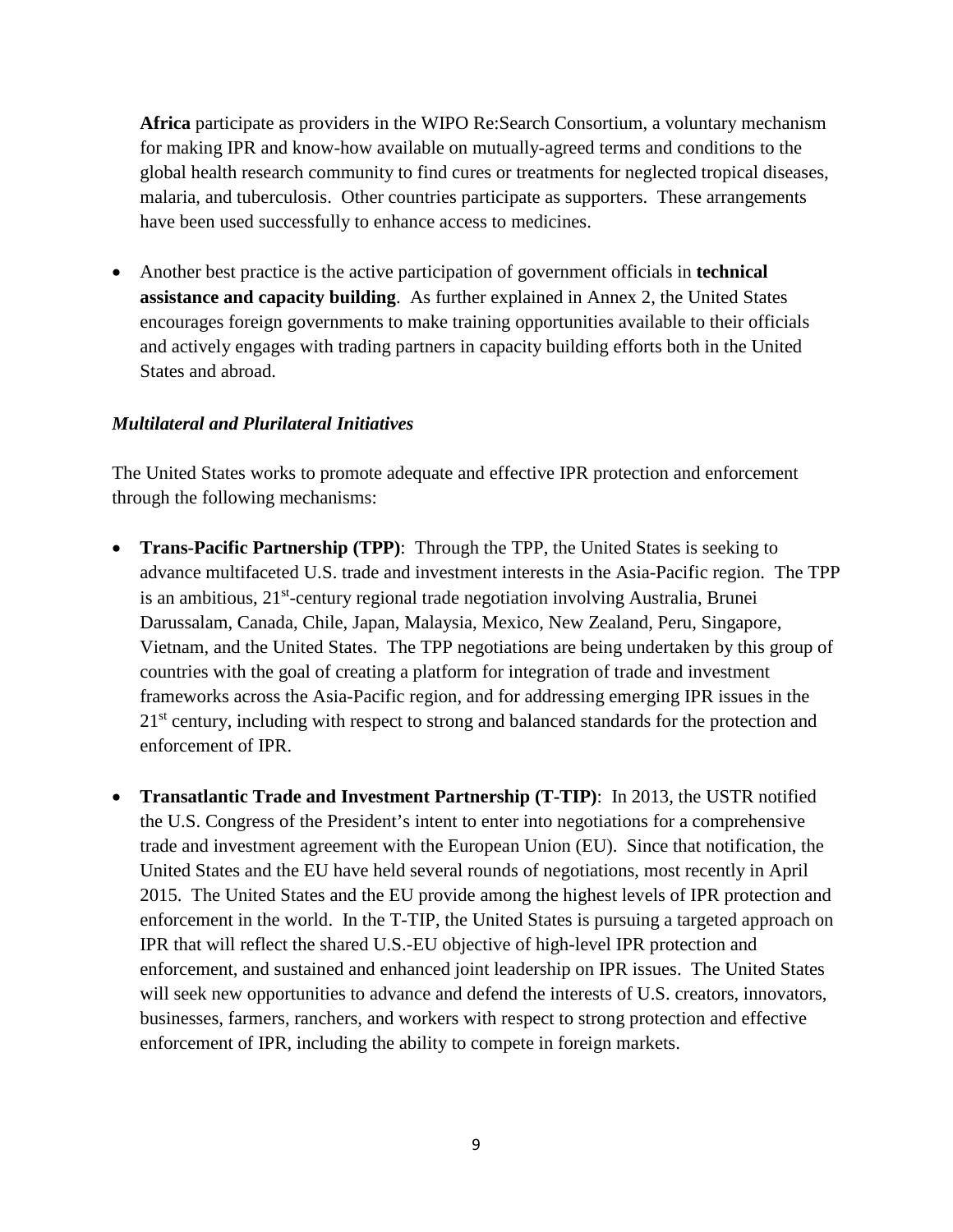• **World Trade Organization (WTO)**: The multilateral structure of the WTO provides opportunities for USTR to lead engagement with trading partners on IPR issues, including through accession negotiations for prospective Members, the Council for Trade-Related Aspects of Intellectual Property Rights (TRIPS Council), and the Dispute Settlement Body. In the past year, the United States sponsored discussions in the TRIPS Council on the positive and mutually-reinforcing relationship between the protection and enforcement of IPR and innovation. For example, in February 2015, the United States co-sponsored an agenda item on the role of women in innovation. The United States joined the EU, Japan, Montenegro, Norway, and Turkey as proponents of this first-of-its-kind initiative in the TRIPS Council to recognize the accomplishments of women creators and innovators and to address the challenges they continue to confront. These countries, along with numerous others, exchanged best practices and policy experience in promoting women innovators. In its presentation, the United States highlighted the exemplary advances of American women in a variety of technology sectors, from medicine to computer science, advanced manufacturing, and education.

In 2014, the United States also co-sponsored several related agenda items in the TRIPS Council. In October 2014, the United States, the EU, and Switzerland co-organized the firstever WTO Innovation Fair, which featured innovators, universities, start-ups, incubators, and accelerators from both developing and developed countries around the globe. This event provided a precedent-setting opportunity for trade and IPR delegates to observe first-hand the critical incentives for innovation provided by the TRIPS Agreement and IPR protection generally. In tandem with the Innovation Fair, the United States co-sponsored a TRIPS Council agenda item on IPR awareness. Under this agenda item, the United States and other WTO countries shared information on how to raise awareness regarding the factors that promote innovation and those that hinder innovation. This information-sharing exercise was built on the premise that one country's experiences may provide useful guidance for another country's innovation objectives.

In June 2014, the United States and Taiwan co-sponsored a TRIPS Council agenda item on IPR and innovation focused on innovation incubators. This discussion in the TRIPS Council stressed the importance of incubators, including their work with respect to IPR, as part of the enabling environment for innovation. WTO countries exchanged best practices and success stories regarding their national experiences with facilities and groups such as incubators and accelerators, which provide critical support to start-ups and other new innovative entities to assist in the early stages of development.

In February 2014, the United States sponsored a TRIPS Council agenda item on university technology partnerships. Discussions focused on the extent to which universities around the world are engines for innovation and technology transfer. Numerous WTO Members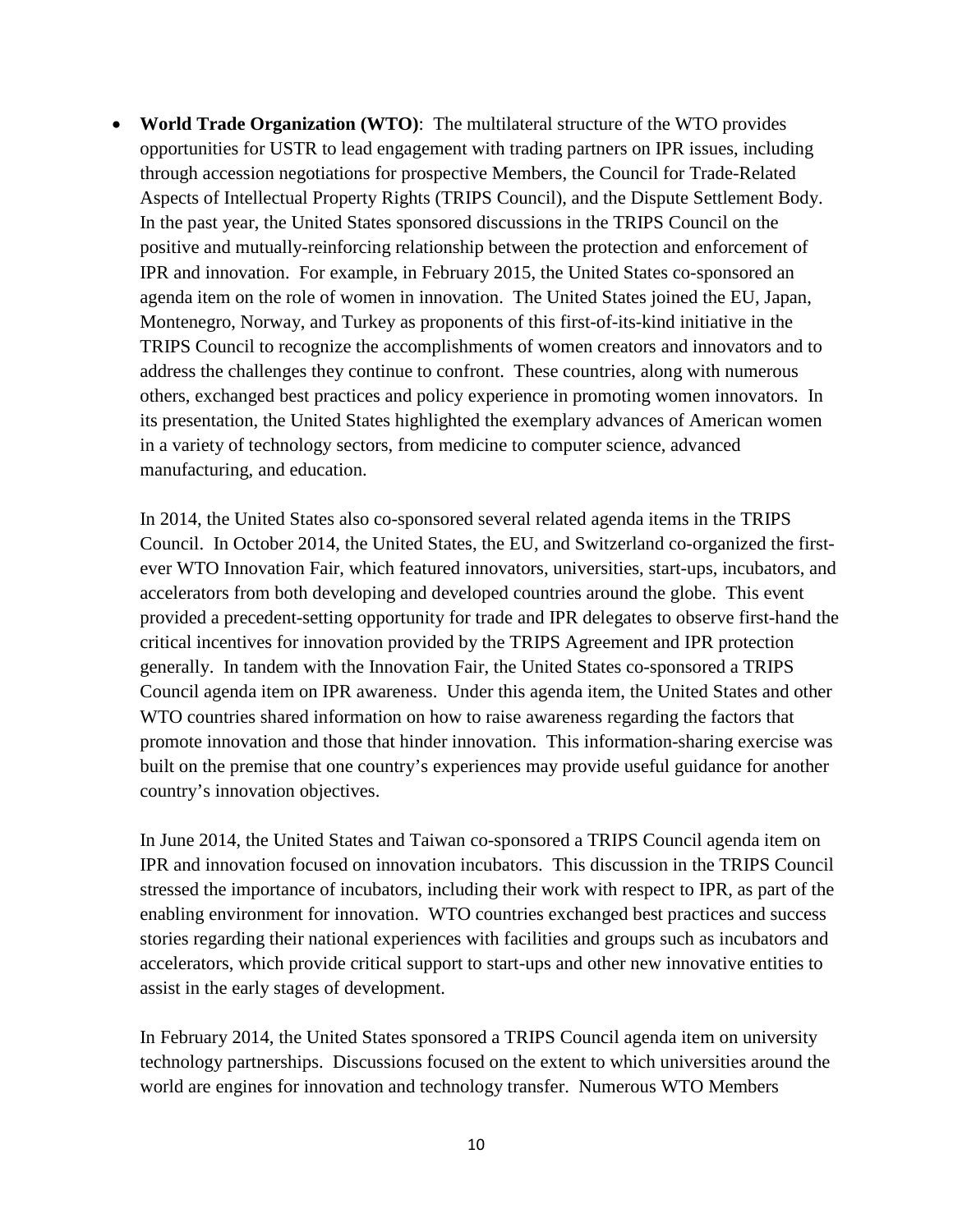underscored the critical role that IPR plays in helping to support the types of university technology partnerships that translate basic research into goods and services that benefit consumers and society at large.

• **Anti-Counterfeiting Trade Agreement (ACTA):** In October 2012, Japan became the first signatory to ACTA to deposit its instrument of acceptance. The ACTA effort, launched in October 2007, brought together a number of countries prepared to embrace strengthened IPR enforcement and cooperative enforcement practices. ACTA signatories are Australia, Canada, Japan, Mexico, Morocco, New Zealand, Singapore, South Korea, and the United States. The EU and 22 EU Member States also signed the Agreement in January 2012, although it was not approved by the European Parliament. For signatories, the next step towards bringing the ACTA into force is to deposit instruments of ratification, acceptance, or approval. The ACTA would enter into force for those signatories 30 days following the deposit of the sixth such instrument. The ACTA includes provisions that seek to deepen international cooperation and to promote strong enforcement practices and ultimately would help sustain American jobs in innovative and creative industries.

## <span id="page-15-0"></span>*Regional and Bilateral Initiatives*

The United States works with many trading partners to strengthen IPR protection and enforcement through the provisions of bilateral agreements, including trade agreements and bilateral memoranda of cooperation, and through regional initiatives.

The following are examples of bilateral coordination and cooperation:

- The **U.S.-China Joint Commission on Commerce and Trade (JCCT)** and the **U.S.-China Strategic and Economic Dialogue (S&ED)** are two very significant bilateral annual trade engagements through which the United States negotiates important intellectual property and innovation commitments with China.
- **Trade and Investment Framework Agreements (TIFAs)** between the United States and numerous trading partners around the world have facilitated discussions on enhancing IPR protection and enforcement. In 2014, TIFA meetings with Taiwan resulted in important commitments on IPR, although implementation of those commitments and improvements in other areas will be crucial.

The following are examples of regional coordination and cooperation:

• In February 2014, the **Asia-Pacific Economic Cooperation (APEC) Intellectual Property Experts Group (IPEG)** unanimously endorsed a U.S. proposal to enhance improved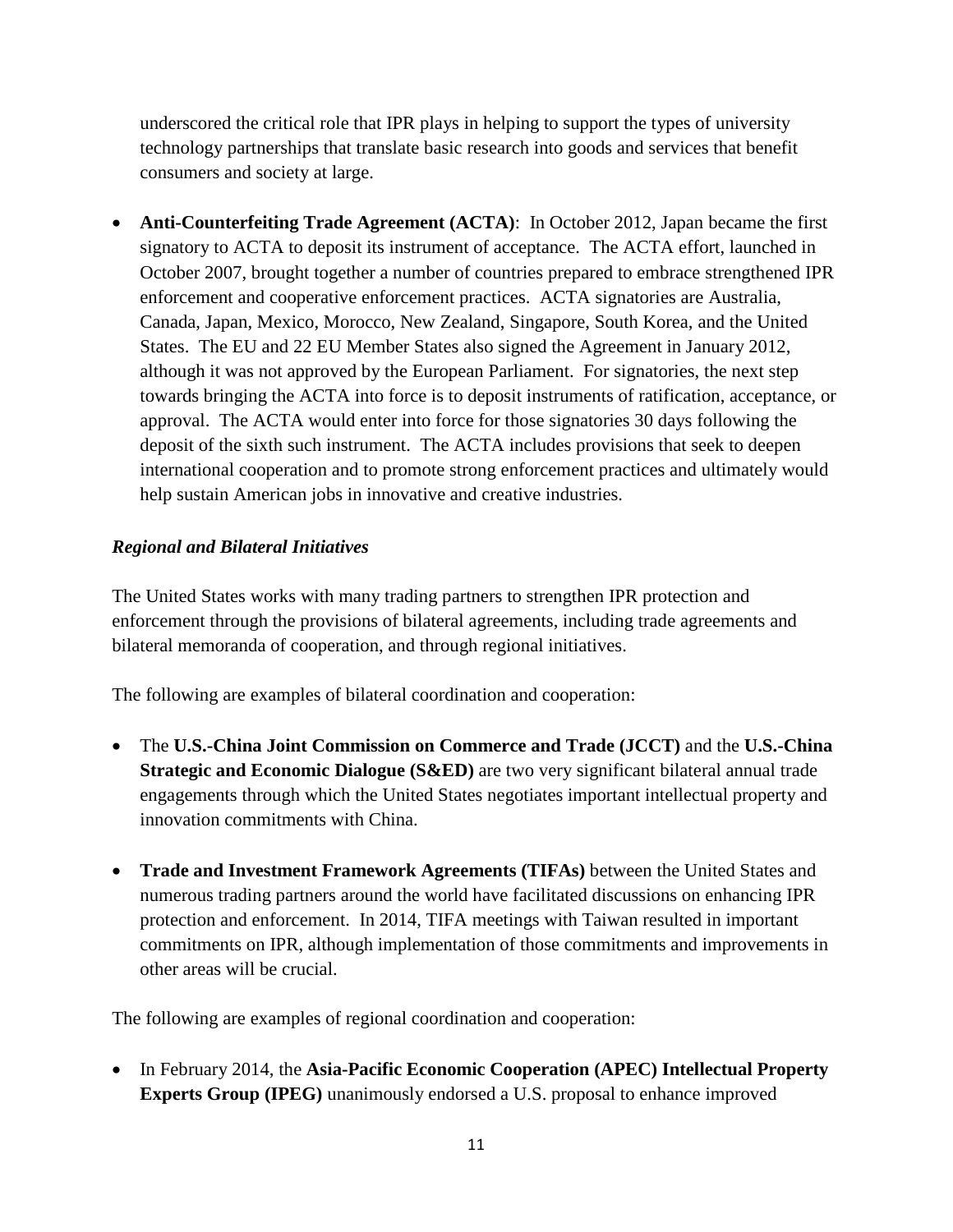protection and enforcement of trade secrets. Pursuant to the proposal, participating APEC economies returned survey responses, information from which was presented in a report endorsed by the IPEG in early 2015. The United States will continue to lead this initiative toward the identification of best practices and trade secret protection in APEC economies, as well as other efforts, in the coming year.

• Under its practice of conducting **trade preference program reviews**, USTR, in coordination with other U.S. Government agencies, reviews IPR practices in connection with the implementation of Congressionally-authorized trade preference programs, such as the Generalized System of Preferences (GSP) program, and regional programs, including the African Growth and Opportunity Act (AGOA), Caribbean Basin Economic Recovery Act (CBERA), and Caribbean Basin Trade Partnership Act (CBTPA), and works with trading partners to address any policies and practices that may adversely affect their eligibility.

USTR, in coordination with other U.S. Government agencies, looks forward to continuing engagement with trading partners in bilateral, regional, plurilateral, and multilateral fora to improve the global IPR environment. In addition to the work described above, the United States anticipates engaging with its trading partners on IPR-related initiatives in multilateral and regional fora such as the G-8, WIPO, the Organization for Economic Cooperation and Development (OECD), and the World Customs Organization (WCO). In addition, U.S. Customs and Border Protection (CBP) is interested in exploring opportunities for tangible cooperation on improving IPR border enforcement. These opportunities could include sharing best practices and customs-to-customs information exchange for use in risk management and enforcement actions, and conducting joint customs enforcement operations designed to interdict shipments of IPRinfringing goods destined for the United States.

## <span id="page-16-0"></span>**Trends in Trademark Counterfeiting and Copyright Piracy**

The problems of trademark counterfeiting and copyright piracy continue on a global scale and involve the mass production and sale of a vast array of fake goods and a range of copyrightprotected content pirated in various forms. Counterfeited goods include semiconductors and other electronics, chemicals, automotive and aircraft parts, medicines, food and beverages, household consumer products, personal care products, apparel and footwear, toys, and sporting goods.

Consumers, legitimate producers, and governments are harmed by trademark counterfeiting and copyright piracy. Consumers may be harmed by fraudulent and potentially dangerous counterfeit products, particularly medicines, automotive and airplane parts, and food and beverages that may not be subjected to the rigorous "good manufacturing practices" used for legitimate products. Producers and their employees face diminished revenue and investment incentives, an adverse employment impact, and loss of reputation when consumers purchase fake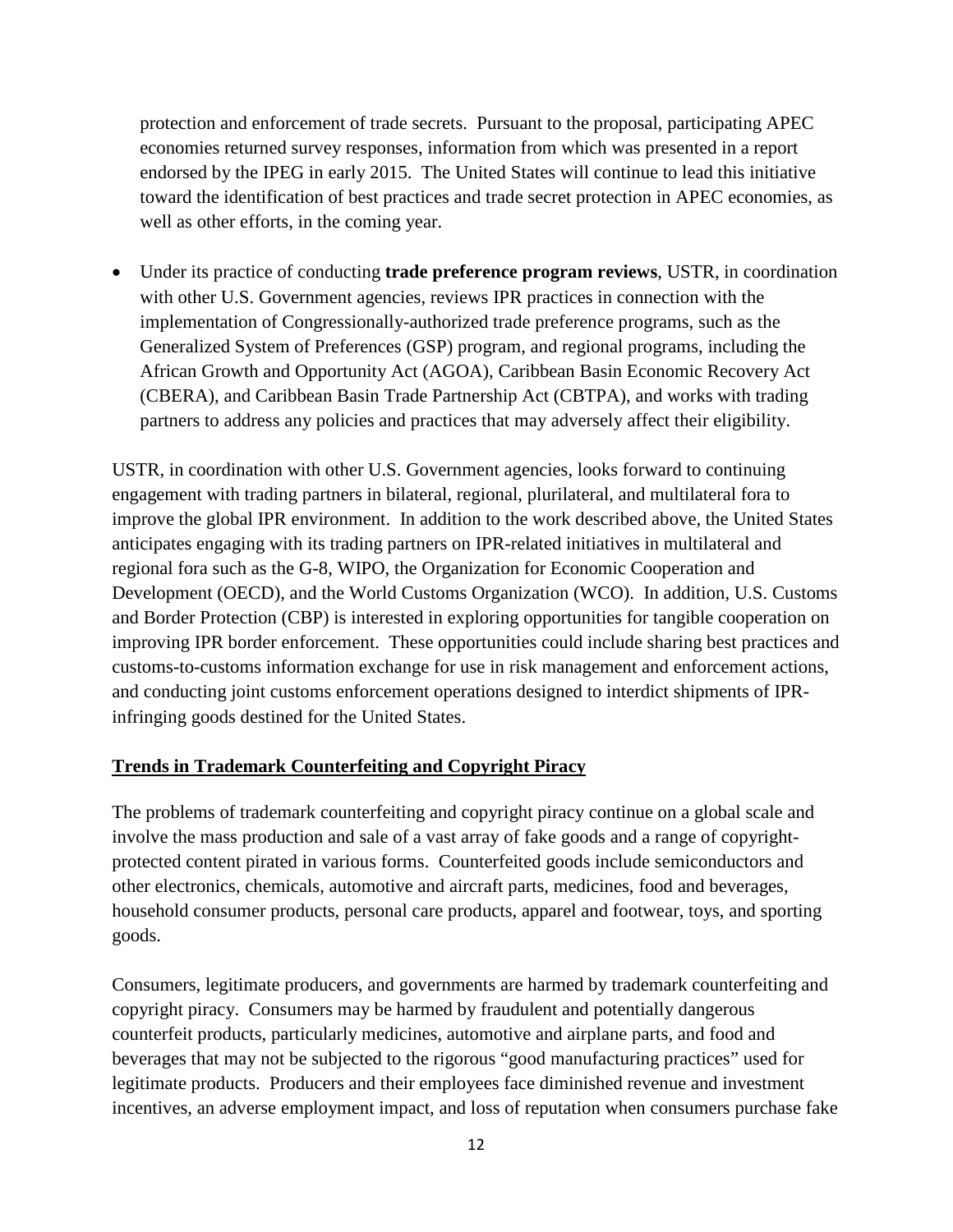products. Governments may lose tax revenue and find it more difficult to attract investment because infringers generally do not pay taxes or appropriate duties, and often disregard product quality and performance.

An example which can serve to illustrate the extent of the economic harm arising from such trademark counterfeiting comes from India. In September 2013, the International Chamber of Commerce and the Federation of Indian Chambers of Commerce and Industry published a study which analyzed seven key industry sectors that are vulnerable to counterfeiting, piracy, and smuggling, *e.g*., automotive parts, alcohol, computer hardware, mobile phones, packaged foods, personal goods, and tobacco products. The study concluded that, in 2012, rights holders suffered a 21.7 percent, or an approximately \$11.9 billion, loss in sales in India as a result of trademark counterfeiting issues. Collectively, according to the study, the Indian government's economic loss associated with these illicit activities totaled approximately \$4.26 billion.

Industry reports the following trends in counterfeiting and piracy:

- Many countries provide penalties that fail to deter criminal enterprises engaged in global copyright piracy and trademark counterfeiting operations. Even when such enterprises are investigated and prosecuted, the penalties imposed on them in many countries are low, and therefore, rather than deter further infringements, such penalties only add to the cost of doing business.
- Online sales of pirated and counterfeit goods have the potential to surpass the volume of sales through traditional channels such as street vendors and other physical markets. Enforcement authorities, unfortunately, face difficulties in responding to this trend. Online advertisements for the sale of illicit physical goods are ubiquitous.
- The continued increase in the use of legitimate express mail, international courier, and postal services to deliver counterfeit and pirated goods in small consignments, makes it more challenging for enforcement officials to interdict these goods.
- The practice of shipping products separately from counterfeit labels and packaging to evade enforcement efforts that target the completed counterfeit item continues.
- Media box-based piracy, whereby storage devices, often with capability to play high definition content, are loaded with large quantities of pirated works or are configured to facilitate the user's access to websites featuring unlicensed content, is growing in popularity, reportedly in **China**, **Hong Kong, Indonesia**, **Malaysia**, **Taiwan**, **Thailand**, and **Vietnam**. In 2014, Hong Kong Customs conducted a raid against a syndicate selling preloaded media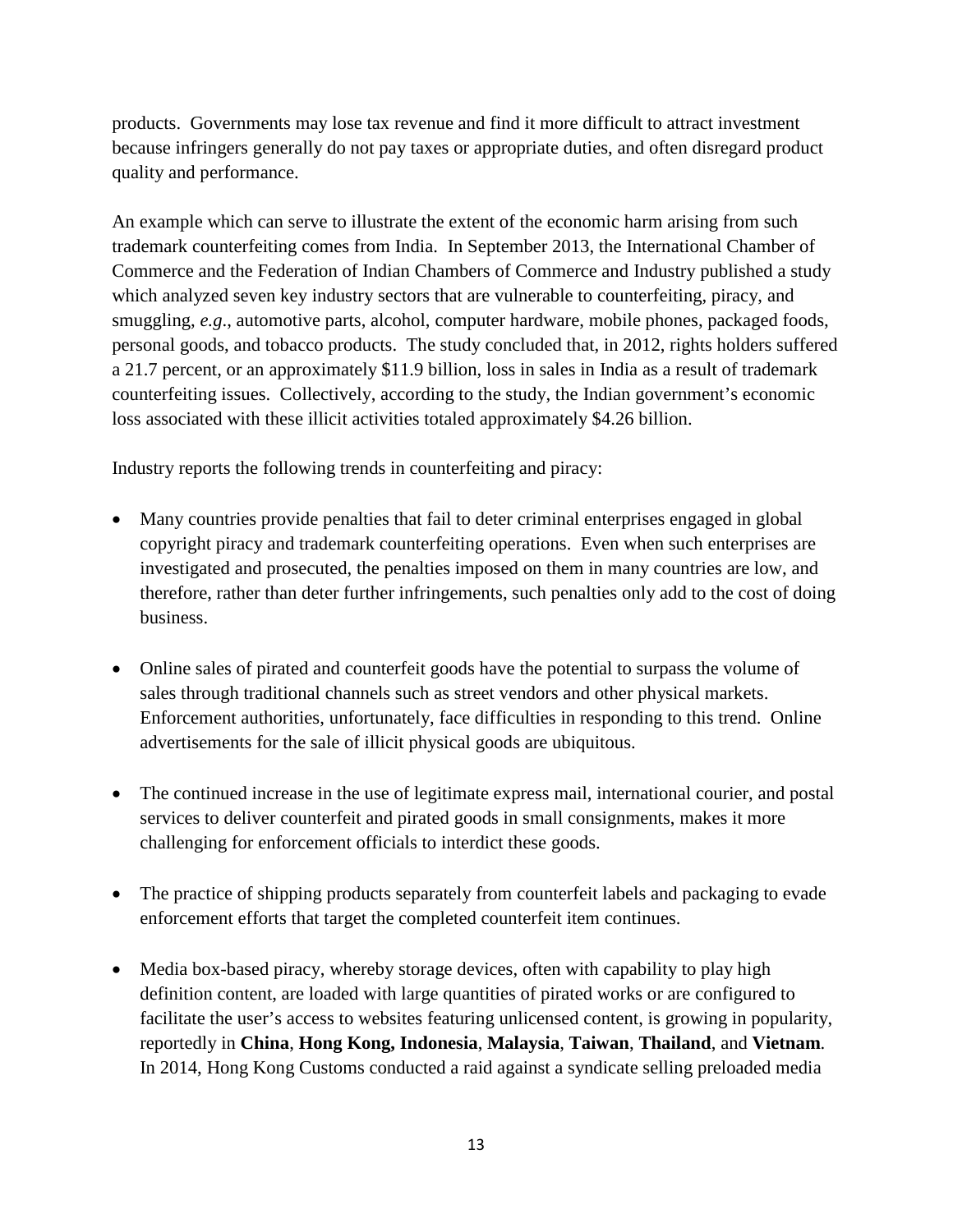boxes, arresting nine people and seizing 41 boxes, but greater action and coordination will be needed in this region.

The United States continues to urge trading partners to undertake more effective criminal and border enforcement against the manufacture, import, export, transit, and distribution of pirated and counterfeited goods. USTR engages with its trading partners through bilateral consultations, trade agreements, and international organizations to help ensure that penalties, such as significant monetary fines and meaningful sentences of imprisonment, are available and applied so as to have a deterrent effect on counterfeiting and piracy. In addition, trading partners should ensure that both counterfeit goods, as well as the materials and implements used for their production, are seized and destroyed, and thereby removed from the channels of commerce. Permitting counterfeit and pirated goods and enabling materials to reenter the channels of commerce after an enforcement action wastes resources and compromises the global enforcement effort. Trading partners should also provide enforcement officials with the authority to seize suspect goods and destroy counterfeit and pirated goods during import or export, or in transit movement, *ex officio*, without the need for a formal complaint from a rights holder. The U.S. Government coordinates with, and supports, trading partners through technical assistance and sharing of best practices on criminal and border enforcement, including with respect to the destruction of seized goods. (*See* Annex 2).

The manufacture and distribution of pharmaceutical products bearing counterfeit trademarks is a growing problem that has important consequences for consumer health and safety. Such trademark counterfeiting is a contributing dimension of the larger problem of the proliferation of substandard, unsafe medicines. The United States notes its particular concern with the proliferation of counterfeit pharmaceuticals that are manufactured, sold, and distributed in trading partners such as **Brazil**, **China**, **India**, **Indonesia**, **Lebanon**, **Peru**, and **Russia**. China and India are the sources of most of the counterfeit pharmaceuticals shipped to the United States. While it is impossible to determine an exact figure, studies have suggested that up to 20 percent of drugs sold in the Indian market are counterfeit and could represent a serious threat to patient health and safety. The U.S. Government, through the United States Agency for International Development (USAID) and other Federal agencies, supports programs in sub-Saharan Africa, Asia, and elsewhere that assist trading partners in protecting the public against counterfeit and also substandard medicines (medicines that do not conform to established quality standards) introduced into their markets. (*See* discussion immediately below).

In many cases, the bulk active pharmaceutical ingredients (API) that are used to manufacture pharmaceuticals bear counterfeit trademarks. Because such API are unlawfully produced or marketed, their manufacturers are unlikely to subject themselves to regulatory oversight or comply with good manufacturing practices. Hence, these products may contain substandard and potentially hazardous materials, and may threaten the health of American consumers. For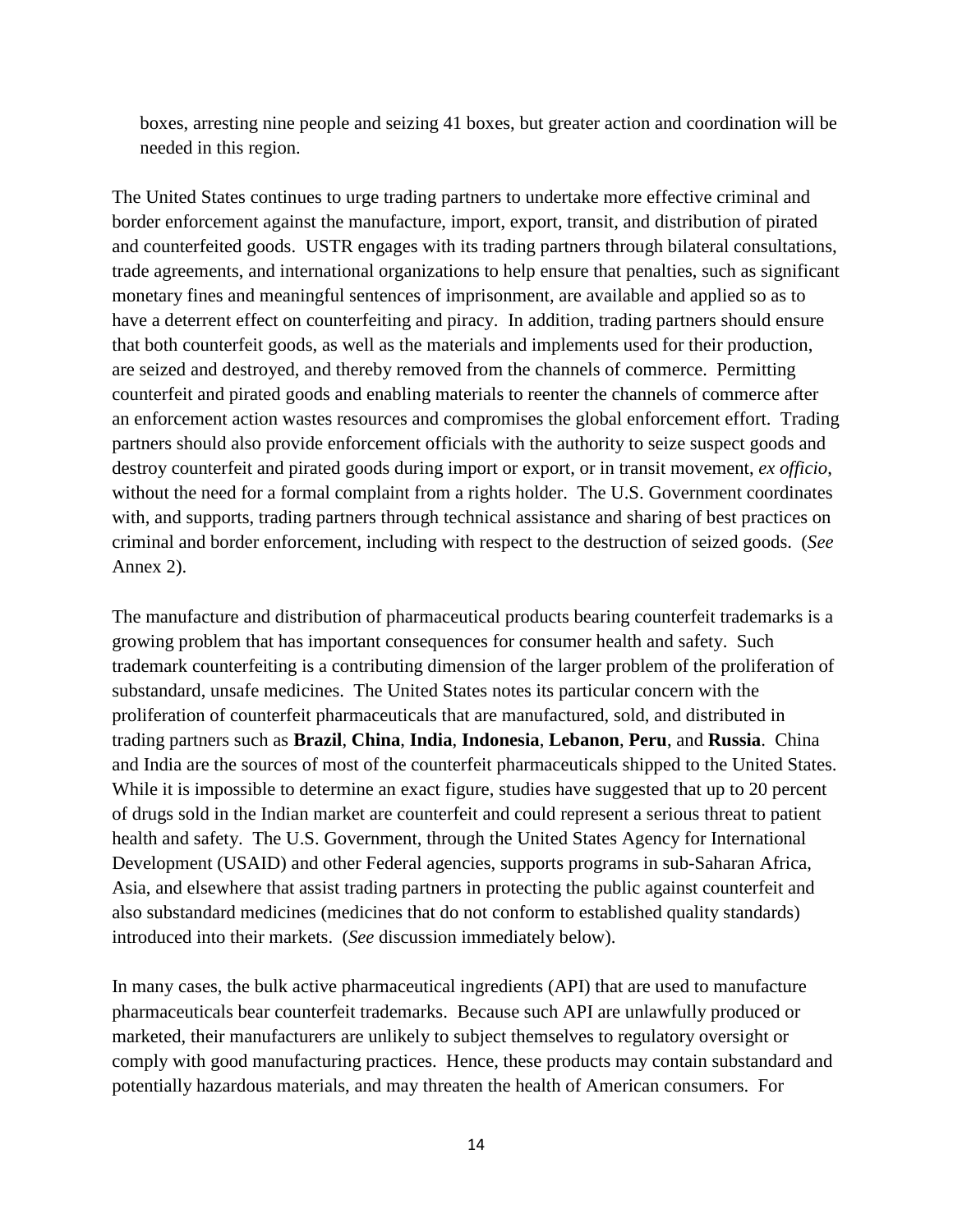instance, in **China**, some domestic chemical manufacturers that produce API have avoided regulatory oversight by failing to declare that the chemicals are intended for use in pharmaceutical products. This practice serves as a contributing factor to China's status as a major source country for harmful APIs used in counterfeit pharmaceutical products. In a welcome initial step to address this shared concern, in 2014, China committed to develop amendments which provide enhanced regulatory control over manufacturers of bulk chemicals that can be used as API.

## *Trademark Counterfeiting in Sub-Saharan Africa*

This year USTR heard from several stakeholders that noted increasing concerns regarding the large number of counterfeit goods entering sub-Saharan Africa from China and other source countries. Key ports in **Kenya**, **Nigeria**, and **South Africa** serve as entry points for counterfeit goods into the continent's distribution channels. These counterfeit goods can endanger lives, displace legitimate products, and adversely affect opportunities for legitimate economic growth. Counterfeit goods flooding sub-Saharan Africa's markets include, but are not limited to, medicines, automotive parts, and electronics. Such products pose serious health and safety dangers to individuals and communities. The lack of resources and other challenges make enforcement particularly difficult in this region.

Kenya and Nigeria are the largest markets in East Africa and West Africa, respectively, and face many serious enforcement challenges resulting from this trend. In Kenya, despite a robust legal framework supporting IPR enforcement, agencies with a positive track record of effectiveness, such as the Kenyan Anti-Counterfeiting Agency and Kenyan Revenue Authority, have experienced significant resource cuts. Minimum penalties for IPR infringement, clear sentencing guidelines, and adequate staffing and resources are critical tools for Kenyan authorities to operate effectively. Nigeria has some of the largest and most notorious markets for counterfeit goods in Africa, including several in Lagos State. (*See 2014 Notorious Markets List*, available at *www.ustr.gov*).

The United States lauds measures previously taken against counterfeit products and those underway throughout sub-Saharan Africa against trade in such goods. The United States supports measures taken in the region to address these issues. However, it is imperative that source-country governments enhance their enforcement against such exports in support of sub-Saharan African governments, such as Kenya and Nigeria, that are working to combat this serious challenge.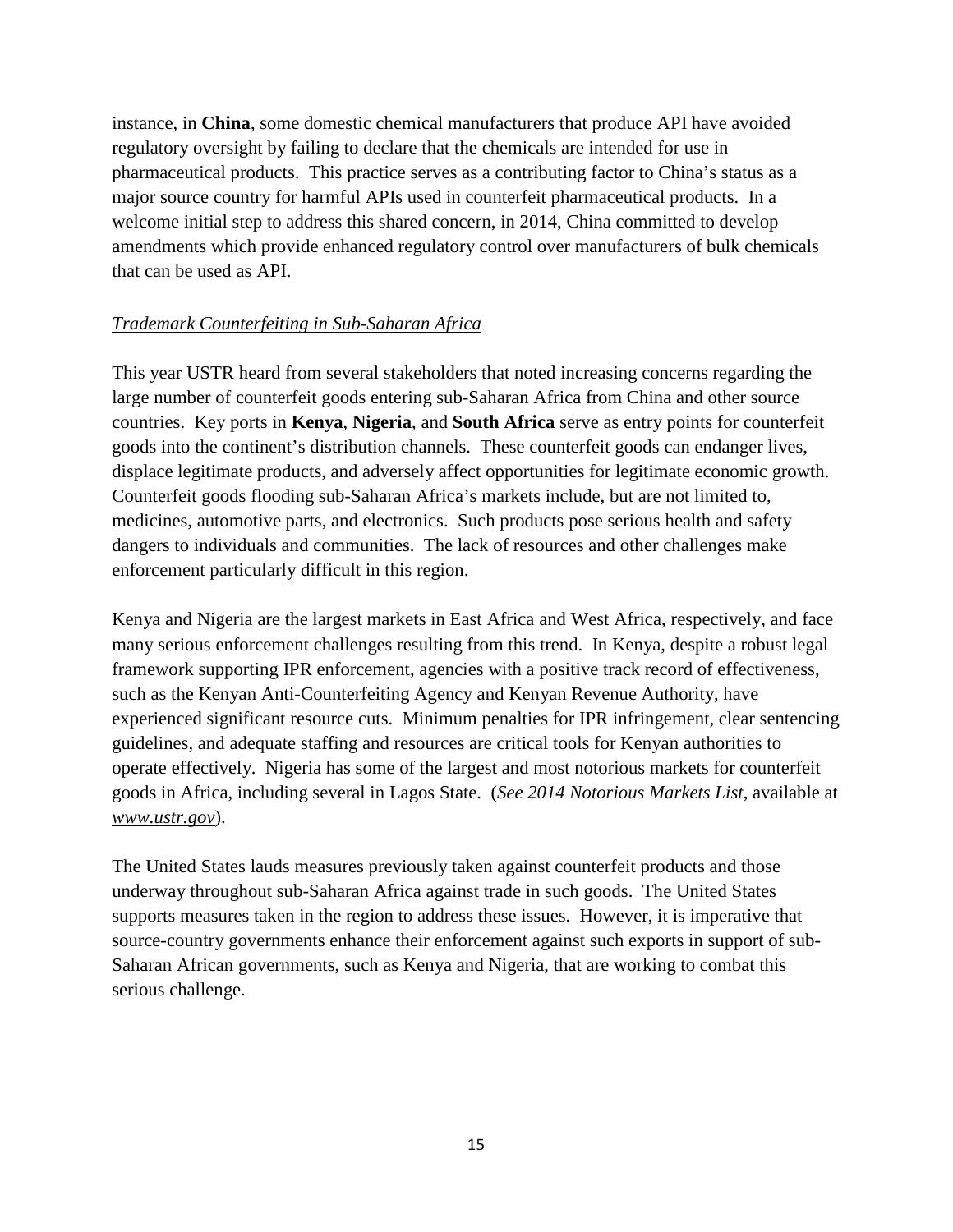#### <span id="page-20-0"></span>*Trademark Issues and Domain Name Disputes*

Trademarks help consumers distinguish providers of products and services from each other and thereby serve a critical source identification role. The goodwill represented in a company's trademarks is often one of the company's most valuable business assets.

However, in numerous countries, legal and procedural obstacles exist to securing and enforcing trademark rights. For example, many countries need to establish or improve transparency and consistency in their administrative trademark registration procedures. For example, the lack of opposition procedures or effective implementation of such procedures in countries such as **Mexico** and **Russia**, deprives legitimate brand owners of a key tool to challenge bad-faith registrations.

Of additional concern is a report that significant punitive damages were imposed on the owner of a trademark registered in **Panama** in connection with that owner's efforts to oppose the registration and use of a second mark which has been found to be confusing similar in other markets. While the decision in this dispute is not necessarily representative of a systemic concern in Panama, the damage award may discourage other legitimate trademark owners from entering the market out of concern that defending their marks will result in punitive action.

Mandatory requirements to record trademark licenses are another concern, as they frequently impose unnecessary burdens, both administrative and financial, on trademark owners and create difficulty in the enforcement and maintenance of trademark rights. The absence of adequate means for searching for trademark applications and registrations, such as by electronic information systems like online databases, makes obtaining trademark protection more complicated and unpredictable. The ability to research proposed new trademarks and determine whether there are any conflicting trademarks filed or registered in other countries is critical for launching products in foreign markets.

Also, in a number of countries, governments often do not provide the full range of internationally-recognized trademark protections. For example, dozens of countries do not offer a certification mark system for use by foreign or domestic industries. The lack of a certification mark system can make it more difficult to secure protection for products with a quality or characteristic that consumers associate with the product's geographic origin. Robust protection for well-known marks is also important for many U.S. producers and traders who have built up the reputation of their brands.

Another area of concern for trademark holders is the lack of protection of their trademarks against unauthorized uses under country code top level domain names (ccTLDs). U.S. rights holders face significant trademark infringement and loss of valuable Internet traffic because of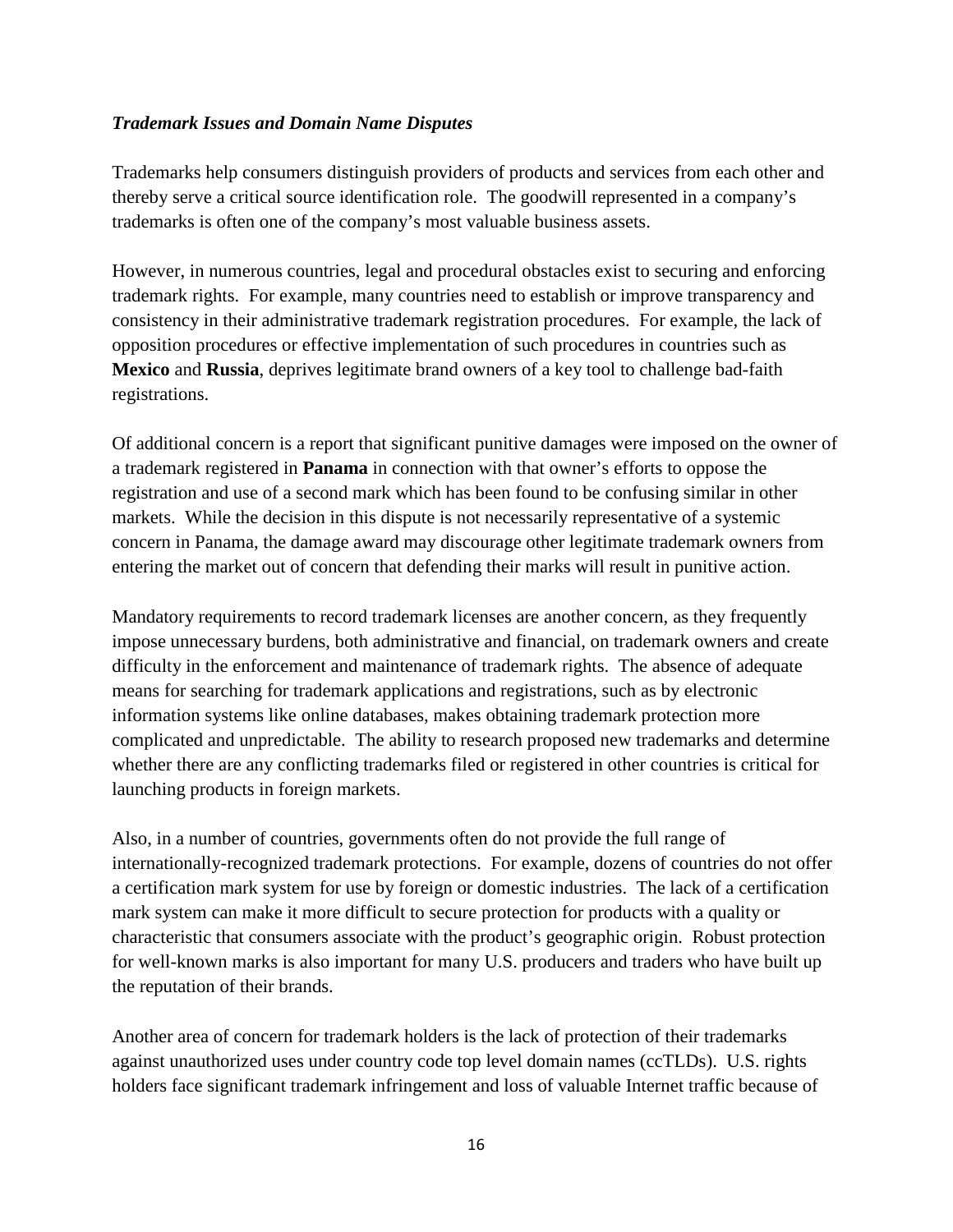such uses, and it is important for countries to provide for appropriate remedies in their legal systems to address this issue. A related and growing concern is that ccTLDs lack transparent and predictable uniform domain name dispute resolution policies (UDRPs). Effective UDRPs should assist in the quick and efficient resolution of these disputes. The United States encourages its trading partners to provide procedures that allow for the protection of trademarks used in domain names and to ensure that dispute resolution procedures are available to prevent the misuse of trademarks.

#### <span id="page-21-0"></span>*Government Use of Licensed Software*

Under Executive Order 13103 issued in September 1998, U.S. Government agencies maintain policies and procedures to ensure that they use only authorized business software. Pursuant to the same directive, USTR has undertaken an initiative to work with other governments, particularly in countries that are modernizing their software systems or where concerns have been raised, against unauthorized government use of software. Considerable progress has been made under this initiative, leading to numerous trading partners' mandating that only legitimate software be used by their government bodies. It is important for governments to legitimize their own activities in order to set an example for the public of respecting IPR. Further work on this issue remains with certain trading partners, such as **Algeria**, **China**, **Costa Rica**, **Morocco**, **Pakistan**, **Paraguay**, **Tajikistan, Thailand**, **Ukraine**, and **Vietnam**. The United States urges trading partners to adopt and implement effective and transparent procedures to ensure legitimate governmental use of software.

## <span id="page-21-1"></span>*Digital Piracy, Piracy Online, and Broadcast Piracy*

The increased availability of broadband Internet connections around the world, combined with increasingly accessible and sophisticated mobile technology, is generating significant benefits, ranging from economic activity based on new business models to greater access to information. However, these technological developments have also made the Internet an extremely efficient vehicle for disseminating infringing content, and for supplanting legitimate opportunities for copyright holders and online platforms that deliver licensed content. The U.S. Government's *2014 Notorious Markets List* (available at *www.ustr.gov*) includes examples of online marketplaces reportedly engaging in commercial-scale IPR counterfeiting and piracy, including sites hosted in, or operated by, parties located in **Brazil**, **Canada**, **China**, **Russia**, **Switzerland**, **Ukraine**, and elsewhere.

While optical disc piracy continues in many countries, including in **China**, **India**, **Paraguay**, and **Vietnam**, piracy over the Internet has become the priority copyright enforcement issue in many trading partner markets. For example, the unauthorized retransmission of live sports programming over the Internet continues to grow in a number of countries and regions,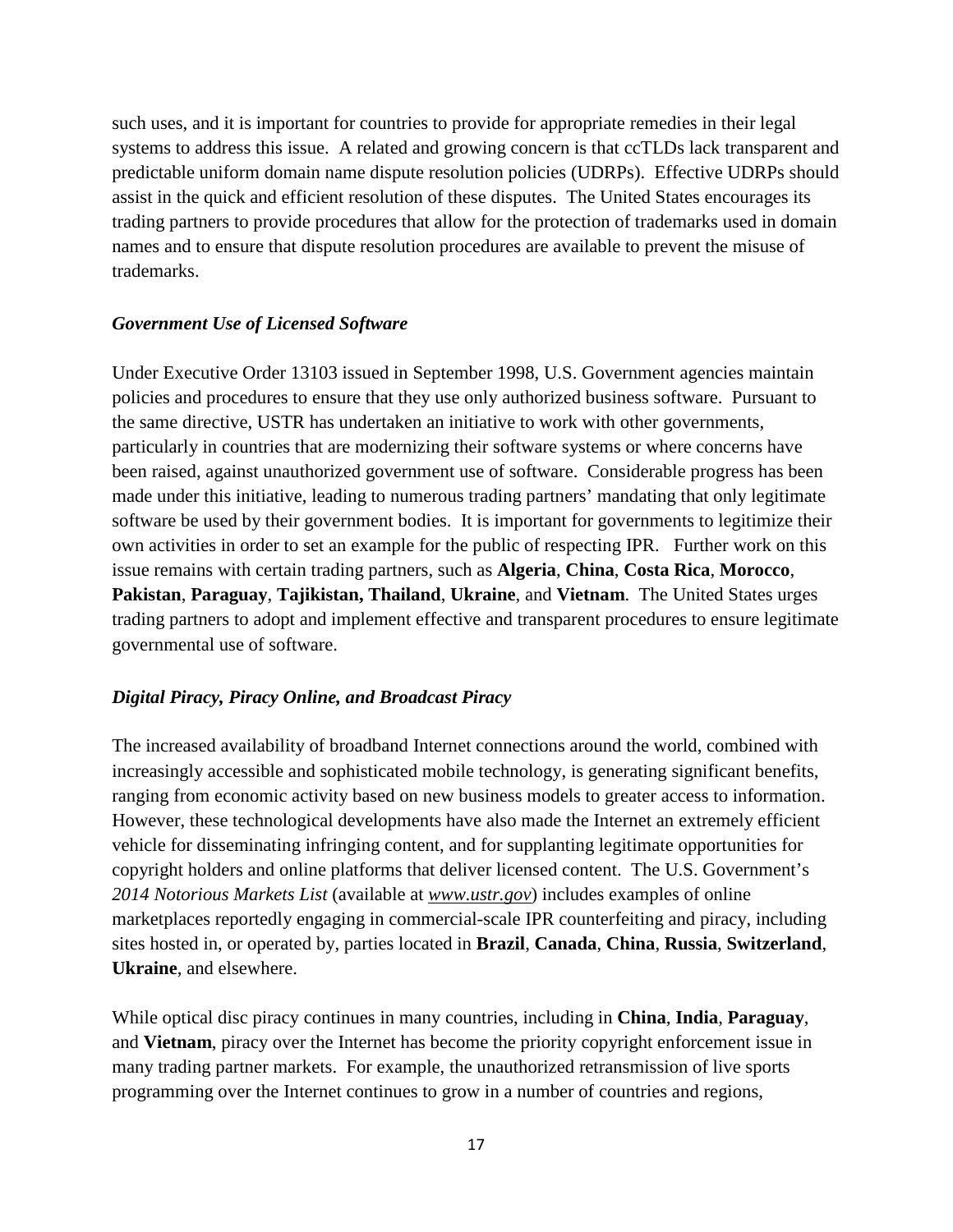particularly in **China**, and in Latin America, the Middle East, and the Caribbean region. Websites that link to infringing content are intensifying the problem. In addition, pirate servers or "grey shards" that allow users to play unauthorized versions of cloud-based entertainment software, and the development and online distribution of devices that allow for the circumvention of technological protection measures (TPMs), including "game copiers" and mod chips, allowing users to play pirated games on physical consoles, present unique enforcement challenges for rights holders.

"Camcorded" copies (*i.e.*, unauthorized recordings made in movie theaters) of first-run motion pictures that are distributed worldwide via the Internet result in economic harm not only in the market where the film was originally shown, but in other markets as well. The availability of, and recourse by rights holders to, enforcement procedures and remedies is a critical component of the online ecosystem. However, governments must also play a role, particularly in situations of online piracy that implicate multiple jurisdictions. Governments should avoid creating a domestic environment that offers a safe haven for piracy on the Internet.

For example, the United States also is increasingly concerned with **Switzerland's** system of online copyright protection and enforcement. Several years have elapsed since the issuance of the judicial decision which gave rise to these concerns. Switzerland is reportedly attracting illicit sites formerly hosted in Eastern Europe, so the urgency for action by Swiss authorities has increased considerably. The United States strongly urges Switzerland to demonstrate its commitment to provide robust copyright protection and to combat online piracy by taking concrete steps to ensure that rights holders can protect their rights. The United States continues to welcome many aspects of the December 2013 report of the *Arbeitsgruppe zum Urheberrecht* (AGUR12 working group) on copyright, and continues to encourage the Swiss government to move forward expeditiously with measures that address copyright piracy in an appropriate and effective manner, including through administrative action and legislation. The United States looks forward to intensified engagement by, and cooperation with, Swiss authorities in their enhanced efforts with respect to this important issue.

The United States continues to work with other governments, in consultation with U.S. copyright industries and other affected sectors, to develop strategies to address global IPR issues. The United States encourages trading partners to adopt measures to address these challenges, including by implementing the WIPO Internet Treaties. These treaties, agreed in 1996 and which entered into force in 2002, have raised the standard of copyright protection around the world, particularly with regard to Internet-based delivery of copyrighted content. The treaties, which included certain exclusive rights, require signatories to provide adequate legal protection and effective legal remedies against the circumvention of certain technological measures as well as certain acts affecting rights management information. A growing number of trading partners are implementing the provisions of the WIPO Internet Treaties to create a legal environment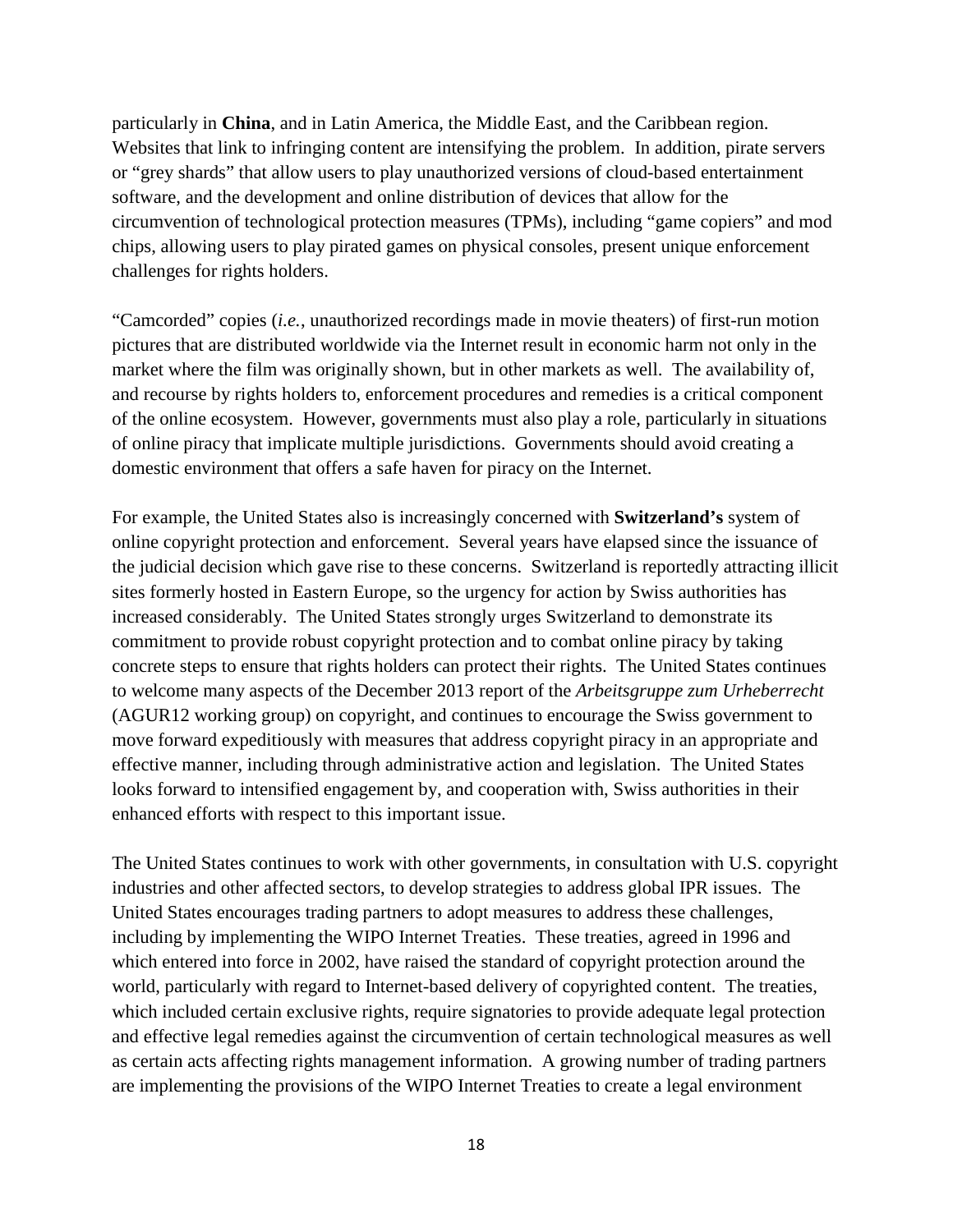conducive to investment and growth in legitimate Internet-related businesses, services, and technologies.

## Copyright-Related Challenges in the Caribbean Region

The United States continues to express serious concerns regarding copyright protection and enforcement in the Caribbean region. (*See* Section II and the *2014 Special 301 Report* for a more detailed discussion). The United States has raised these issues at meetings of the Caribbean Community and Common Market (CARICOM) in 2013 and 2014, and looks forward to continuing to engage on these challenges with CARICOM and its member governments, and with other trading partners whose markets present these challenges. The following is a summary of U.S. concerns in CARICOM (and associated) markets:

U.S. musical works are being publicly performed by radio and TV broadcasting stations without obtaining licenses from the appropriate public performances rights organizations (PROs). This problem has been reported again this year in **Antigua and Barbuda**, **Barbados**, **Belize**, **Dominica**, **Grenada**, **Guyana**, **Jamaica**, **St. Lucia**, and **St. Vincent and the Grenadines**. In some cases, the alleged infringing broadcaster is licensed by the government or is governmentowned, which makes such actions even more troubling.

Cable operators and television and radio broadcasters, some government-owned (*e.g.*, in **Barbados**), reportedly refuse to negotiate with the PROs for compensation for public performances of music. PROs also assert that they have struggled to advance their legal claims in the local courts and, even when successful, cannot obtain payments. These problems have been reported in **Barbados**, **Jamaica**, and **Trinidad and Tobago** as well as **Antigua and Barbuda**, **Belize**, **Dominica**, **Grenada**, **Guyana**, **St. Lucia**, and **St. Vincent and the Grenadines**.

With regard to cable and satellite broadcasting of copyrighted network programming, although **Antigua and Barbuda**, **Barbados**, **Belize**, **Dominica**, **Grenada**, **Jamaica**, **St. Kitts and Nevis**, **Saint Lucia**, and **St. Vincent and the Grenadines** currently maintain a statutory licensing regime that includes a requirement to pay royalties to rights holders, reportedly, royalties are not being paid. Other countries in the region, including **Anguilla**, the **Cayman Islands**, **Dominica**, **Montserrat**, and the **Turks and Caicos Islands**, do not maintain statutory licensing regimes and reportedly fail to intercede when unauthorized entities, many of them government-owned, intercept and retransmit copyrighted content without remuneration. Satellite signal theft remains a serious concern in these countries as well.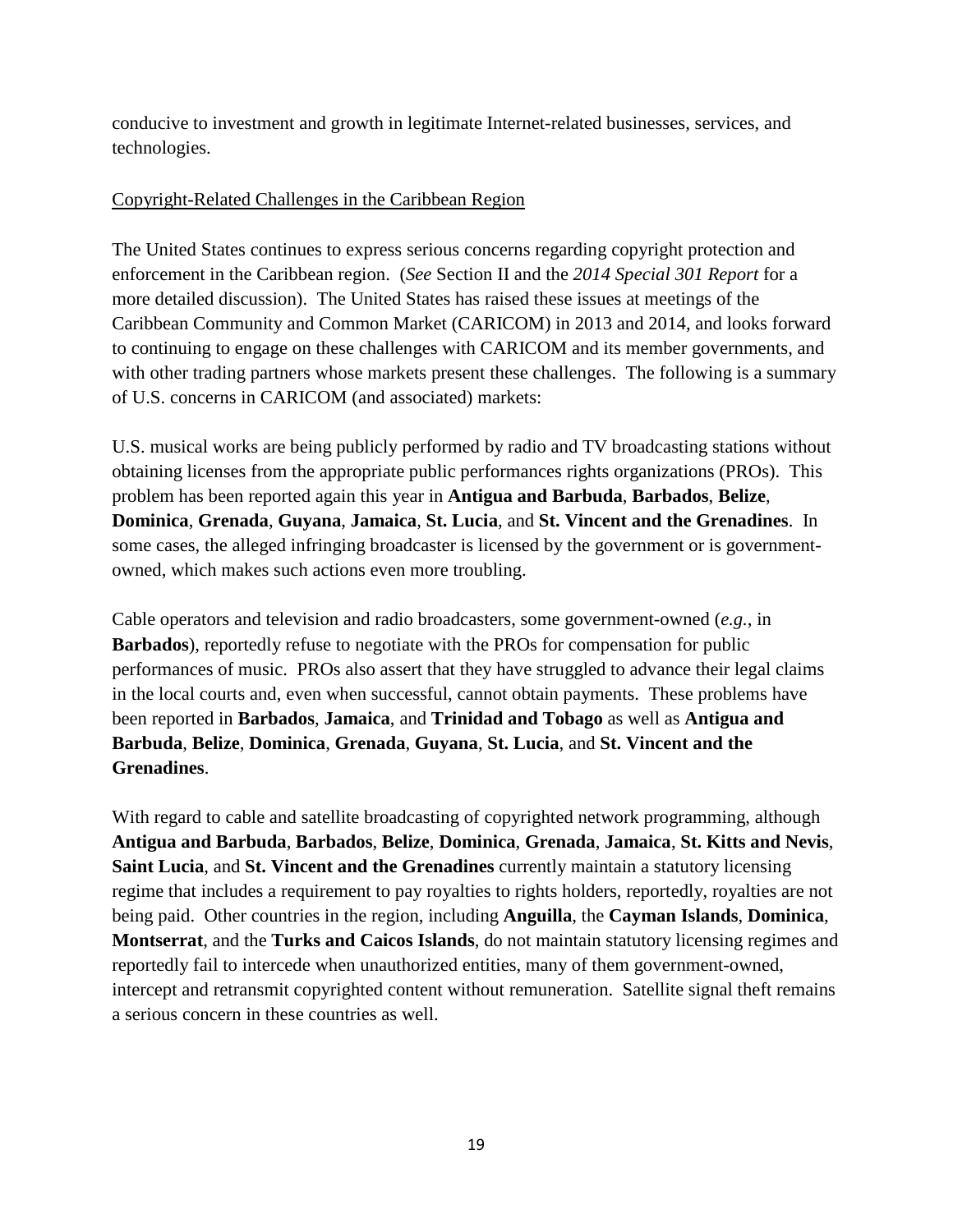#### <span id="page-24-0"></span>**IPR Protection and Market Access Challenges Affecting Multiple Industry Sectors**

#### <span id="page-24-1"></span>*Trade Secrets*

This year's Report again reflects an increasingly urgent need for trading partners to effectively protect and enforce trade secrets. Trade secret theft, including industrial and economic espionage conducted by cyber means, appears to be escalating. Companies in a wide variety of industry sectors, including information and communication technologies, services, biopharmaceuticals, manufacturing, and environmental technologies, rely on the ability to protect and enforce their trade secrets and rights in other proprietary information. Indeed, trade secrets, such as business plans, internal market analysis, manufacturing methods, and recipes, are often among a company's core business assets; and a company's competitiveness may depend on its capacity to protect such assets.

If a company's trade secrets are stolen by a competitor or the agent of a competitor, it may be extremely difficult, if not impossible, to recoup past investments in R&D, and future innovation may be compromised. Moreover, trade secret theft threatens to diminish U.S. competitiveness around the globe, and puts American jobs at risk. The reach of trade secret theft into critical commercial and defense technologies poses threats to U.S. national security interests as well.

Various sources, including the Office of the National Counterintelligence Executive (ONCIX), have reported specific gaps in trade secret protection and enforcement, particularly in **China**. The ONCIX publication titled *Foreign Spies Stealing U.S. Economic Secrets in Cyberspace*, states that "Chinese actors are the world's most active and persistent perpetrators of economic espionage." Theft may arise in a variety of circumstances, including those involving departing employees taking portable storage devices containing trade secrets, failed joint ventures, cyber intrusion and hacking, and misuse of information submitted by trade secret owners to government entities for purposes of complying with regulatory obligations. In practice, effective remedies appear to be difficult to obtain in a number of countries, including in China. In addition, many countries do not provide criminal penalties for trade secret theft sufficient to deter such behavior.

Consequently, the United States uses all trade tools available to ensure that its trading partners provide robust protection for trade secrets and enforcement of trade secrets laws.

#### *U.S. Government Strategy on Mitigating the Theft of U.S. Trade Secrets*

On February 20, 2013, the U.S. Intellectual Property Enforcement Coordinator (IPEC) issued the *Administration Strategy on Mitigating the Theft of U.S. Trade Secrets*. The Strategy highlights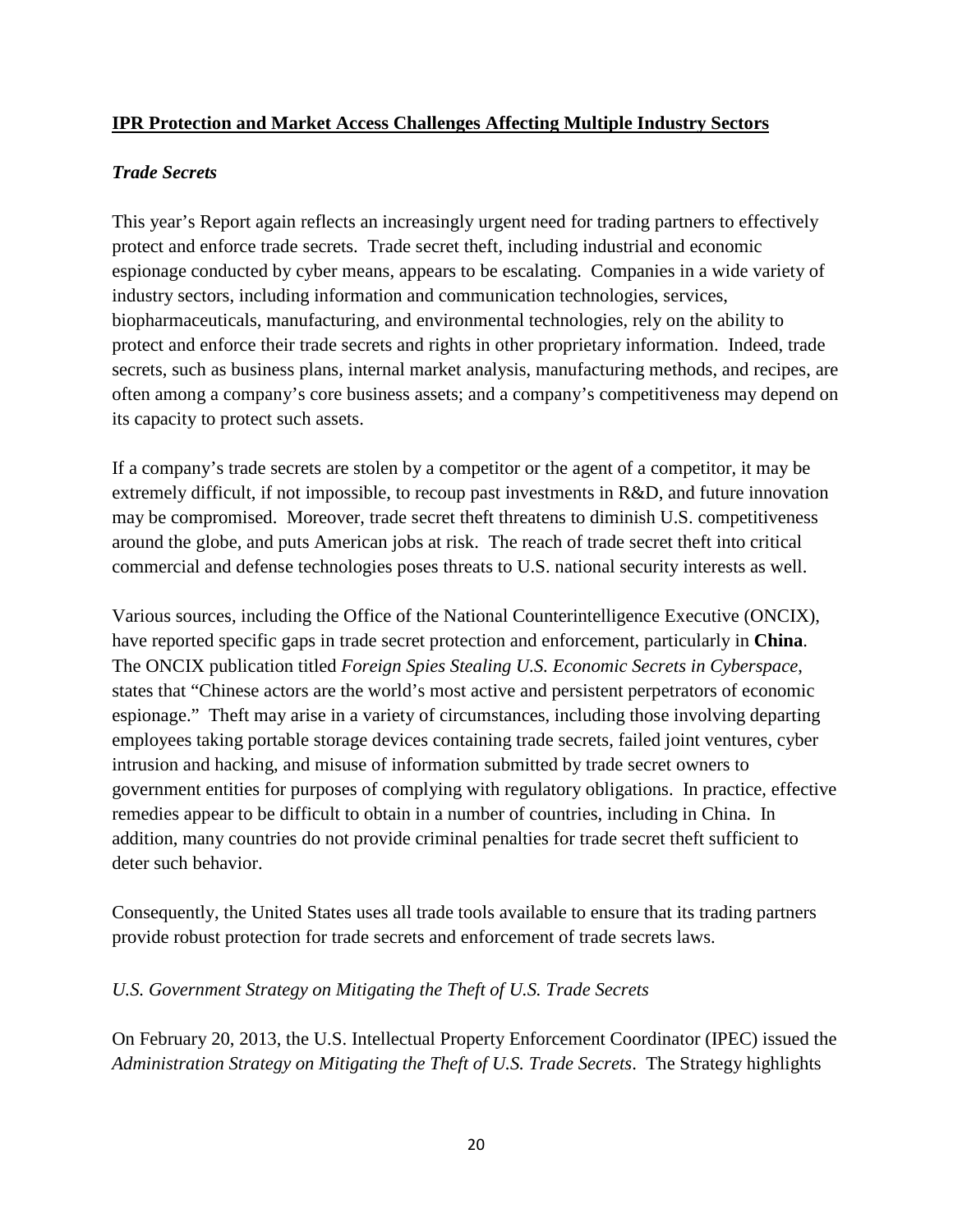U.S. efforts to combat the theft of trade secrets that could be used by foreign governments or companies to gain an unfair commercial and economic advantage by harming U.S. innovation and creativity, including:

- Focusing diplomatic efforts regarding trade secret protection in other countries, which include, among others, sustained and coordinated engagement with trading partners, the use of trade policy tools (including through the use of this Report), cooperation, and training;
- Promoting voluntary best practices by private industry to protect trade secrets, including best practices regarding information security, physical security, and human resources policies;
- Enhancing domestic law enforcement operations, especially through the activities of the Departments of Justice and Defense, Federal Bureau of Investigation, and National IPR Coordination Center; and
- Conducting public awareness campaigns and outreach to educate stakeholders regarding trade secret theft.

Trade secret theft can result in illegitimate technology transfer to foreign actors and can undermine U.S. competitive advantage.

Given the global nature of trade secret theft, action by our trading partners also is essential. On May 26, 2014, the European Council adopted its position on the draft *Directive of the European Parliament and of the Council on the Protection of Undisclosed Know-How and Business Information (Trade Secrets) Against Their Unlawful Acquisition, Use and Disclosure*, which was introduced by the European Commission on November 28, 2013. The draft Directive is now before the Legal Affairs (JURI) Committee of the European Parliament (document number 2013/0402(COD)). This Directive would harmonize civil trade secret law throughout the EU. The United States welcomes these important steps and looks forward to continued progress on this draft measure specifically, and on EU efforts to protect trade secrets from theft and misappropriation generally.

## <span id="page-25-0"></span>*Localization, Indigenous Innovation, and Forced Technology Transfer*

Rights holders operating in other countries may face a variety of government measures, policies, and practices that are touted as means to incentivize domestic "indigenous innovation," but that, in practice, often disadvantage foreign companies, including those holding IPR. Such initiatives serve as market access barriers, discouraging foreign investment and hurting local manufacturers, distributors, and retailers. Such government-imposed conditions or incentives may distort licensing and other private business arrangements, resulting in commercially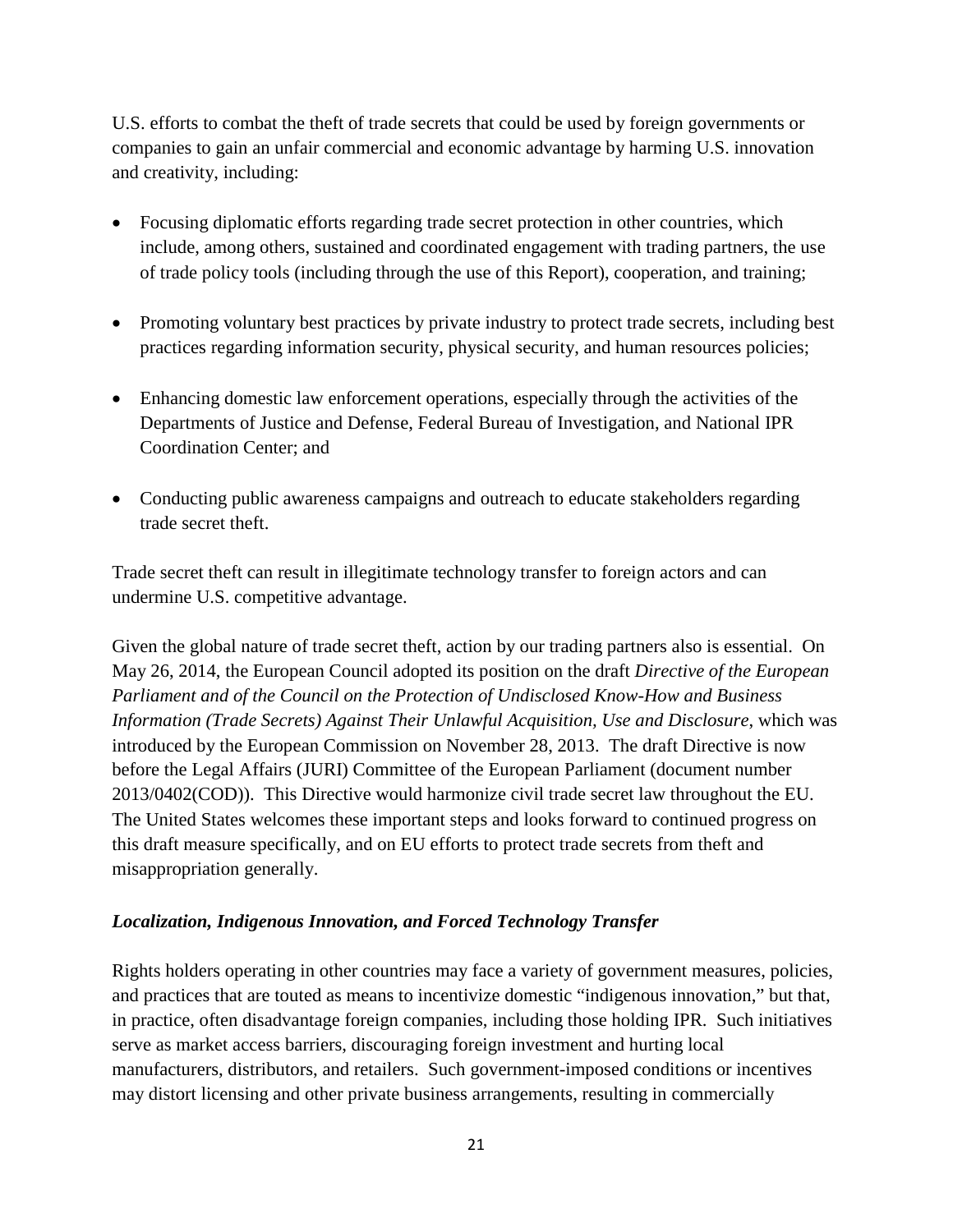suboptimal outcomes for the firms involved and for innovation, generally. Further, these measures discourage foreign investment in national economies, slowing the pace of innovation and economic progress. Government intervention in the commercial decisions that enterprises make regarding the ownership, development, registration, or licensing of IPR is not consistent with international practice, and may raise concerns regarding consistency with international obligations as well.

These government measures often have the effect of distorting trade by forcing U.S. companies to transfer their technology or other valuable commercial information to national entities. Examples of these policies, include, but are not limited to:

- Requiring the transfer of technology as a condition for obtaining regulatory approvals or otherwise securing access to a market, or for allowing a company to continue to do business in the market;
- Directing state-owned enterprises in innovative sectors to seek non-commercial terms from their foreign business partners, including with respect to the acquisition and use or licensing of IPR;
- Providing national firms with a competitive advantage by failing to effectively enforce IPR, including patents, trademarks, trade secrets, and copyrights, thereby allowing those firms to misappropriate or infringe U.S. companies' IPR;
- Failing to take meaningful measures to prevent or deter cyber intrusions and other unauthorized activities;
- Requiring use of, or providing preferences to, including with respect to government procurement, products or services that contain locally-developed or owned IPR or that are produced by local manufactures or service providers;
- Manipulating the standards development process to create unfair advantages for national firms, including with respect to the terms on which IPR is licensed; and
- Requiring the submission of excessive (and often unnecessary) confidential business information for regulatory approval purposes and failing to protect such information appropriately.

Some country-specific examples of these measures are identified in Section II. In **China**, market access, government procurement, and the receipt of certain preferences or benefits are conditioned on a firm's ability to demonstrate that certain IPR is developed in China or are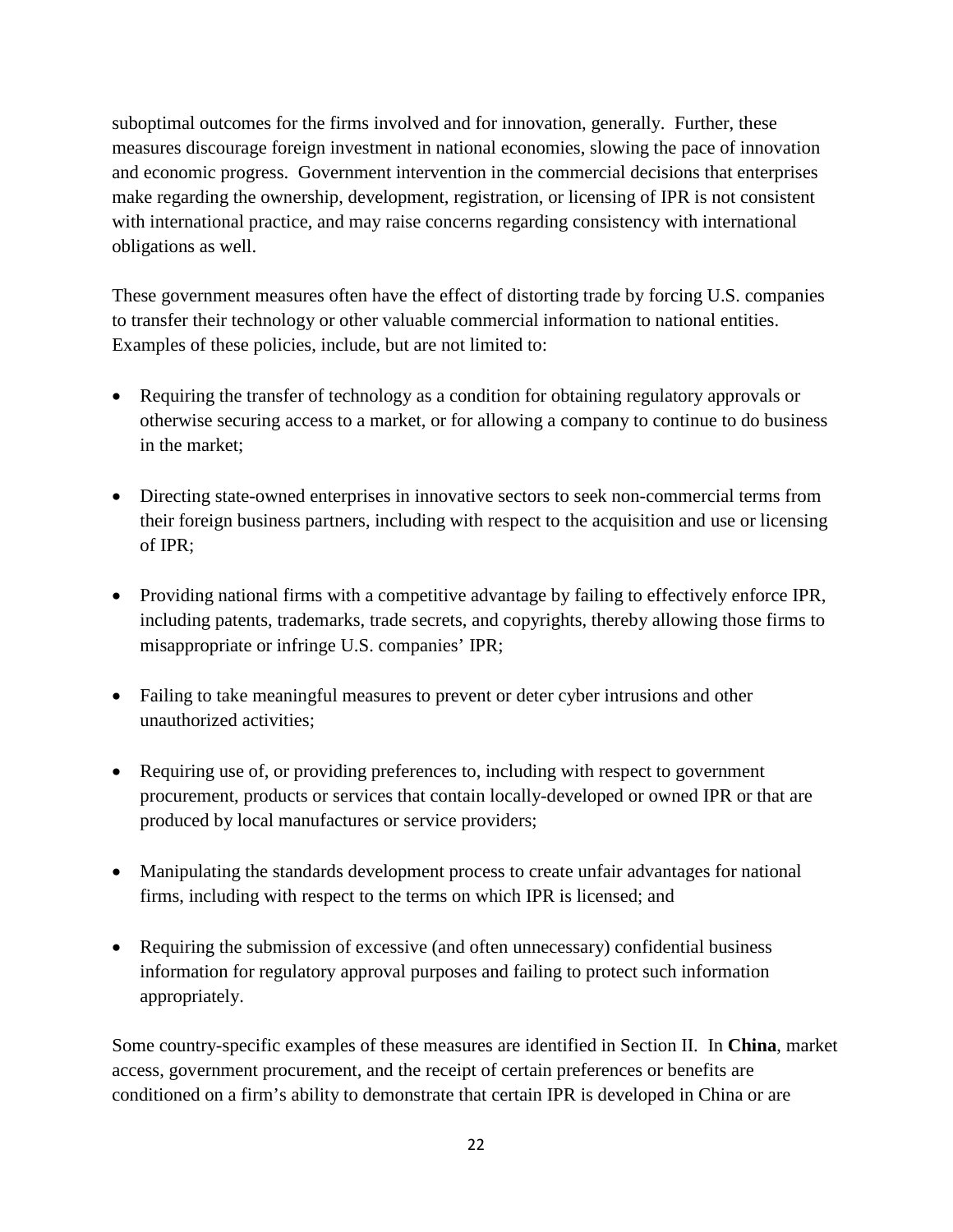owned by or licensed, in some cases exclusively, to a Chinese party. In **India**, in-country testing requirements and data- and server-localization requirements are frequently cited by U.S. industry as inhibiting market access and blunting innovation in the information and communications technology sector. In **Indonesia**, a foreign party's approval to market pharmaceuticals is conditioned on the transfer of technology to an Indonesian entity or partial manufacture in Indonesia. In **Nigeria**, the United States is concerned about a push toward localization aimed at protecting, favoring, or stimulating local companies at the expense of foreign exporters and investors. For example, some recent measures require the procurement and use of locallyproduced hardware, software, and other technological products, including Subscriber Identity Module (SIM) cards, and require that all subscriber and consumer data be hosted locally.

The United States urges that, in formulating policies to promote innovation, trading partners, including India and China, take account of the increasingly cross-border nature of commercial R&D, and of the importance of voluntary and mutually agreed commercial partnerships.

# <span id="page-27-0"></span>*Challenges Affecting the Copyright and the Information and Communications Technology Sectors*

Leveraging the power of the Internet, U.S. stakeholders continue to develop innovative business models that deliver content and services directly to consumers and businesses, support innovative business processes, and allow businesses to collaborate via new and efficient mechanisms. Increasingly, however, trading partners are creating obstacles that threaten continued growth and innovation by U.S. and other participants in the global digital economy. Emerging market access barriers reported by IP-intensive industry stakeholders include: restrictions on cross-border data flows and storage; discriminatory practices in government procurement of Information and Communications Technology (ICT) products and services; local content quotas; obstacles to investment; and other restrictions. As trading partners look to increase their own participation in the growing digital economy, these barriers must be eliminated to support continued innovation and growth.

For example, in 2014 and early 2015, China issued several measures imposing certain traderestrictive IPR, R&D, and encryption-related requirements on ICT products, services, and technologies used in certain sectors of China's economy. China subsequently suspended one of the measures, which appears to be a signal that China is reconsidering its approach to ICT regulations. The United States welcomes this suspension and calls on China to engage in close consultation with concerned foreign governments and industry.

Some public comments received in response to the 2015 Special 301 *Federal Register* notice also identified developments in several countries that may have created market uncertainties for both technology companies and online content providers. For example, laws have recently been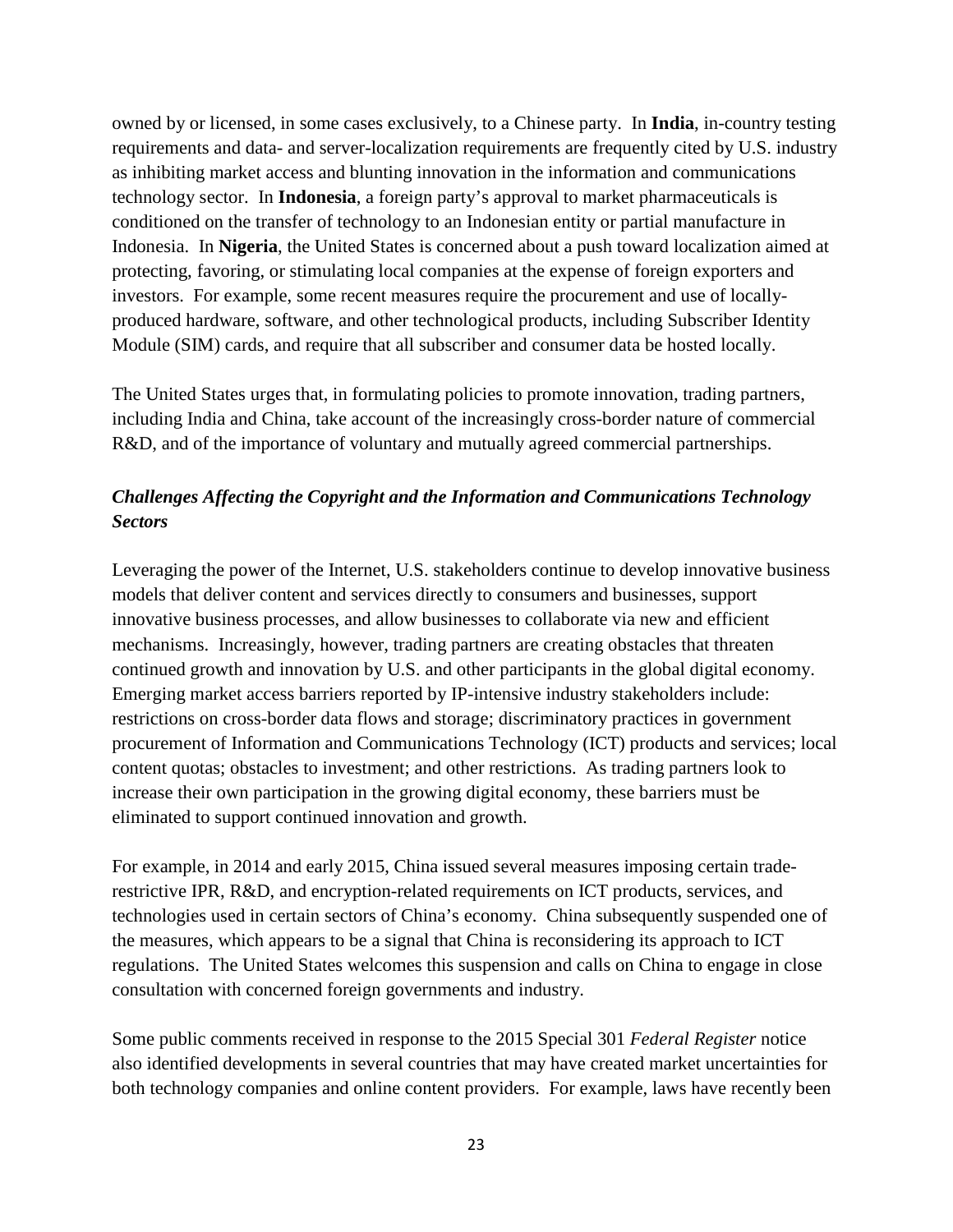enacted in some European countries that involve required remuneration or authorization for certain online activities relating to publishing excerpts from others' websites. The United States is closely monitoring these developments.

#### <span id="page-28-0"></span>*Market Access and Pharmaceutical and Medical Device Innovation*

Among other mechanisms to support pharmaceutical and medical device innovation, USTR has sought to reduce market access barriers, including those that discriminate against U.S. companies, are not adequately transparent, or do not offer sufficient opportunity for meaningful stakeholder engagement, in order to facilitate both affordable health care today and the innovation that assures improved health care tomorrow. This year's Report highlights concerns regarding market access barriers affecting U.S. persons that rely on intellectual property protection, including the pharmaceutical and medical device industries, particularly in **Algeria**, **India**, and **Indonesia**.

Measures, including those that are discriminatory, nontransparent or otherwise trade-restrictive, have the potential to hinder market access in the pharmaceutical and medical device sector, and potentially result in higher healthcare costs. For example, taxes or tariffs may be levied – often in a non-transparent manner – on imported medicines, and the increased expense associated with those levies is then passed directly to healthcare institutions and patients. According to an October 2012 WTO report titled *More Trade for Better Health? International Trade and Tariffs on Health Products*, India maintains the highest tariffs on medicines, pharmaceutical inputs, and medical devices among the WTO members identified in the report. These tariffs, combined with domestic charges or measures, particularly those that lack transparency or opportunities for meaningful stakeholder engagement or that appear to exempt domestically-developed and -manufactured medicines, can hinder the Indian government's efforts to promote increased access to healthcare products.

Moreover, unreasonable regulatory approval delays and non-transparent reimbursement policies can impede a company's ability to exercise its rights, and thereby discourage the development and marketing of new drugs and other medical products. The criteria, rationale, and operation of such measures are often nontransparent or not fully disclosed to patients or to pharmaceutical and medical device companies seeking to market their products. USTR encourages trading partners to provide appropriate mechanisms for transparency, procedural and due process protections, and opportunities for public engagement in the context of their relevant health care systems.

U.S. industry has expressed concerns regarding the policies of several trading partners, including **Algeria**, **Austria**, **Belgium**, **China**, **Colombia**, **Czech Republic**, **Ecuador**, **Hungary**, **Italy**,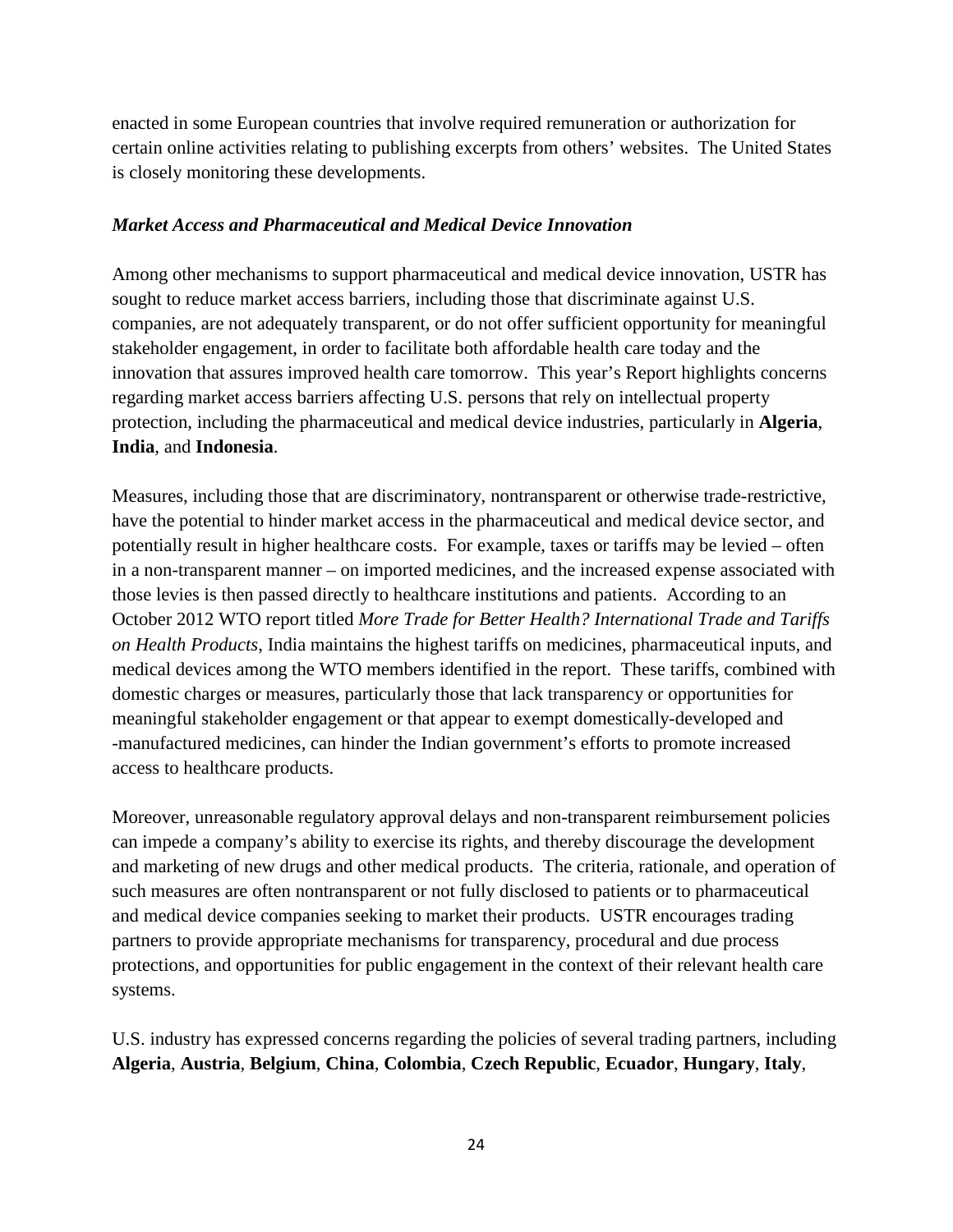**Korea**, **Lithuania**, **New Zealand**, **Portugal**, **Romania**, **Spain**, **Taiwan**, and **Turkey**, on issues related to pharmaceutical innovation and market access. Examples of these concerns include:

- In **Algeria**, a ban on a number of imported pharmaceutical products and medical devices in favor of local products is a trade matter of paramount concern in this market and is the primary reason why Algeria remains on the Priority Watch List. The United States urges Algeria to remove this market access barrier that is also reportedly adversely affecting access to legitimate medicines;
- With respect to **Turkey**, U.S. industry continues to express significant concerns regarding the lack of efficiency, transparency, and fairness in the pharmaceutical manufacturing inspection process;
- With respect to the **EU**, U.S. industry continues to identify a series of concerning measures in several Member States, including **Austria**, **Belgium**, **Czech Republic**, **Finland**, **Hungary**, **Italy**, **Lithuania**, **Portugal**, **Romania**, and **Spain**. Such measures raise concerns with respect to the transparency and the opportunity for meaningful stakeholder engagement in policies related to pricing and reimbursement, which reportedly create uncertainty and unpredictability that adversely impact market access and incentives for further innovation;
- In **Colombia** and **Ecuador**, proposals designed to enhance domestic manufacturing capacity for pharmaceuticals could adversely affect market entry and investment and, in effect, limit access by consumers to the latest generation of medicines. One of the Ecuadorian proposals appears to limit the use of trademarks on off-patent and other pharmaceutical products, which has the potential to adversely affect both generic and innovative manufacturers, and generate consumer confusion; and
- With respect to **New Zealand**, U.S. industry has expressed serious concerns about the policies and operation of New Zealand's Pharmaceutical Management Agency (PhARMAC), including, among other things, the lack of transparency, fairness, and predictability of the PhARMAC pricing and reimbursement regime, as well as the negative aspects of the overall climate for innovative medicines in New Zealand.

The United States seeks to establish, or continue, dialogues with trading partners to address these and other concerns and to encourage a common understanding on questions related to innovation in the pharmaceutical and medical device sectors. The United States also looks forward to continuing its engagement with our trading partners to promote fair and transparent policies in this sector.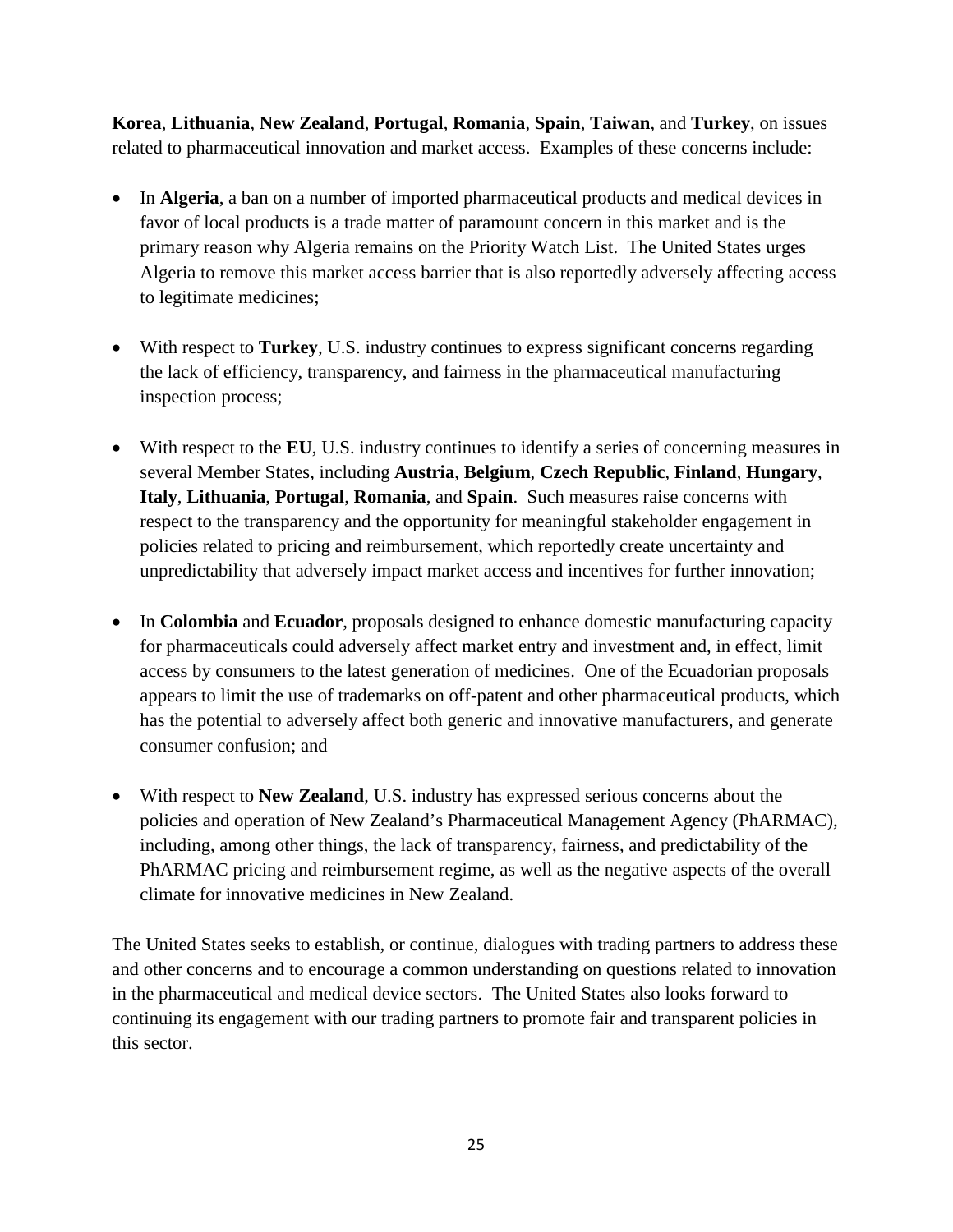The United States, like many countries, faces healthcare challenges, including with respect to aging populations and rising health care costs. The United States shares the objectives of continuing improvement in the health and quality of life of its citizens, and of delivering efficient, responsive, and cost-effective, high-quality health care to its population. The United States looks forward to engaging with its trading partners on the concerns noted above.

## <span id="page-30-0"></span>*Geographical Indications*

The United States is working intensively through bilateral and multilateral channels to advance U.S. market access interests and to ensure that the trade initiatives of other countries and regions, including with respect to geographical indication (GI) protection, do not undercut U.S. industries' market access. GIs typically include place names (or words associated with a place) and they identify products or services as having a particular quality, reputation, or other characteristic essentially attributable to the geographic origin of the product or service.

The United States is actively involved in promoting and protecting access to foreign markets for U.S. exporters whose products are identified by common names or generic terms, like parmesan and mozzarella for cheese. The United States is pursuing these objectives in international fora, including in APEC, WIPO, and the WTO as well as in bilateral agreements. The United States is also engaging bilaterally to address GI-related concerns, including with **Canada**, **China**, **Costa Rica**, **El Salvador**, the **EU and its Member States**, **Jordan**, **Morocco**, the **Philippines**, **South Africa**, and **Vietnam**, among others. U.S. goals in this regard include:

- Ensuring that the grants of GI protection does not violate prior rights (for example, in cases in which a U.S. company has a trademark that includes a place name);
- Ensuring that the grant of GI protection does not deprive interested parties of the ability to use generic or common terms, such as parmesan or mozzarella;
- Ensuring that interested persons have notice of, and opportunity to oppose or to seek cancellation of, any GI protection that is sought or granted;
- Ensuring that notices issued when granting a GI consisting of compound terms identify its generic components; and
- Opposing efforts to extend the protection given to GIs for wines and spirits to other products.

The United States is particularly concerned with the EU system of GI protection, both within the EU and as extended through its trade agreements. These concerns include the scope of protection provided to GIs, including in relation to trademarks and generic or common names, as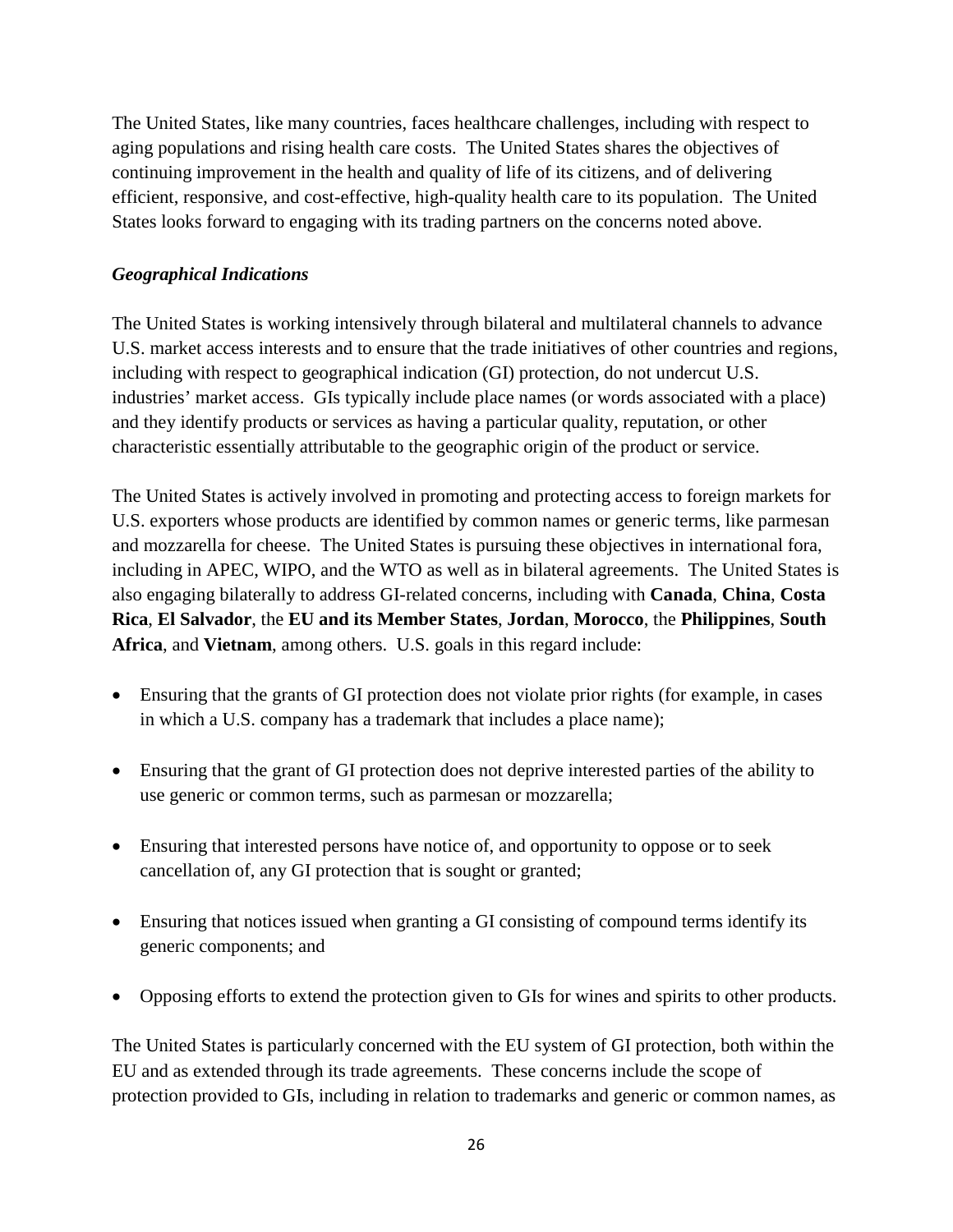well as with respect to the transparency and due process of the EU GI registration systems. These concerns have become increasingly pronounced in the context of EU trade agreements, where due process safeguards, such as GI opposition and cancellation, have been diminished.

#### <span id="page-31-0"></span>**Intellectual Property and the Environment**

Strong IPR protection and enforcement are essential to promoting investment in innovation in the environmental sector. Such innovation not only promotes economic growth and supports jobs, but also is critical to responding to environmental challenges. IPR provides incentives for R&D in this important sector, including through university research. Conversely, inadequate IPR protection and enforcement in foreign markets discourages entry into technology transfer arrangements in those markets. This may hinder the realization of the technological advances needed to meet environmental challenges, including the mitigation of, and adaptation to, climate change.

Certain national policies and practices advanced domestically and in multilateral fora may have the unintended effect of undermining national and global efforts to address serious environmental challenges. For example, India's National Manufacturing Policy promotes the compulsory licensing of patented technologies as a means of effectuating technology transfer with respect to green technologies. India has pressed to multilateralize this approach through its proposals in the negotiations under the United Nations Framework Convention on Climate Change (UNFCCC). These actions will discourage, rather than promote, investment in and dissemination of green technologies, including those technologies that contribute to climate change adaptation and mitigation.

<span id="page-31-1"></span>The United States continues to work to ensure robust IPR protection and enforcement, which gives inventors and creators the confidence to: engage in foreign direct investment, joint ventures, local partnerships, and licensing arrangements; collaborate with foreign counterparts; open research facilities in markets abroad; establish local operations and work with local manufacturers and suppliers; create jobs, including local worker training; and invest in infrastructure for the production, adoption, and delivery of green technology goods and services, without fear of misappropriation of their IPR. Strong IPR protection is, therefore, not only critical to the objective of addressing environmental challenges and developing a global response to climate change, but also to national economic growth. The United States promotes strong IPR protection and enforcement as an environmental as well as an economic imperative, providing critical development benefits for, in particular, developing and least-developed country (LDC) partners.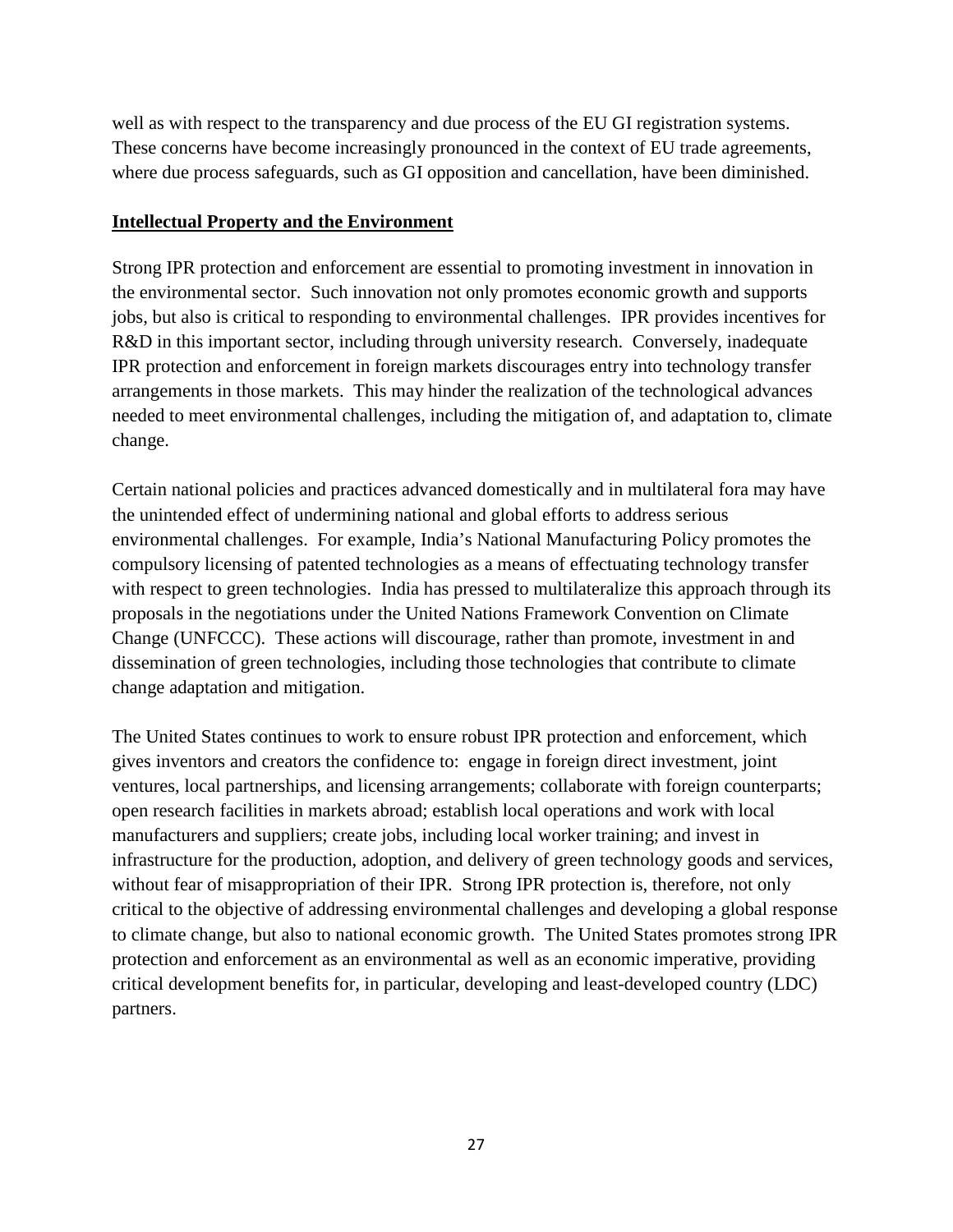#### **Intellectual Property and Health**

Numerous comments in the 2015 Special 301 review process highlighted concerns arising at the intersection of IPR policy and health policy. IPR protection plays an important role in providing the incentives necessary for the development and marketing of new medicines. An effective, transparent, and predictable IPR system is necessary for both manufacturers of innovative medicines and manufacturers of generic medicines.

The 2001 WTO Doha Declaration on the TRIPS Agreement and Public Health recognized the gravity of the public health problems afflicting many developing and least-developed countries, especially those resulting from HIV/AIDS, tuberculosis, malaria, and other epidemics. As affirmed in the Doha Declaration on the TRIPS Agreement and Public Health, the United States respects a trading partner's right to protect public health and, in particular, to promote access to medicines for all. The United States also recognizes the role of IPR protection in the development of new medicines, while being mindful of the effect of IPR protection on prices. The assessments set forth in this Report are based on various critical factors, including, where relevant, the Doha Declaration on the TRIPS Agreement and Public Health.

The United States is firmly of the view that international obligations such as those in the TRIPS Agreement have sufficient flexibility to allow trading partners to address the serious public health problems that they may face. Consistent with this view, the United States respects its trading partners' rights to grant compulsory licenses in a manner consistent with the provisions of the TRIPS Agreement and the Doha Declaration on the TRIPS Agreement and Public Health, and encourages its trading partners to consider ways to address their public health challenges while also maintaining IPR systems that promote innovation.

The United States also strongly supports the WTO General Council Decision on the Implementation of Paragraph 6 of the Doha Declaration on the TRIPS Agreement and Public Health concluded in August 2003. Under this decision, WTO Members are permitted, in accordance with specified procedures, to issue compulsory licenses to export pharmaceutical products to countries that cannot produce drugs for themselves. The WTO General Council adopted a Decision in December 2005 that incorporated this solution into an amendment to the TRIPS Agreement, and the United States became the first WTO Member to formally accept this amendment. The United States encourages other WTO members to accept this amendment by the current deadline, December 31, 2015. If two-thirds of WTO members accept the amendment, it will go into effect for those Members. The August 2003 waiver will remain in place and be available until the amendment takes effect.

The United States Government works to ensure that the provisions of its bilateral and regional trade agreements, as well as U.S. engagement in international organizations, including the United Nations and related institutions such as WIPO and the WHO, are consistent with U.S. policies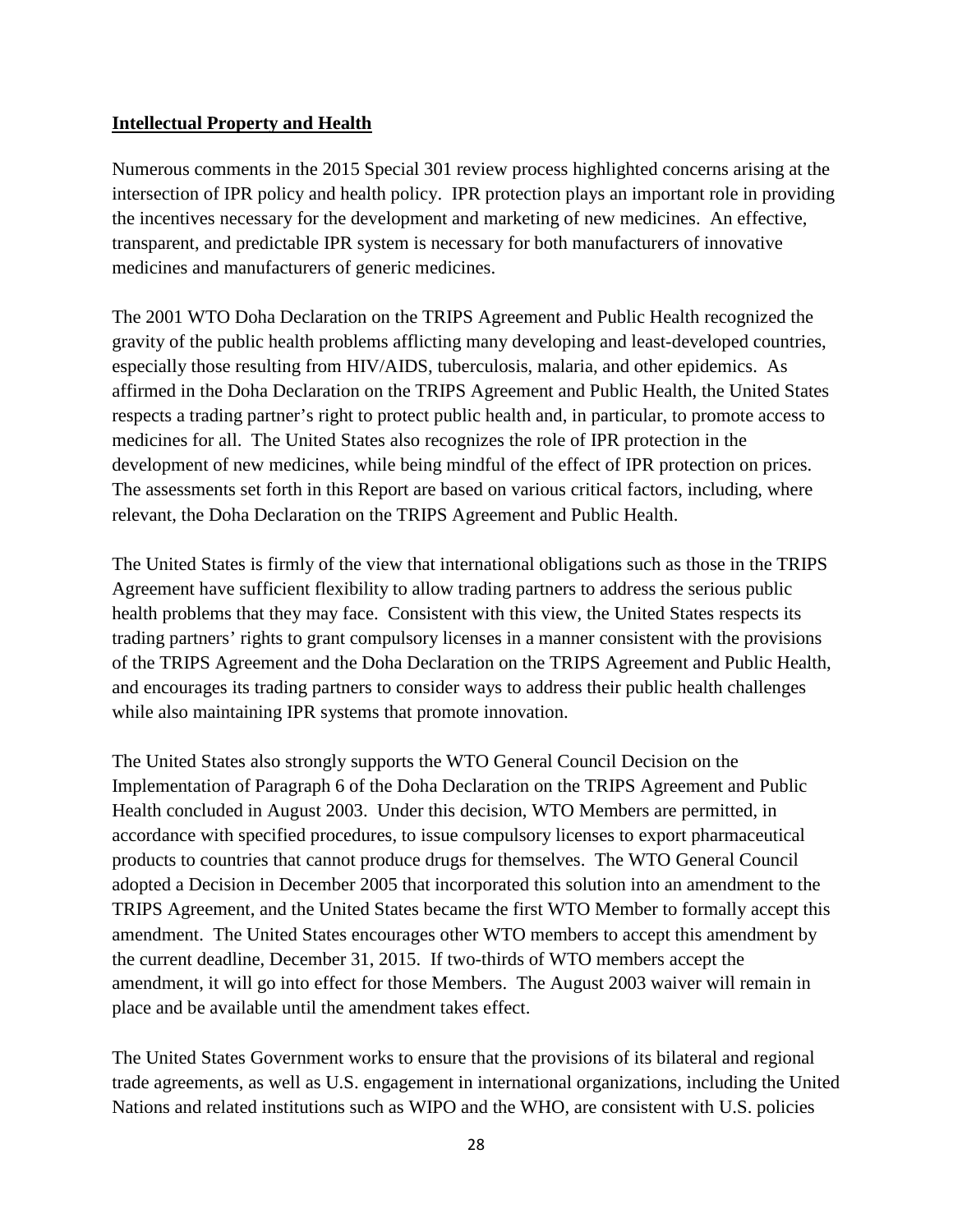concerning IPR and health policy and do not impede its trading partners from taking measures necessary to protect public health. Accordingly, USTR will continue its close cooperation with relevant agencies to ensure that public health challenges are addressed and IPR protection and enforcement are supported as one of various mechanisms to promote research and innovation.

#### <span id="page-33-0"></span>**Implementation of the WTO TRIPS Agreement**

The TRIPS Agreement, one of the most significant achievements of the Uruguay Round (1986- 1994), requires all WTO Members to provide certain minimum standards of IPR protection and enforcement. The TRIPS Agreement is the first broadly-subscribed multilateral IPR agreement that is subject to mandatory dispute settlement provisions.

Developed country WTO Members were required to implement the TRIPS Agreement fully as of January 1, 1996. Developing country Members were given a transition period for many obligations until January 1, 2000, and in some cases, until January 1, 2005. Nevertheless, certain Members are still in the process of finalizing implementing legislation, and many are still engaged in establishing adequate and effective IPR enforcement mechanisms.

Recognizing the particular challenges faced by LDC WTO Members, the United States has worked closely with them and other WTO Members to extend the implementation date for these countries. For example, on June 11, 2013, the TRIPS Council reached consensus on a decision to again extend the transition period under Article 66.1 of the TRIPS Agreement for LDC WTO Members. Under this decision, LDC WTO Members are not required to apply the provisions of the TRIPS Agreement, other than Articles 3, 4, and 5 (provisions related to national treatment and most-favored nation treatment), until July 1, 2021, or until such a date on which they cease to be an LDC WTO Member, whichever date is earlier.

The United States participates actively in the WTO TRIPS Council's scheduled reviews of WTO Members' implementation of the TRIPS Agreement, and also uses the WTO's Trade Policy Review mechanism to pose questions and seek constructive engagement on issues related to TRIPS Agreement implementation.

## <span id="page-33-1"></span>*WTO Dispute Settlement*

The United States continues to monitor the resolution of disputes announced in previous Special 301 Reports. The most efficient and preferred manner of resolving concerns is through bilateral dialogue. Where these bilateral efforts are unsuccessful, the United States will use the WTO dispute settlement procedures, as appropriate.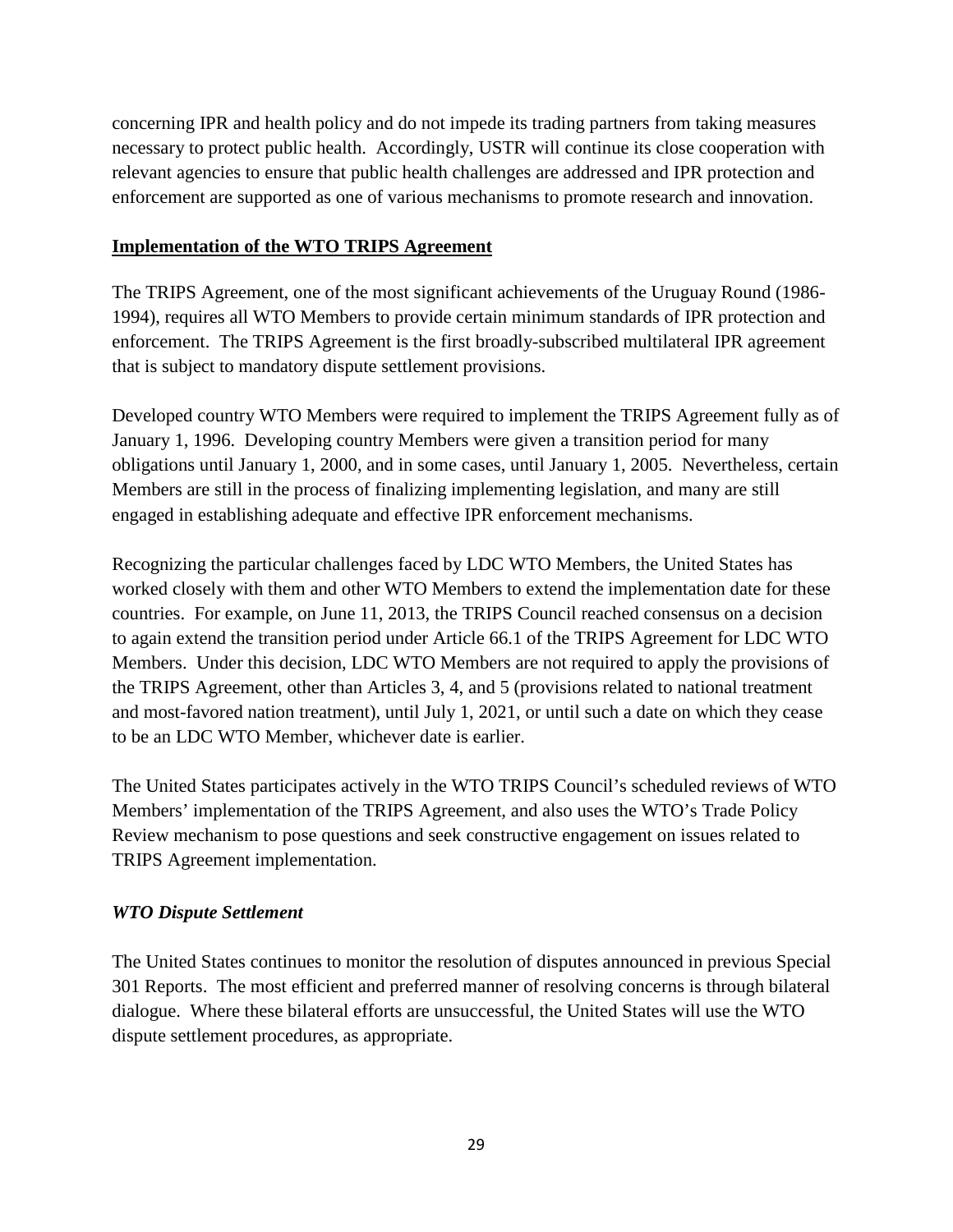In April 2007, the United States initiated dispute settlement procedures relating to deficiencies in China's legal regime for protecting and enforcing copyrights and trademarks on a wide range of products. In March 2009, the WTO Dispute Settlement Body (DSB) adopted a panel report that upheld two of the claims advanced by the United States, finding that: (1) China's denial of copyright protection to works that do not meet China's content review standards is impermissible under the TRIPS Agreement; and (2) China's customs rules cannot allow seized counterfeit goods to be publicly auctioned after only removing the spurious trademark. With respect to a third claim concerning China's thresholds for criminal prosecution and conviction of counterfeiting and piracy, while the United States prevailed on the interpretation of the important legal standards in Article 61 of the TRIPS Agreement, including the finding that criminal enforcement measures must reflect and respond to the realities of the commercial marketplace, the panel found that it needed additional evidence before it could uphold the overall U.S. claim that China's criminal thresholds are too high. On March 19, 2010, China announced that it had completed all the necessary domestic legislative procedures to implement the DSB recommendations and rulings. The United States continues to monitor China's implementation of the DSB recommendations and rulings in this dispute.

In addition, the United States requested WTO dispute settlement consultations with China concerning certain other Chinese measures affecting market access and distribution for imported publications, movies, and music, and audio-visual home entertainment products (*e.g.*, DVDs and Blu-ray discs) (AVHE products). The U.S. claims challenged China's prohibition on foreign companies' importation of all products at issue; China's prohibitions and discriminatory requirements imposed on foreign distributors of publications, music, and AVHE products within China; and China's imposition of more burdensome requirements on the distribution of imported publications, movies, and music *vis-à-vis* their domestic counterparts. On January 19, 2010, the DSB adopted panel and Appellate Body reports that found in favor of the United States on the vast majority of its claims. China committed to bring all relevant measures into compliance with the DSB recommendations by March 19, 2011, and subsequently revised or revoked measures relating to publications, AVHE products, and music. China did not issue any measures relating to theatrical films, but instead proposed bilateral discussions. In February 2012, the United States and China reached an agreement on the terms of an MOU that provides significantly increased market access for imported films and significantly improved compensation for foreign film producers. The United States continues to review and monitor the steps that China has taken toward compliance in this matter.

Following the 1999 Special 301 review process, the United States initiated dispute settlement consultations concerning the EU regulation on food-related GIs, which appeared to discriminate against foreign products and persons, notably by requiring that EU trading partners adopt an "EU-style" system of GI protection, and appeared to provide insufficient protections to trademark owners. On April 20, 2005, the DSB adopted a panel report finding in favor of the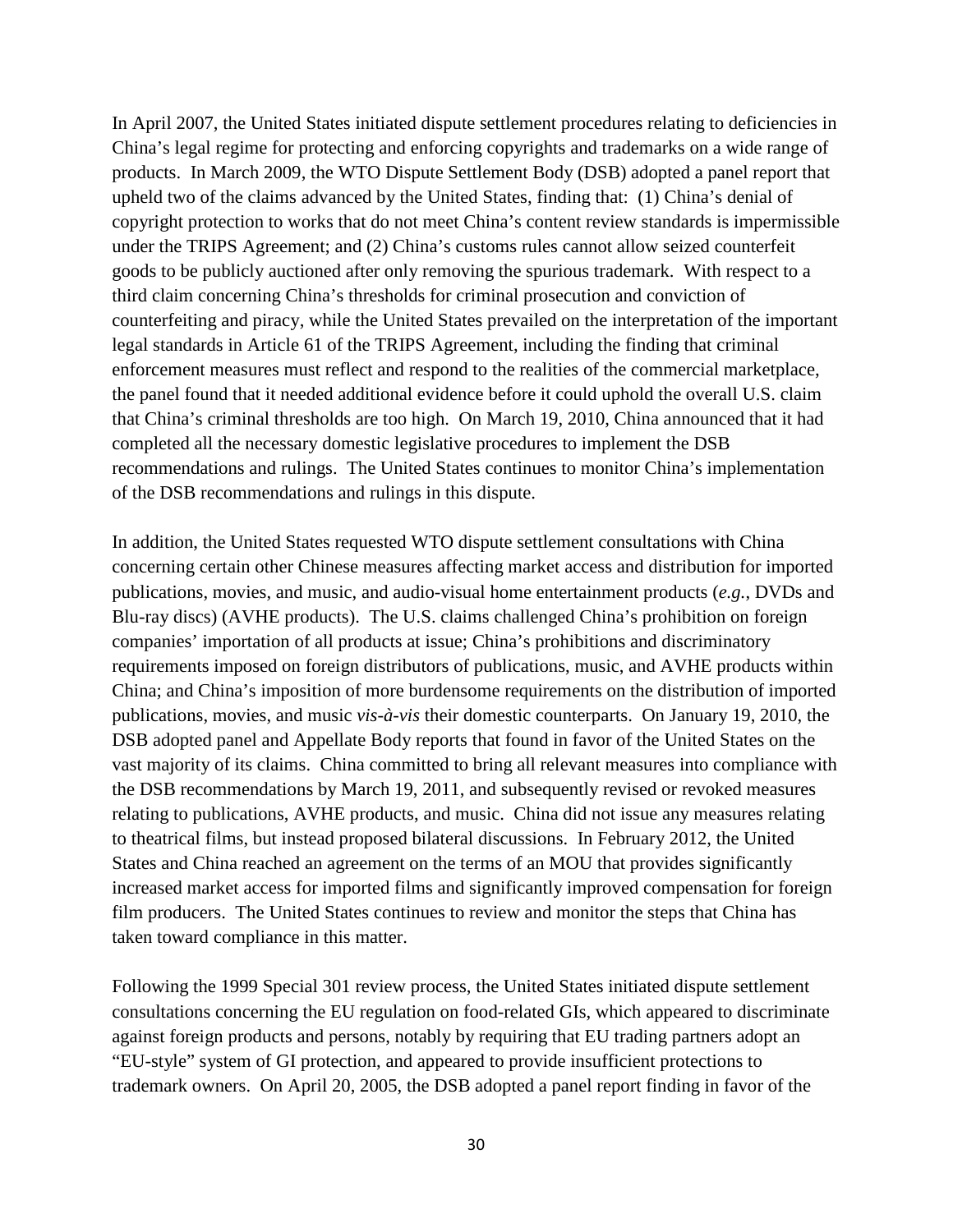United States that the EU GI regulation is inconsistent with the EU's obligations under the TRIPS Agreement and the General Agreement on Tariffs and Trade 1994. On March 31, 2006, the EU published a revised GI Regulation that is intended to comply with the DSB recommendations and rulings. There remain some concerns, however, with respect to this revised GI Regulation, which the United States has asked the EU to address. The United States intends to continue monitoring this situation. The United States is also working intensively bilaterally and in multilateral fora to advance U.S. market access interests, and to ensure that the trade initiatives of other countries, including with respect to GIs, do not undercut market access for U.S. companies.

#### <span id="page-35-0"></span>*The Interagency Trade Enforcement Center*

In his State of the Union address on January 24, 2012, President Obama announced the creation of the Interagency Trade Enforcement Center (ITEC) to take a whole-of-government approach to monitoring and enforcing Americans' trade rights around the world. On February 28, 2012, the President issued an Executive Order that established ITEC. ITEC's role in coordinating international and domestic trade enforcement helps to ensure that America's trading partners abide by their obligations, including by maintaining open markets on a non-discriminatory basis, and by following rules-based procedures in a transparent way. ITEC leverages and mobilizes the Federal Government's resources and expertise to address unfair foreign trade practices and barriers, including those adversely affecting IPR. In particular, ITEC uses expertise from across the Federal Government to assist in asserting U.S. trade rights implicated by various international trade agreements.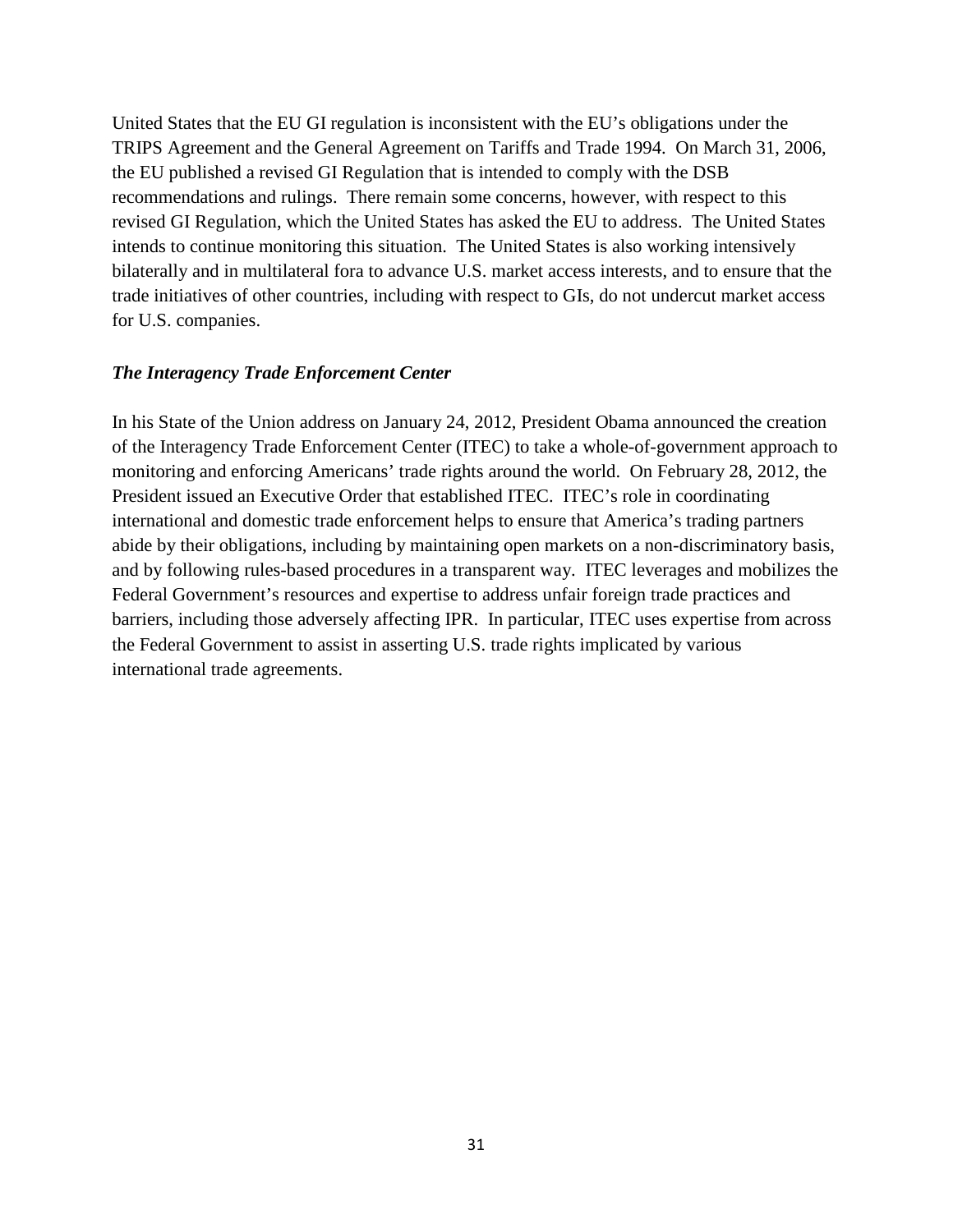# **SECTION II. COUNTRY REPORTS**

## **PRIORITY WATCH LIST**

## *East Asia and Pacific*

## **CHINA**

China remains on the Priority Watch List and subject to Section 306 monitoring in 2015.

China's leadership has acknowledged the critical role that IPR plays in spurring innovation and the need to improve China's protection and enforcement of IPR. Consistent with China's policy objectives, the country's judicial, legislative, administrative, and enforcement authorities continue to pursue wide-ranging legal reform efforts relating to the protection and enforcement of IPR in China. Individual rights holders report a greater ability to obtain relief, including temporary injunctive relief, against infringers in civil court actions. The United States also notes increased cooperation between U.S. and Chinese law enforcement agencies in an effort to stem cross-border flows of infringing products. The United States looks forward to strengthened cooperation, building on the increasing and positive cooperation between U.S. customs and investigative agencies and their Chinese counterparts, including the General Administration of China Customs (GACC) and the Ministry of Public Security (MPS).

Notwithstanding the generally positive effects of these reform efforts, several recent measures relating to ICT products, services, and technologies, have caused sharply adverse impacts on U.S. companies and raise serious concerns. Although one of the measures is in draft form and the other was recently suspended, the measures would impose certain trade-restrictive IPR-, R&D-, and encryption-related requirements on ICT products, services and technologies used in certain sectors of China's economy. The United States welcomes the recent suspension, but underscores that it is critical that China reconsider its approach to certain ICT issues and engage closely with governments and industry as it does so.

Independent of the new measures, a wide range of U.S. stakeholders in China continues to report serious obstacles to effective protection of IPR in all forms, including patents, copyrights, trademarks, trade secrets, and protection of pharmaceutical test data. As a result, sales of IPRintensive goods and services in China remain disproportionately low when compared to sales in similar, or even less developed, markets that provide a stronger environment for IPR protection and market access. Despite laudable policy objectives and a welcome ongoing reform effort, foreign rights holders in China continue to face a complex and challenging IPR environment. Given the size of China's consumer marketplace and its global importance as a producer of a broad range of products, China's protection and enforcement of IPR continues to be a focus of U.S. trade policy.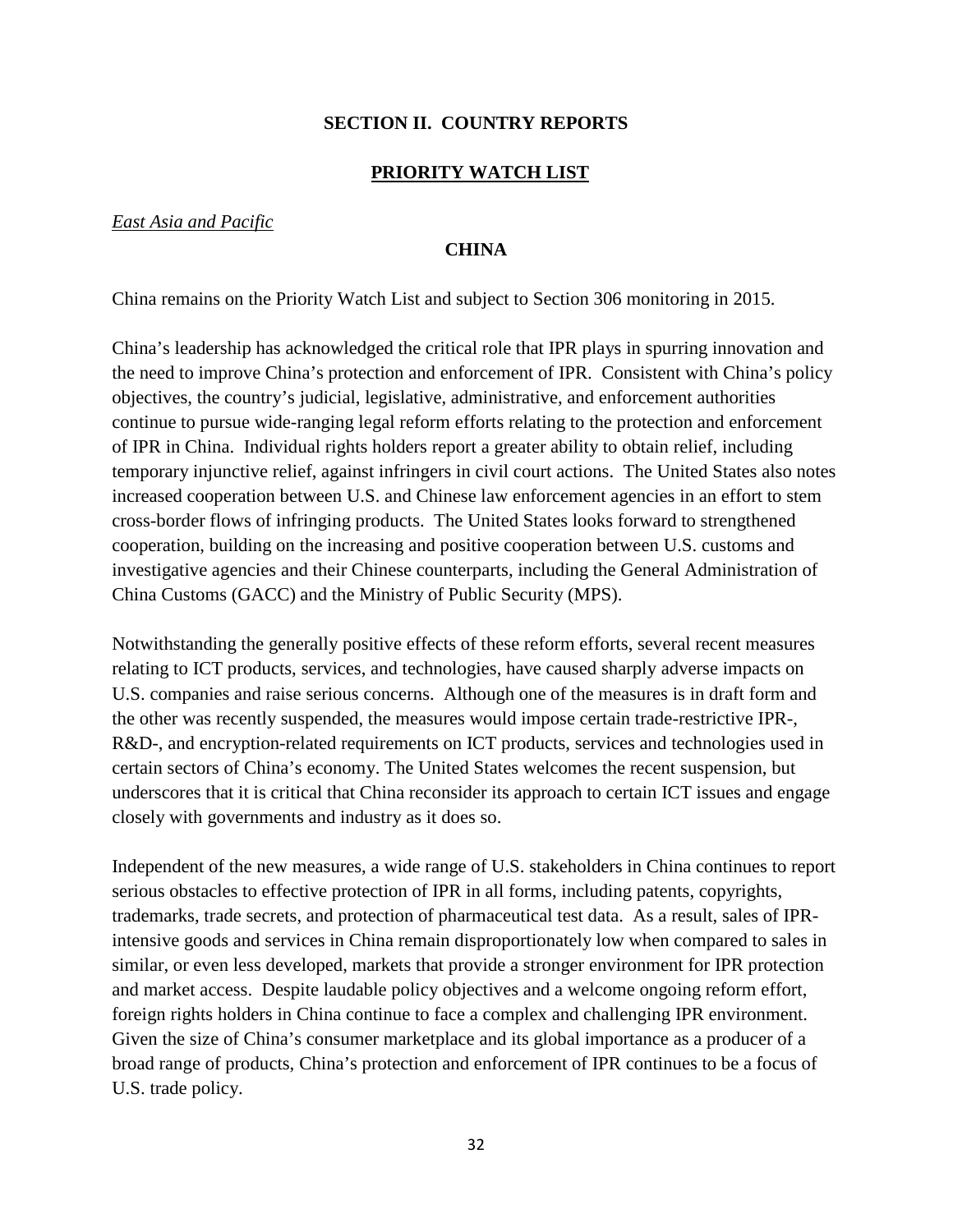The theft of trade secrets remains a particular concern. Such theft occurs inside and outside of China for the competitive advantage of Chinese state-owned and private companies. Conditions are unlikely to improve as long as those committing such theft, and those benefitting, continue to operate with relative impunity, often taking advantage of the theft in order to compete unfairly or to enter into business relationships that disadvantage their victims. The United States strongly urges the Chinese government to take serious steps to put an end to these activities and to deter any recurrence by rigorously investigating and prosecuting theft of trade secrets undertaken by cyber and conventional means.

Of longstanding concern are central, provincial, and local government measures and actions that appear to require or pressure rights holders to transfer IPR from foreign to domestic entities. Sometimes guided by government measures or policy statements intended to promote indigenous innovation and the development of strategic industries, government authorities may condition eligibility for certain benefits (*e.g*., certain subsidies and tax preferences) or deny or delay access to certain markets (*e.g*., government procurement or the ICT market) upon IPR being owned or developed in China, or licensed to a Chinese entity. The United States is concerned by the number of stakeholders reporting that Chinese government entities are using regulatory pressure to compel the licensing of important technologies or to dissuade the stakeholders from pursuing available legal avenues to enforce their IP. China has made commitments to the United States on certain of these matters, and the United States continues to press China to comply with those commitments.

# *Legal Reform*

The United States generally welcomes China's ongoing legal reform efforts, despite serious reservations regarding certain recent legal changes. Since 2012, China has undertaken revisions to, and invited comments on, draft revisions to its existing laws on civil procedure, patents, copyrights, trademarks, drug administration, and scientific and technological achievements. In terms of procedure, effective January 1, 2013, China's amended Civil Procedure Law includes provisions that may help U.S. rights holders to obtain preliminary measures and other actions to enforce their rights in civil court actions. In early 2015, China's Supreme People's Court (SPC) invited comment on draft judicial *Interpretations of the Supreme People's Court on Issues Related to the Application of Laws in Reviewing Act Preservation Cases of Disputes over Intellectual Property Right and Competition*, which would provide additional guidance relative to provisions of the Civil Procedure Law. In addition to procedural reforms, on May 1, 2014, a revised Trademark Law and implementing regulations went into effect. China's State Council Legislative Affairs Office (SCLAO) is also reviewing and considering draft amendments to the Patent Law and Copyright Law. Very recent draft amendments to the Patent Law appear not to address concerns identified by the United States and industry, and the amendments may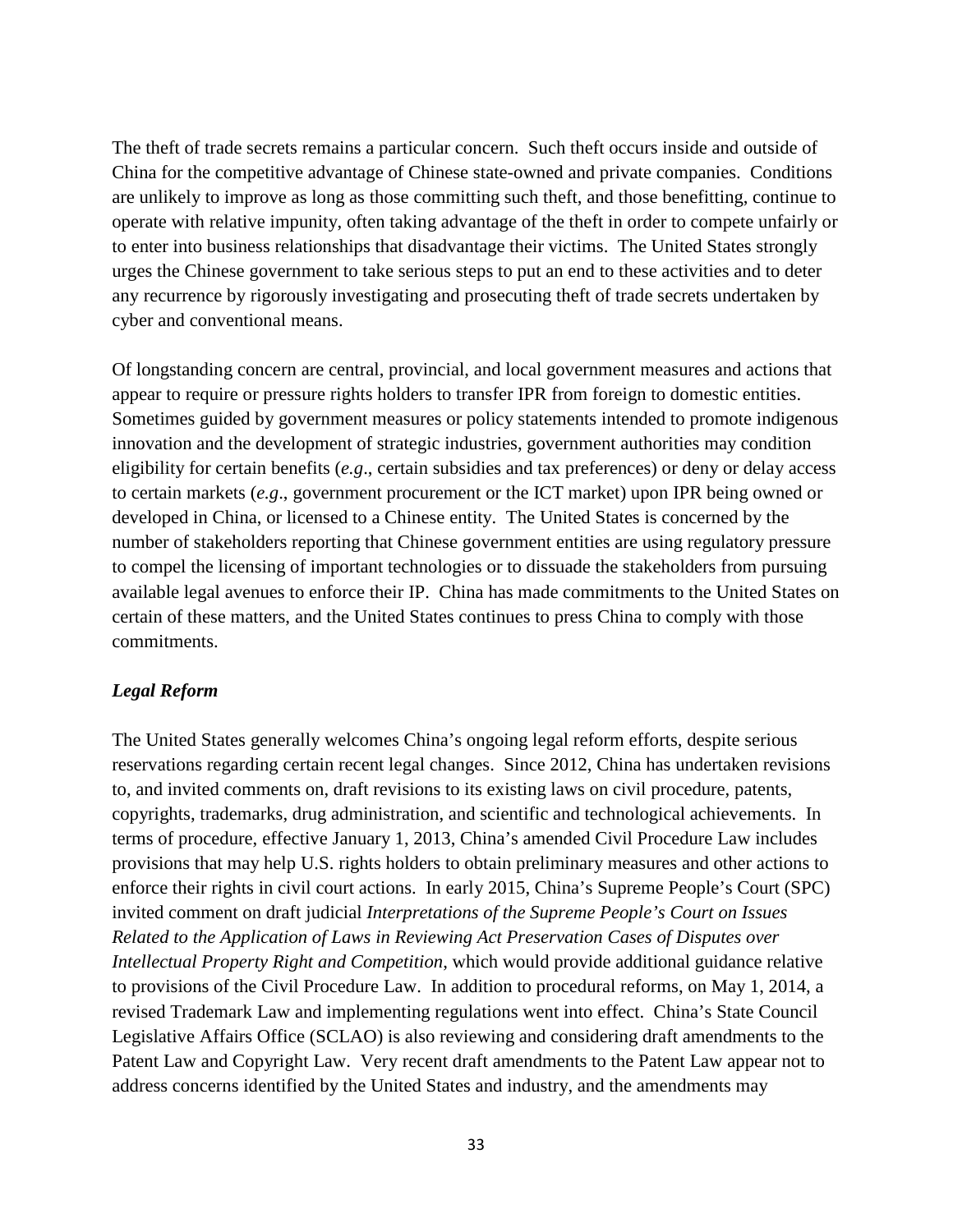introduce new provisions of substantial additional concern. The United States welcomes the opportunity to comment and engage with China on this important subject matter before the law takes final form. The United States believes that copyright reform in China is an urgent matter, but cautions that SCLAO must take the time to study carefully international developments and copyright industry practices to ensure that the new law provides adequate and effective protection and enforcement, including with respect to online piracy. A careful revision of the Copyright Law aligned with international best practices would put China on a stronger footing for the economic growth of its domestic cultural industries.

In particular, the United States and China share the goal of increased sales of legitimate copyright goods in China. From the view of the United States, the best way to achieve growth in sales of legitimate Chinese works is to ensure that authors and copyright owners, both Chinese and foreign, can license their rights in a manner consistent with international copyright industry business practices and can effectively enforce their rights. The United States believes that the deterrence provided by strong criminal remedies is essential to supporting an environment where rights holders can earn adequate revenue from their creations. To this end, the United States also welcomes the planned revision of the Criminal Code and encourages China to strengthen the provisions criminalizing commercial-scale piracy. Efforts to amendment of the Anti-Unfair Competition Law (AUCL), unrevised since first entering into force in 1993, are proceeding at a slower pace. While applauding China's consideration of U.S. Government and private sector perspectives and experiences, the United States notes the need to move forward expeditiously with remaining revisions to China's IPR-related laws. The United States underscores the urgent need to update and amend the AUCL and related trade secret laws, regulations, and judicial interpretations. China is currently conducting a legislative study on a revised law on trade secrets.

In 2013 and 2014, China invited comment on various judicial interpretations, regulations, and departmental rules on a range of subjects including the remuneration of inventors, administrative and judicial enforcement of patents, and other matters that impact Chinese market access for U.S. entities that rely upon IPR protection, such as provisions involving the administration of online foreign films and television dramas.The United States applauds China's openness to receiving comments and looks forward to continued engagement as future drafts are developed and evaluated, and as drafts move through the SCLAO and the National People's Congress, as required. Additional legal reforms require action, including amending the Criminal Law and other relevant measures to correct continuing deficiencies in China's criminal IPR enforcement.

# *Judicial Reform*

In late 2014, China set in motion a three-year pilot program to study the merits of specialized intellectual property courts, currently including courts in Beijing, Shanghai, and Guangzhou.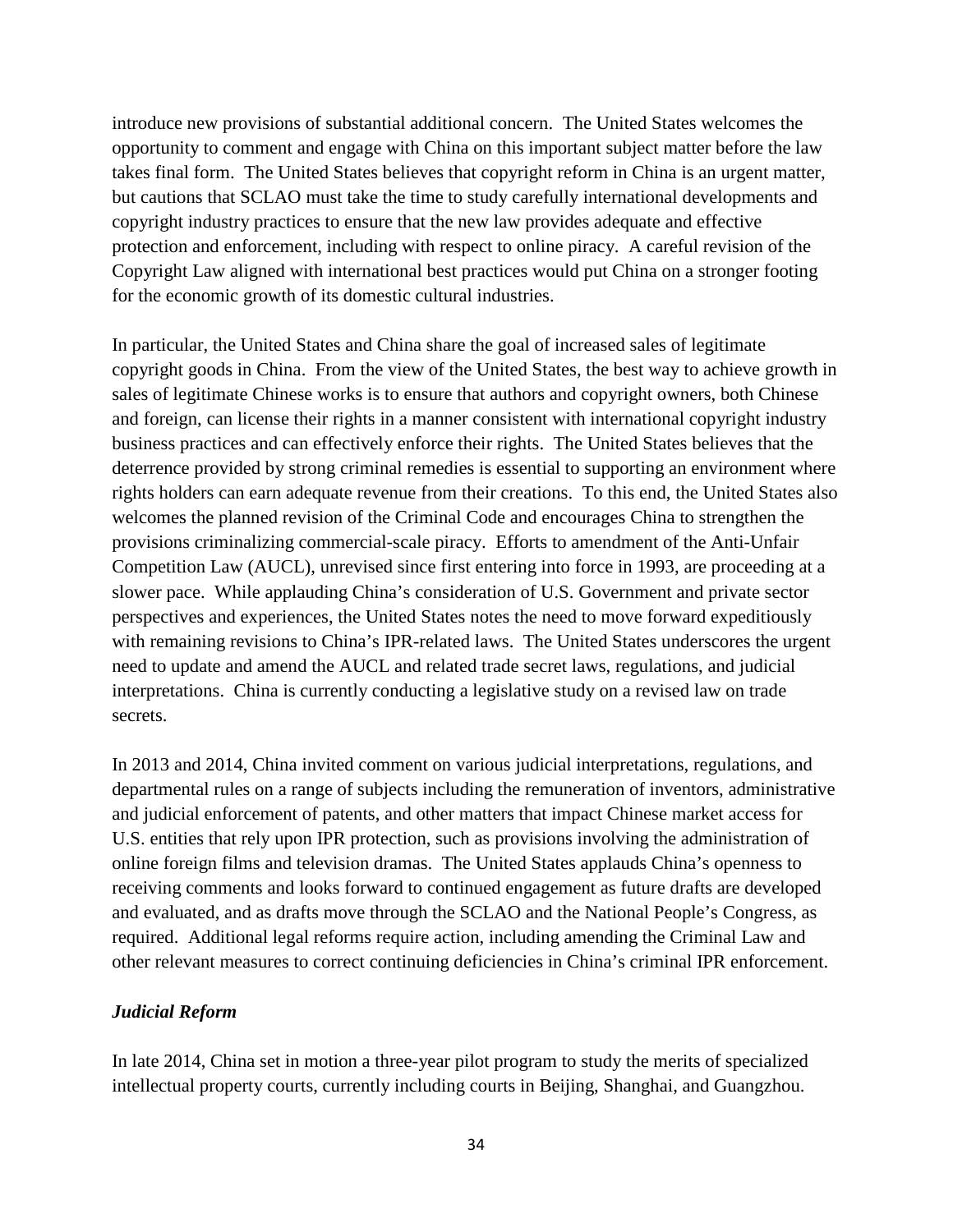Designated as intermediate courts in China's judicial system, the intellectual property courts will have original jurisdiction over civil "technical cases," or those involving patents, new plant varieties, integrated circuit layout designs, technical know-how, and computer software, as well as over determinations as to well-known trademarks. These courts will also hear appeals of administrative IPR decisions handed down by government authorities on IPR and unfair competition matters. The Beijing intellectual property court will have jurisdiction to hear appeals of patent and trademark validity determinations issued by the Patent Reexamination Board and Trademark Review and Adjudication Board. The new courts will likely provide a venue with greater IPR expertise and experience, but the success of the courts will be judged in large part by their impartial consideration of the facts and law, and their efficient operation.

# *National Leading Group*

Following the completion of China's 2010-2011 Special IPR Campaign, the State Council established a permanent office of the national leading group on combating IPR infringement (Leading Group) to better coordinate and improve China's efforts to combat IPR infringement and the manufacture and sale of counterfeit and substandard goods. In 2014, the Leading Group continued to coordinate enforcement actions and undertake special campaigns, including concerning online markets and cross-border infringement cases. The United States encourages China to continue to work with foreign governments and rights holders to share information and demonstrate the constructive role the Leading Group can play to improve the protection and enforcement of IPR.

# *ICT Measures*

Recent Chinese measures risk creating troubling barriers to the sale of ICT products, services, and technologies by non-Chinese firms. China's counterterror law, still in draft form, would appear to require telecommunications business operators and Internet service providers to, among other things, disclose critical proprietary intellectual property to regulators. Of more immediate impact are the efforts to govern the use of ICT products, services, and technologies by financial institutions operating in China. On December 26, 2014, China issued the *Circular of the General Offices of China Banking Regulatory Commission (CBRC) and Ministry of Industry and Information Technology (MIIT) on Printing and Distributing the Guidelines for Promoting the Application of Secure and Controllable Information Technology in Banking Sector along* with the *Guidelines for Promoting the Application of Secure and Controllable Information Technology in Banking Sector*, with an accompanying annexing classification catalogue. This measure was a follow-up to the September 3, 2014, *Guidelines for Applying Secure and Controllable Information Technology to Enhance Banking Industry Cybersecurity and Informatization Development* (referred to collectively as the "ICT rules for banks"), issued by CBRC, MIIT, the National Development and Reform Commission, and the Ministry of Science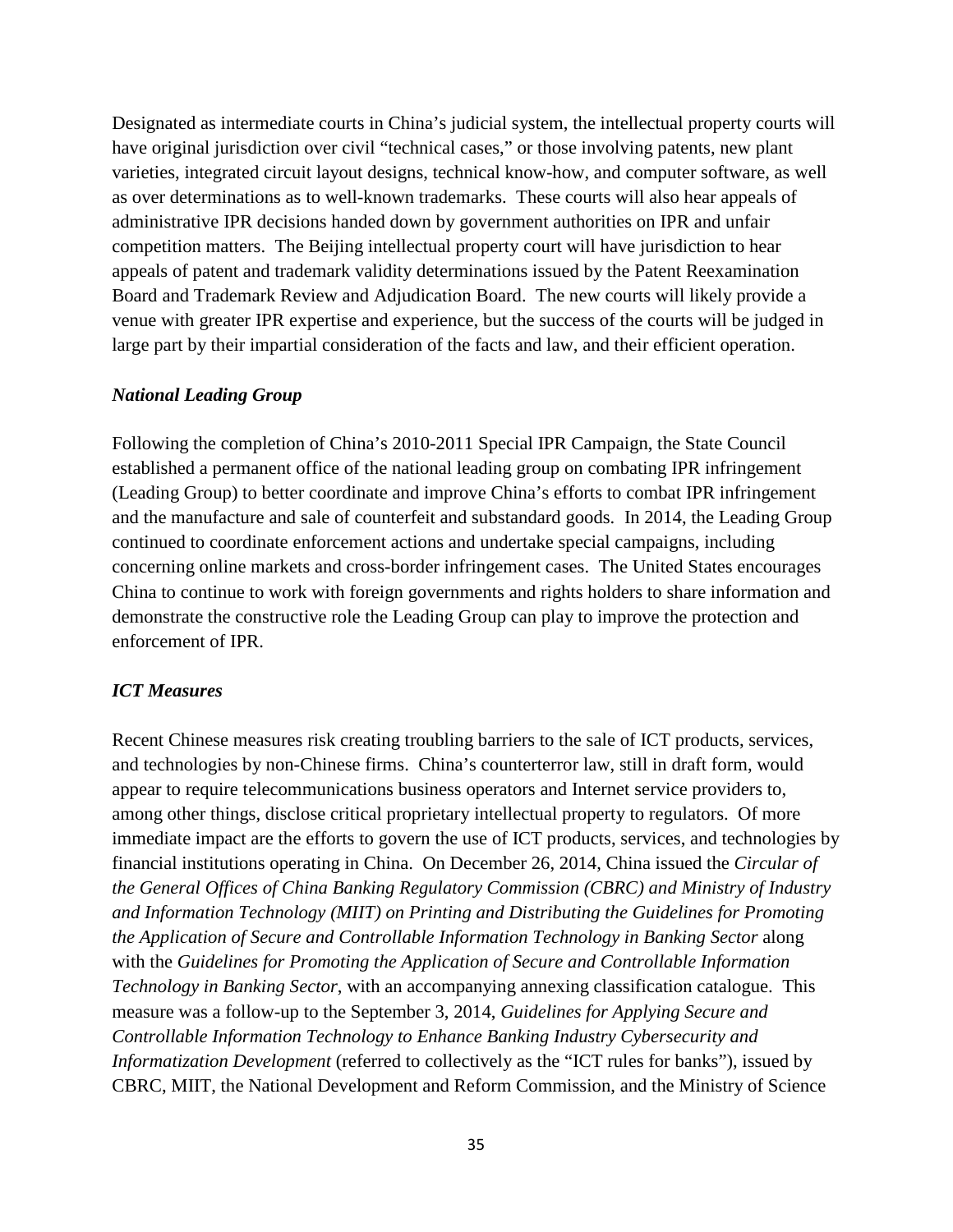and Technology. The ICT rules for banks were not published in advance for public comment and were not published in their entirety in final form. These rules would regulate the use of ICT products, services, and technologies by financial institutions operating in China by requiring that an increasing percentage of these products, services and technologies be purchased from suppliers whose IPR is indigenously Chinese. In addition, the rules would require foreign firms to conduct ICT-related R&D in China and to divulge proprietary intellectual property as a condition for the sale of ICT products in China. On April 13, 2015, China issued an official notice to its banking sector, including to Chinese and foreign-owned banks, suspending its September 2014 ICT rules for banks. The United States welcomes this suspension and looks forward to receiving reports that conditions for U.S. ICT firms and market practices have returned to normal. The United States calls on China to engage with the United States and other governments and industry as it develops ICT policies in line with its international commitments and consistent with global standards and industry best practices. In discussions to follow, it is imperative to ensure that foreign and domestic IPR is treated the same and to ensure that product choice is decided by businesses independently and not as a pre-condition for market access.

## *Trade Secrets*

Trade secret theft is a serious and growing problem in China. Misappropriation of a trade secret may arise in a variety of circumstances, including those involving departing employees, failed joint ventures, and cyber intrusion and hacking. Particularly troubling is misappropriation reportedly arising from the misuse of information submitted to government entities for purposes of complying with regulatory obligations. The misappropriation of trade secrets and their use by a competing enterprise can have a devastating impact on a company's business, making the company's recourse to adequate and effective legal remedies particularly important.

Under Chinese law, however, available remedies are difficult to obtain, given that civil, administrative, and criminal enforcement against misappropriation of trade secrets remains severely constrained. Enforcement obstacles include deficiencies in China's AUCL, constraints on gathering evidence for use in litigation, difficulties in meeting the criteria for establishing that information constitutes a trade secret, and criminal penalties that are not clearly deterrent. In addition, the AUCL's primary application is to "commercial undertakings" and not individual actors, and requires that a trade secret have "practical applicability," which may limit the scope of protection for early stage research. There are other important weaknesses in China's civil enforcement system, which relate to mechanisms for gathering evidence, and procedures for obtaining preliminary injunctions. Without changes to address these weaknesses, some of which are not specific to IPR but relate to China's civil process generally, effective enforcement against misappropriation of trade secrets in China will remain challenging.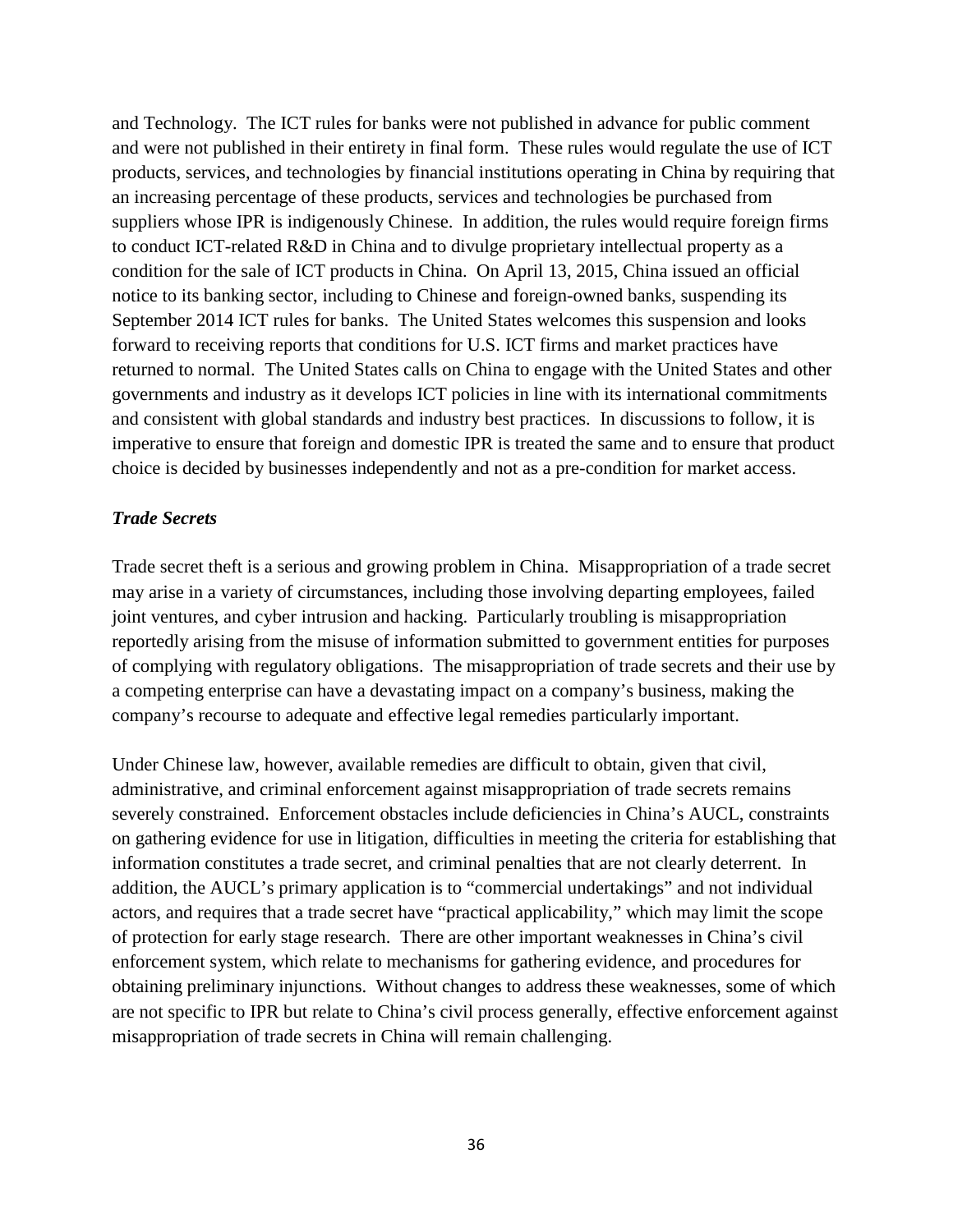The United States is encouraged by China's December 2013 Joint Commission on Commerce and Trade (JCCT) commitment to undertake an Action Program, which includes concrete actions to address enforcement, enhance public awareness, and require strict legal compliance with respect to trade secrets. The United States also welcomed China's December 2014 JCCT commitment to protect from improper disclosure trade secrets submitted to the government in administrative or regulatory proceedings. China also affirmed that it is conducting a legislative study of a new trade secrets law. The United States urges China to address past weaknesses in the law and to do so expeditiously. The United States continues to engage with China as it advances legal and regulatory reforms to better protect trade secrets.

## *Software Legalization by Government Entities, Online Copyright Piracy, and Other Concerns*

## *Software Legalization*

The United States continues to urge all levels of the Chinese government, as well as state-owned enterprises (SOEs), to use only legitimate, licensed copies of software. China reported that from 2011 to 2014, software legalization was completed at government offices of all levels. In 2014, inspection teams dispatched by the Inter-Ministerial Joint Conference on Promoting Use of Authorized Software Inspections identified problems among local governments, including the continued use of unauthorized software and incomplete implementation of software asset management tools. Despite China's attention to the concern, U.S. software companies have seen only a modest increase in sales to government agencies, and specific information about the procedures and tools used to ascertain budget or audit information remains unavailable.

Software legalization efforts have extended to China's SOE sector. Losses by software companies due to piracy at SOEs and other enterprises remain very high. To the extent that Chinese firms do not pay for the software that runs many of their operations, they reap a cost advantage relative to competitors who pay for legally acquired software. The United States remains committed to working with China to continue to address these challenges.

## *Online Piracy*

Despite bilateral commitments to increase IPR enforcement, online piracy in China persists on a large scale. China has the largest Internet user base in the world, estimated at around 650 million, with nearly 560 million mobile web users. Despite national campaigns and the leadership of the Leading Group, widespread piracy affects industries involved in the distribution of legitimate music, motion pictures, books and journals, video games, and software. For example, industry reports that in 2013, the revenues from digital music sales in China were \$65.4 million, compared to potential sales of over \$1.2 billion if China's per capita spending were on par with that in Thailand, a country with a roughly equivalent per capita GDP and substantial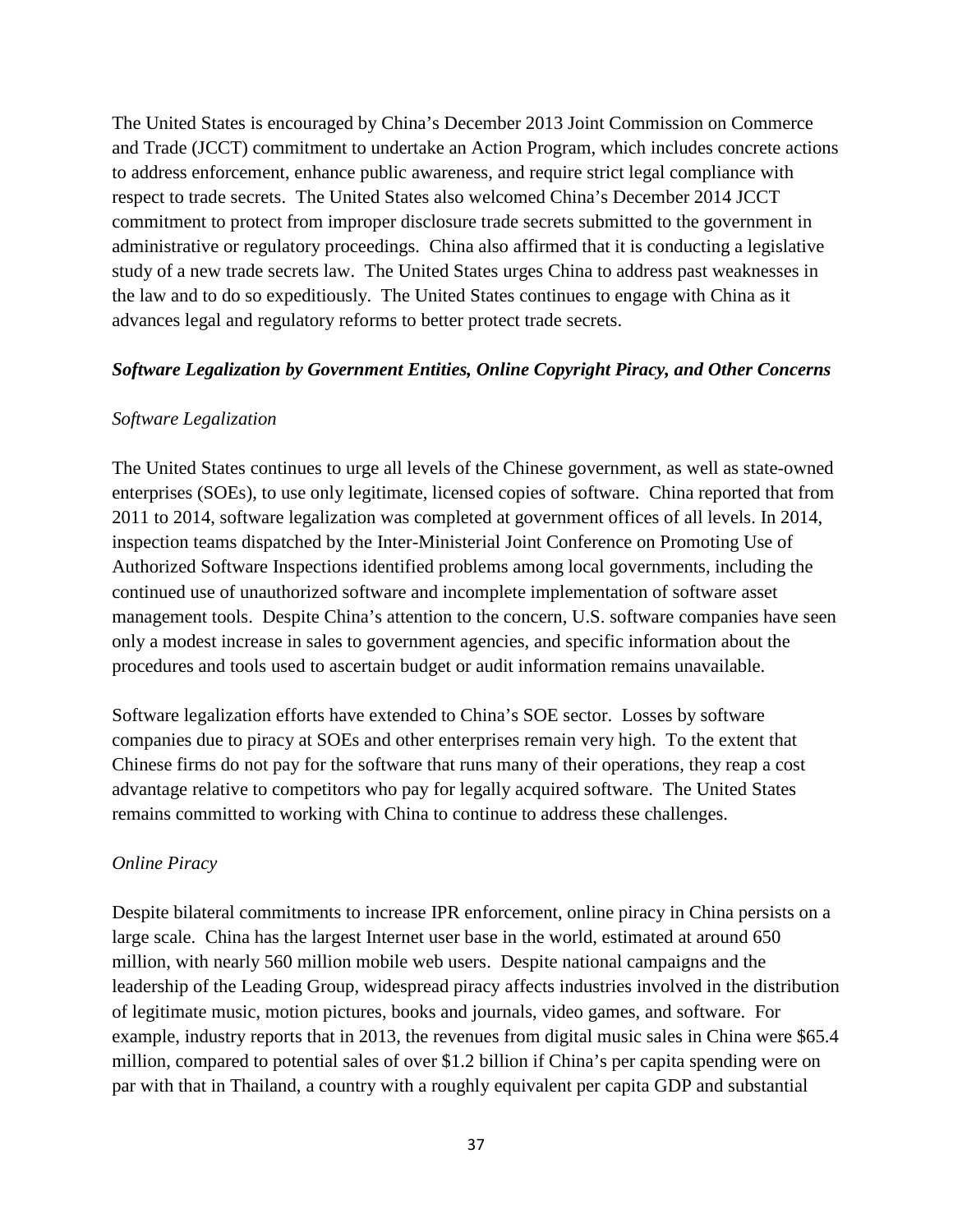piracy problems of its own. Effects are also seen in the share of film revenues made up by box office receipts. For U.S. films released in China, box office receipts make up over 90 percent of total revenues generated, compared to only 25-30 percent in the United States. This difference is partly due to the widespread piracy of motion pictures over the Internet and on optical discs. Reports indicate that unauthorized camcording of movies in theaters, one of the primary sources for online audiovisual infringements, remains a serious problem in China, especially in the South. Online piracy extends to unauthorized access to, or unauthorized copies of, scientific, technical, and medical publications as well.

While these very substantial problems continue, a range of enforcement actions by China are welcome and could have increasingly beneficial impacts if sustained and expanded. In 2014, China carried out the  $10<sup>th</sup>$  "Sword-Net" campaign focused on protecting digital copyright. Administrative authorities reportedly investigated 4,400 online piracy cases, issued substantial fines, made 66 referrals to criminal authorities, and took other actions against pirate websites. Chinese courts and agencies entered deterrent-level penalties against a number of large major online piracy services including those offered by *QVOD*, *Baidu*, *SiluHD*, *HDstar*, *DY161*, and *FunShion*. For instance, in June 2014, the Shenzhen Market Supervision Administration imposed a record \$42 million fine against *QVOD*, a video streaming website, for making available pirated movies and TV shows to its subscribers. In addition, National Copyright Administration of China (NCAC) entered administrative penalties against *Yyets* and *Shooter.cn*. Another welcome development was China's first criminal conviction for illegal camcording.

Parties in China are also facilitating online infringement, in China and third countries, through media box piracy. Manufactured in China and exported abroad, media boxes can be preloaded with infringing content or links to content sources and plugged directly into televisions. They enable the user to stream and download infringing online music and audiovisual content. The vast majority of the infringing websites and apps to which media box users connect are reportedly located in China. The United States urges China to continue efforts to improve IPR protection and enforcement in this area.

## *Other Concerns*

New regulations related to State Administration of Press, Publication, Radio, Film, and Television (SAPPRFT) review of foreign television content present a serious market access concern for the online distribution of imported films and television series. Legitimate video streaming websites such as those operated by Sohu, Tencent, and others represent an important gateway for U.S. and other foreign television content providers to reach consumers in China. The new regulations threaten legitimate commerce through the imposition of a number of onerous registration requirements, while doing little to curb infringing streaming sites. The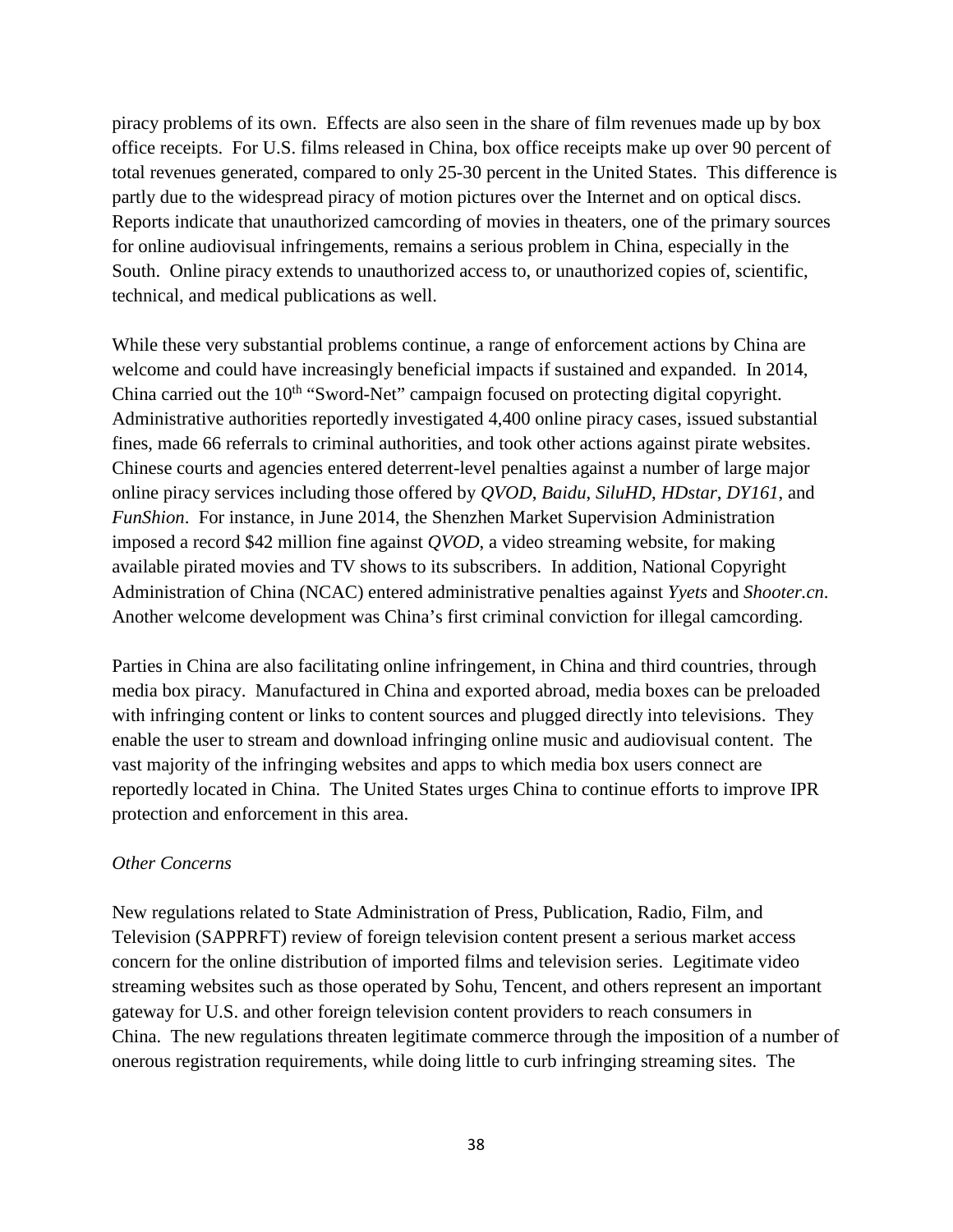United States urges China to suspend the new regulations and to further consider the potential impacts of these far-reaching regulatory changes.

# *Counterfeit Goods*

l

Despite increased enforcement efforts, USTR's *2014 Notorious Markets List* reported that many sources identify China as the source of counterfeit products sold illicitly in markets around the world. Counterfeit goods produced in China that are shipped to the United States include: food and beverages; apparel, footwear, and accessories; consumer electronics, computers and networking equipment; entertainment and business software; batteries; chemicals; appliances; pharmaceuticals; and auto parts. As described in Section I, the effects of these counterfeit goods go beyond lost sales volumes and harm to the reputations of U.S. trademark owners. Counterfeit pharmaceuticals potentially threaten the health of American consumers, and faulty or substandard goods that enter the supply chains of American manufacturers are dangerous as well. For example, higher defect and failure rates among counterfeit semiconductors may cause malfunctions in medical devices and vehicle safety and braking systems.

The United States and China have committed to strengthened cooperation on IPR border enforcement. In 2013, U.S. CBP and GACC conducted a successful joint customs IPR enforcement operation designed to interdict shipments of consumer electronics. However, during Fiscal Year 2014, products from China accounted for an estimated 63 percent of the total value<sup>[3](#page-43-0)</sup> of the IPR infringing products seized at U.S. ports. Products transshipped through, or designated as originating in, Hong Kong, many of which also were produced in China, accounted for 25 percent of the estimated total value of such seizures. The United States welcomes additional opportunities for enhanced bilateral engagement with China on IPR border enforcement issues. Such cooperation would include sharing best practices and customs-tocustoms information exchange for use in risk management and enforcement actions, and conducting joint customs enforcement operations designed to deter and interdict shipments of counterfeit and pirated goods destined to the United States both as cargo and through international mail and international express carriers.

Although rights holders report increased enforcement activities, mostly but not exclusively on behalf of local brands, enforcement efforts have yet to slow the sale of counterfeit goods online. This is particularly concerning in light of the rapid growth of e-commerce in China and from China to overseas markets. Rights holders report that local Administrations for Industry and Commerce (AICs) typically confine their efforts to physical markets. While both the State Administration for Industry and Commerce (SAIC) and local AICs have called on online trading websites to improve procedures for removing listings of IPR-infringing goods, these measures

<span id="page-43-0"></span><sup>&</sup>lt;sup>3</sup> The value is based on the corresponding legitimate products' manufacturer's suggested retail price.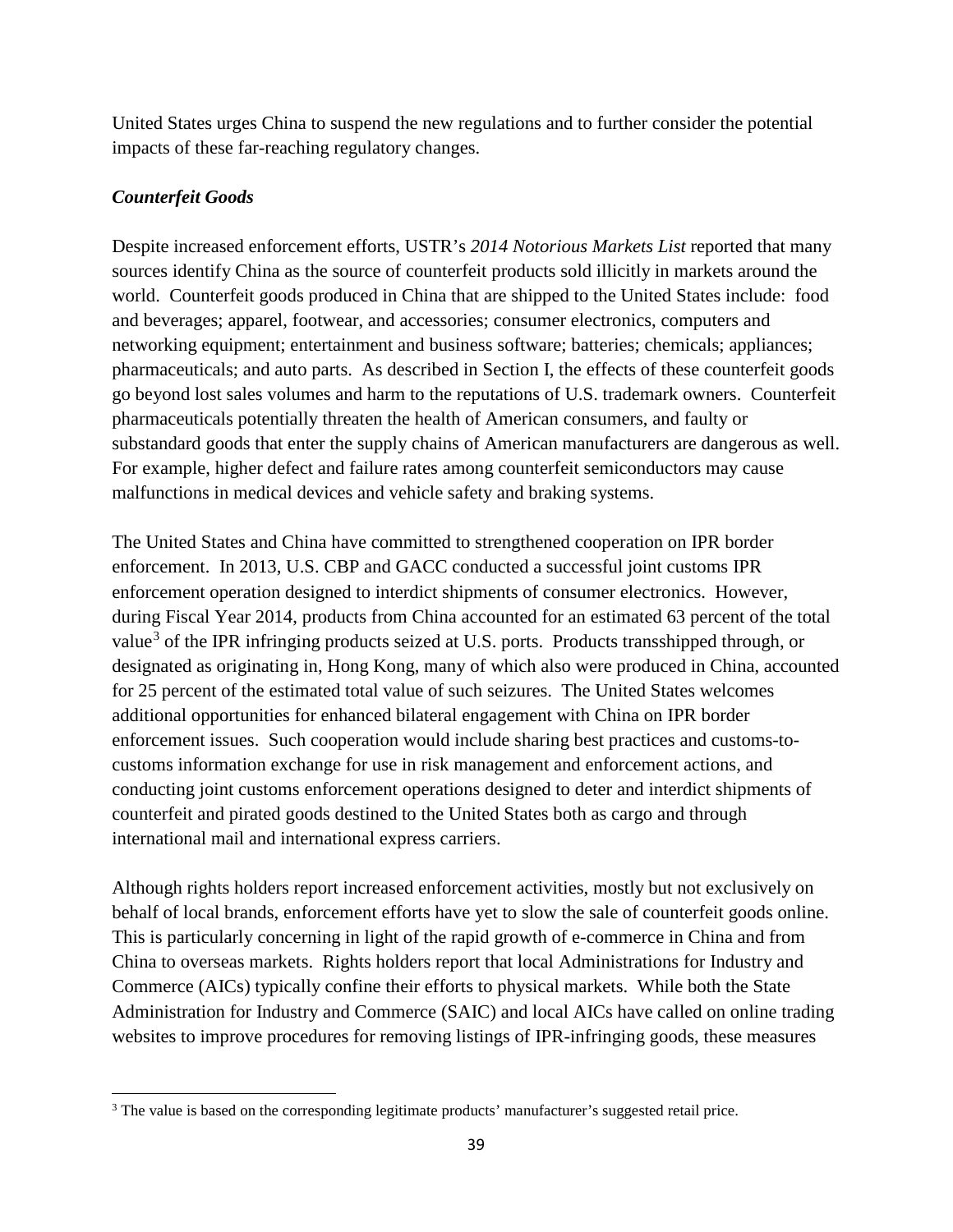have not significantly deterred repeat and large-scale offenders who quickly place new postings offering infringing goods soon after complying with takedown notices.

In a welcome development, the SAIC published a report on IPR infringement and other concerns at the online sales platform Taobao. The report indicated that only about a third of products offered at the site were authentic. The United States commends SAIC's commitment to address this concern and urges Taobao to promptly address concerns identified in the report, consistent with the recommendations in the *2014 Notorious Markets List*.

In another welcome development, in July 2014 at the S&ED, China committed to develop regulatory amendments to assert better regulatory control over manufacturers of bulk chemicals that can be used as API in counterfeit drugs. China recognized the goal of fighting against the illegal manufacture, distribution, and export of counterfeit and substandard pharmaceutical products. The United States urges China to implement these reforms in short order.

In another positive note, over the past year, U.S. investigators and prosecutors have improved bilateral law enforcement cooperation with their Chinese counterparts on significant cross-border IPR cases. This has allowed U.S. authorities not only to prosecute and convict distributors of counterfeit goods in the United States, but to further investigations by exchanging information with Chinese authorities about the companies in China that manufacture or traffic in those goods. In one example last year, U.S. authorities convicted two individuals of trafficking in counterfeit airbags imported from China. As part of the U.S. investigation, U.S. authorities shared evidence with Chinese authorities regarding the entities and individuals supplying the U.S. defendants with the airbags and the Chinese opened their own investigation. Subsequently, Chinese police raided those sources, seizing counterfeit airbags and auto parts valued at about \$200,000 and arresting four individuals. According to Chinese authorities, based on business financial records, the operation made hundreds of thousands of dollars selling counterfeit auto parts primarily through e-commerce sites to customers in the United States, Canada, and elsewhere. The United States looks forward to working with MPS, GACC, and other enforcement authorities in China to pursue additional coordinated actions against traffickers of counterfeit goods and to seize fake products.

# *IPR and Technology Transfer Requirements*

In addition to challenges with IPR protection and enforcement, rights holders in China must also contend with government measures, policies and practices, such as the recently-suspended ICT measures discussed above, that are purportedly intended to hasten China's development into an innovative economy, but that also disadvantage foreign rights holders. The United States is concerned about reports that many of China's innovation-related policies and other industrial policies, such as strategic emerging industry policies, may have negative impacts on U.S. exports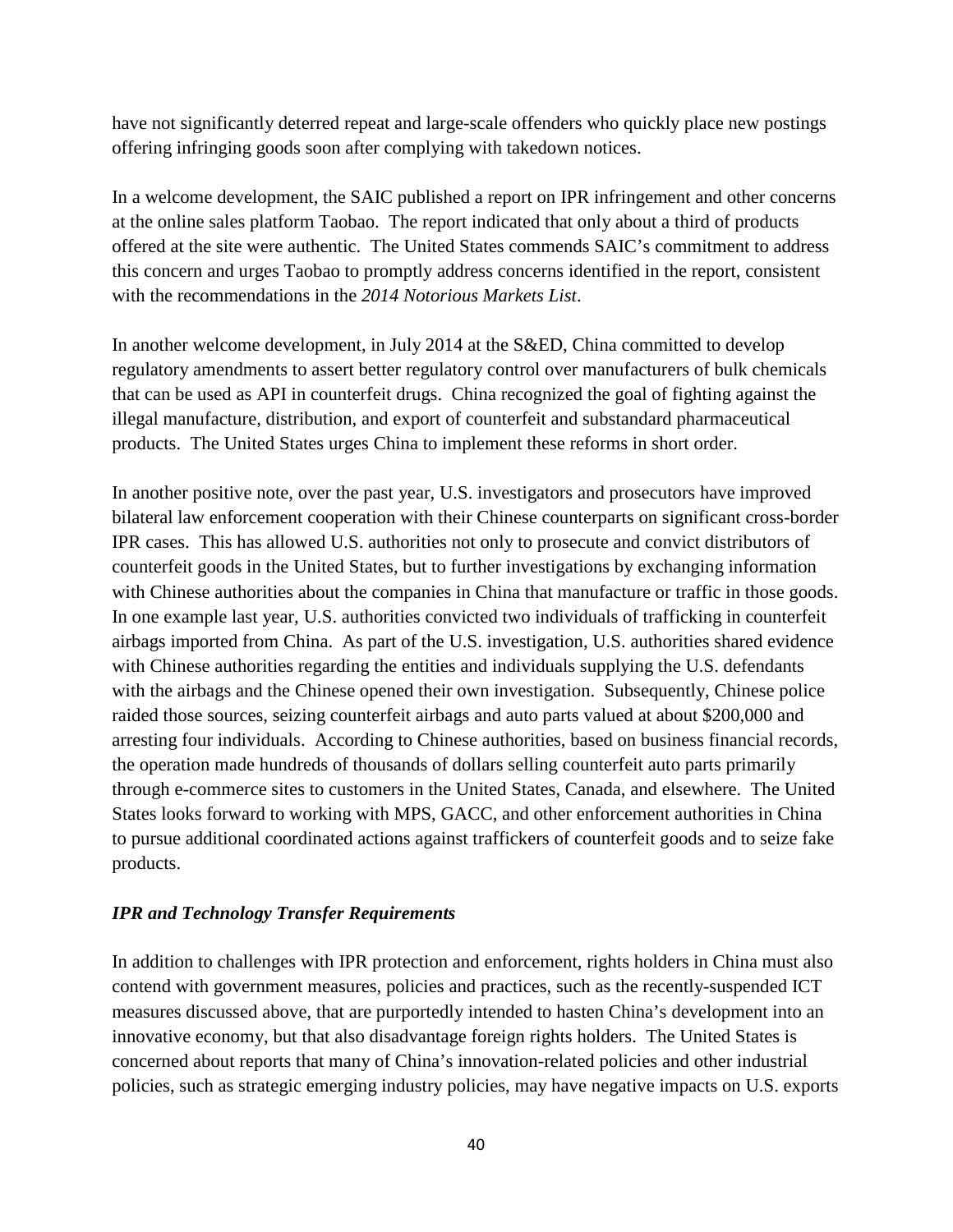or U.S. investors and their investments or IPR. Chinese regulations, rules, and other measures frequently call for technology transfer and, in certain cases, appear to include criteria requiring that certain IPR is developed in China, or are owned by or licensed, in some cases exclusively, to a Chinese party. Such government intervention, including imposed conditions or incentives, may distort licensing and other private business arrangements, resulting in commercially suboptimal outcomes for the firms involved and for innovation.

Sustained U.S.-China engagement through the JCCT, the U.S.-China S&ED and high-level government engagement has resulted in important Chinese commitments, including now-President Xi Jinping's 2012 commitment "that technology transfer and technological cooperation shall be decided by businesses independently and will not be used by the Chinese government as a pre-condition for market access," and China's 2014 JCCT commitments that China must "treat intellectual property rights owned or developed in other countries the same as domestically owned or developed intellectual property rights," and that "enterprises are free to base technology transfer decisions on business and market considerations, and are free to independently negotiate and decide whether and under what circumstances to assign or license intellectual property rights to affiliated or unaffiliated enterprises." In addition, at the 2012 JCCT, China "reaffirmed that technology transfer and technology cooperation are the autonomous decisions of enterprises" and pledged further that "[i]f departmental or local documents contain language inconsistent with the above commitment, China will correct them in a timely manner." At the 2013 JCCT, China committed not to implement rules or finalize a draft catalogue containing indigenous innovation criteria for the procurement of vehicles for official use that are inconsistent with China's 2012 commitment. The United States looks forward to China's full implementation of its commitments, and the revision of measures as needed to ensure that they are consistent with such commitments, including with respect to ICT and elements of the High and New Technology Enterprise tax incentive, such as requirements that beneficiaries license core IPR exclusively to a party in China and make 60 percent of their global R&D expenditures in China.

# *Patent-Related and Other Policies*

#### *IPR and Technological Standards*

The growing importance of IPR and technological standards in China heightens U.S. concerns regarding a range of Chinese government policies and practices. Whereas open, voluntary, and consensus-based standards best promote economic development, efficiency and innovation, standards development bodies in China reportedly often deny membership or participation rights to foreign parties based on opaque and exclusionary practices, and effectively prevent foreign parties from participating in the standard setting process. In some cases, a firm's ability to participate may be conditioned upon a requirement to act through a joint venture in which the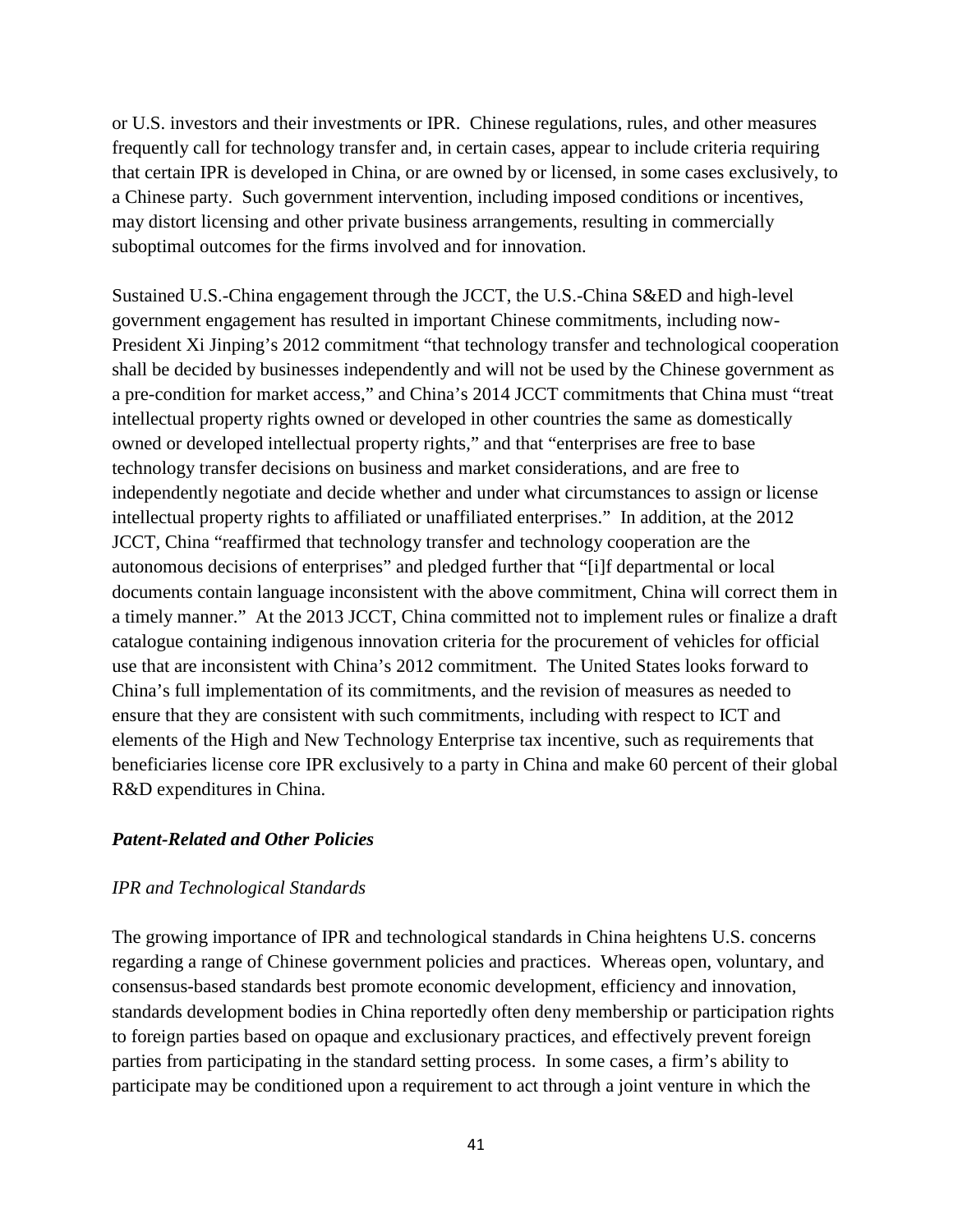firm only has a minority ownership stake, license IPR on concessional terms, or transfer technology against its will. Based on a limited number of investigations conducted to date, there is also growing concern that Chinese competition authorities may target for investigation those foreign firms that hold IPR that may be essential to the implementation of certain technological standards. Reports of intimidating and non-transparent investigative conduct contribute to these concerns.

In the related realm of national standards, the Standardization Administration of China (SAC) and the State Intellectual Property Organization (SIPO) published *Regulatory Measures on National Standards Involving Patents (Interim)* that went into effect on January 1, 2014. Relative to prior drafts, the Measures appear to address a number of U.S. Government and industry concerns. However, the United States continues to have serious concerns about potential requirements for entities not participating in the development of the standards to disclose relevant patents and make licensing commitments. The United States recognizes that there is a lack of clarity as to whether the positions of standards setting bodies regarding voluntary disclosure and voluntary licensing of essential patents have been incorporated appropriately into the positions of the anti-monopoly law enforcement authorities. In particular, the recently issued *Regulation by the Administration for Industry and Commerce on the Prohibition of Conduct Eliminating or Restricting Competition by Abusing Intellectual Property Rights* appears to retain provisions that may unnecessarily inhibit a patent holder's exercise of discretion in making licensing commitments for standards essential patents, despite U.S. requests that such language be stricken from the final regulation. The provisions appear in tension with China's recognition at the 2014 JCCT that IPR protection and enforcement is important for companies that voluntarily agree to incorporate patents protecting technologies into a standard, and that concerns may exist relating to the licensing requirements of standard essential patents that are subject to licensing agreements.

#### *IPR Protection for Pharmaceutical Products*

The United States has engaged intensively with China to address troubling obstacles to obtaining and maintaining patents on pharmaceutical innovations. Although SIPO guidelines governing the review of patent applications were once generally consistent with those of the United States and leading patent offices in other countries, a revised interpretation of the guidelines has severely restricted a patent applicant's ability to provide supplemental data in support of an application. As a result, China has, in some cases, denied pharmaceutical patent applications and invalidated existing patents, while the United States and other jurisdictions have consistently granted patent protection in similar cases. This problem was the subject of great attention during Vice President Biden's visit to Beijing in November 2013 and the annual meeting of the JCCT the following month. These engagements resulted in China's revision of the policy on data supplementation in late 2013, and a commitment to work with the United States to follow up on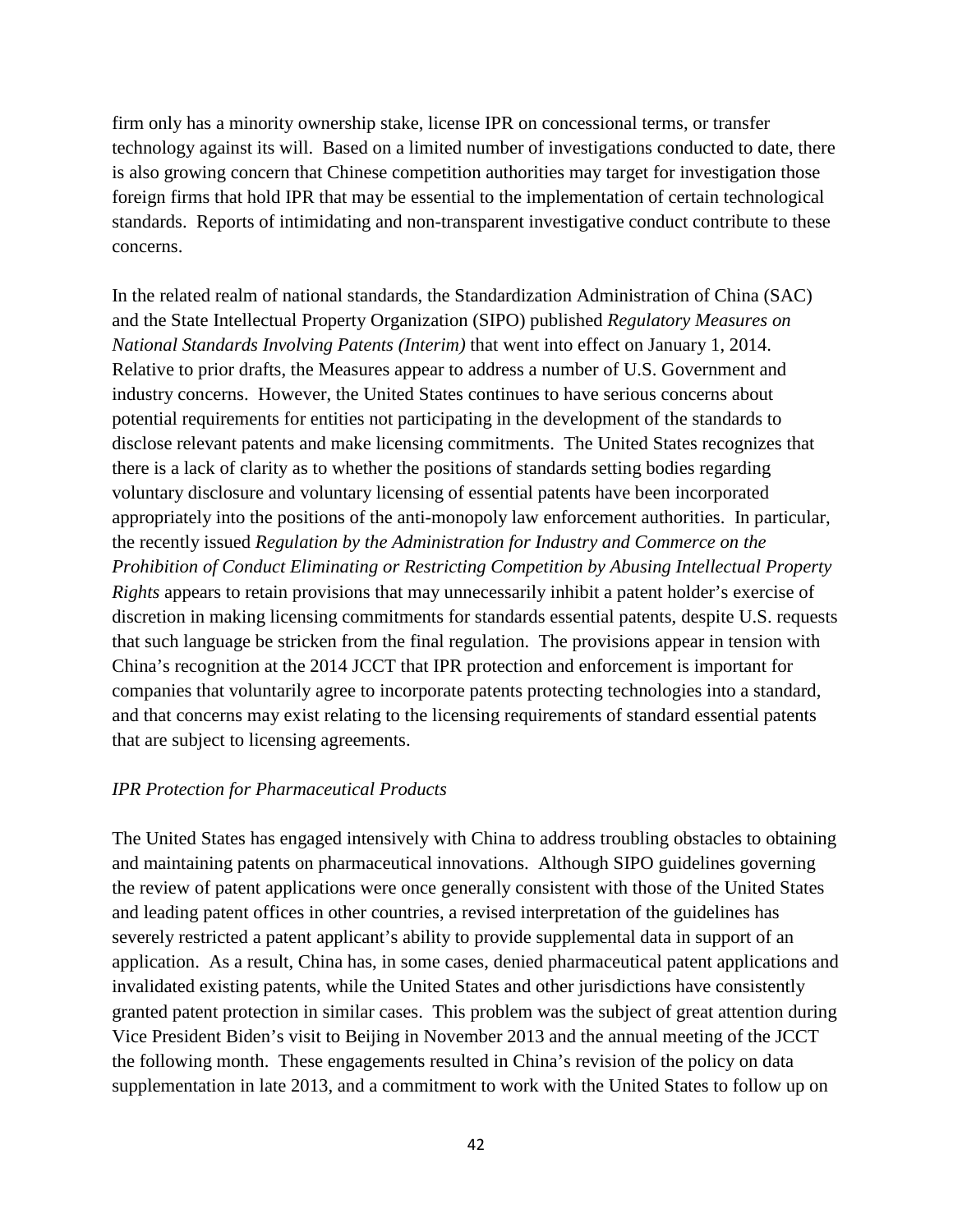implementation, including the examination of individual cases. Industry generally reports progress as a result of the change, but implementation of the commitment has been inconsistent, resulting in patent invalidations that create uncertainty and potentially undermine incentives to innovate.

The United States continues to have concerns about the extent to which China provides effective protection against unfair commercial use of, as well as unauthorized disclosure of, and reliance on, undisclosed test or other data generated to obtain marketing approval for pharmaceutical products. China has undertaken commitments to ensure that no subsequent applicant may rely on the undisclosed test or other data submitted in support of an application for marketing approval of new pharmaceutical products for a period of at least six years from the date of marketing approval in China. However, there are reports that generic manufacturers have, in fact, been granted marketing approvals by the China Food and Drug Administration (CFDA) prior to the expiration of this period, and in some cases, even before the originator's product has been approved. The United States was encouraged by China's 2012 JCCT commitment to define "new chemical entity," a term that is central to the application of data protection in the marketing approval process, in a manner consistent with international R&D practice. Given that more than two years have passed since that time, the United States urges China to implement its commitment without delay.

The United States has engaged closely with China to increase efficiency in regulatory approval processes for pharmaceuticals and medical devices to accelerate patient access and incentives to innovate and market new products in China. The United States welcomed China's commitment at the 2014 JCCT to reform its authorization processes and to add personnel and funding. The United States continues to engage with China in support of its reform agenda.

The United States looks forward to continuing to work with China to resolve these and other issues.

# **INDONESIA**

Indonesia remains on the Priority Watch List in 2015. The United States welcomes the new Administration's recent focus on IPR, including with respect to Indonesia's copyright law and trademark legislation. The United States also applauds continued educational outreach to the Indonesian public to advance IPR awareness. Nevertheless, the United States remains concerned about gaps in Indonesia's laws relating to the protection and enforcement of IPR and urges Indonesia to address these issues.

The United States is concerned about rampant piracy and counterfeiting in Indonesia, particularly with respect to the lack of enforcement against dangerous products. In 2014, the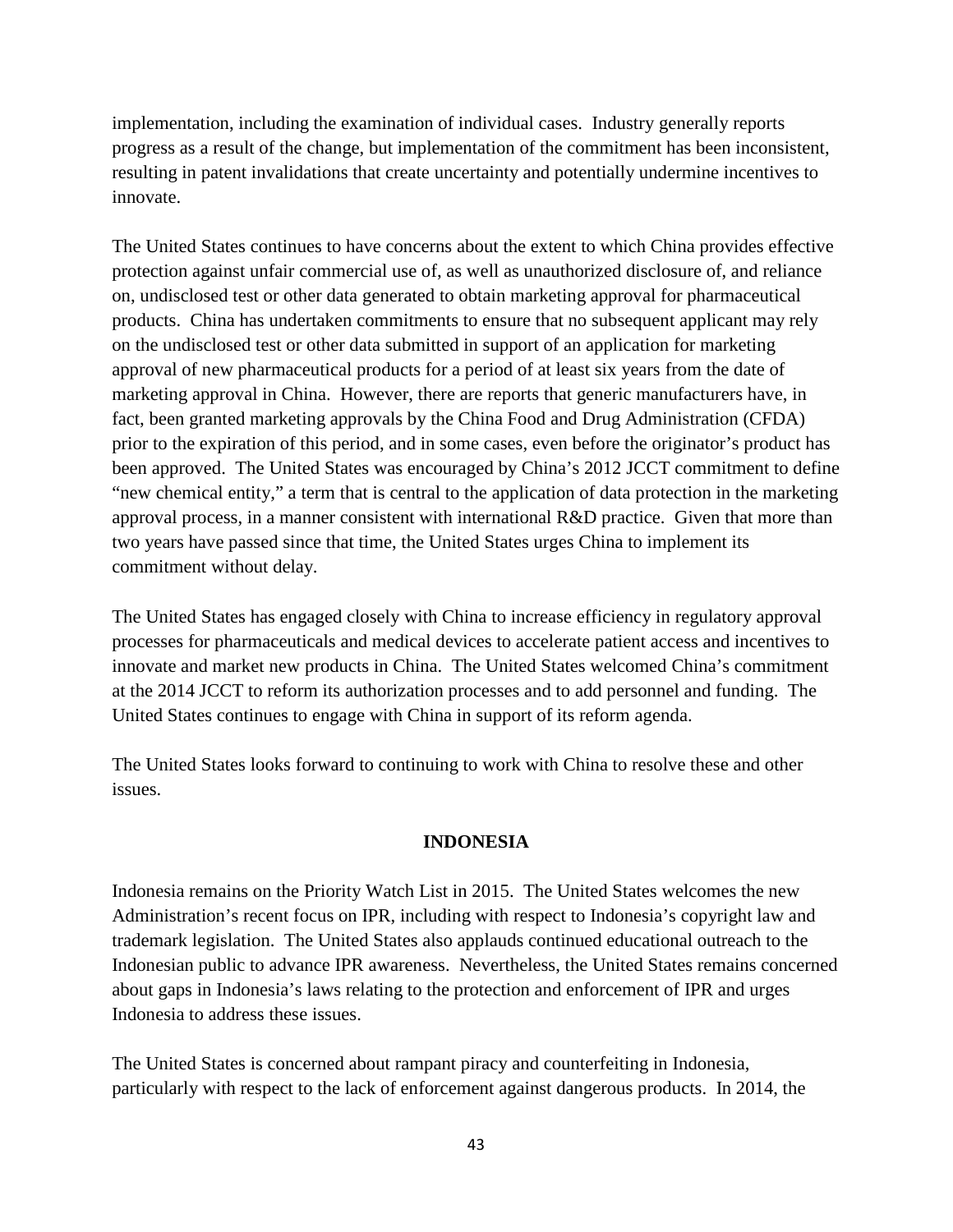Indonesian National Police (INP) only investigated 97 criminal IPR cases and the Attorney General's Office (AGO) only brought twelve IPR cases to trial. It is essential that Indonesia fully fund and support a robust IPR enforcement effort. The United States encourages Indonesia to address this problem through greater coordination between the National Inter-Ministerial IPR Task Force and Creative Economy Agency to create a specialized IPR unit under the INP to focus on investigating the Indonesian criminal syndicates behind counterfeiting and piracy, and initiate larger and more significant cases. Enforcement cooperation among relevant agencies is essential, including with the Directorate General for Intellectual Property (DGIP) and Badan Pengawas Obat dan Makanan, the regulatory agency that focuses on fake and substandard food and drug products. Further, the United States suggests increased coordination between the INP and the AGO so that specialized IPR inspectors and prosecutors can enhance the effectiveness and efficiency of their investigations. Finally, the United States encourages deterrent-level penalties for IPR infringement in physical markets and on the Internet.

The United States continues to encourage Indonesia to provide an effective system for protecting against the unfair commercial use, as well as unauthorized disclosure, of undisclosed test or other data generated to obtain marketing approval for pharmaceutical and agricultural chemical products. The United States also remains concerned about market access barriers in Indonesia, including measures that appear to condition permissions to import medicines on at least some local manufacturing or technology transfer requirements. Other measures that could restrict market access relate to the importation of motion pictures. The United States remains concerned about the lack of clarity surrounding legal procedures under the Indonesian patent law in connection with the grant of compulsory licenses. The United States encourages Indonesia to provide for judicial or other independent review of any compulsory license authorizations. The United States welcomes increased engagement with the Government of Indonesia, including through the IPR Working Group of the United States-Indonesia Trade and Investment Framework, to substantively resolve these important issues.

#### **THAILAND**

Thailand remains on the Priority Watch List in 2015. The United States notes Thailand's stated desire to improve IPR protection and enforcement. At the same time, IPR enforcement does not seem to be a top priority for Thai law enforcement and poor coordination among government entities has seen limited improvement despite the launch of the National IPR Center of Enforcement in 2013. The United States urges Thailand to do more to address longstanding organizational challenges to enforcement and to prioritize IPR enforcement. The Thai government took several legislative steps in 2014, including an amendment to the Customs Act that provides Thai Customs officers with *ex officio* authority to suspend and seize illegal goods in transit, as well as copyright law amendments to address unauthorized camcording. Unfortunately, the Thai government in drafting several of the amendments failed to give weight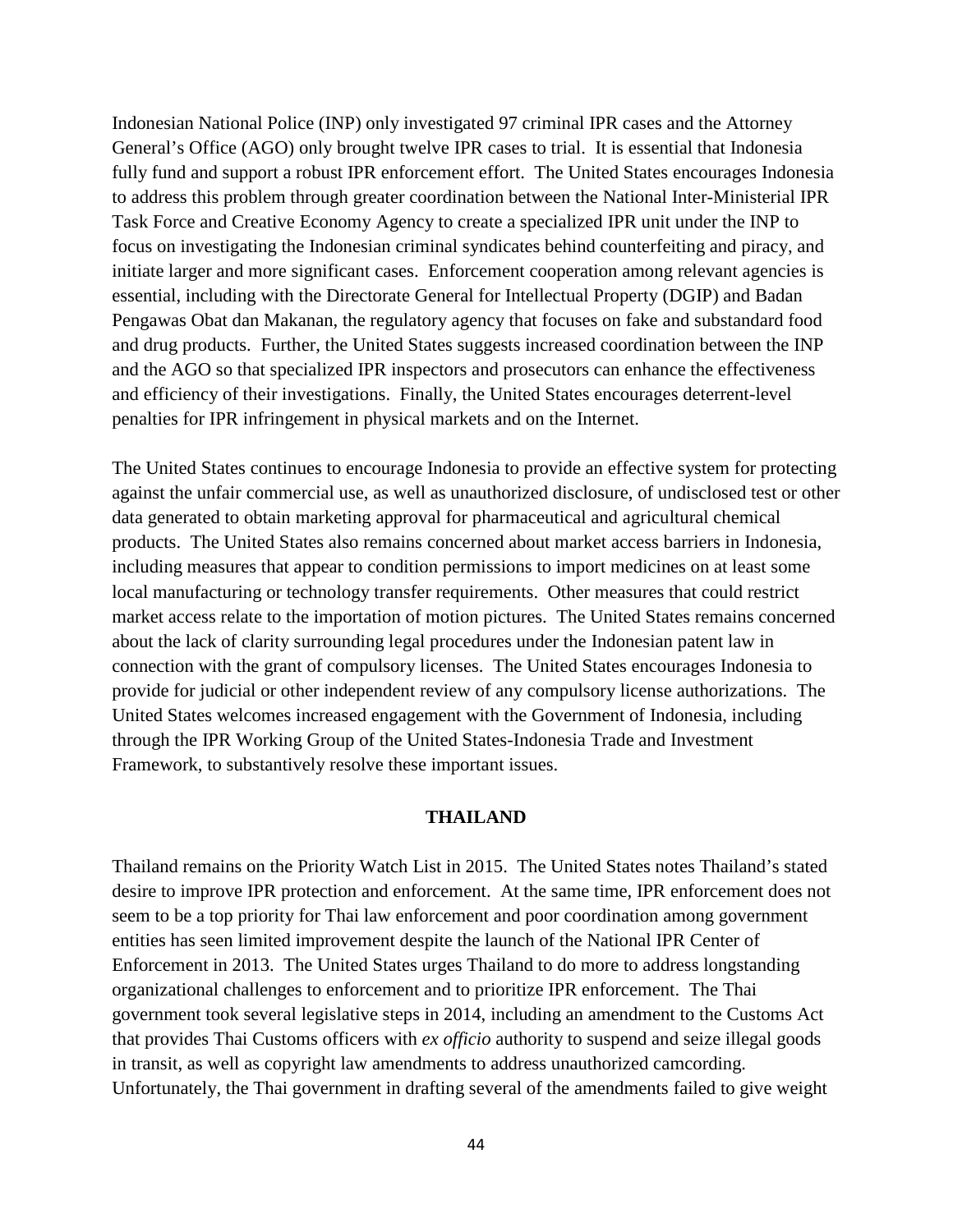to concerns expressed by foreign governments and industry on prior drafts of the law. As a result, the amendments omit a much-needed landlord liability provision, and do not provide adequate protections against the circumvention of technological protection measures and the unauthorized modification of rights management information, or address procedural obstacles to enforcement against illegal camcording. Another Copyright Act amendment, introducing an option for rights holders to obtain a court order to force online service providers to take down infringing content, has resulted in a lack of clarity in the operation of the notice-and-takedown procedures. Rights holders also express concerns regarding pending legislation imposing content quota restrictions and the unintended effects from data and cyber security laws. It will be critical for Thai authorities to engage closely with foreign governments and industry as this and other legislation takes shape. Other concerns include a backlog in pending patent applications, widespread use of unlicensed software in both the public and private sectors, growing Internetbased copyright piracy, rampant trademark counterfeiting, lengthy civil IPR proceedings and low civil damages, and extensive cable and satellite signal theft. The United States continues to encourage Thailand to provide an effective system for protecting against the unfair commercial use, as well as unauthorized disclosure, of test or other data generated to obtain marketing approval for pharmaceutical and agricultural chemical products. The United States urges Thailand to engage in a meaningful and transparent manner with all relevant stakeholders, including IPR owners, as it considers ways to address Thailand's public health challenges, while maintaining a patent system that promotes innovation. The United States looks forward to continuing to work with Thailand to address these and other issues.

## *South and Central Asia*

#### **INDIA**

India remains on the Priority Watch List in 2015. The United States Government conducted an OCR of India in the autumn of 2014 to evaluate U.S.-India bilateral engagement on IPR areas of concern to the United States and U.S. stakeholders. In the course of the review, the United States concluded that the Government of India took steps that indicate that the Modi Administration is engaged and is examining key IPR issues. These steps include India's establishment of a domestic IPR-focused experts group, commitment to technical engagement on specific issues of concern, and the issuance of encouraging domestic policy pronouncements. India has continued its engagement with the United States on IPR issues of interest to both countries, including by establishing the High Level Working Group on Intellectual Property ("IPR Working Group"). The IPR Working Group, established by President Obama and Prime Minister Modi, operates under the auspices of the United States-India Trade Policy Forum, which exists to facilitate the enhancement of our overall bilateral trade relationship. In our bilateral dialogue, the United States is working with India to foster an environment that will enable India to achieve its important domestic policy goals of increasing investment and stimulating innovation through, not at the expense of, IPR protection and enforcement. Attention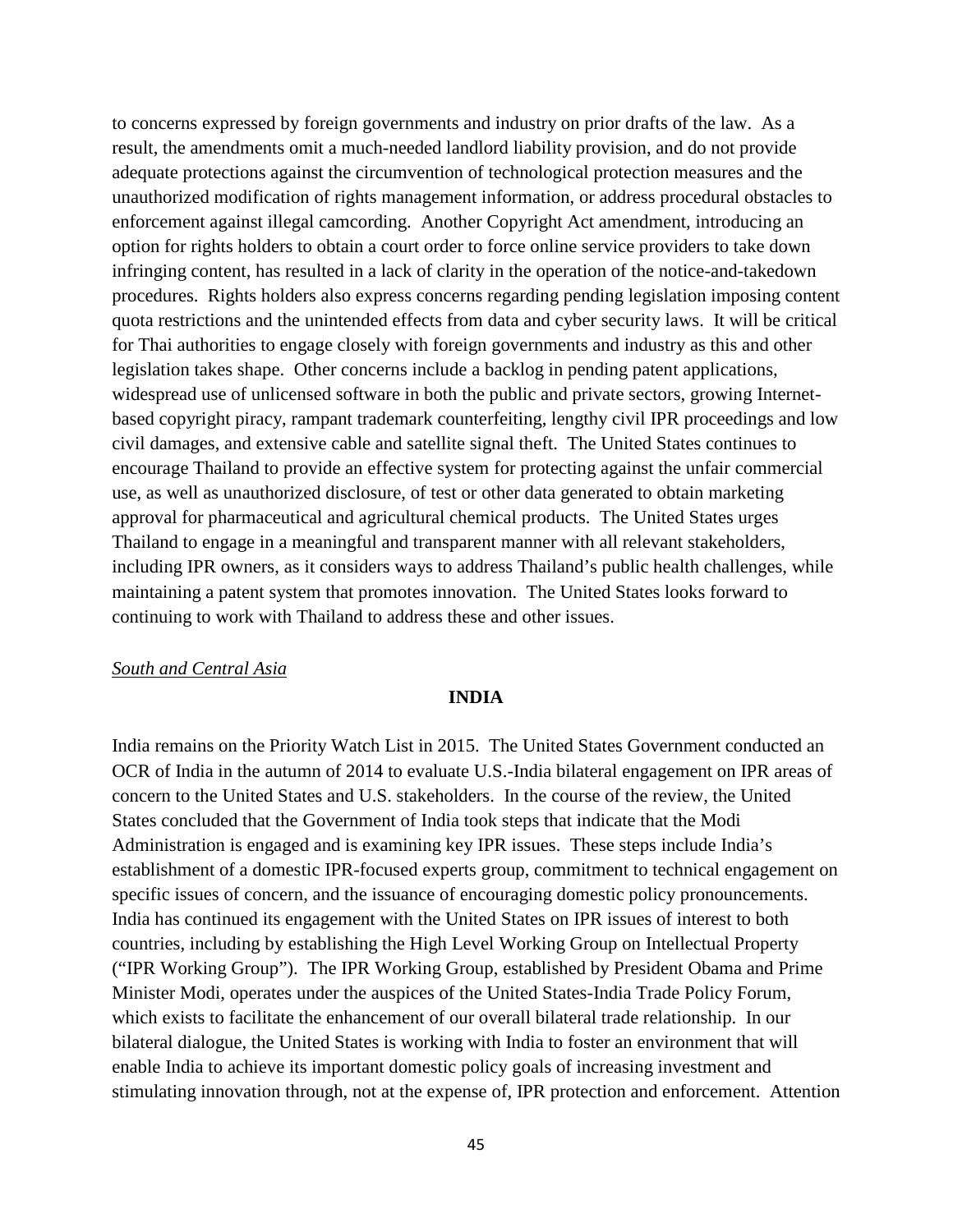to our IPR priorities and action to resolve concerns through bilateral fora can benefit both the United States and India. Ultimately, however, recent positive developments on engagement should translate into substantive and measurable action.

In many areas, IPR protection and enforcement challenges continue, and there are serious questions regarding the future of the innovative climate in India, across multiple sectors and disciplines. A wide array of stakeholders in this year's Special 301 review process welcomed recognition by the Government of India of areas where reform is needed. However, some stakeholders also continue to underscore the challenges that rights holders face in India. The United States urges India to take specific actions to address the concerns raised, including by means of constructive bilateral engagement directly with the U.S. Government and stakeholders. The United States also urges India to reconsider how to meet its domestic policy objectives through fostering a climate that incentivizes innovation. The United States continues to encourage India to strengthen civil IPR enforcement by increasing judicial efficiency and reducing court backlogs through electronic case management, instituting fast-track procedures for certain IPR matters, training and instituting a system of using specialized judges, and other judicial reform measures. In addition, the United States supports India's enforcement-related efforts, including efforts to: initiate criminal investigations and launch raids at counterfeit goods markets; combat the manufacture, sale, and distribution of counterfeit medicines; initiate investigations and judicial actions against Internet-based piracy; and seek deterrent sentences against persons or entities engaging in copyright piracy and trademark counterfeiting.

# *Draft National IPR Policy*

The Government of India has embarked on a thorough and holistic review of its IPR regime to "nurture the IP culture and address all facets of the IP system including legal, administrative and enforcement infrastructure, human resources, institutional support system and international dimensions." The stated outcome of this review is to produce a National IPR Policy, a first draft of which was presented by a body of government-selected experts (IPR Think Tank) for public comment in December 2014. The United States submitted comments to the Government of India on the First Draft of India's National IPR Policy in January 2015. The United States commends India for undertaking this task, and will continue to engage with India on this policy, noting, in particular, those areas identified by the IPR Think Tank as target issues for Indian policymakers: transparency and stakeholder consultation; coordination among national and state authorities; public awareness; legal and legislative reforms; administration; commercialization; and enforcement. The United States understands that the Government of India received many informative inputs following the publication of the First Draft of India's National IPR Policy. Thus, the United States requests that India solicit another round of inputs, and conduct another round of stakeholder consultations on the next iteration of this draft policy.<sup>[4](#page-50-0)</sup>

<span id="page-50-0"></span><sup>4</sup> India's Draft National IPR Policy, December 19, 2014, available at: *http://dipp.nic.in/English/Schemes/Intellectual\_Property\_Rights/IPR\_Policy\_24December2014.pdf*  l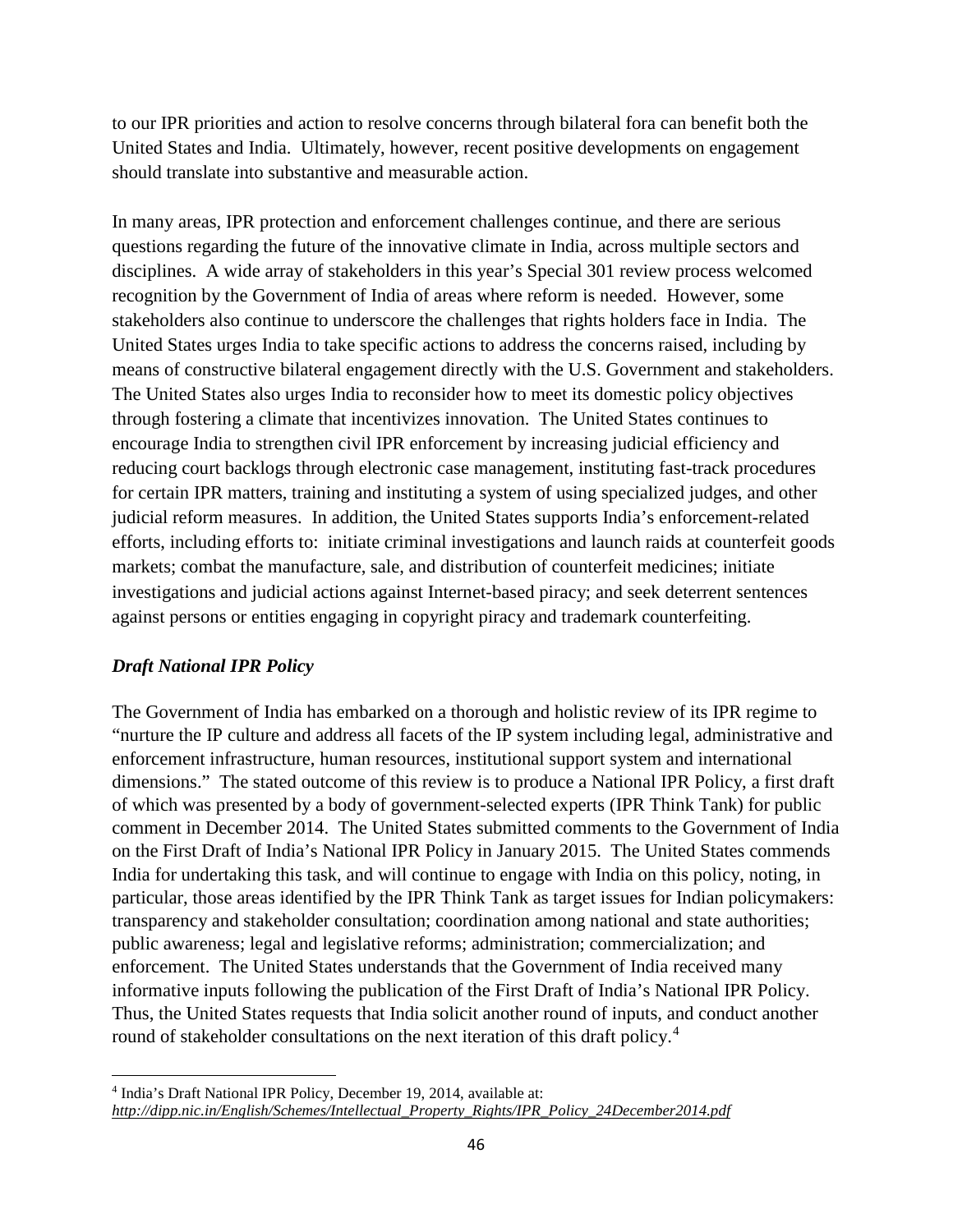# *Copyright and Piracy*

The United States continues to seek changes to India's copyright protection and enforcement regime that would protect both Indian and U.S. rights holders in the vibrant and promising Indian market. In particular, the United States urges India to: enact anti-camcording legislation; model its statutory license provisions relating to copyrighted works on the standards of the Berne Convention for the Protection of Literary and Artistic Works (Berne Convention); ensure that collecting societies are licensed promptly and able to operate effectively; and provide additional protections against signal theft, circumvention of technological protection measures, and online copyright piracy. This is an area of substantial common interest between the United States and India, as two countries with vibrant content producers.

The United States also notes its interest in engaging with the Government of India on its policy reforms and initiatives that aim to increase investment in the Indian market and enhance the policy environment supporting innovation, notably through the "Make in India" and "Digital India" campaigns. As noted in the *2014 Special 301 Report*, while U.S. stakeholders eagerly anticipate India's growth in its Internet user base, projected to be, by the end of 2015, the second largest in the world with up to 370 million users, they also fear increased piracy as a negative corollary to this growth. This trend makes it all the more imperative that India incorporate into its legal system more effective measures to counter online piracy. The United States encourages the Government of India to adopt effective measures to counter online piracy, including appropriate notice-and-takedown procedures and other efficient mechanisms for rights holders to seek removal of infringing content from websites, consistent with international best practices. The United States also encourages the Government of India to undertake a review of its applicable statutory damages provisions for copyright piracy to ensure that they are appropriately calibrated to have a deterrent effect.

The high incidence of camcording in India underscores the importance of developing an effective legal framework to address this problem. India has one of the highest rates of video piracy in the world, according to a 2013 study conducted by the Motion Pictures Distributors Association of India (MPDA). This study found that incidents originating in India accounted for approximately half of all such incidents in the Asia-Pacific region in that year. Though the United States has welcomed past statements made by the Ministry of Information and Broadcasting about the desire to include specific anti-camcording provisions in the draft Cinematographic Bill, this bill has not yet been considered by the Indian Parliament. The United States notes that, in the First Draft of the National IPR Policy, the Government of India recognized the efforts of Indian state authorities in Tamil Nadu, Kerala, Andhra Pradesh, and Maharashtra to include video piracy as a legal offense. A positive next step would be the introduction of national anti-camcording legislation.

The United States notes some limited improvements with respect to copyright enforcement, including reports that enforcement officials cooperate with music industry rights holders in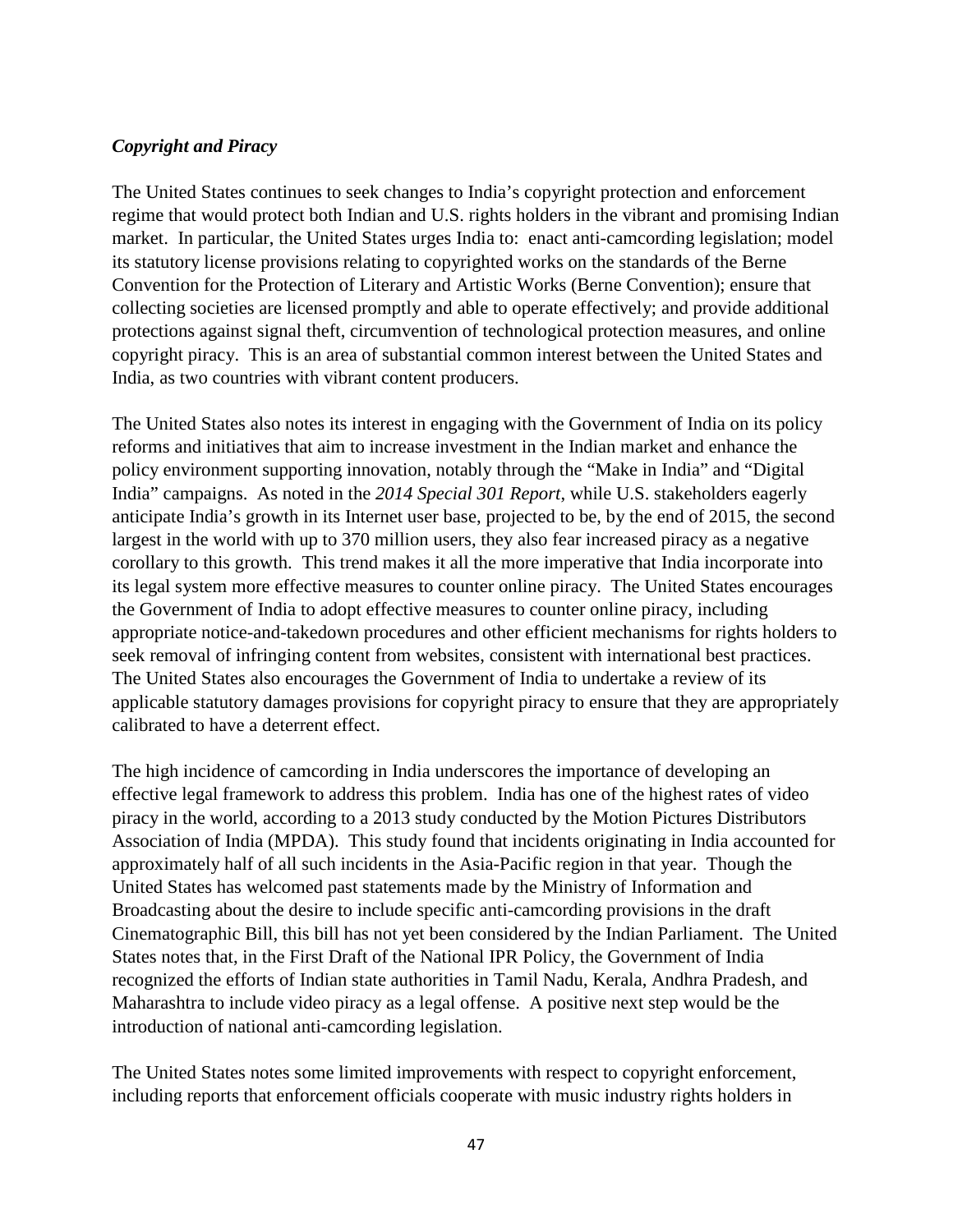conducting complaint-based raids, and of an increase in use of judicial orders that have strengthened enforcement against pirated movies and music online. The United States encourages India to take additional steps to improve coordination with enforcement officials of Indian state governments. To strengthen engagement on these and other copyright issues, and to build upon the strengths of the vibrant Indian and U.S. copyright-intensive industries, including in movies, music, and software, the United States would welcome closer bilateral cooperation with India to address the challenges of copyright piracy of U.S. and Indian content globally, including, for example, through cooperation and exchanges at the technical level between copyright protection and enforcement experts in each government.

# *Patents & Regulatory Data Protection*

The United States continues to encourage India to promote an efficient, transparent, and predictable patent system that nurtures and incentivizes innovation. As leading economies with strong traditions of innovation, India and the United States can and should ensure supportive, enabling environments for innovators at all stages of the innovation lifecycle to achieve success and contribute significantly to economic growth. The United States commends India on actions taken in recent years to improve the operations of its Patent Office, which included digitizing records, upgrading online search and e-filing capabilities, and hiring additional patent examiners. The United States understands that, per the recommendation under the First Draft of India's National IPR Policy, India will continue to focus on patent administration issues that aim to increase human resource development, training, use of technology, and address other capacity issues. India's demonstrated commitment to address these issues will help promote efficiency, transparency, and predictability in patent administration in India, to the benefit of domestic and foreign innovators, and to India overall. The United States also welcomes April 2015 statements made by Prime Minister Modi recommending that India align its patent laws with international standards and encourages India expeditiously undertake this initiative.

With respect to patents, the United States continues to have serious concerns about the innovation climate for the biopharmaceutical and other sectors, such as agricultural chemical and green technology. Innovators in these sectors face serious challenges in securing and enforcing patents in India. This is not only detrimental to these commercial interests, but also to India's effort to address pressing domestic policy challenges, as it may discourage companies from entering the Indian market, or engaging in the kinds of voluntary and mutually agreed technology development and transfer that India is seeking domestically and in multilateral fora. The United States urges India to reject policies and practices that amount to barriers that will adversely affect not only American companies, but Indian companies as well. The United States encourages India to instead adopt policies that both address domestic challenges and support the cutting-edge innovation that can be critical to meeting legitimate domestic policy goals.

For example, a patent system should encourage the development of inventions that meet the well-established international criteria, enshrined in the TRIPS Agreement, of being new, involving an inventive step, and being capable of industrial application. Consistent with this,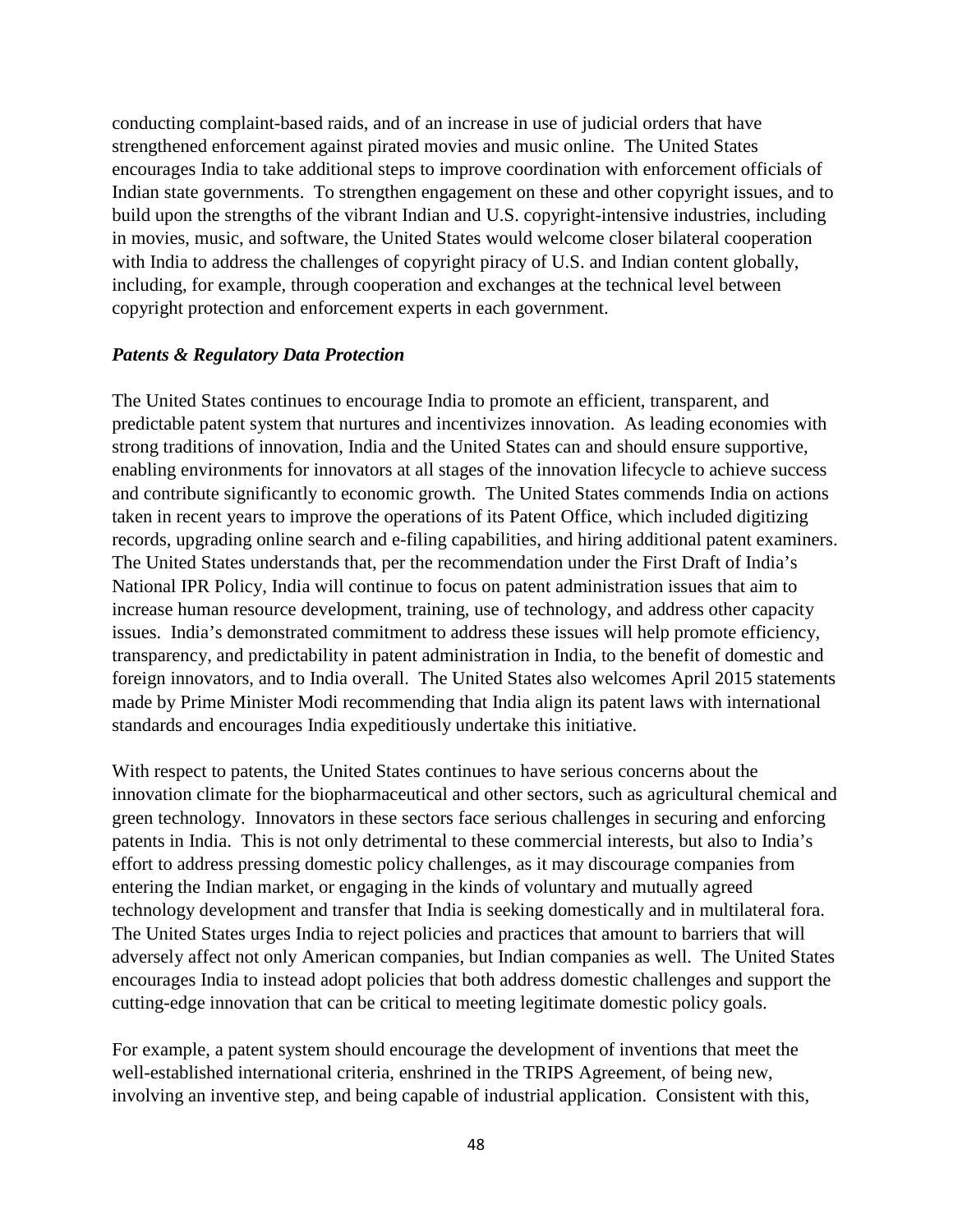Section 2(j) of India's Patents Act sets forth the criteria for patentability. An "invention" under the Act is any product or process that is novel, has an inventive step, and is capable of industrial application. Section 3(d) of India's Patents Act states, in relevant part, that "the mere discovery of a new form of a known substance which does not result in the enhancement of the known efficacy of that substance" is not considered to be an "invention" under Indian law.<sup>[5](#page-53-0)</sup> As noted in the *2014 Special 301 Report*, the Indian Supreme Court explained, in the case of patent applications for pharmaceuticals and other chemicals:

*"The amended portion of section 3(d) clearly sets up a second tier of qualifying standards for chemical substances/pharmaceutical products in order to leave the door open for true and genuine inventions …. [O]n reading [section 2] with section 3(d) it would appear that the Act sets different standards for qualifying as 'inventions' things belonging to different classes, and for medicines and drugs and other chemical substances, the Act sets the invention threshold higher, by virtue of [section 3(d)]. … [I]n case of chemicals and especially pharmaceuticals if the product for which patent protection is claimed is a new form of a known substance with known efficacy, then the subject product must pass, in addition to clauses (j) and (ja) of section 2(1), the test of enhanced efficacy as provided in section 3(d) read with its explanation."*[6](#page-53-1)

The United States continues to have concerns that Section 3(d) of India's Patents Act, as interpreted, may have the effect of limiting the patentability of potentially beneficial innovations. Such innovations could include drugs with fewer side effects, decreased toxicity, improved delivery systems, or temperature or storage stability. In practice, India has already applied this standard to deny patent protections to potentially beneficial innovations, some of which enjoy patent protection in multiple other jurisdictions. In addition, the United States supports patent systems that incorporate efficient patent procedures and foster high-quality patents; as such, the United States urges India to improve and streamline its patent opposition procedures as it adopts and implements the Draft IPR Policy. Specifically, under India's patent regime, the same interested person may, at minimal cost, challenge a patent through *both* pre-grant and post-grant opposition proceedings on any of eleven enumerated grounds, including by citing the same grounds in both pre and post-grant challenges. As a result, applications can be tied up in costly challenge proceedings for years, all the while running the potential term of the patent, which begins from the application filing date. This has the ensuing effect of impeding an applicant's ability to make investments and conduct business in India.

Second, while emphasizing our continued commitment to the Doha Declaration on the TRIPS Agreement and Public Health, as discussed in the Intellectual Property and Health section of this

l

<span id="page-53-0"></span> $5$  Section 3(d) contains a further Explanation stating that "[f]or the purposes of this clause [3(d)], salts, esthers, ethers, polymorphs, metabolites, pure form, particle size, isomers, mixtures of isomers, complexes, combinations and other derivatives of known substance shall be considered to be the same substance, unless they differ significantly in properties with regard to efficacy."

<span id="page-53-1"></span><sup>6</sup> Novartis AG v. Union of India & Others, Civ. App. Nos. 2706-2716 (Supreme Court, April 1, 2013), paragraphs 103, 104, and 192 (*emphasis added*).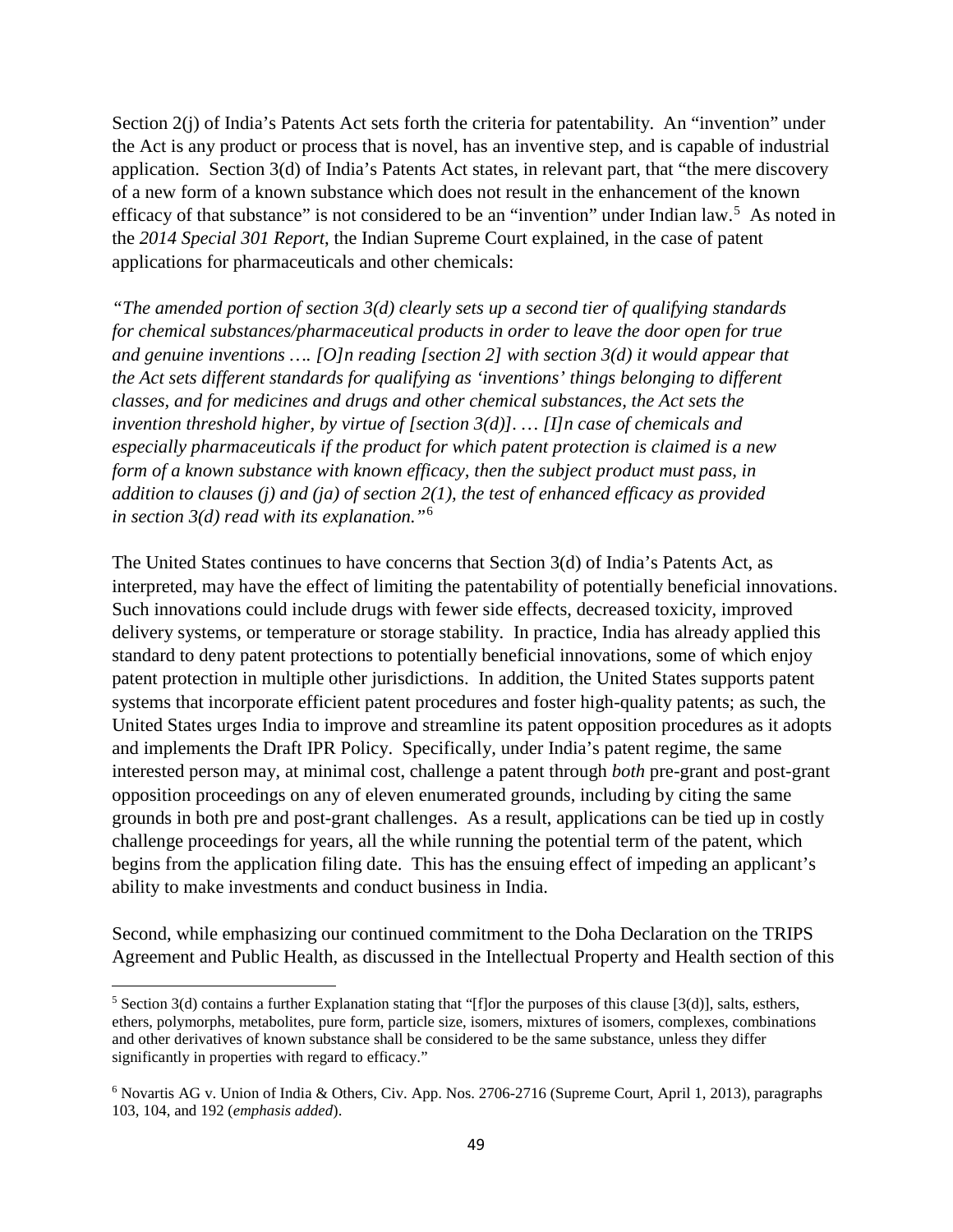Report (*See* Section I), the United States also continues to monitor India's application of its compulsory licensing law. The United States requests clarity from the Government of India regarding the compulsory license decision-making process as it affects U.S. stakeholders. Although the government has issued only one compulsory license under Section 84 of India's Patents Act, India has made clear in other policy statements that it views compulsory licensing as an important tool of industrial policy for green technologies, with the potential to be applied more regularly across economic sectors. Specifically, India has, in the past, promoted compulsory licensing in its National Manufacturing Policy as a mechanism available for government entities to effectuate technology transfer in the clean energy sector.

In the UNFCCC negotiations, India continues to identify patents as obstacles to the dissemination of climate change technologies, pressing for outcomes that would potentially undermine incentives for innovation, such as patent protection and competitiveness conditions that are critical parts of the response to climate change and other environmental challenges. Despite India's claims, there is significant empirical evidence demonstrating that green technology patents promote innovation and technology transfer. Supported by its patent system, India has become a leading global manufacturer in several green technology sectors, with Indian companies leading global R&D efforts in this sector. India need only create a truly enabling environment in its market, with the features of openness, predictability, consistency, and fairness, and the investment, technology transfer, and innovation on which India's further development depends, will follow.

The United States also notes with concern the continuing challenges involved with the enforcement of patent rights in India, including challenges that some patent holders reportedly face in securing injunctions against firms that manufacture patented inventions without authorization from the patent holder. In addition, when approving such marketing without authorization, Indian state governmental authorities reportedly do not have a mechanism to confirm whether the item to be manufactured is under patent. Recent cases such as *Merck v. Glenmark* and *Cipla v. Roche* illustrate this problem and underscore the need for greater regulatory coordination between officials in state and central governments.

Finally, the United States continues to urge India to provide an effective system for protecting against unfair commercial use, as well as the unauthorized disclosure, of undisclosed test or other data generated to obtain marketing approval for pharmaceutical and agricultural chemical products. Without these types of protections, companies in India reportedly are able to copy certain pharmaceutical products and seek immediate government approval for marketing based on the original developer's data. The United States notes the potential to address this issue as part of the First Draft of India's National IPR Policy, which describes protection of undisclosed information as an "important area of study and research for future policy development." The United States understands that the issue of agricultural chemical data protection may be considered by the Indian Parliament under the Pesticides (Amendment) Bill.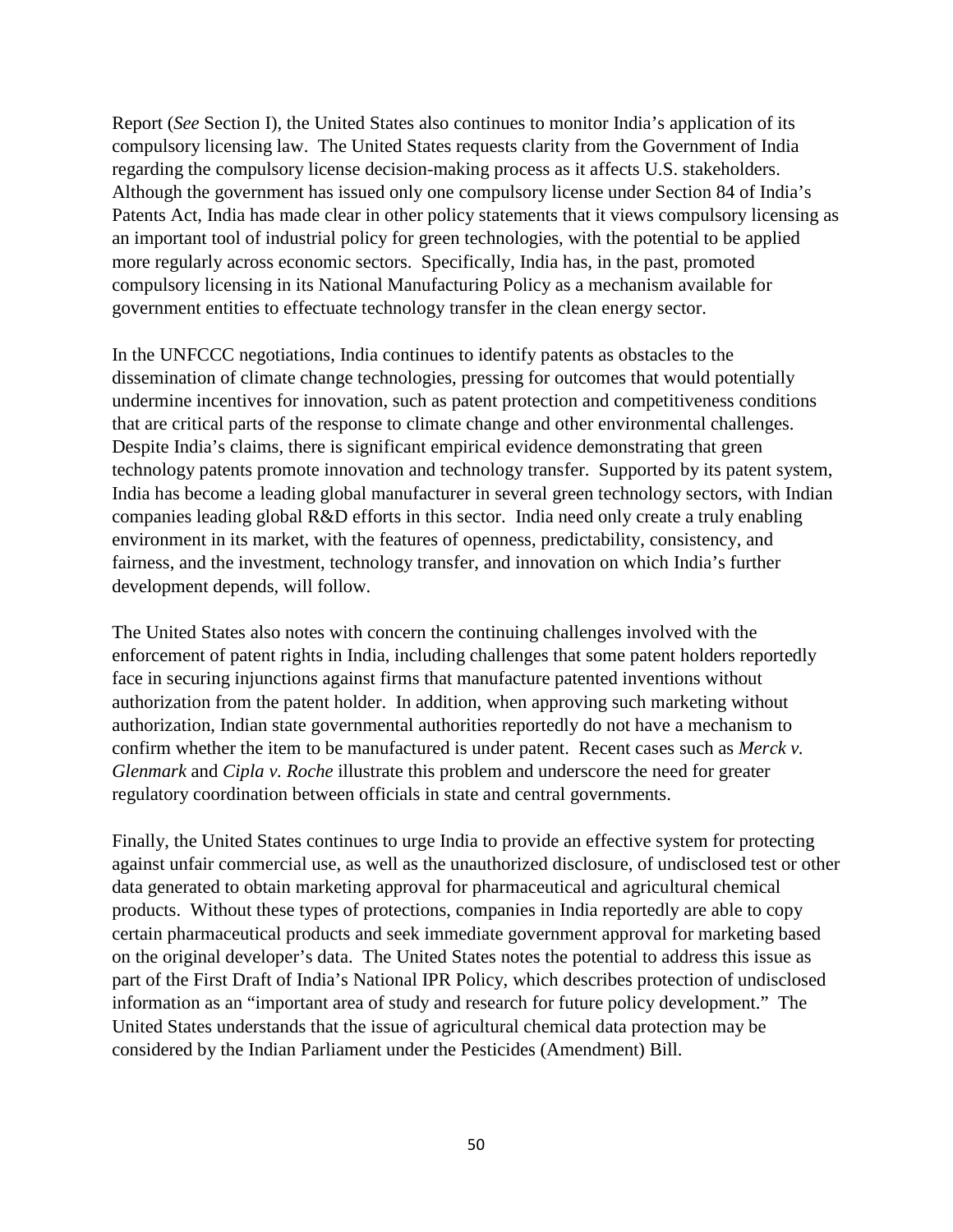# *Trade Secrets*

The United States continues to note its concern regarding trade secret protection in India, particularly the reported difficulty in obtaining remedies and damages. India appears to rely primarily upon contract law to provide trade secret protection. Although India's approach may address the theft of trade secrets where a contract has been breached, India's approach may be less effective in covering situations in which there is no contractual relationship, such as in cases of theft by a business competitor. Although Indian law does provide for some remedies, including injunctive relief, in practice, damages can be very difficult to obtain. Finally, because India's court system reportedly lacks sufficient procedural safeguards to protect trade secrets or other confidential information divulged through discovery in civil or criminal litigation, there is a risk that such information may be disclosed publicly in the course of judicial proceedings, deterring victims of trade secret theft from using the court system to enforce their rights. The United States notes positive statements in the First Draft of India's National IPR Policy that seek to address gaps in its legal framework with respect to adequately protecting trade secrets in India, and the United States welcomes the opportunity to work closely with India on this issue.

# *Trademarks and Counterfeiting*

The United States continues to receive stakeholder complaints regarding significant delays associated with cancellation and opposition proceedings at the administrative level of the Trademark Registry. Trademark owners' ability to enforce their rights against subsequent applicants for, or users of, potentially-infringing marks is hindered further by delays in India's judicial processes.

In addition, the level of production, sale, distribution, importation, and exportation of counterfeit goods affecting India's market remains very troubling. (*See* Section I). The First Draft of India's National IPR Policy notes that the Government of India should have an interest in strongly combating copyright piracy and trademark counterfeiting, as these illicit activities harm consumers and legitimate producers in India. As described in Section I of this Report, U.S. consumers may be harmed by fraudulent and potentially dangerous counterfeit products, particularly medicines, originating in India. Producers face the risk of diminished profits and loss of reputation when consumers purchase fake products, and governments lose tax revenue and find it more difficult to attract investment. Infringers generally pay no taxes or duties and often disregard basic standards for worker health and safety and product quality and performance.

U.S. enforcement authorities continue to express concerns about counterfeit and pirated goods produced in India and shipped to the United States. Some of these products (*e.g.*, counterfeit pharmaceuticals) pose serious risks to American consumers. The United States welcomes opportunities for enhanced bilateral engagement with India on IPR-related border enforcement issues. Such cooperation could include sharing best practices, customs-to-customs information exchange for use in risk management and enforcement actions, and conducting joint customs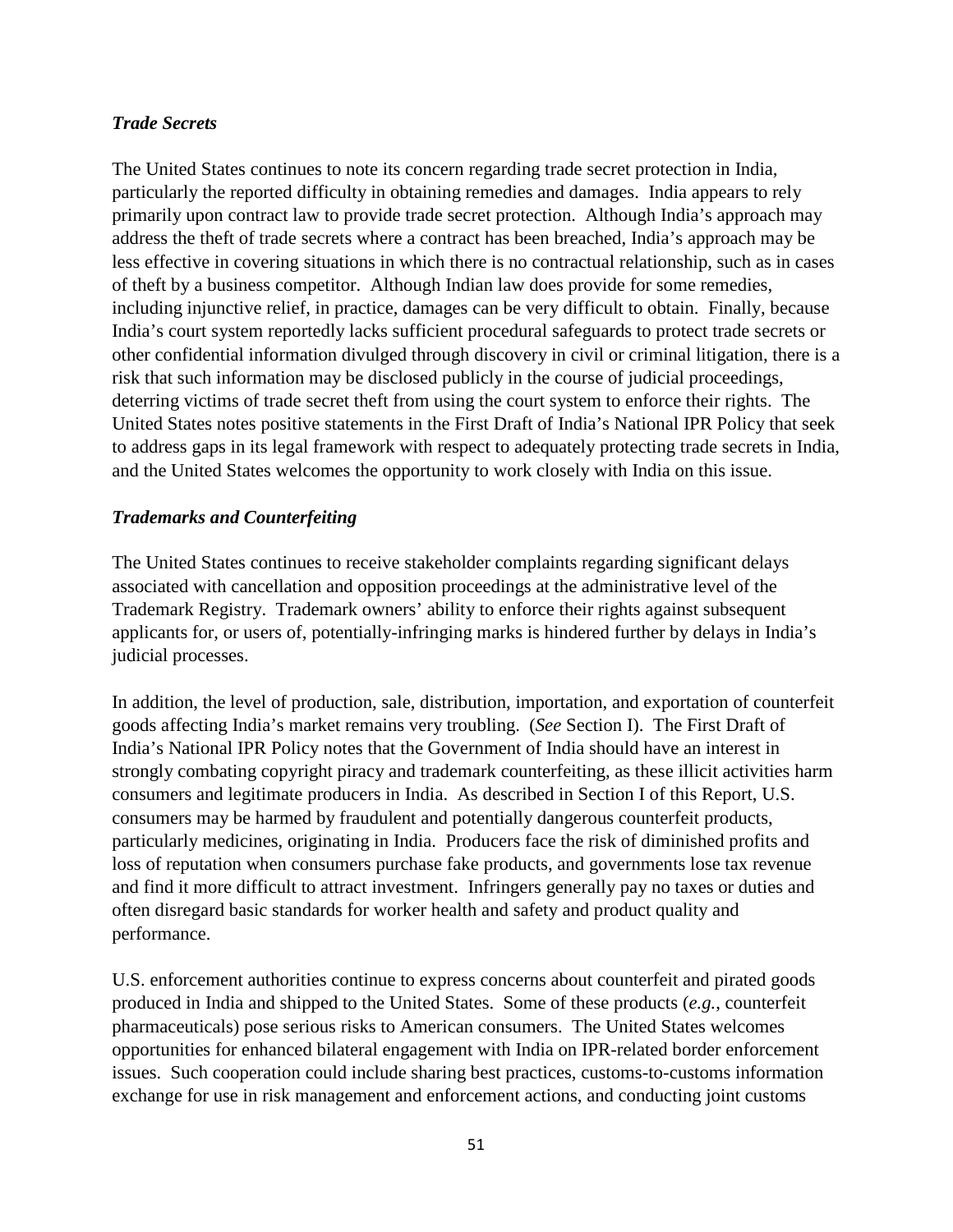enforcement operations designed to deter and interdict shipments of IPR-infringing goods destined for the United States.

## *Localization Trends*

The United States remains concerned about actions and policies in India that appear to favor local manufacturing or Indian IPR owners in a manner that distorts the competitive landscape needed to ensure the development of globally-successful and innovative industries. For example, under India's Drug Price Control Order (DPCO), the National Pharmaceutical Pricing Authority implemented pricing restrictions on 509 drug formulations, effective April 1, 2015. However, exemptions from those restrictions allow certain medicines that are manufactured in India and "developed using indigenous R&D," to be priced higher, providing an advantage to Indian companies. In addition, the Indian Intellectual Property Appellate Board's interpretation of Section 84 of India's Patents Act suggests that a patent could be subject to a compulsory license if the patented product is not manufactured in India. Further, despite a Central Drug Standard Control Organization Office Order on waiver of local clinical trial requirements, industry still faces inconsistent application of requirements for local clinical trial data for approval of new drugs. In the information and communications technology sector, U.S. industry cites in-country testing requirements and data- and server-localization requirements as inhibiting market access in India.

The United States continues to press India in our bilateral dialogues, including through the IPR Working Group, to address the concerns identified in this Report. The United States will prioritize the achievement of substantive and measurable results that benefit both the United States and India.

## **PAKISTAN**

Pakistan remains on the Priority Watch List in 2015 as there have not been significant improvements in its overall IPR protection. Most critically, Pakistan has not yet fully implemented key provisions of the Intellectual Property Organization of Pakistan Act of 2012 (IPO Act). In particular, Pakistan has yet to establish fully the specialized intellectual property tribunals provided for under the IPO Act. Pakistan should ensure that its enforcement officials can exercise *ex officio* authority without the need for a formal complaint by a rights holder and should provide for deterrent-level penalties for criminal IPR infringement. Due, in part, to a lack of effective enforcement, widespread counterfeiting and piracy of pharmaceuticals, printed materials, optical media, digital content, and software continue to present serious concerns for U.S. industry. Pakistan should also take the necessary steps to reform its copyright law to address the piracy challenges of the digital age and to reform its trademark legislation to meet international standards and to streamline the registration process. The United States continues to encourage Pakistan to provide an effective system for protecting against unfair commercial use,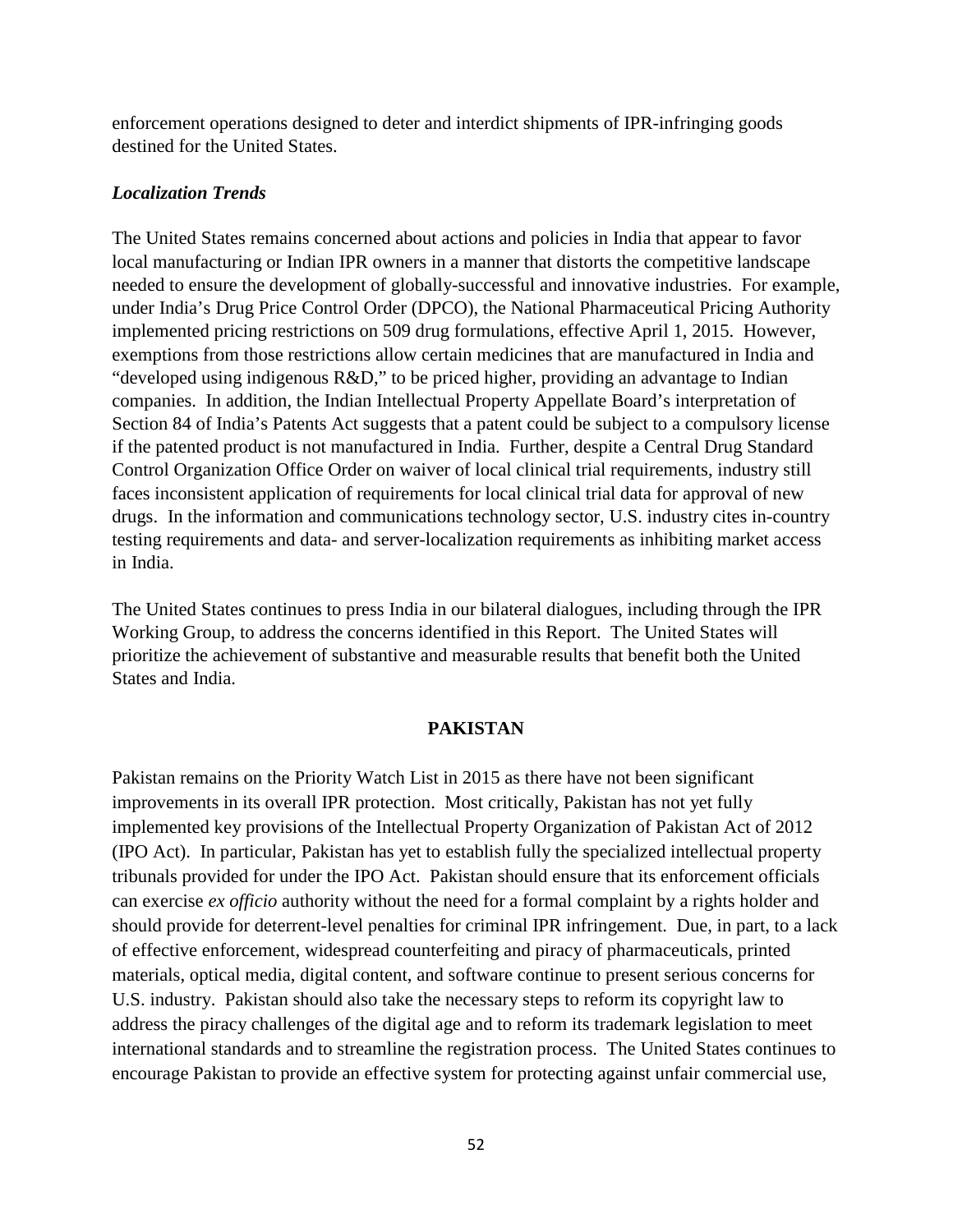as well as the unauthorized disclosure of tests and other data generated to obtain marketing approval for pharmaceutical products.

The United States appreciates Pakistan's interest in improving its IPR environment as evidenced by meetings Pakistan has convened with business associations and private companies to discuss IPR concerns and to increase public awareness on the importance of IPR. The United States looks forward to working with Pakistan to address these and other issues, including with respect to the full implementation of the IPO Act.

#### *Near East, including North Africa*

# **ALGERIA**

Algeria remains on the Priority Watch List in 2015. The United States welcomes Algeria's increased work on promoting awareness of the importance of intellectual property in Algeria as well as its ongoing efforts that seek to root out the use of unlicensed software in government computers. The United States notes, however, that despite these efforts, much more remains to be done in the area of enforcement against piracy and counterfeiting, particularly, enforcement of existing anti-piracy statutes, and the provision of judicial remedies in the event of patent infringement. The United States encourages Algeria to provide an effective system for protecting against unfair commercial use, as well as unauthorized disclosure of test or other data generated to obtain marketing approval for pharmaceutical products. Algeria's ban on a number of imported pharmaceutical products and medical devices in favor of local products is a trade matter of paramount concern in Algeria and the primary reason that Algeria remains on the Priority Watch List. The United States urges Algeria to remove this market access barrier, and looks forward to continuing its engagement with Algeria, including in the context of Algeria's efforts to accede to the WTO.

## **KUWAIT**

Kuwait remains on the Priority Watch List in 2015, having been elevated from the Watch List in November 2014 as the result of an OCR. The *2014 Special 301 Report* stated that if, by the time the OCR was completed, Kuwait did not introduce to the National Assembly legislation resulting in a copyright law consistent with international standards, and resume effective enforcement against copyright and trademark infringement, then Kuwait would be moved to the Priority Watch List. These developments did not occur, and Kuwait was moved to the Priority Watch List in November 2014. The United States commends the Government of Kuwait's enforcement efforts taken since the OCR announcement and encourages Kuwait to maintain these efforts. However, the United States awaits the introduction to Kuwait's National Assembly of longoverdue copyright legislation that is consistent with Kuwait's international commitments. The United States stands ready to work with Kuwait towards resolving these important issues.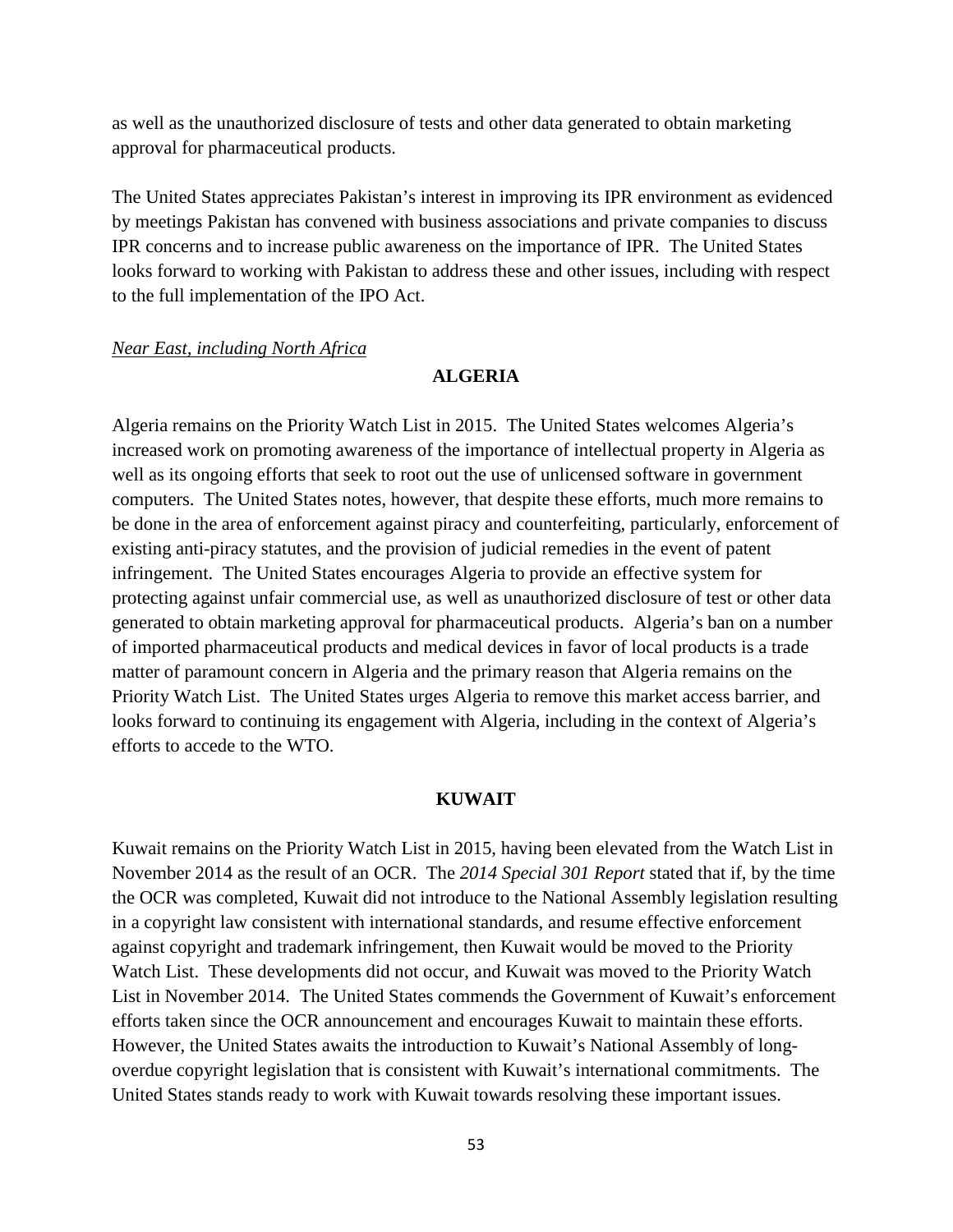## **RUSSIA**

Russia remains on the Priority Watch List in 2015 as a result of continued and significant challenges to IPR protection and enforcement, notably in the areas of copyright infringement and trademark counterfeiting. In particular, the United States remains concerned over stakeholder reports that IPR enforcement continues to decline overall in 2014, following similar declines in the prior two years, including a reduction in resources for enforcement personnel.

Copyright infringement is a persistent problem in Russia, including, but not limited to, online piracy. Although Russia's antipiracy legislation continues to evolve, its impact is unclear, as is whether further, needed modifications will occur. Russia remains home to many sites facilitating online piracy, which damage both the market for legitimate content in Russia as well as in other countries. While Russian courts issued the first two criminal convictions for online piracy this year, both resulted in suspended sentences, undermining the deterrent effect of the convictions. Enforcement against copyright infringement that does not take place online is also a notably low priority for law enforcement, particularly in major cities. Enforcement actions combating enduser piracy have declined sharply, as have the overall number of raids, criminal charges, and convictions. The United States urges Russia to ensure that ongoing legislative and enforcement efforts will result in copyright enforcement mechanisms that are fair, effective, and transparent.

The lack of enforcement of trademarks has resulted in the continued problem of counterfeit goods in Russia. Stakeholders express concern that counterfeit goods continue to be manufactured, transshipped and sold in Russia, including counterfeit agricultural chemicals, electronics, information technology, auto parts, consumer goods, machinery, and other products. The smuggling of Chinese-origin counterfeit products also continued unabated over the Kazakhstan-China border and through Kyrgyzstan, continuing on into Russia. Counterfeit pharmaceuticals are also manufactured in Russia and made available through online pharmacies. However, the United States welcomes the fact that in 2014 Russia's State Duma adopted new legislation aimed at criminalizing pharmaceutical counterfeiting as well as the distribution of fake and adulterated medicines.

The United States also is concerned about Russia's implementation of the commitments it made in the WTO Working Party Report related to the protection against unauthorized disclosure of, or reliance on, undisclosed test or other data generated to obtain marketing approval for pharmaceutical products.

The United States urges Russia to develop a more comprehensive, transparent and effective legal framework and enforcement strategy to reduce IPR infringement, particularly the sale of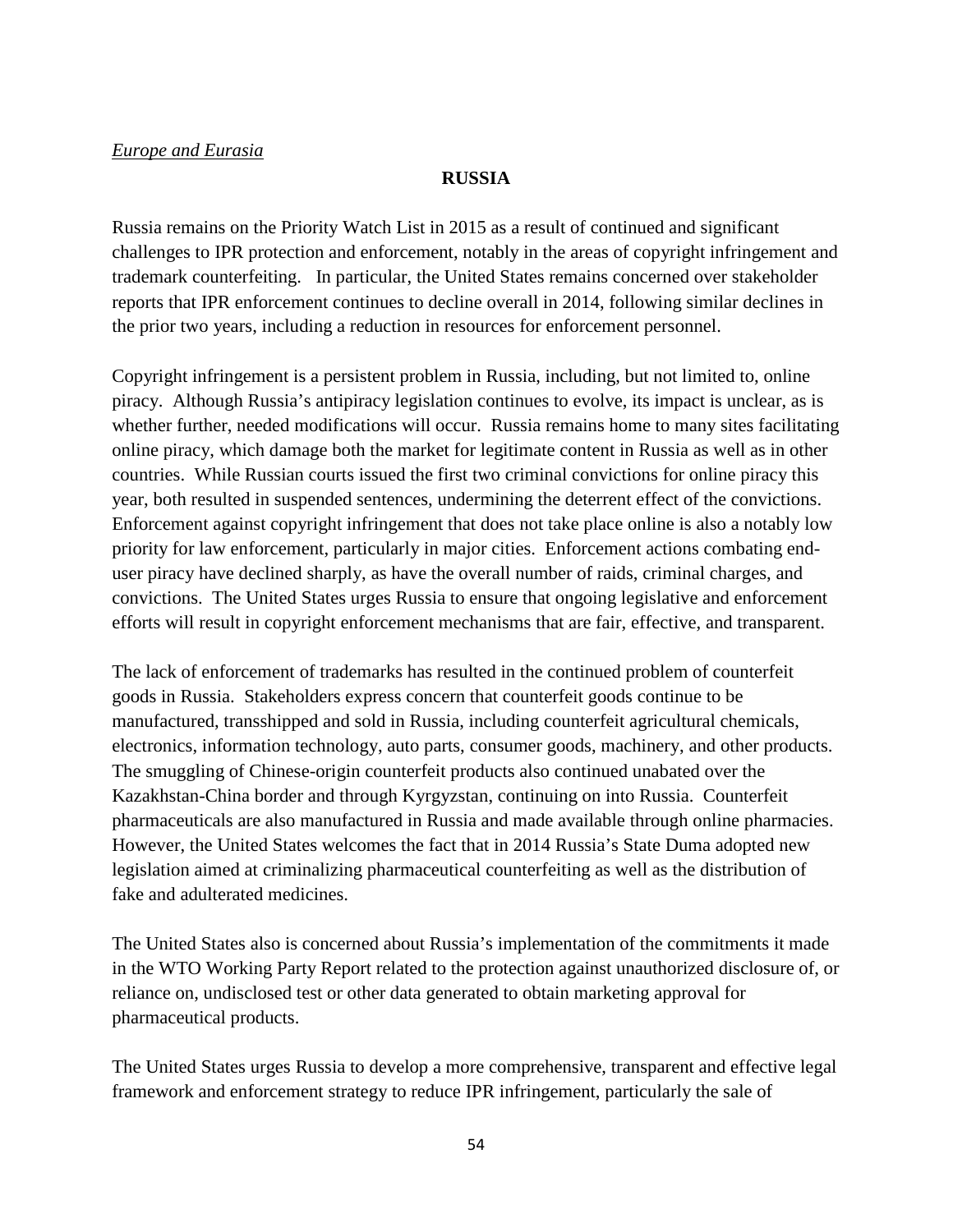counterfeit goods, and the piracy of copyright-protected content. Although the U.S. Government has curtailed bilateral engagement with Russia on a myriad of issues in response to Russia's actions in Ukraine, the United States continues to monitor Russia's progress on these and other matters through appropriate channels.

#### **UKRAINE**

Ukraine is on the Priority Watch List in 2015. Ukraine was designated a Priority Foreign Country (PFC) in the *2013 Special 301 Report*. As described in that report, the three grounds for Ukraine's PFC designation were: (1) the unfair, nontransparent administration of the system for collecting societies, which are responsible for collecting and distributing royalties to U.S. and other rights holders; (2) widespread (and admitted) use of illegal software by the Ukrainian government agencies; and (3) failure to implement an effective means to combat the widespread online infringement of copyright and related rights in Ukraine, including the lack of transparent and predictable provisions on intermediary liability and liability for third parties that facilitate piracy, limitations on such liability for Internet Service Providers and enforcement of takedown notices for infringing online content. Following Ukraine's designation and pursuant to statute, the Office of the U.S. Trade Representative conducted an investigation under Section 301 of Ukraine's IPR acts, policies, and practices, which concluded in March 2014. The U.S. Trade Representative determined that while IPR problems persisted, no adverse actions would be taken against Ukraine because of the political situation in Ukraine at that time. (*See Notice of Determination in Section 301 Investigation of Ukraine*, 79 FR 14326 (March 13, 2014)). The *2014 Special 301 Report*, published a few weeks later, reiterated the severe deficiencies in Ukraine's IPR protection and enforcement.

The three problems identified in the *2013 Special 301 Report* have not been resolved. However, in contrast to the period of time leading up to the PFC designation, in the past year the Government of Ukraine has invested additional effort in tackling these problems, in conjunction with other economic reforms. With respect to improving the administration of collecting societies, there is active engagement on legislative reform. No legislation has been passed, however, and the government still accredits "rogue" collecting societies, *i.e.,* societies which do not actually represent rights holders.

With respect to the use of unlicensed software by Ukrainian government agencies, the government reports that some agencies have transitioned to authorized software, but it has not institutionalized any mechanisms to ensure a uniform and permanent transition to use of authorized software.

With respect to improving the government's response to online infringement, Ukrainian officials have participated in law enforcement training, engaged in at least one enforcement action, and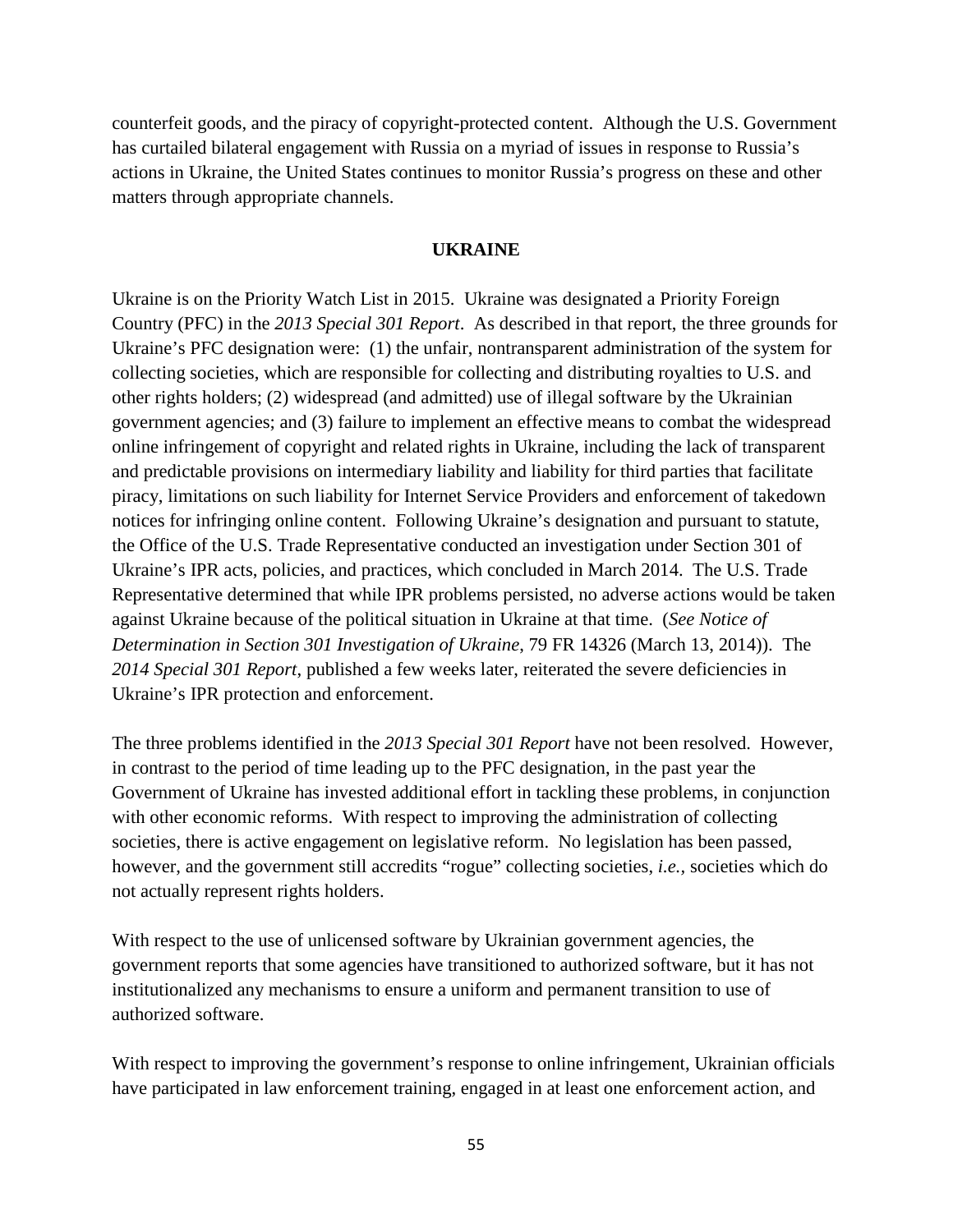worked on draft legislation. However, the legislation has not yet been adopted and investigations and prosecutions remain sporadic. As highlighted in the *2014 Notorious Markets List*, Ukraine continues to host some of the largest pirate sites in the world. The United States appreciates that the Ministry of Internal Affairs' Cybercrime Division and Economic Crimes Division have both been willing to work closely with the U.S. Department of Justice on online piracy and that Ukrainian enforcement personnel have participated in training and engagement on this issue, including a workshop on Combating Digital Piracy by the Commercial Law Development Program of the United States Department of Commerce.

The Government of Ukraine has stated that it seeks to improve these and other IPR-related deficiencies to advance its own agenda for economic improvement, particularly in promoting foreign direct investment, ensuring that legitimate Ukrainian creators and innovators can build successful businesses, and fulfilling its obligations under the EU-Ukraine Association Agreement. The United States welcomes Ukraine's recent outreach and ongoing engagement on these important issues and looks forward to these efforts resulting in tangible and lasting improvement, both in legislative reform and in practice.

# *Western Hemisphere*

# **ARGENTINA**

Argentina remains on the 2015 Priority Watch List, as it continues to present a number of very long-standing and well-known deficiencies in IPR protection and enforcement, and has become an extremely challenging market for IPR-intensive industries.

A major challenge in Argentina is the lack of effective IPR enforcement by the national government. Argentine police do not take *ex officio* actions, prosecutions stall, cases wallow in excessive formalities and, even if a criminal investigation reaches final judgment, infringers do not receive deterrent sentences. In terms of physical piracy, the Notorious Market La Salada is one of biggest open-air markets in Latin America offering counterfeit and pirated goods, and it continues to grow. Open twice a week, La Salada attracts over one million people a day who browse and buy literally millions of illegal goods each year. Recent efforts by the City of Buenos Aires to combat increasing lawlessness in the market received little assistance from the national government. In fact, Argentina has thousands of smaller markets known as "Saladitas" that offer pirated and counterfeit goods, and vendors can be seen on the streets of Buenos Aires and other big cities selling illicit works with impunity.

While optical disc copyright piracy is widespread, Internet piracy is a growing concern. Internet piracy rates approach 100 percent in several content areas. For example, Argentine-run Notorious Market cuevana.tv—offering pirated movies and TV shows—is the 75<sup>th</sup> most popular website in the country, with an estimated 150,000 visitors each day. As a result, IPR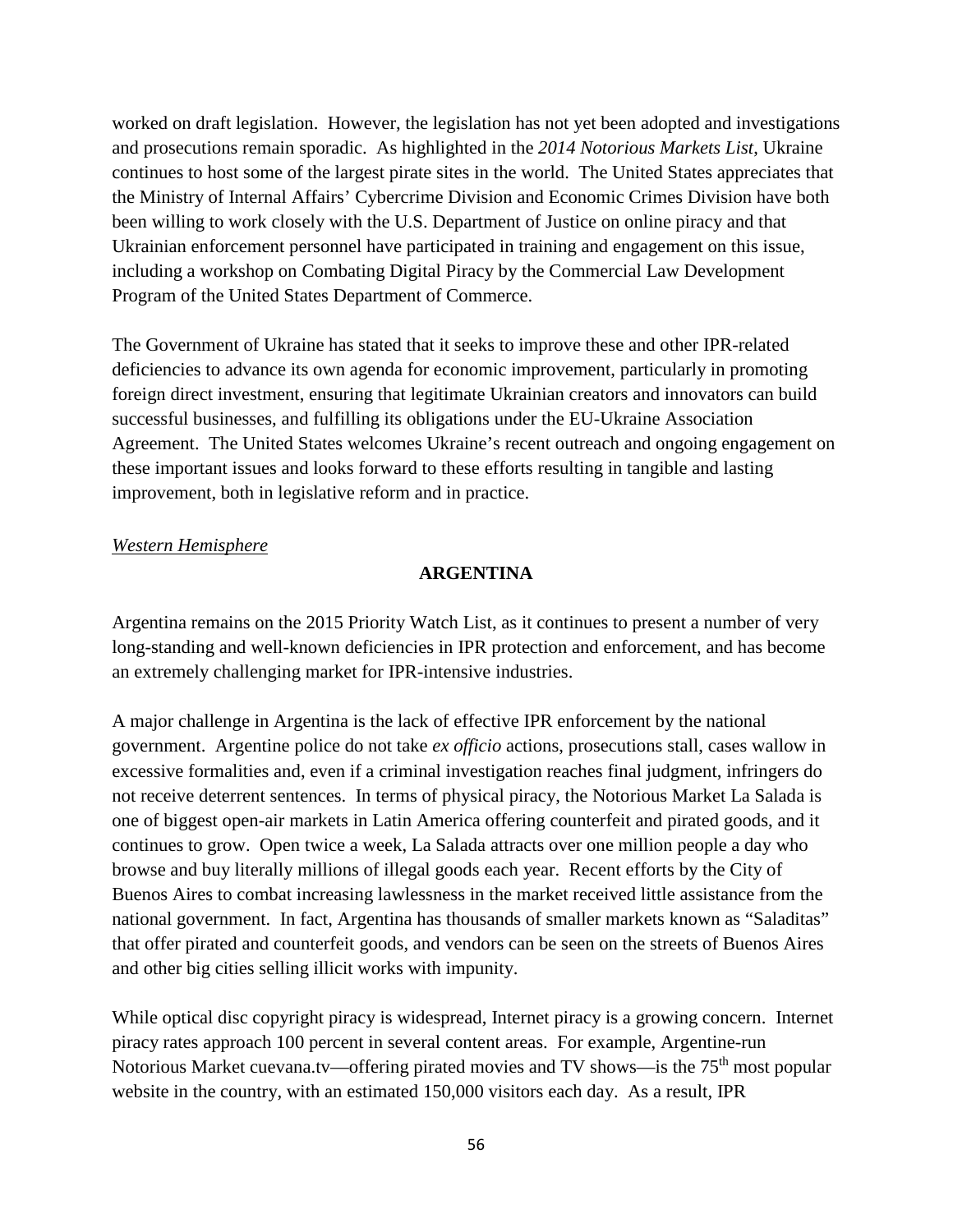enforcement in Argentina consists mainly of rights holders trying to convince cooperative Argentine online providers to agree to take down specific infringing works, and attempting to seek injunctions in civil cases. Criminal enforcement is nearly nonexistent.

Argentina does not provide adequate protection against the unfair commercial use, as well as unauthorized disclosure, of undisclosed test or other data generated to obtain marketing approval for pharmaceutical or agricultural chemical products, nor does Argentina provide an appealing environment to patent owners in terms of pendency, scope and term of protection, or meaningful enforcement options. Rather than providing protection for pending patents, Argentina only provides patent protection from the date of the grant of the patent. There is a substantial backlog of patent applications which results in long delays in registering rights. Argentina rejects patent applications with claims for common pharmaceutical products. To be patentable, Argentina requires that processes for the manufacture of active compounds disclosed in a specification be reproducible and applicable on an industrial scale. It is unclear whether these restrictive guidelines also apply to biotechnology products. These restrictions limit the ability of companies investing in Argentina to protect their IPR, and are inconsistent with international practice.

Finally, rights holders complain of widespread use of unlicensed software by Argentine private enterprises and the government. The Argentine government's imposition of currency exchange restrictions and the prohibition on payment of dividends and royalties to foreign parties make it difficult for Argentine companies seeking proper software licenses to obtain the currency needed to pay for such licenses. This presents yet another significant market access barrier for IPRintensive companies who consider investing in Argentina.

### **CHILE**

Chile remains on the Priority Watch List in 2015. The United States continues to have serious concerns regarding longstanding IPR issues under the United States-Chile Free Trade Agreement. The United States continues to urge Chile to implement an effective system for addressing patent issues expeditiously in connection with applications to market pharmaceutical products. The United States also urges Chile to provide adequate protection against unfair commercial use, as well as unauthorized disclosure, of undisclosed test or other data generated to obtain marketing approval for pharmaceutical products. The United States continues to urge Chile to implement both protections against the unlawful circumvention of technological protection measures and protections for encrypted program-carrying satellite signals. Chile must also ensure that effective administrative and judicial procedures, as well as deterrent remedies, are made available to rights holders and satellite and cable service providers, including measures to address ongoing concerns with decoder boxes. Finally, the United States urges Chile to amend its Internet Service Provider liability regime to permit effective action against piracy over the Internet, and also urges Chile to improve protection for plant varieties. The United States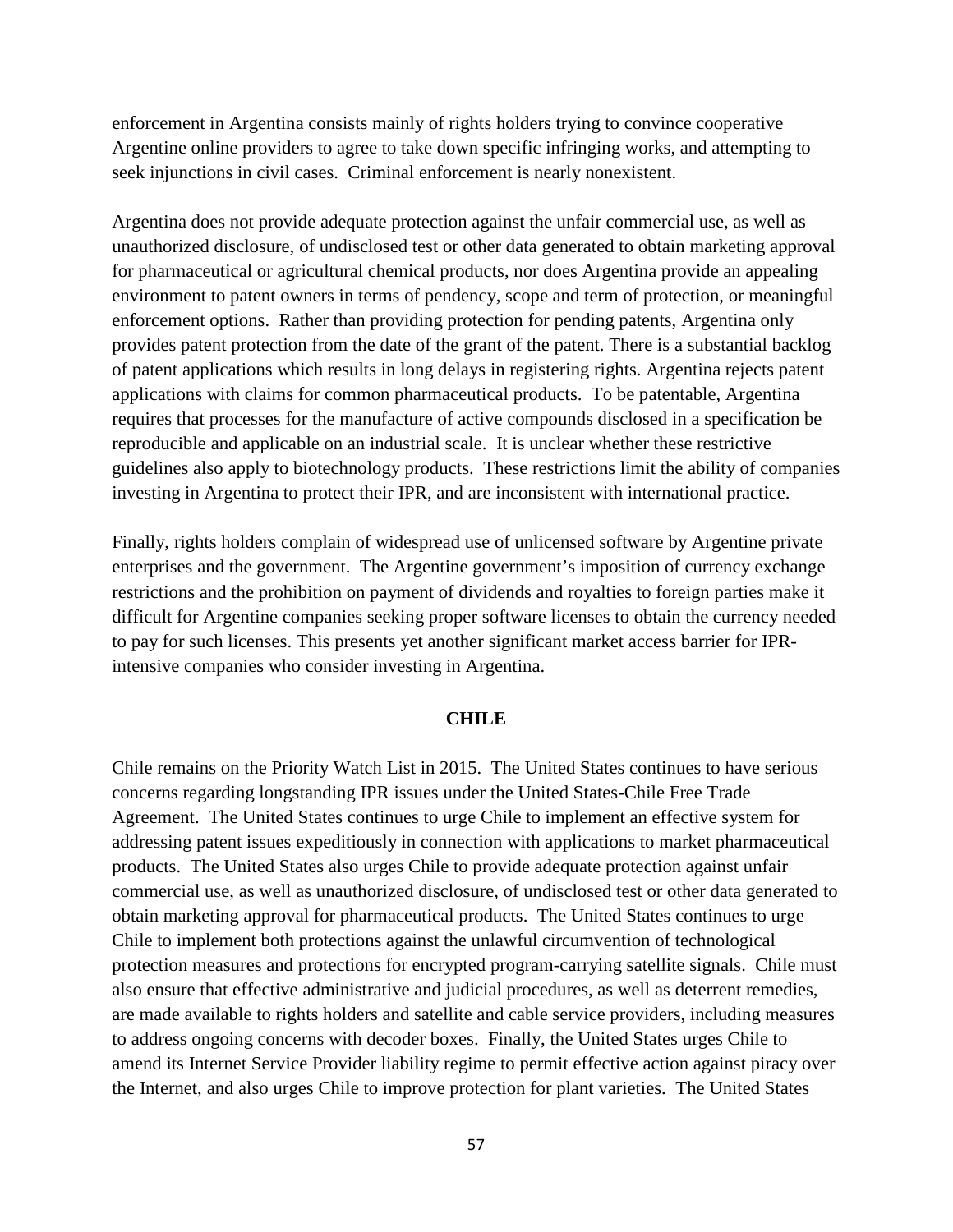looks forward to continuing to work with Chile to resolve these and other issues, including through the TPP negotiations.

## **ECUADOR**

Ecuador is elevated from the Watch List to the Priority Watch List in 2015. This decision is based on Ecuador's 2014 repeal of its criminal IPR provisions. The United States urges Ecuador to complete its work in reversing the repeal, or to achieve this effect through other means. The current lack of criminal procedures and penalties invites transnational organized crime groups that engage in copyright piracy and trademark counterfeiting to view Ecuador as a safe haven. If Ecuador reinstates the repealed provisions or adopts new acceptable procedures and penalties by December 30, 2015, USTR will promptly conduct an OCR to determine whether to return Ecuador to the Watch List.

Ecuador is strongly encouraged to conduct an open, transparent, and inclusive process before advancing the draft knowledge and innovation economy law that, as currently drafted, would represent a departure from international practice and could threaten foreign investment in and further development of Ecuador's innovative and creative industries. Ecuador is also encouraged to bring patent maintenance fees back into alignment with international practice. With respect to the pharmaceutical and agricultural chemical industries, Ecuador does not adequately protect against the unfair commercial use, or the unauthorized disclosure, of undisclosed test or other data generated to obtain marketing approval for pharmaceutical and agricultural chemical products. Ecuador must also ensure that its implementation of recently-adopted Decree 522 regarding the use of registered trademarks on off-patent medications and generics does not prejudice the legitimate interests of affected trademark holders. Finally, the United States encourages Ecuador to provide clarification on its processes related to the compulsory licensing of pharmaceuticals.

## **VENEZUELA**

Venezuela remains on the Priority Watch List in 2015, as there was no attempt to reverse the downward trajectory of Venezuela's IPR system in 2014. Following Venezuela's formal withdrawal from the Andean Community, the reinstatement of its 1955 Industrial Property Law in conjunction with provisions in Venezuela's1999 constitution and international treaty obligations has created legal ambiguity and impeded the registration of patents for pharmaceutical products. Venezuela's Autonomous Intellectual Property Service (SAPI) has not issued a new patent since 2007. Venezuela also fails to provide an effective system for protecting against the unfair commercial use, as well as unauthorized disclosure, of undisclosed test or other data generated to obtain marketing approval for pharmaceutical products. IPR enforcement remains insufficient to address widespread counterfeiting and piracy, including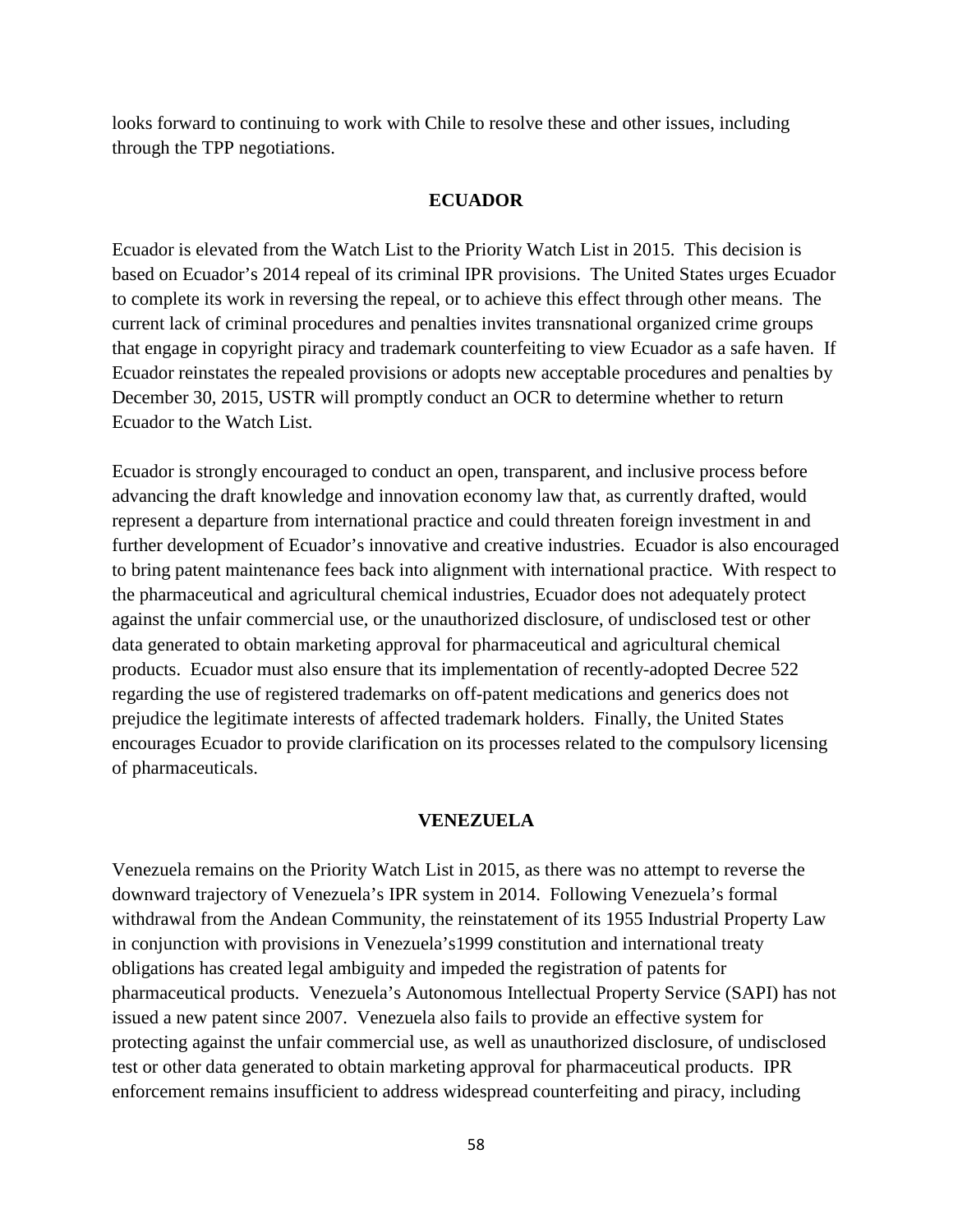online. Consistent with this deteriorating IPR picture, the World Economic Forum's 2014-2015 Competitiveness Report ranked Venezuela last for intellectual property protection of all 144 countries evaluated.

#### **WATCH LIST**

#### *East Asia and Pacific*

#### **Vietnam**

Vietnam remains on the Watch List in 2015. Online piracy and sales of counterfeit goods over the Internet are common, and, as more Vietnamese obtain broadband and purchase smartphones, the United States expects that conditions will continue to worsen unless the Government of Vietnam takes action. Counterfeit goods—including high-quality knockoffs—remain widely available in physical markets, and while still limited, manufacturing of counterfeit goods is emerging as an issue. In addition, book piracy, software piracy, and cable and satellite signal theft persist. Enforcement continues to be a challenge for Vietnam. Capacity constraints remain due, in part, to a lack of resources and IPR expertise. Vietnam continues to rely heavily on administrative enforcement actions, which have failed to deter counterfeiting and piracy. While there are laws in place for IPR crimes, Vietnam has yet to draft the implementing guidelines to the 2009 amendments to the 1999 Criminal Code, which would allow law enforcement agencies and courts to levy deterrent criminal penalties against IPR violators. Vietnam's system for protecting against the unfair commercial use, as well as unauthorized disclosure of undisclosed test or other data generated to obtain marketing approval for pharmaceutical products also needs clarifications. The Government of Vietnam is in the process of drafting or revising circulars in a number of IPR-related areas, including on guidelines for interagency cooperation on enforcement issues, as well as criminal code reform, and various agencies continue to engage in public awareness campaigns. Meanwhile, various other impediments to doing business have complicated efforts by foreign companies to sell legitimate products in the Vietnam's market. The United States looks forward to continuing to work with Vietnam to address these and other issues, including in the TPP negotiations.

#### *South and Central Asia*

#### **Tajikistan**

Tajikistan remains on the Watch List in 2015, with an OCR to evaluate the possibility of removing Tajikistan from the Special 301 Watch List. During its WTO accession process, the Government of Tajikistan committed to providing *ex officio* authority to its enforcement agencies. However, the existing legislation does not establish conditions for the customs authorities to act *ex officio*, or for public officials to be held liable when acting in bad faith. The United States encourages Tajikistan to address this deficiency and amend its laws to comport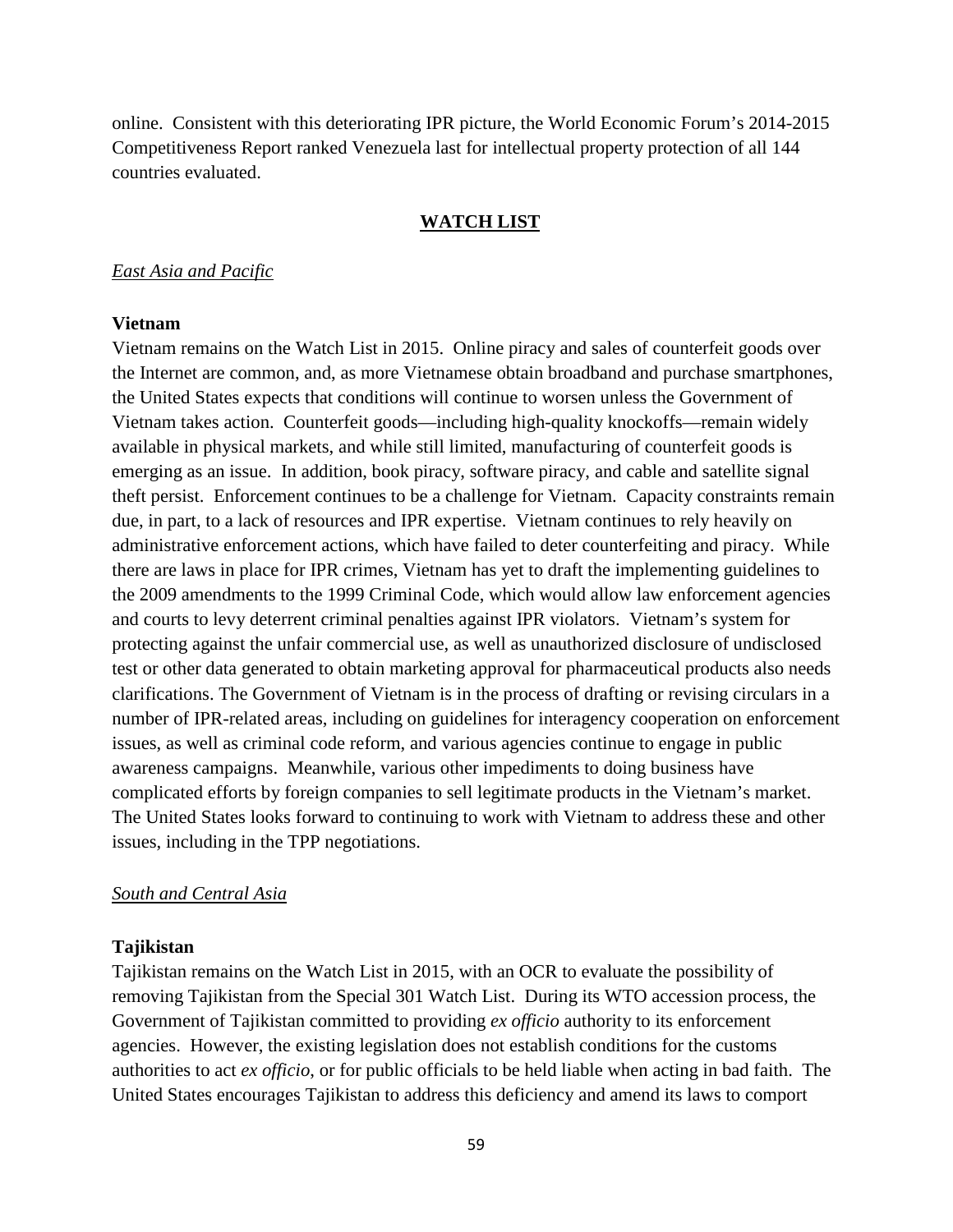fully with the commitments it made on this issue during the WTO accession process. The United States continues to recommend that Tajikistan increase prosecutions of criminal IPR infringement, enforce laws against widespread optical disc piracy, and address a report alleging endemic government use of unlicensed software. An industry survey from 2007-08 estimated that up to 90 percent of software operating on the government's computers is unlicensed. The United States notes that the Government of Tajikistan also developed its 2014-2020 National Strategy for the Development of Intellectual Property, but has not allocated money to implement it. The OCR will evaluate whether Tajikistan adopts a presidential-level decree, law, or regulation mandating government use of licensed software and implements its WTO accessionrelated commitment to provide *ex officio* enforcement authority for enforcement officials. The United States stands ready to assist through enhanced engagement or technical assistance, if requested.

### **Turkmenistan**

Turkmenistan remains on the Watch List in 2015. The United States will conduct an OCR in 2015 to evaluate the possibility of removing Turkmenistan from the Special 301 Watch List as noted below. In 2012, Turkmenistan adopted a Law on Copyright and Allied Rights and amended its Civil Code to enhance IPR protection. However, Turkmenistan reportedly has yet to provide for effective administrative, civil or criminal procedures or penalties for enforcement of these rights. The United States urges Turkmenistan to provide these enforcement procedures, including *ex officio* authority for its customs officials. In addition, the United States continues to strongly encourage Turkmenistan to join the Berne Convention and other international IPR treaties. The United States is also concerned about reports of widespread usage of unlicensed software on government computers. The United States seeks an affirmative response from the Government of Turkmenistan mandating that government agencies use only licensed software and comply with international agreements regarding copyright protection as a signal of Turkmenistan's commitment to protect and enforce IPR. The OCR will evaluate whether Turkmenistan addresses existing gaps in its IPR legal framework, including by joining the Berne Convention, and issuing a presidential-level decree, law, or regulation mandating government use of licensed software. The United States stands ready to assist through enhanced engagement or technical assistance, if requested.

#### **Uzbekistan**

Uzbekistan remains on the Watch List in 2015. While Uzbekistan made some progress towards better IPR protection in past years, there was little progress last year. The United States urges the Uzbek Parliament to take several critical legislative steps to address longstanding deficiencies in IPR protection: (1) approve Uzbekistan joining the Convention for the Protection of Producers of Phonograms Against Unauthorized Duplication of their Phonographs (Geneva Phonograms Convention); (2) approve Uzbekistan's accession to the WIPO Internet Treaties; and (3) take legislative action to provide adequate copyright protection for foreign sound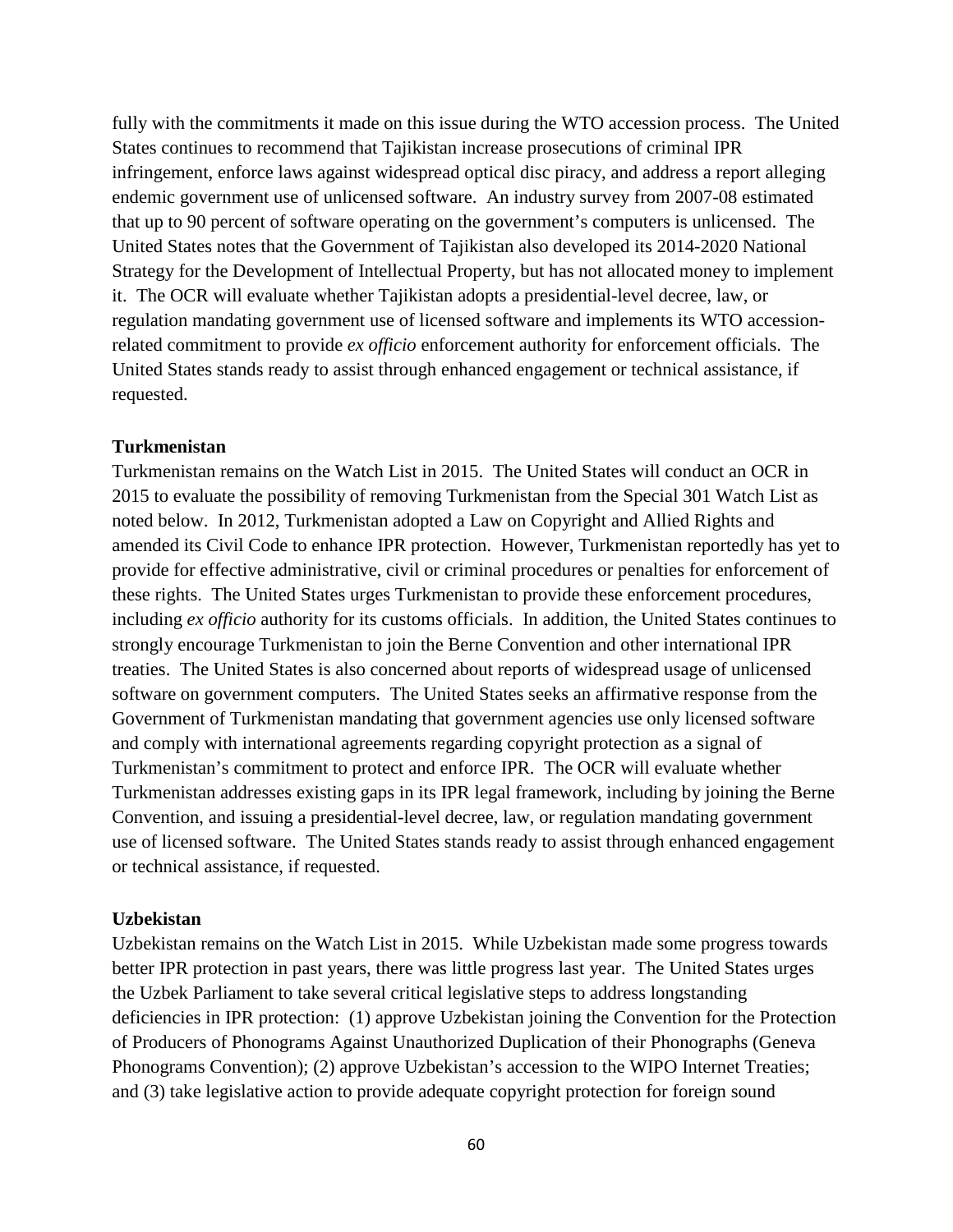recordings. Additionally, Uzbekistan should provide additional resources to the Agency for Intellectual Property and other enforcement agencies in addition to granting *ex officio* authority to customs and criminal law enforcement officials in order to initiate investigations and enforcement actions, including at the border. Uzbekistan also lacks deterrent-level penalties for IPR infringement. The United States will continue to engage with Uzbekistan on these matters.

#### *Near East*

#### **Egypt**

Egypt remains on the Watch List in 2015. Although Egypt continues to improve its border and customs controls, continuing IPR enforcement challenges remain, including the failure to issue deterrent-level sentences for IPR violations and the need for additional training for enforcement officials. Egypt has not issued regulations to clarify border procedures for the destruction of counterfeit and pirated products and to provide customs officials with the authority to take *ex officio* action. Egypt is continuing to upgrade its trademark database system for use in detecting and preventing the import, export, and transshipment of counterfeit goods. However, rights holders have expressed concerns about the registration of trademarks filed in bad faith. The United States urges Egypt to clarify its protection against the unfair commercial use, as well as unauthorized disclosure, of undisclosed test or other data generated to obtain marketing approval of pharmaceutical products. The United States appreciates Egypt's recent engagement on many of these and other IPR issues and stands ready to work with Egypt to improve its IPR regime.

#### **Lebanon**

Lebanon remains on the Watch List in 2015. The United States encourages Lebanon to continue its progress on pending IPR legislative reforms, including with respect to new draft laws (concerning trademark, geographical indications, and industrial designs) as well as amendments to Lebanon's copyright and patent laws. The United States notes that the enactment of revisions in 2015 to the copyright law would pave the way for ratification of the two WIPO Internet Treaties. The United States also encourages ratification and implementation of the latest acts of several IPR framework treaties, including the Paris Convention for the Protection of Industrial Property, the Berne Convention for the Protection of Literary and Artistic Works, the Nice Agreement, and the Madrid Agreement on False or Deceptive Indications of Source on Goods. In addition, the United States encourages Lebanon to ratify and implement the Singapore Treaty on the Law of Trademarks, and join the Patent Cooperation Treaty and the Madrid Protocol. The United States continues to stress the importance of Lebanon providing its Cyber Crime and Intellectual Property Rights Bureau and Customs with *ex officio* enforcement authority and its enforcement authorities with adequate resources to carry out their enforcement functions. The United States welcomes the continued efforts of the Ministry of Economy and Trade's Intellectual Property Protection Office to bolster its administration and enforcement capacity for intellectual property rights protection, and urges the commitment of additional resources to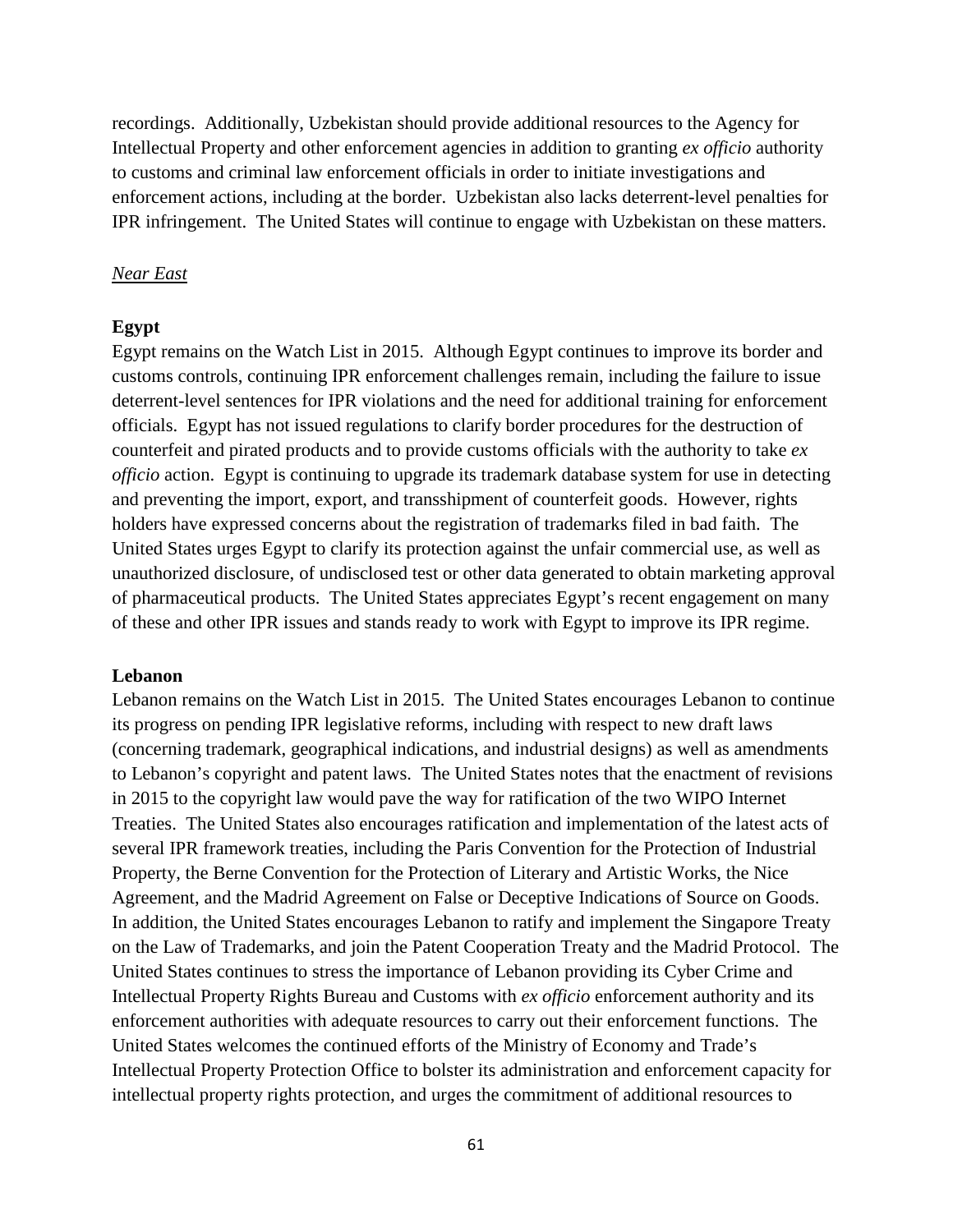support its work. Intellectual property enforcement through the Lebanese judiciary remains weak. The United States urges imposition of deterrent-level penalties for infringers. The United States looks forward to continuing to work with Lebanon to address these and other issues.

## *Europe and Eurasia*

## **Belarus**

Belarus remains on the Watch List in 2015. Levels of piracy and counterfeiting remain high in Belarus, and enforcement is weak. Despite passing laws in 2014 to make it easier for notaries to collect and preserve evidence of online IPR infringement for later court proceedings and to provide legal protection for plant varieties, Belarus' criminal law, criminal procedure, civil, and administrative codes—as well as its copyright and customs laws—remain inadequate to deal with IPR infringement. For example, copyright infringement is not a violation of criminal law in Belarus unless it occurs within a year after imposition of an administrative penalty for the same offense or is associated with the receipt of "large-scale" income. Similarly, trademark counterfeiting is not a criminal offense unless it happens within a year after imposition of an administrative penalty for the same offense. Moreover, Belarusian law does not explicitly give police officers *ex officio* authority to initiate IPR criminal cases or provide customs officials *ex officio* power to seize counterfeit and pirated goods and begin their own investigations. In 2014, Belarus also failed to follow through on plans to expand administrative liability for traffickers in counterfeit goods and to increase minimum administrative penalties for IPR infringement. The United States recognizes Belarus' participation in two recent INTERPOL-organized law enforcement operations targeting counterfeit goods—Operation Black Poseidon III and Operation Opson IV—and urges Belarus to participate in more joint enforcement exercises with its neighbors and other countries. Last year, Belarus signed the Treaty establishing the Eurasian Economic Union (EAEU), which includes Part XXIII "Intellectual Property" and Annex 26 on protecting IPR. Given the free movement of goods within the EAEU, the United States looks forward to seeing how Belarus will implement the Treaty through related measures, at both the EAEU and national levels as well as through additional enforcement. The United States appreciates its discussions with Belarus on IPR issues and looks forward to further cooperation on them.

#### **Bulgaria**

Bulgaria is on the Watch List in 2015. Despite some incremental progress on IPR protection and enforcement, the United States continues to have serious concerns regarding Bulgaria's actions to enforce its IPR laws and to significantly reduce Internet piracy. Bulgaria's Cybercrime Division has done outstanding work on IPR enforcement over the years, but its effectiveness was drastically reduced after the Division was transferred to the State Agency for National Security in October 2013. The United States understands that the current government plans to return the Division to the Ministry of Interior, and urges that this be done as soon as possible. The United States also encourages Bulgaria to devote the necessary resources to improving the prosecution of IPR cases. The United States supports the Prosecutor General's 2012 appointment of a new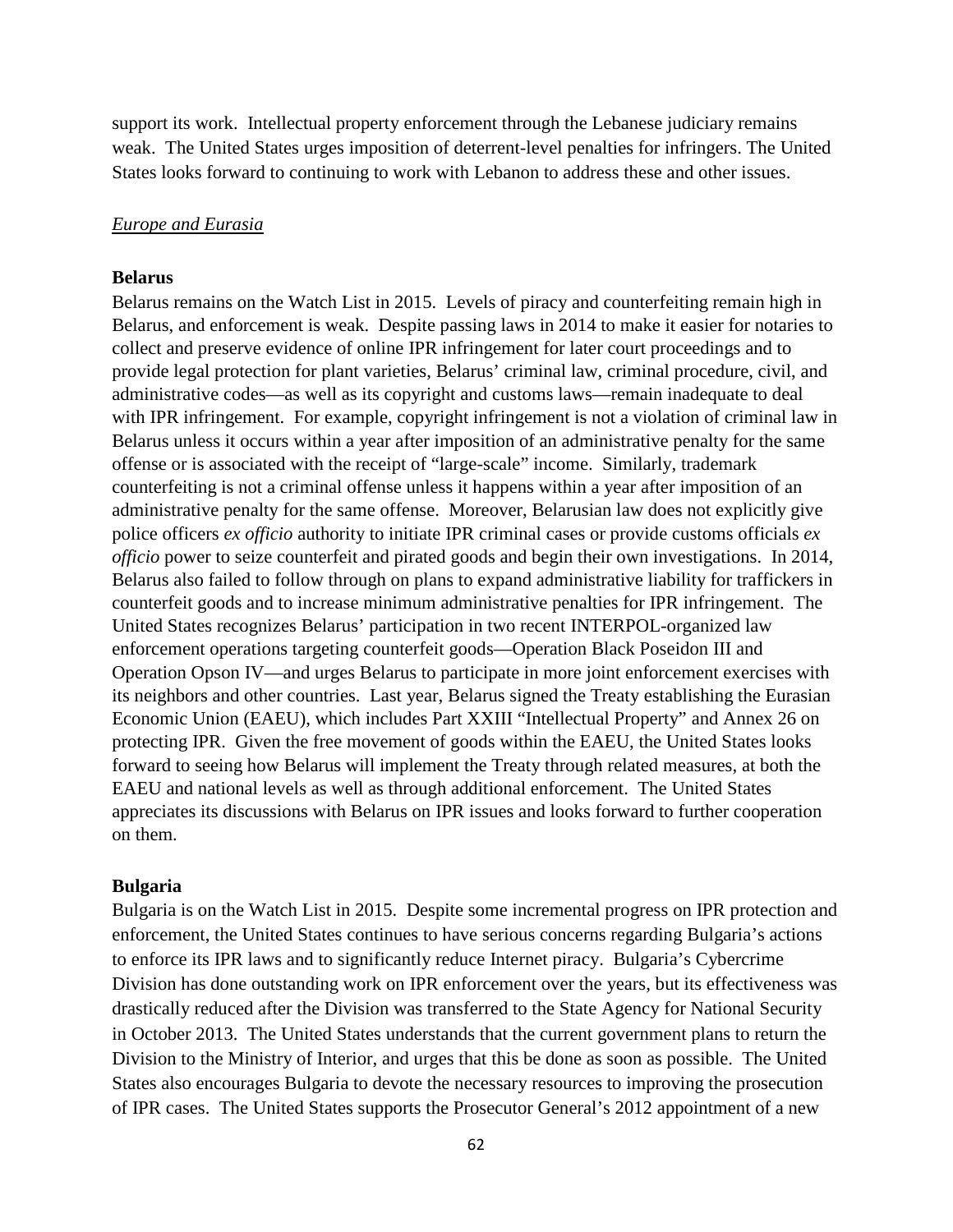management team to the Supreme Cassation Prosecutor's Office and introduction of standard practices for investigating and prosecuting IPR crimes. The United States encourages the Prosecutor General to establish specialized IPR prosecutorial units in Sofia and other large cities, appoint a sufficient number of lawyers to these units, provide detailed guidance and training, and closely monitor and analyze their work. The United States also encourages Bulgaria to take steps to improve the efficiency of its judicial system in dealing with IPR cases and providing deterrent sentences. IPR cases often persist for years, and deterrent-level sentencing remains rare. For example, in the first nine months of 2014, Bulgarian courts resolved around 100 IPR cases, but in the 30 instances where judges imposed prison sentences, each of those sentences was suspended. Internet piracy remains rampant as well. In addition, Bulgaria is one of the few European countries that refuses to use "sampling" in IPR cases. As a result, if the police seize multiple servers loaded with many gigabytes of infringing material, experts at the Copyright Office must examine each work and prepare a detailed report. Prosecutors must include every infringing work that police seized in the indictment, and judges must examine every work individually. This unnecessarily delays and complicates every large Internet piracy case. As Bulgaria continues efforts to draft a new Criminal Code, the United States urges the Council for Intellectual Protection and the Prosecutor General to address Internet piracy to resolve the numerous enforcement difficulties in this area. In addition, the United States remains concerned that administrative enforcement actions are sporadic and ineffective, especially with regard to Internet piracy. For example, in 2013, the Ministry of Culture conducted 743 checks for copyright infringement on the Internet, but carried out only 13 in 2014, and only issued three penalties. The United States recognizes that the two biggest Bulgarian collecting societies have licensing agreements in place with radio and TV broadcasters, but recommends that the government also work to ensure compliance by cable operators and that it take action to address unlawful fee collection by smaller rogue societies. The United States looks forward to continuing to work with Bulgaria to address these and other issues.

### **Greece**

Greece remains on the Watch List in 2015. In 2014, Greece continued to make progress in IPR protection and enforcement. Notably, with respect to trademark protection and combating trade in counterfeit goods, the Hellenic Police and Greek Customs Authority increased seizures and investigations. Moreover, last year Greece passed a law authorizing authorities to impose criminal as well as administrative sanctions on individuals caught trafficking in counterfeit goods. The United States encourages Greek officials to use this new authority to better fight the street sales of counterfeit and pirated goods present in Greece's largest cities and tourist areas. Recent changes to the Greek Code of Civil Procedure have improved the efficiency and timeliness of civil infringement suits. While the Government of Greece has made progress, several issues remain to be addressed. The United States urges Greece to enact official storage time limits for goods detained at Greek ports and to ensure the timely destruction of these goods, as well as to consider joining most EU member states in adopting a policy that allows for the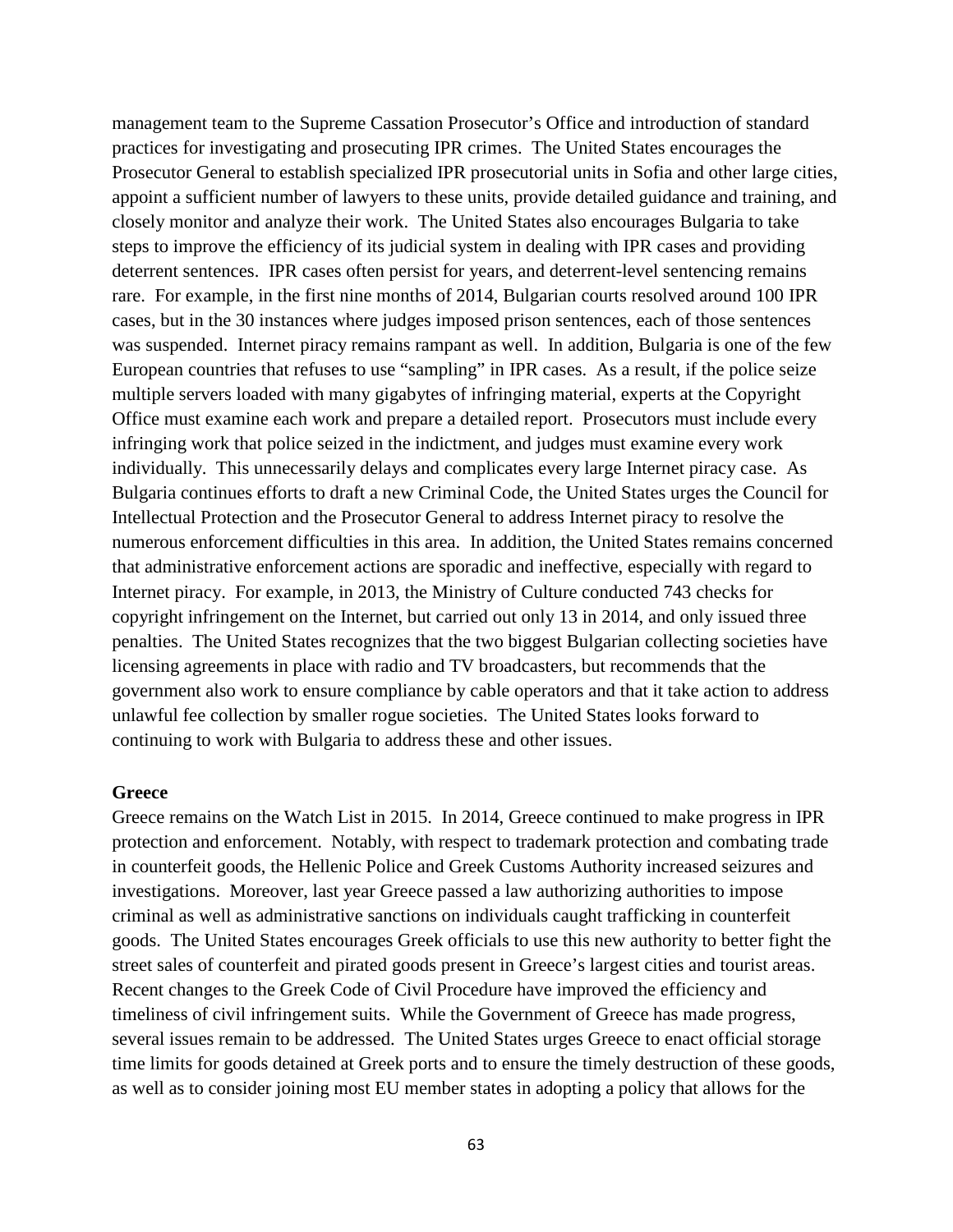inspection and detention of counterfeit goods in transit. And while Greece remains vigilant against counterfeit pharmaceuticals entering its market, market access issues remain for the innovative pharmaceutical industry. In addition, the government has not followed through on efforts to address public- and private-sector use of unlicensed software. The United States encourages Greece to implement an official software registry system for government software end users and also continue and expand upon the outstanding 2012-2013 work of the Tax Police (SDOE) to audit, raid, and fine businesses for using unlicensed software. Internet piracy also remains a significant problem. The United States encourages Greece to bolster its system for combating piracy over the Internet including by strengthening its legal regime and enhancing enforcement. The United States also supports current efforts of rights holders to work with ISPs and others to adopt voluntary measures to reduce Internet piracy. Finally, the United States encourages Greece to continue to implement the 2009 IPR Action Plan to address priority issues, and continues to urge Greece to address persistent problems with criminal enforcement delays and judges' reluctance to impose deterrent sentences and penalties on large-scale infringers. The United States looks forward to continuing to work with Greece to address these and other issues.

#### **Romania**

Romania remains on the Watch List in 2015. Despite numerous improvements in IPR protection and enforcement in Romania, some systemic concerns remain. For example, the 2010 transfer of copyright jurisdiction from the tribunal courts to first-instance, or lower level, courts has had a negative effect on enforcement, and has made training and capacity building for prosecutors and judges more difficult. In addition, the requirement established in 2005 that police identify every computer and digital media device in order to obtain a search warrant for a specific location, and then acquire additional warrants for each of these devices, could be significantly streamlined in order to encourage the investigation and prosecution of Internet piracy cases, while maintaining a fair process. Additionally, because of ambiguity regarding who can conduct computer searches under the new Criminal Procedure Code, the United States encourages the Government of Romania to clarify that police certified as experts can conduct such searches. Moreover, since the 2012 Data Retention Law was found unconstitutional by the Romanian court in 2014, following the European Court of Justice (ECJ) decision striking down the EU Data Retention Directive, there has been no legal basis to retain or preserve electronic data for investigations and prosecutions. Police and prosecutors maintain good cooperation with rights holders. For example, in 2014 the police and software industry launched a national campaign against unlicensed software, sending out more than 30,000 letters to companies and holding public awareness events attended by over 800 businesses. The Romanian National Customs Authority also has done impressive work, more than doubling the number of counterfeit goods it seized in 2014 from the previous year. However, the United States encourages Romania to do more with respect to IPR enforcement. For instance, the government should fully staff and fund the IPR Coordination Department in the General Prosecutor's Office (GPO), and encourage its efforts to investigate and prosecute significant IPR cases around the country as well as to coordinate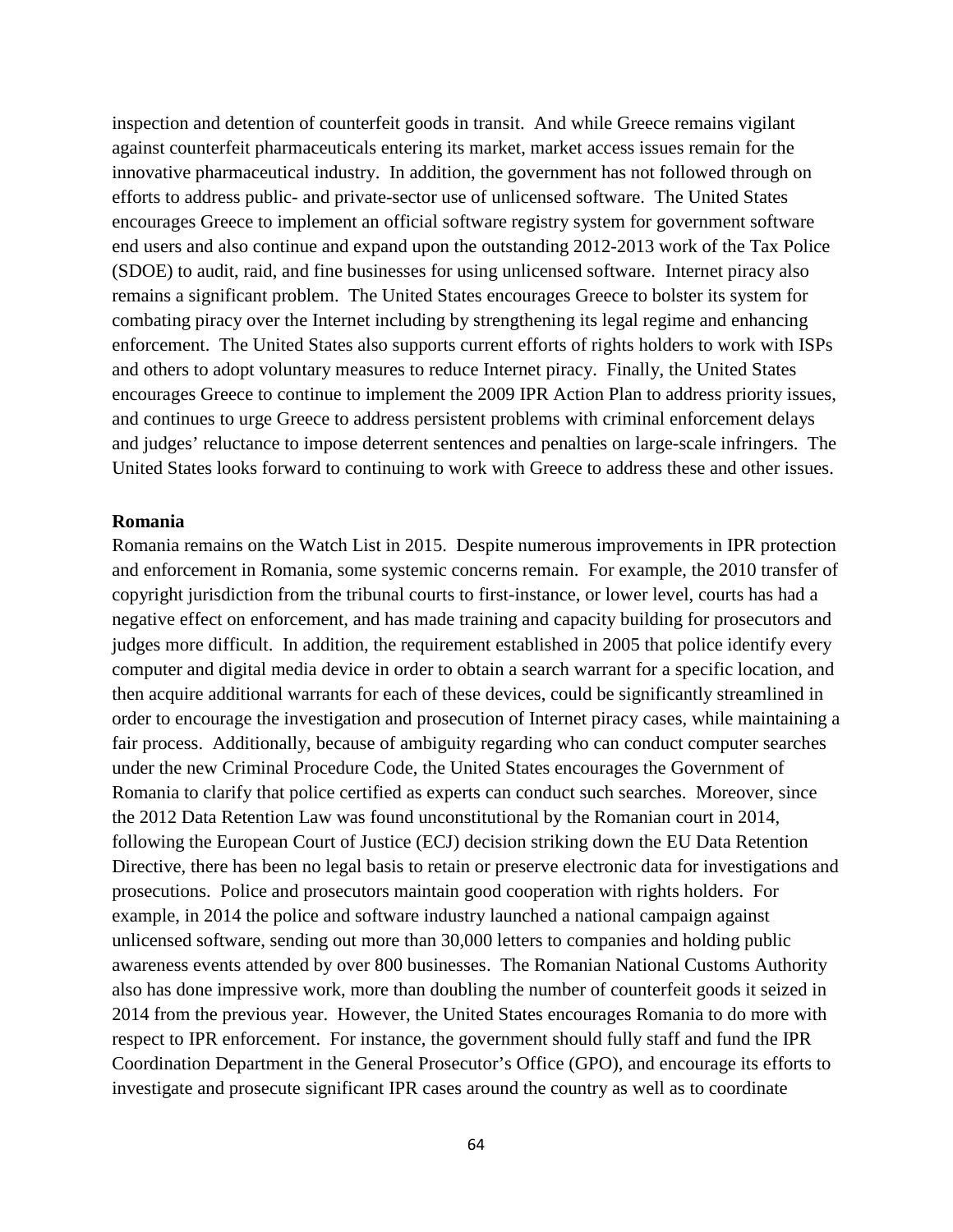government IPR enforcement efforts through the inter-ministerial Intellectual Property Working Group. Romania's specialized police and prosecutors should continue and expand their recent efforts to focus on longer-term, higher-priority IPR crimes, rather than opening criminal investigations of minor violations that are then typically dismissed subsequently for lack of "social harm." Because larger IPR cases often involve related crimes such as fraud, tax evasion, and money laundering, prosecutors should consider bringing multiple charges, rather than limiting themselves to copyright and trademark infringement. In fact, Romanian prosecutors only indict a small fraction of criminal IPR cases filed, and obtain relatively few convictions or sentences. In 2014, for example, the GPO filed new 7,310 IPR cases, but obtained only 60 indictments. While industry has had some success with respect to its own initiatives to address online piracy in Romania, and the GPO took over numerous Internet piracy investigations, there have very few recent successful prosecutions involving significant pirate sites. The United States looks forward to continuing to work with Romania to address these and other issues.

## **Turkey**

Turkey remains on the Watch List in 2015. Turkey made little to no progress on IPR issues in 2014, and enforcement of existing IPR laws, particularly by the judiciary, remains weak. U.S. rights holders continue to raise serious concerns regarding the export from, and transshipment through, Turkey of counterfeit and pirated products. In each of the last three years, a significant and increasing amount of counterfeit goods shipped to the United States from Turkey was interdicted at the U.S. border. In addition, Turkey remains one of the leading points of entry for counterfeit products into the EU, ranking fourth in the number of items seized and third in terms of the value of infringing goods. Turkey appears as one of the three most prominent sources of counterfeit goods in a number of categories, including cosmetics and fragrances, a category in which Turkey was the country of provenance for a full majority (51.25 percent) of the goods seized at EU borders. Given Turkey's prominent role as a source and transshipment point of counterfeit goods, the government must make fundamental improvements in the country's IPR and enforcement regimes, including enhancing Turkey's border control measures. Currently, the Government of Turkey does not have an effective mechanism for ensuring the use of licensed software. The most recent available data indicate that the rate of unlicensed software use in Turkey is 60 percent, representing a commercial value of unlicensed software of \$504 million. Stakeholders report, however, that enforcement against unauthorized use of software by enterprises was slightly improved in 2014, but noted that the system could be further improved by encouraging judges to issue deterrent sentences and damage awards in criminal and civil cases, respectively. Turkey currently shows little inclination to act on many promised IPR legislative reforms that have been discussed for the past several years. Legislation would be appropriate to improve several deficiencies in the system: the copyright law should be amended to provide an effective mechanism to address piracy in the digital environment, including full implementation of the WIPO Internet Treaties; royalty collecting societies should be required to have fair and transparent procedures; and police should be given the *ex officio* authority they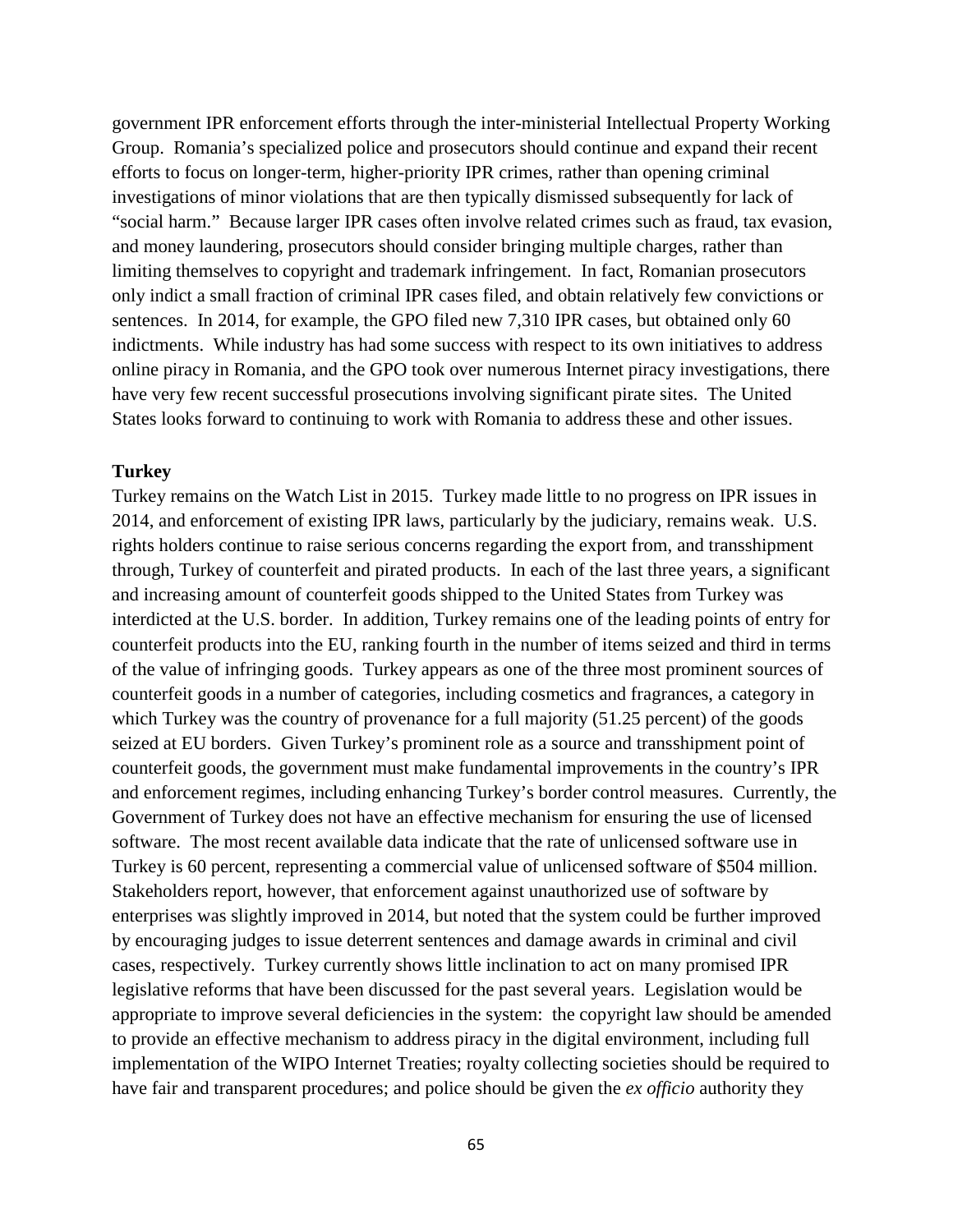currently lack, which impedes them from acting on obvious infringement cases. The United States continues to encourage Turkey to clarify how it protects against the unfair commercial use, as well as unauthorized disclosure, of test and other data generated to obtain marketing approval for pharmaceutical products. The United States is also concerned that Turkey appears to shorten the term of data protection if the patent term ends first. The United States urges Turkey to be consistent with its own legislation on its regulatory approval timeline (currently 210 days for pharmaceuticals approved by any EU member state) and, in particular, to eliminate regulatory delays that stem from nontransparent procedures or practices. Finally, as mentioned above in Section I, U.S. industry continues to express significant concerns regarding the lack of efficiency, transparency, and fairness in the pharmaceutical manufacturing inspection process.

#### *Western Hemisphere*

#### *North America*

#### **Canada**

Canada remains on the Watch List in 2015, as a number of IPR and related issues remain. Regarding Canada's implementation of its 2012 Copyright Modernization Act, provisions aimed at addressing copyright piracy over the Internet came into force in January 2015, and Canada completed its ratification of the WIPO Internet Treaties in August 2014. The United States continues to urge Canada to fully implement its WIPO Internet Treaties commitments and to continue to address the challenges of copyright piracy in the digital age. Regarding border enforcement issues, the Combating Counterfeit Products Act became law in December 2014. The new law provides authority to Canadian customs officials to detain pirated and counterfeit goods being imported and exported at the border. The United States is disappointed that the new law does not apply to pirated and counterfeit goods in customs transit control or customs transshipment control in Canada. The United States urges Canada to provide its customs officials with full *ex officio* authority to improve its ability to address the serious problem of pirated and counterfeit goods entering our highly integrated supply chains. With respect to pharmaceuticals, the United States continues to have serious concerns about the availability of rights of appeal in Canada's administrative process for reviewing regulatory approval of pharmaceutical products. The United States also continues to have serious concerns about the lack of clarity and the impact of the heightened utility requirements for patents that Canadian courts have applied recently. In these cases, courts have invalidated several valuable patents held by U.S. pharmaceutical companies on utility grounds, by interpreting the "promise" of the patent and finding that insufficient information was provided in the application to substantiate that promise. These recent decisions, which have affected products that have been in the market and benefiting patients for years, have led to uncertainty for patent holders and applicants, including with respect to how to effectively meet this standard. This unpredictability also undermines incentives for investments in the pharmaceutical sector. The United States closely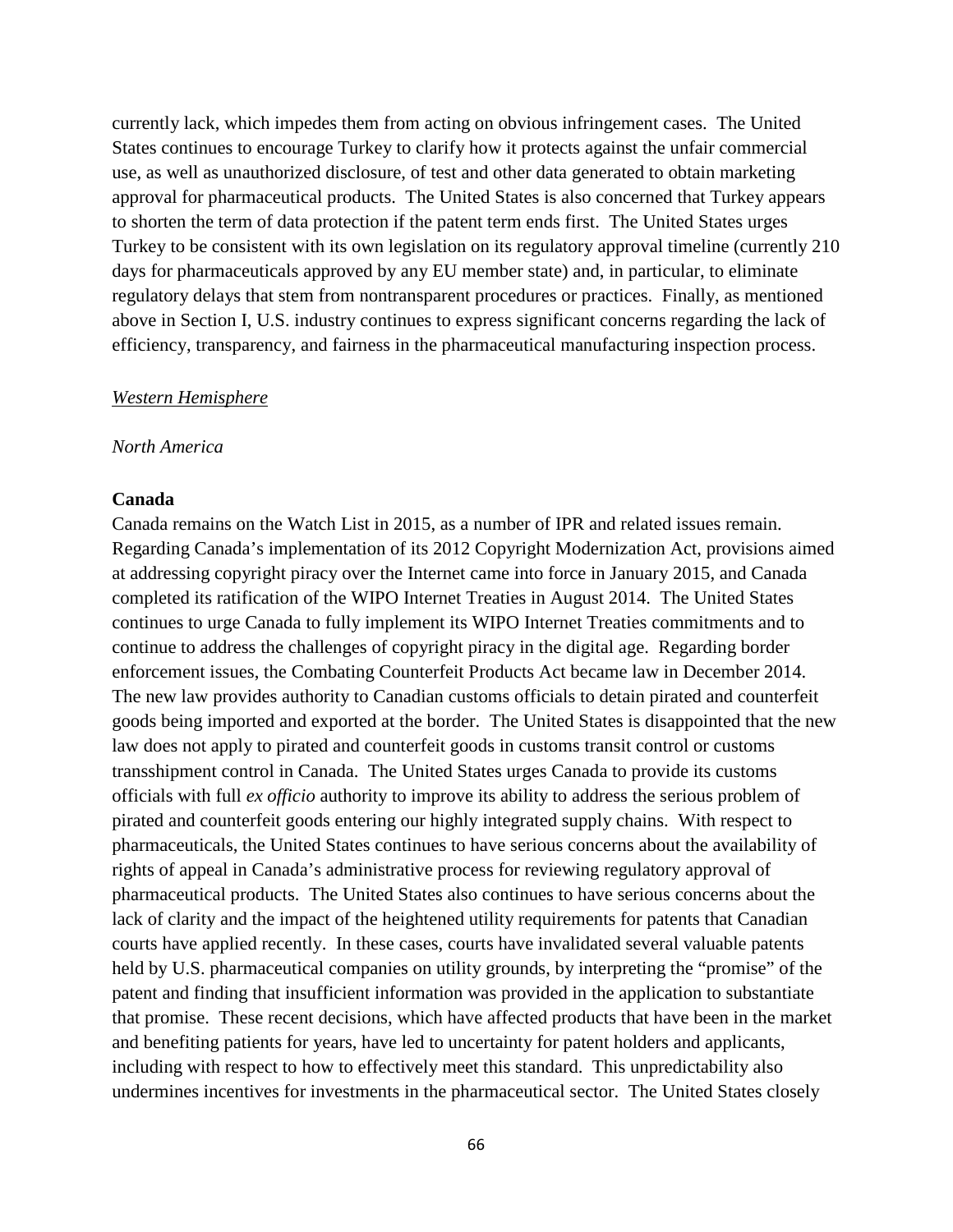monitors developments on these issues and looks forward to continuing to work with Canada to address these and other IPR issues, including through the TPP negotiations.

## **Mexico**

Mexico remains on the Watch List in 2015. Positive developments in Mexico in 2014 included progress in law enforcement operations, including at the Notorious Markets Tepito and San Juan de Dios, and the seizure and destruction of pirated and counterfeit goods as well as materials and implements used for their production. However, serious concerns remain, particularly with respect to the widespread availability of pirated and counterfeit goods in Mexico and increased Internet piracy made possible, in part, by higher broadband penetration. To combat these high levels of IPR infringements, Mexico needs to improve coordination among federal and subfederal officials, devote additional resources to enforcement, bring more IPR-related prosecutions, and impose deterrent penalties against infringers. The United States continues to urge Mexico to enact legislation to strengthen its copyright regime, including by fully implementing the WIPO Internet Treaties and providing stronger protection against the unauthorized camcording of motion pictures in theaters. Prior to 2011, Mexican customs authorities and the Attorney General's Office worked jointly to intercept and prosecute transshipments of counterfeit and pirated goods. Following a shift in policy, however, Mexican authorities now only take action against transshipments of suspected infringing goods if there is evidence of "intent for commercial gain" in Mexican territory, which is very difficult to prove. The United States strongly urges Mexico to provide its customs officials with *ex officio* authority and to revert to the previous policy that allowed for the interception of potentially dangerous goods bearing counterfeit trademarks in transit to the United States and other countries. The United States looks forward to continuing to work with Mexico to address these and other issues, including through the TPP negotiations.

#### *Central America and the Caribbean*

## **Costa Rica**

Costa Rica remains on the Watch List in 2015, although there is growing concern that several promised reforms have yet to yield tangible results. In 2010, the Government of Costa Rica announced a plan to ensure that the government would use only licensed software, but inaction and a series of postponements followed until January of 2015, when the Government of Costa Rica issued a decree requiring government institutions to report in writing the status of their software licenses by June 30, 2015. It is critical that the government both complete scheduled audits and close the unlicensed software gap in the coming year. In 2011, the United States applauded an announcement that the Government of Costa Rica would create a specialized IPR prosecution unit; however, four years later, the government appears not to have followed through with that effort. Nevertheless, a newly appointed Economic Crimes Prosecutor has reportedly instilled new purpose into IPR enforcement efforts, although the number of cases initiated has fallen slightly. It also remains unclear whether the Government of Costa Rica has committed the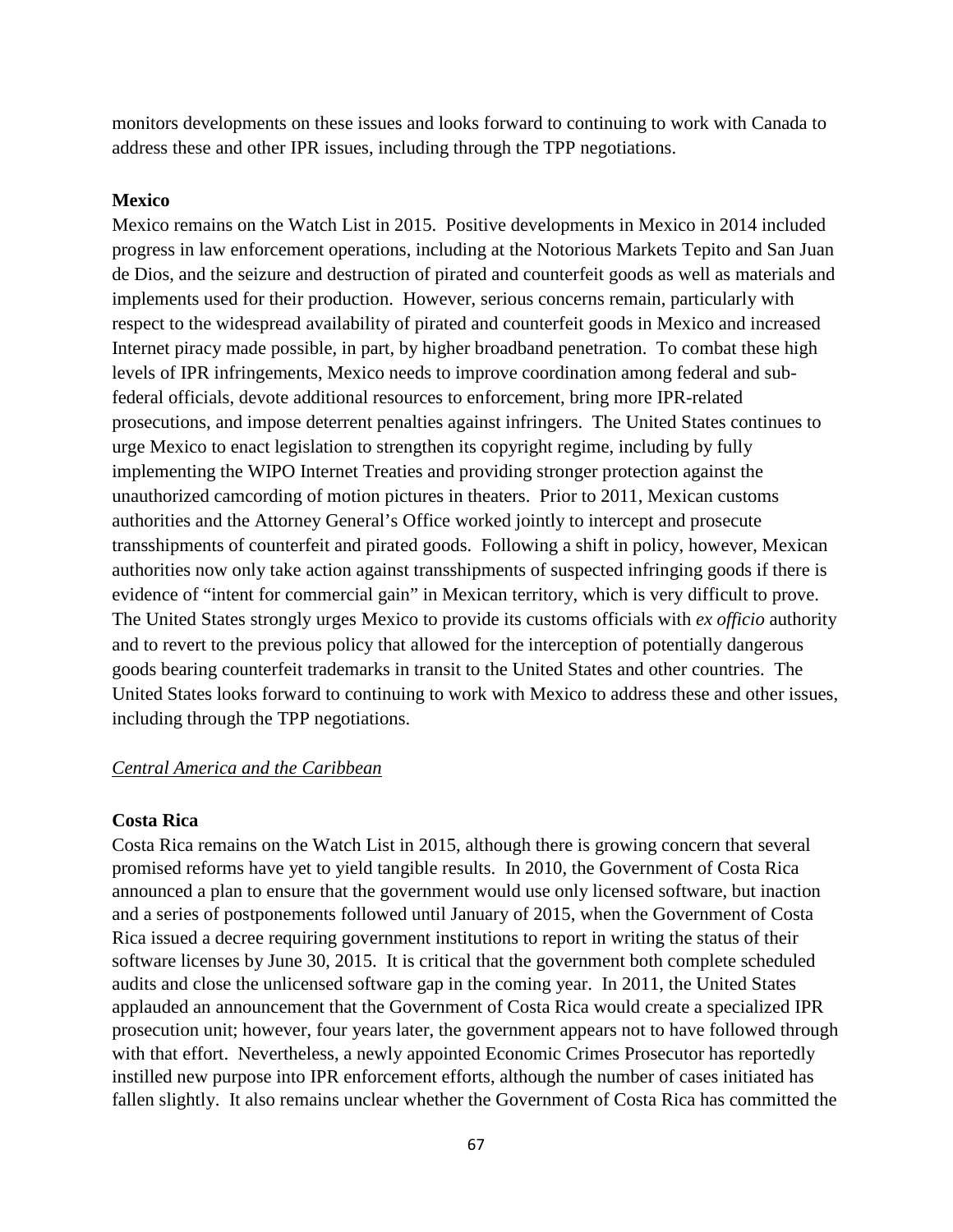necessary resources to effectuate lasting improvements. To better evaluate the effectiveness of IPR prosecutions in Costa Rica, the government should provide detailed information, by type of IPR involved, on the number of cases that are opened, that result in charges, that are resolved, and any resulting sentences. In addition, the Ministry of Justice should call more meetings of the inter-institutional commission on IPR. Other concerns focus on various laws and regulations. Costa Rican law still allows online service providers 45 days to forward infringement notices to subscribers. However, action at such a glacial pace may be of little help to rights holders, given the speed at which infringing content can be posted to and downloaded, streamed, or shared through the Internet, as well as the fact that content may be of relatively short-term interest to the public. Pharmaceutical patent holders report various concerns, including poorly defined exceptions to Costa Rica's data exclusivity regime. Further, certain rulings on applications to register GIs present serious market access concerns, as administrative determinations at both the initial and review levels appeared to reject evidence vital in determining whether elements of a compound GI are generic. It is critical that Costa Rican authorities consider all relevant facts and arguments and provide clear notice to the public as to generic terms, including any that are elements of a compound GI. Moreover, while giving rise to optimism in last year's report, Costa Rica's new electronic trademark database is reportedly unsearchable, resulting in the need for time-consuming paper searches. In addition, the government has acknowledged that its customs procedures could be improved significantly; for example, Costa Rica should create a formal customs recordal system for trademarks to give customs officers the technical and contact information they need to make full use of their *ex officio* authority to detain and examine goods and should speed up resolution of customs cases. The United States urges Costa Rica to develop clear plans to tackle longstanding problems and to demonstrate tangible progress in implementing those plans prior to the next Special 301 Report.

# **Dominican Republic**

The Dominican Republic remains on the Watch List in 2015. While there has been some positive enforcement action over the past year to promote public safety against threats from potentially unsafe products, substantial IPR concerns remain, including the widespread availability of pirated and counterfeit products, satellite signal piracy, and a longstanding patent application backlog. In an encouraging development in 2014, the Government of the Dominican Republic created in the Public Ministry an office responsible for prosecuting makers and sellers of counterfeit drugs and food products and is working with the National Police to execute raids, close illegitimate pharmacies and food retailers, and make arrests. In other areas, however, IPR enforcement has not improved. One Embassy contact estimated that only 10 of 150 cable providers operating in the Dominican Republic are licensed to provide cable services, yet the Government of the Dominican Republic has not taken enforcement actions. Although the Dominican patent office (ONAPI) granted more patents in 2014 than in 2013, the large backlog of pending patent applications continues to grow, standing at 1,379 pending applications as of June 2014. ONAPI is in the process of digitizing patents and creating an online application and retrieval system, but these efforts will take several years to complete. The United States Patent and Trademark Office continues to offer technical assistance to complete this modernization effort. The large patent application backlog underscores the need for patent term adjustment for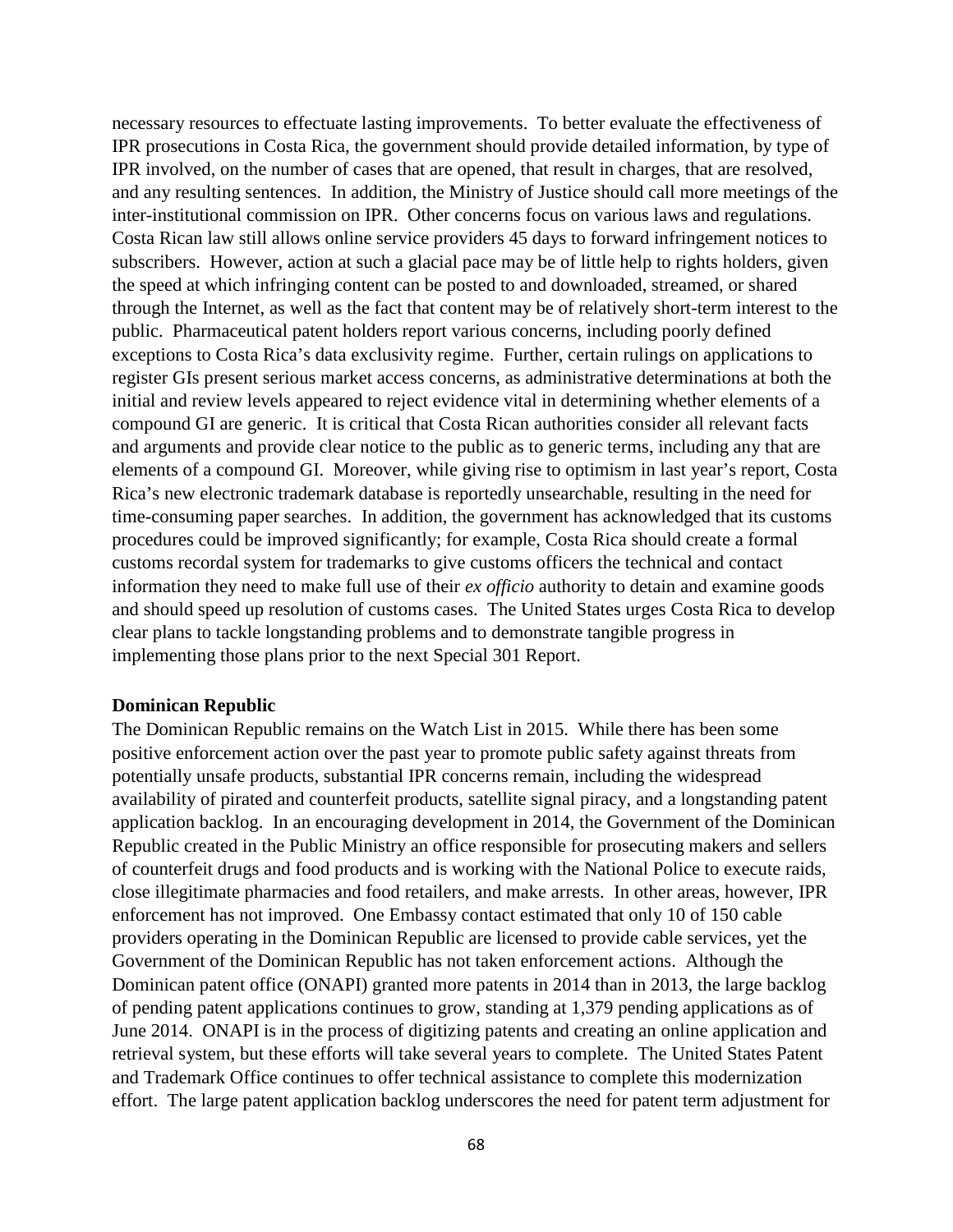unreasonable administrative delays, however applications for adjustment continue to be denied at the administrative level. Additionally, the United States urges the Government of the Dominican Republic to increase transparency and predictability in protecting undisclosed test or other data generated to obtain marketing approval for pharmaceutical products against unfair commercial use and unauthorized disclosure by issuing regulations governing the process. The United States looks forward to continuing to work with the Dominican Republic to address these and other issues.

# **Guatemala**

Guatemala remains on the Watch List in 2015, as a number of problems persist. Rulings in Guatemala on applications to register geographical indications appear sound and well-reasoned for compound GI names. However, due to a ruling by administrative authorities in April 2014 on GI protection for single name cheeses, concerns arose that new U.S. exporters may not be able to export certain types of cheeses and other products to Guatemala. The United States continues to engage with the Ministry of Economy and the Intellectual Property Registry on this important issue. Despite a generally sound IPR legal framework, enforcement activities in Guatemala remain ineffective due to resource constraints and lack of coordination among law enforcement agencies. Pirated and counterfeit goods continue to be widely available, and Guatemala has become a source of counterfeit pharmaceutical products. Trademark squatting is a significant concern, impacting the ability of legitimate business to use their marks, as administrative remedies are inadequate and relief through the courts is slow and expensive. Government use of unlicensed software is another serious problem that remains largely unaddressed. The United States continues to work with Guatemala to improve IPR protection and enforcement issues.

#### **Barbados**

Barbados remains on the Watch List in 2015. The United States continues to have concerns about the interception and retransmission of U.S. cable programming by local cable operators in Barbados and throughout the Caribbean region without the consent of, and without adequately compensating, U.S. rights holders. The United States also has continuing concerns about the refusal of Barbadian TV and radio broadcasters and cable and satellite operators to pay for public performances of music. (*See* Section I). The United States urges the Government of Barbados to take all administrative actions necessary, without undue delay, to ensure that all composers and songwriters receive the royalties they are owed for the public performance of their musical works. In one case, the local PRO won a case before the Supreme Court regarding the appropriate tariff to be paid for broadcasts of its members' music, and six years after that decision the PRO still has not received its monies because the requisite hearing at the administrative level has not yet been conducted. In addition, the United States urges the Government of Barbados to adopt modern copyright legislation that protects works in both physical and online environments and to take steps to prevent the unauthorized and uncompensated retransmission of copyrighted musical and audiovisual content. The United States looks forward to working with Barbados to resolve these issues.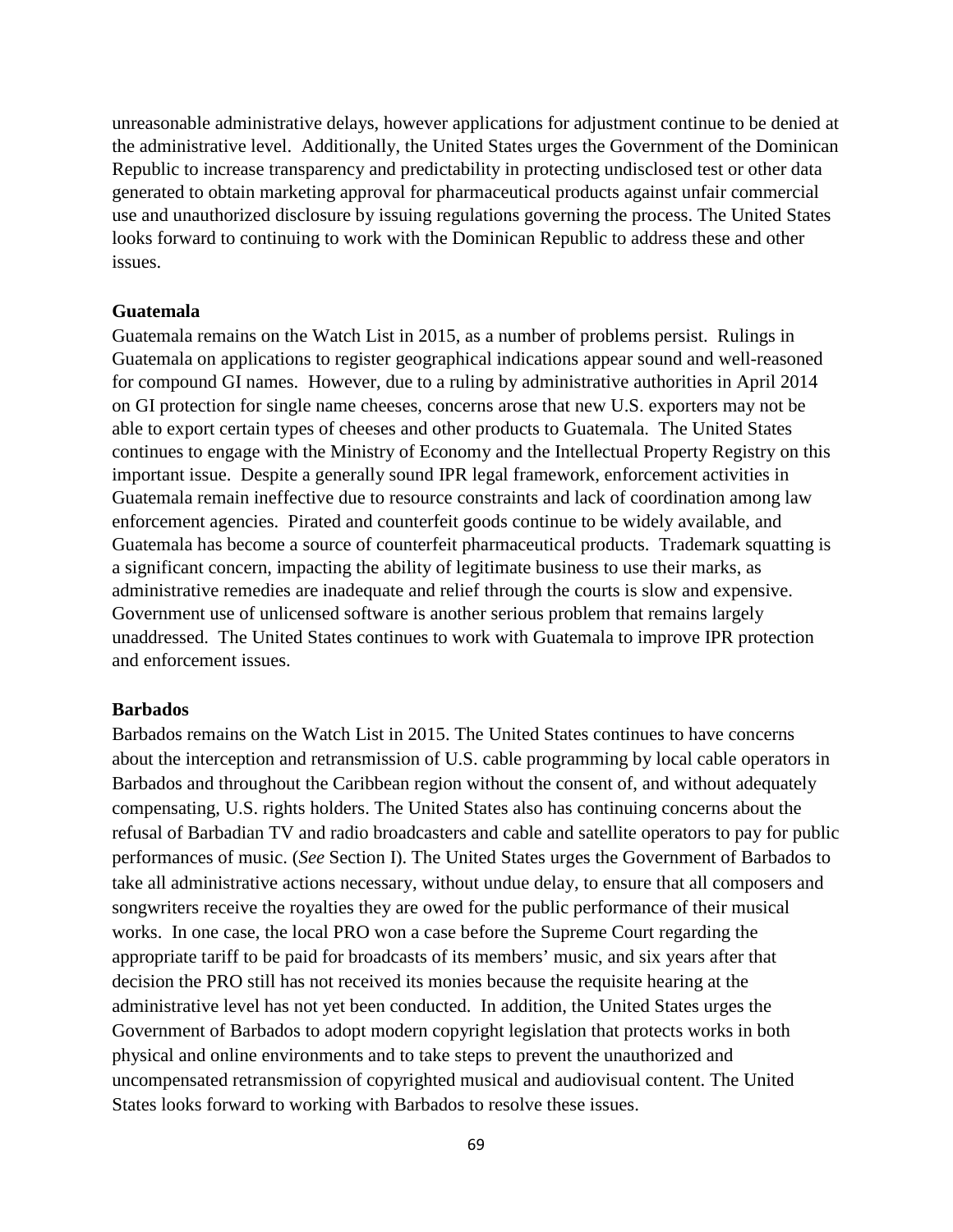# **Jamaica**

Jamaica remains on the Watch List in 2015. The United States is watching the progress of proposed amendments to the Broadcasting and Radio Re-diffusion Act that would appear to permit advertising from local entities on the channels of foreign cable operators with the permission of content providers, which may lead to regulatory challenges and be difficult to enforce. In the area of copyright, Jamaica is one of several Caribbean countries with deficiencies related to protection and enforcement. (*See* Section I). For several years, Jamaica has been identified by rights holders as one of the region's most problematic markets with respect to the unlicensed and uncompensated cablecasting and broadcasting of copyrighted music. Jamaica maintains a statutory licensing regime for the retransmission of copyrighted television programming but has not consistently enforced the payment of statutory royalties to rights holders. Jamaica has, however, taken some steps to ensure that its regulatory agencies are monitoring broadcasting entities. The United States also continues to encourage Jamaica to adopt the long-awaited Patent and Designs Act, which has been under review for nearly a decade, and notes the recent developments with respect to copyright law amendments. The United States looks forward to working with Jamaica to address these issues.

# **Trinidad and Tobago**

Trinidad and Tobago remains on the Watch List in 2015. The United States continues to urge the Government of Trinidad and Tobago to enforce the copyright provisions of its cable license agreements against cable operators who refuse to negotiate with the Copyright Music Organization of Trinidad and Tobago (COTT), the local performing rights organization, for compensation for public performance of music, including for music written by American composers. In one case involving a cable operator, the judicial authorities have not completed the appeal hearing nor assessed royalties owed to COTT four years after the court decision in COTT's favor. The United States urges the Government of Trinidad and Tobago to take all necessary actions to ensure that the terms of such licenses be fulfilled or that those licenses be terminated. These issues affect not only American artists but Caribbean artists as well. The United States looks forward to working with Trinidad and Tobago to address these issues.

# *South America*

# **Bolivia**

Bolivia remains on the Watch List in 2015. While Bolivia's legal framework addresses IPR, the lack of adequate enforcement has been a consistent problem. Stakeholders report that prosecutors rarely file criminal charges, civil suits face long delays, and customs authorities lack personnel and budgetary resources. Video, music, and software piracy rates are among the highest in Latin America, and rampant counterfeiting persists. On a positive note, governmental institutions reportedly have increased their acquisition of legal software, leading to a slight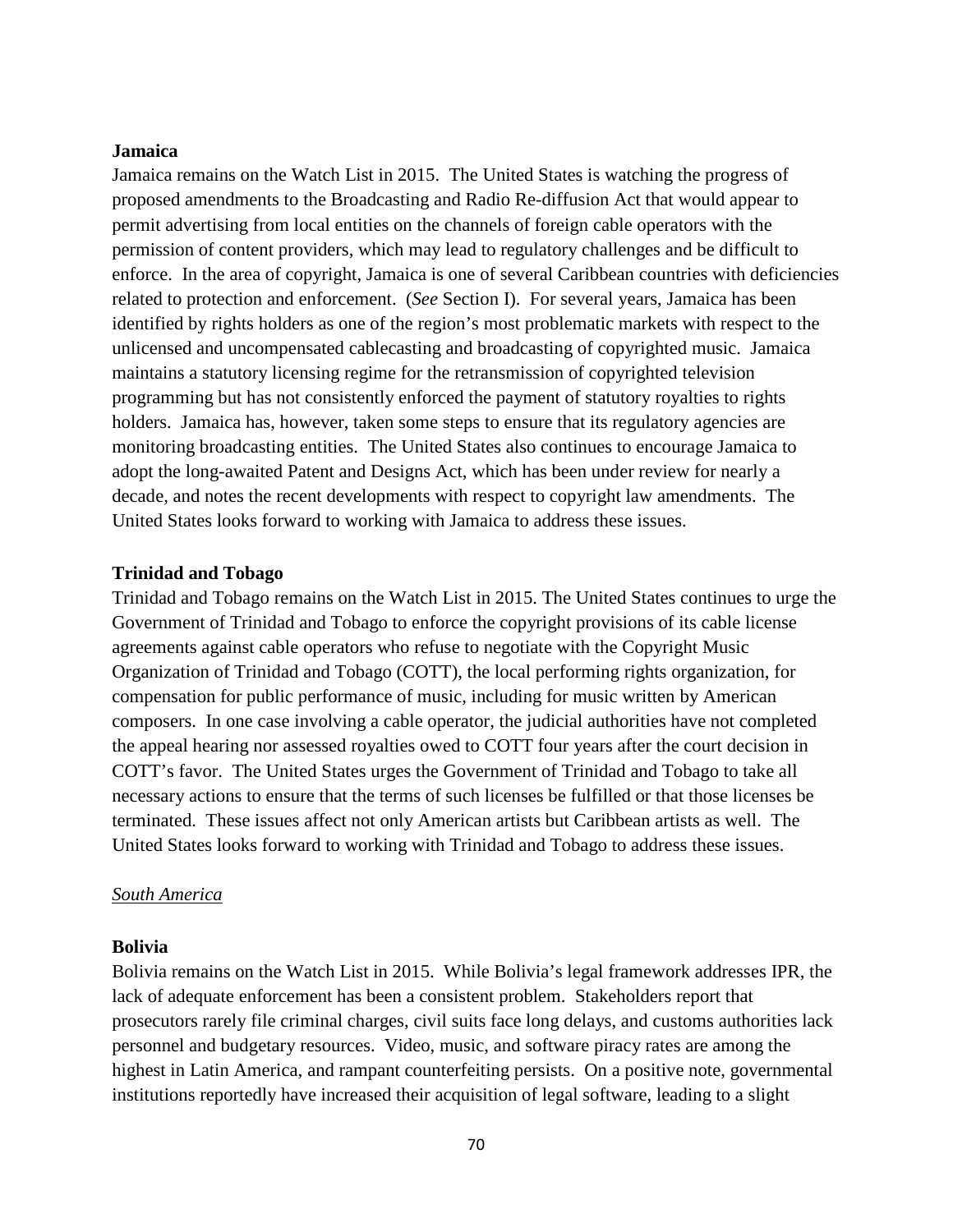decline in overall software piracy rates. Additionally, the Servicio Nacional de Propriedad Intelectual (SENAPI), Bolivia's IPR agency, has undertaken public awareness efforts, which have resulted in a significant increase in copyright, trademark, and patent registrations by Bolivians. Despite these positive developments, there were no reports of concrete enforcement operations against counterfeit goods in 2014. The United States encourages Bolivia to take the necessary steps to improve its poor enforcement of IPR, including by improving coordination among Bolivian enforcement authorities and with the authorities of its neighboring countries.

#### **Brazil**

Brazil remains on the Watch List in 2015. Brazil continued to improve its domestic IPR regime in 2014, working to expand IPR awareness and enforcement. This is evident, for example, in the work of the National Council on Combating Piracy and Intellectual Property Crime (CNCP), whose "Piracy-Free City" program provided training in eleven cities to help consumers identify counterfeit goods associated with the 2014 World Cup. CNCP also conducted several anti-piracy operations to target the importation of counterfeit goods. Brazilian customs and other enforcement authorities cooperated constructively with U.S. law enforcement agencies to target counterfeit goods entering the Brazilian market. Despite these very positive developments, significant concerns remain with respect to the high levels of counterfeiting and piracy in Brazil, including Internet piracy. Increased emphasis on enforcement at the tri-border region, as well as stronger deterrent penalties, are needed to make sustained progress on these IPR concerns. The National Industrial Property Institute (INPI) has taken steps to address a backlog of pending patent and trademark applications, including hiring new examiners; however, long delays still exist and additional examiners are needed. Concerns also persist with respect to Brazil's inadequate protection against unfair commercial use of undisclosed test and other data generated to obtain marketing approval for pharmaceutical and agricultural chemical products. The National Sanitary Regulatory Agency's (ANVISA) duplicative review of pharmaceutical patent applications for patentability requirements still lacks transparency and delays patent registration for innovative medicines. The United States remains concerned about multiple lawsuits filed by INPI seeking to invalidate or shorten the term of certain "mailbox" patents for pharmaceutical and agricultural chemical products. Strong IPR protection, available to both domestic and foreign rights holders alike, provides a critical incentive for businesses to invest in future innovation in Brazil. The United States looks forward to engaging constructively with Brazil in support of its work to build a strong IPR environment and to address remaining concerns.

# **Colombia**

Colombia remains on the Watch List in 2015. In 2014, the Government of Colombia made progress on implementing the United States-Colombia Trade Promotion Agreement (CTPA), including by establishing patent term adjustment for unreasonable patent office delays and preestablished damages for trademark infringement. It also appears that Colombia has, thus far, implemented its geographical indications obligations to the EU in a manner that also is consistent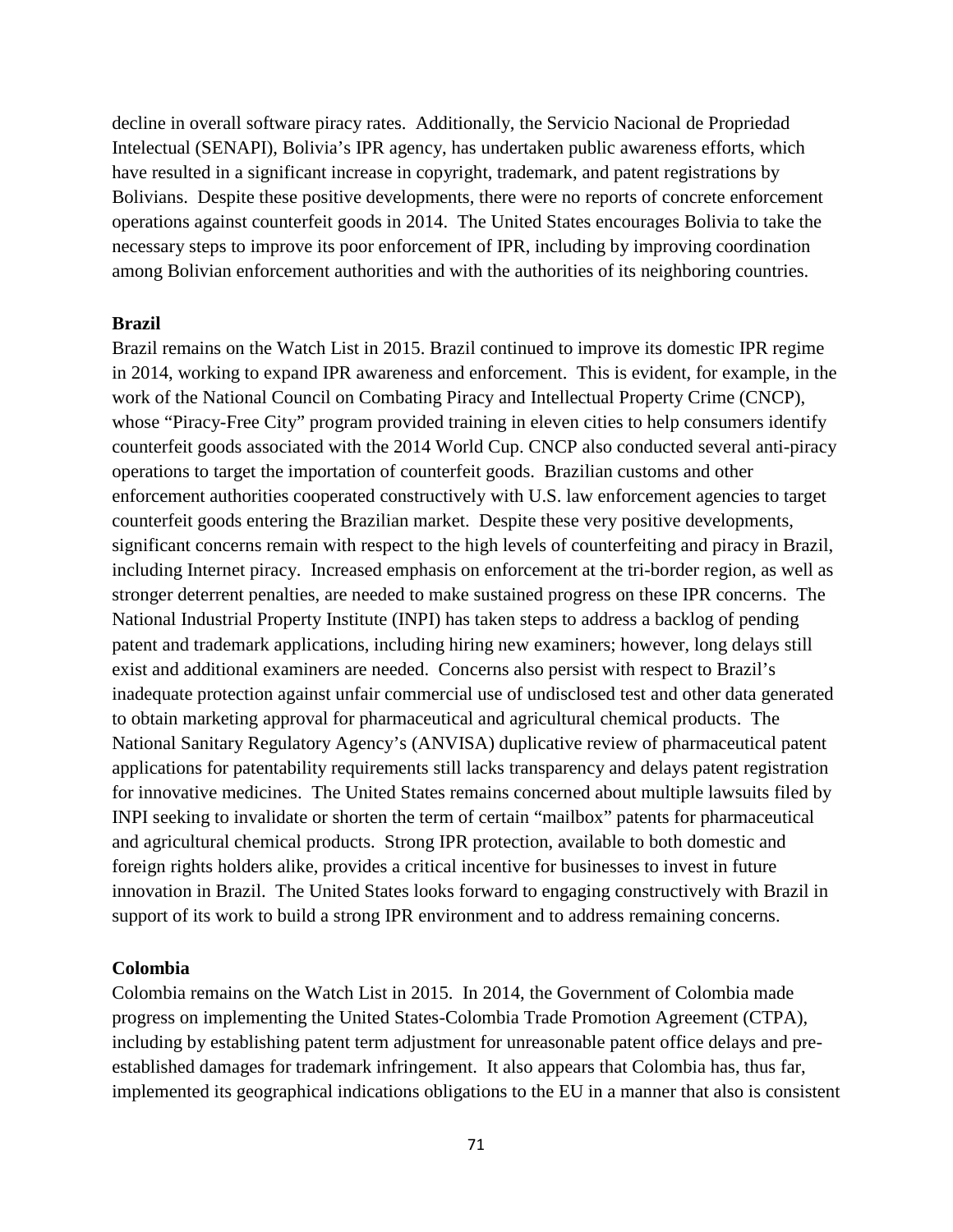with CTPA obligations. Colombia also reduced patent application backlogs and continued to train judges and law enforcement officials on IPR. However, improvements are still needed with respect to implementation of significant IPR-related commitments made under the CTPA, including commitments to address the challenges of copyright piracy in the digital age. Online piracy, particularly via mobile devices, has grown significantly in Colombia in the last few years; Columbia is currently the third biggest smartphone market in Latin America, with over one-third of Colombians owning one, and more than two-thirds of Colombians having access to the Internet. Colombian law enforcement authorities with relevant jurisdiction, including the National Police and the specialized national-level IPR unit in the Attorney General's Office, have yet to engage in meaningful and sustained investigations and prosecutions against the operators of significant large pirate websites and mobile applications based in Colombia. And, despite dedicating more resources toward enforcement in 2014, the government has also not been able to reduce significantly the large number of pirate and counterfeit hard goods being sold at Bogota's San Andresitos markets, on the street, and at other distribution hubs around the country. Besides tackling online and mobile piracy, the United States urges Colombia to focus enforcement efforts on disrupting organized trafficking in illicit goods, including in the border and free trade zone areas. The United States looks forward to continuing constructive engagement with Colombia on these and other matters.

#### **Paraguay**

Paraguay remains on the Watch List in 2015. In addition, the United States continues to monitor Paraguay under Section 306. In 2014, promising negotiations occurred with the Cartes Administration to renew the bilateral IPR MOU that expired in April 2012. The United States encourages Paraguay to conclude the MOU by June 30, 2015. If this occurs, USTR will recommend an OCR to consider whether to remove Paraguay from the Watch List. Currently, USTR is identifying alternative options for enhanced engagement under the statute in the event that an MOU does not successfully conclude by the end of June. The United States recognizes that, even without the MOU, Paraguay has continued to take positive steps toward strengthening IPR. In 2014, for example, Paraguayan authorities, especially the National Directorate of Intellectual Property (DINAPI), took additional aggressive enforcement actions, including conducting raids and seizing merchandise from vendors and interdicting cargo at the international airport in Ciudad del Este. Authorities are beginning to work together to investigate cases and pursue legal actions, indicating a recognition by Paraguayan officials of the need for interagency coordination in order to have a significant impact on the availability of counterfeit and pirated merchandise in the marketplace. DINAPI has also continued its outreach to the public, signed inter-institutional cooperative agreements to improve IPR protection and enforcement, and has stepped up enforcement operations, including at the border. Nevertheless, Paraguay remains a major transshipment point for counterfeit and pirated goods, and the reexport trade on the black market is reportedly a source of significant foreign currency for the country. The United States encourages Paraguay to further improve enforcement efforts within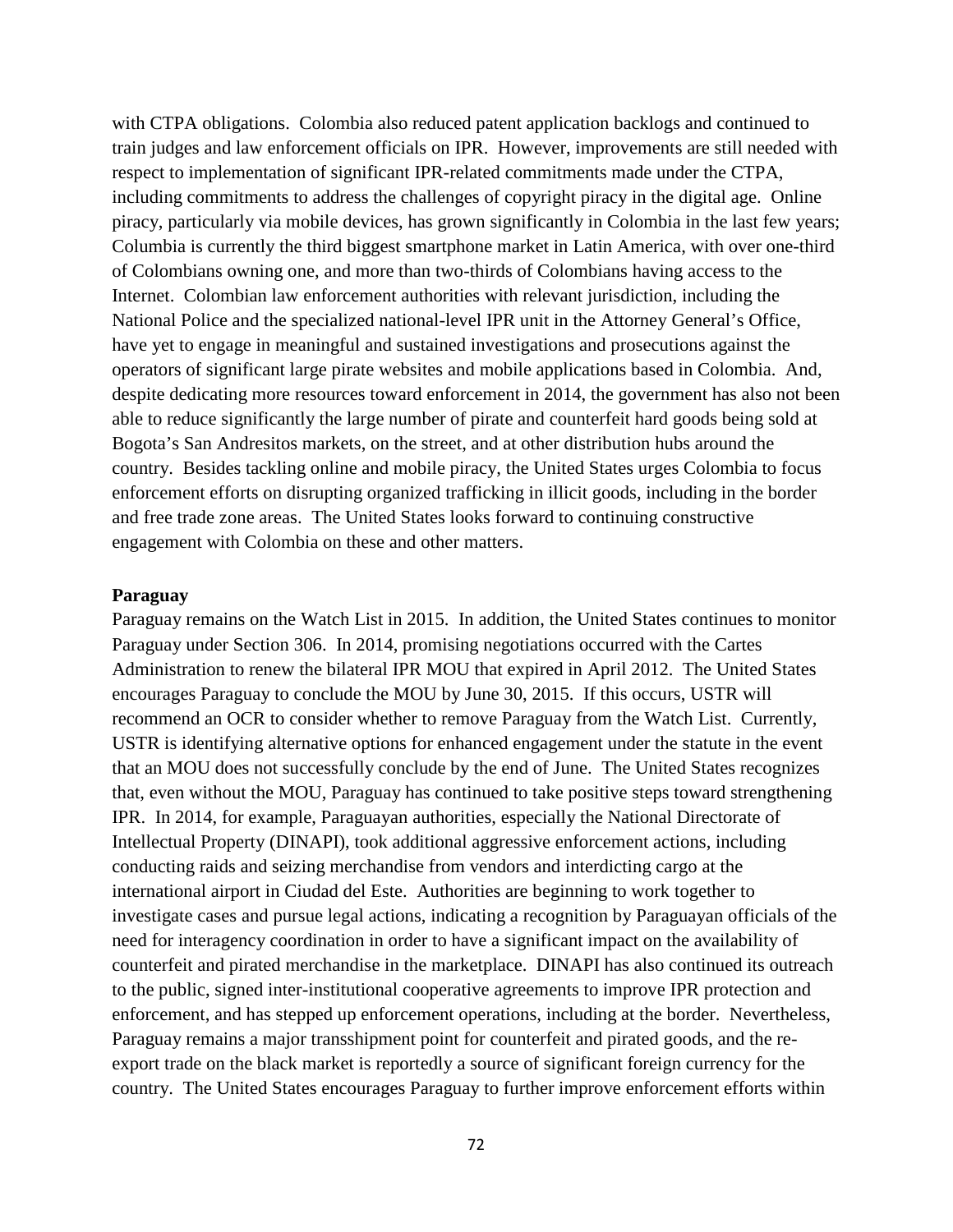and at Paraguay's borders, including focusing on large-scale trafficking in counterfeit and pirated goods, reportedly by regional organized crime groups, in the Tri-Border Area and strengthening law enforcement cooperation with Brazil and Argentina. Paraguay also must find some way to address challenges in the prosecution and adjudication of IPR cases, as IPR violators are seldom charged and rarely receive deterrent sentences. In addition, many of the factors that resulted in Paraguay's designation as a Priority Foreign Country in 1998 remain. While DINAPI has begun issuing patents, ending a nearly nine year drought, Paraguay still does not adequately protect against the unfair commercial use, or the unauthorized disclosure, of undisclosed test or other data generated to obtain marketing approval for pharmaceutical and agricultural chemical products. Paraguay also has yet to issue a government software legalization decree, although the United States understands that progress is underway to address the underlying concerns. While Paraguay's efforts over the past two years certainly merit acknowledgement, significant challenges remain, including many that could be addressed through a renewed MOU. The United States looks forward to working constructively with Paraguay to address enforcement and other IPR challenges, and to successfully conclude the MOU.

#### **Peru**

Peru remains on the Watch List in 2015. While Peru made some progress in 2014 to promote IPR and raise public awareness, including on counterfeit medicines, the United States remains concerned about the widespread availability of counterfeit and pirated products in Peru. The United States continues to urge Peru to devote additional resources for IPR enforcement, improve coordination among enforcement agencies, enhance its border controls, and build the technical IPR-related capacity of its law enforcement officials, prosecutors, and judges. The United States also encourages Peru to coordinate enforcement and pursue prosecutions under the law that criminalizes the sale of counterfeit medicines. In addition, the United States urges Peru to ensure that it implements its obligations under the United States-Peru Trade Promotion Agreement (PTPA) regarding the prevention of government use of unlicensed software, and its obligations under PTPA and other agreements to combat piracy over the Internet. Peru also needs to clarify its protections for biotechnologically-derived pharmaceutical products. The United States looks forward to continuing to work with Peru to address these and other issues, including through the TPP negotiations.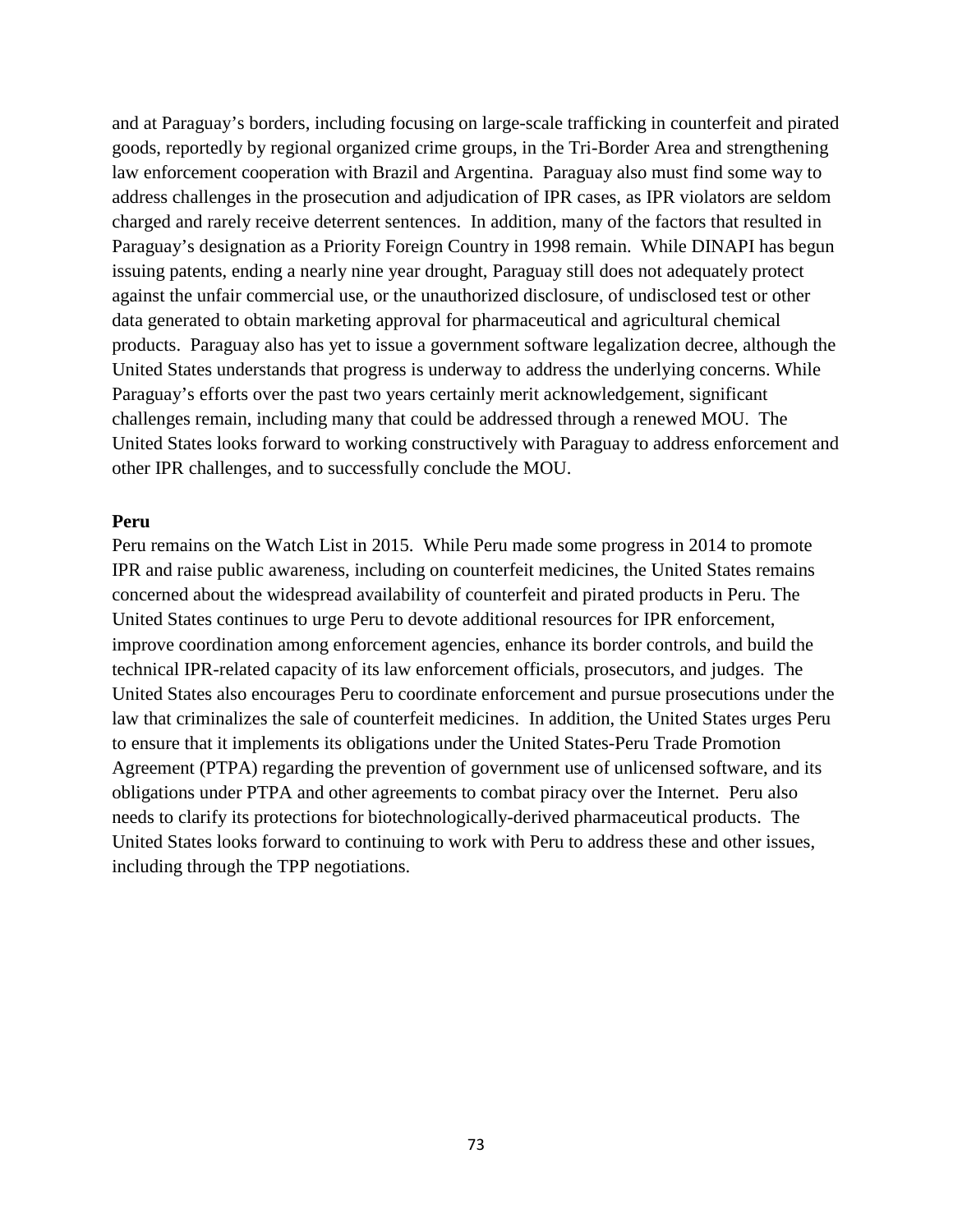# **ANNEX 1. SPECIAL 301 STATUTORY BASIS**

Pursuant to Section 182 of the Trade Act of 1974, as amended by the Omnibus Trade and Competitiveness Act of 1988 and the Uruguay Round Agreements Act of 1994 (19 U.S.C. § 2242), USTR is required to identify "those foreign countries that deny adequate and effective protection of intellectual property rights, or deny fair and equitable market access to United States persons that rely upon intellectual property protection."

The USTR shall only designate countries that have the most onerous or egregious acts, policies, or practices and whose acts, policies, or practices have the greatest adverse impact (actual or potential) on the relevant U.S. products as Priority Foreign Countries. Priority Foreign Countries are potentially subject to an investigation under the Section 301 provisions of the Trade Act of 1974. USTR may not designate a country as a Priority Foreign Country if it is entering into good faith negotiations or making significant progress in bilateral or multilateral negotiations to provide adequate and effective protection of IPR. USTR is required to decide whether to identify countries within 30 days after issuance of the annual National Trade Estimate Report. In addition, USTR may identify a trading partner as a Priority Foreign Country or re-designate the trading partner whenever the available facts indicate that such action is appropriate.

To aid in the administration of the statute, USTR created a Priority Watch List and Watch List under the Special 301 provisions. Placement of a trading partner on the Priority Watch List or Watch List indicates that particular problems exist in that country with respect to IPR protection, enforcement, or market access for persons relying on IPR. Countries placed on the Priority Watch List are the focus of increased bilateral attention concerning the specific problem areas.

Additionally, under Section 306 of the Trade Act of 1974, USTR monitors a trading partner's compliance with measures that are the basis for resolving an IPR-based investigation under Section 301. USTR may apply sanctions if a country fails to satisfactorily implement such measures.

The TPSC, in particular the Special 301 Subcommittee, in advising the USTR on the implementation of Special 301, obtains information from and holds consultations with the private sector, civil society and academia, U.S. embassies, foreign governments, and the U.S. Congress, among other sources.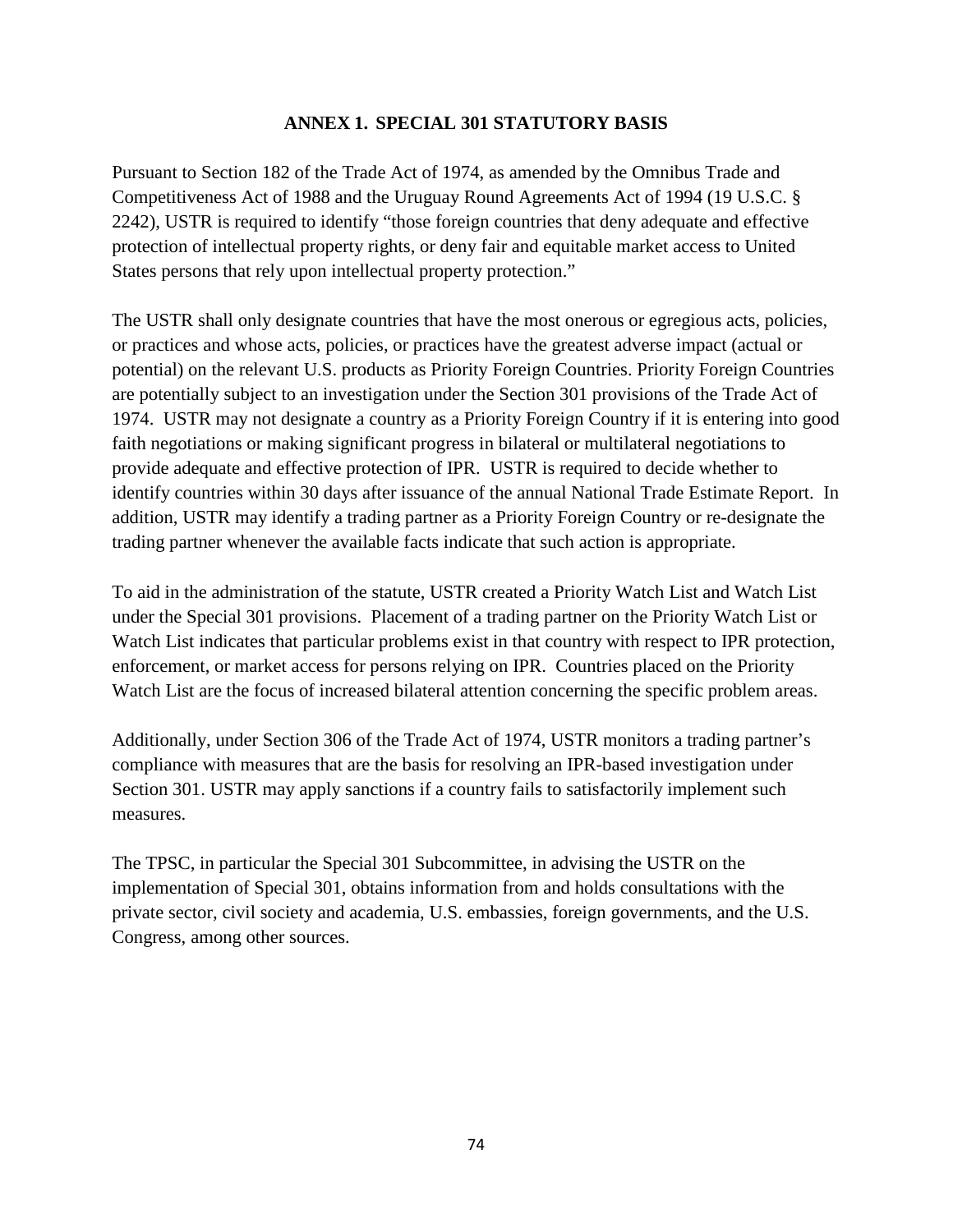# **ANNEX 2. UNITED STATES GOVERNMENT-SPONSORED TECHNICAL ASSISTANCE AND CAPACITY BUILDING**

In addition to identifying concerns, this Report also highlights opportunities for the U.S. Government to work closely with trading partners to address those concerns. The U.S. Government collaborates with various trading partners on IPR-related training and capacity building around the world. Domestically and abroad, bilaterally, and in regional groupings, the U.S. Government remains engaged in building stronger, more streamlined, and more effective systems for the protection and enforcement of IPR.

Although many trading partners have enacted IPR legislation, a lack of criminal prosecutions and deterrent sentencing has reduced the effectiveness of IPR enforcement in many regions. These problems result from several factors, including a lack of knowledge of IPR law on the part of judges and enforcement officials, and insufficient enforcement resources. The United States welcomes steps by a number of trading partners to educate their judiciary and enforcement officials on IPR matters. The United States continues to work collaboratively with trading partners to address these issues.

The U.S. Patent and Trademark Office (USPTO), through the Global Intellectual Property Academy (GIPA) and the Office of Policy and International Affairs offers programs in the United States and around the world to provide education, training, and capacity building on IPR protection, commercialization, and enforcement. These programs are offered to patent, trademark, and copyright officials, judges and prosecutors, police and customs officials, foreign policy makers, and U.S. rights holders.

Other U.S. Government agencies bring foreign government and private sector representatives to the United States on study tours to meet with IPR professionals and to visit the institutions and businesses responsible for developing, protecting, and promoting IPR in the United States. One such program is the Department of State's International Visitors Leadership Program, which brings groups from around the world to cities across the United States to learn more about IPR and related trade and business issues.

Internationally, the U.S. Government is also active in partnering to provide training, technical assistance, capacity building, exchange of best practices, and other collaborative activities to improve IPR protection and enforcement. The following are examples of these programs.

• In 2014, GIPA provided training to 5,805 foreign IPR officials and college students and faculty in IPR-related programs of study, from 99 countries, through 113 separate programs. Attendees included IPR policy makers, judges, prosecutors, customs officers, examiners, and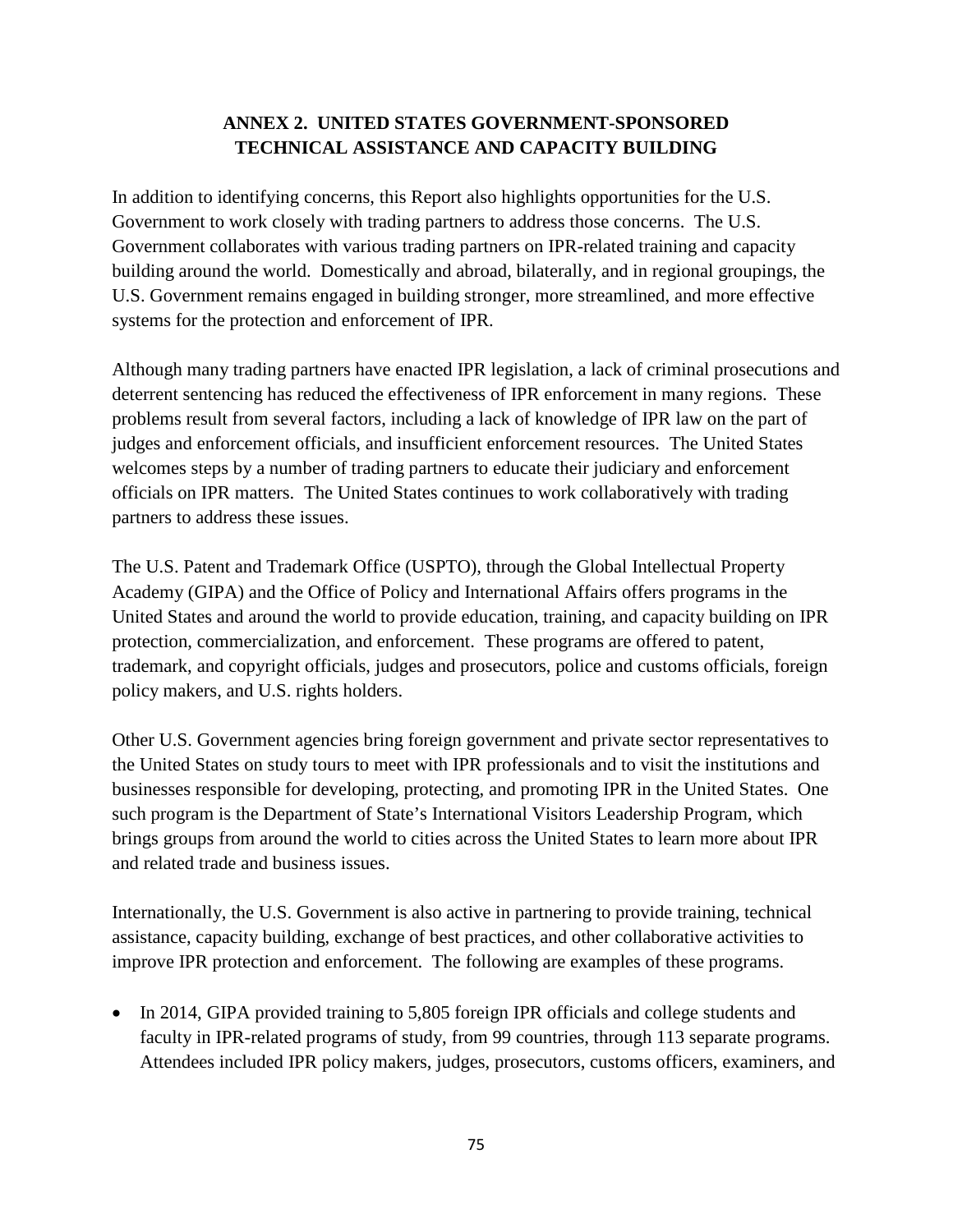college students as well as faculty in programs of study and training topics that covered the entire spectrum of IPR.

- GIPA also has produced seven free distance-learning modules, available on its website in multiple languages (English, Spanish, French, Arabic, and Russian); and several more are being prepared in areas such as copyright (advanced topics) and trade secrets. There have been about 42,000 hits on those modules since posted at *www.USPTO.gov* in early 2010.
- In addition, the USPTO's Office of Policy and International Affairs provides capacity building in countries around the world and has formed partnerships with 20 national, regional, and international IPR organizations, such as the United Kingdom Intellectual Property Office (UKIPO), Japan Patent Office (JPO), European Patent Office (EPO), German Patent and Trademark Office (DPMA), Government Agencies of the People's Republic of China, Mexican Institute of Industrial Property (IMPI), the Korean Intellectual Property Office (KIPO), and WIPO. These partnerships help establish a framework for joint development of informational, educational intellectual property content, technical cooperation, and classification activities.
- The Department of Commerce's International Trade Administration (ITA) collaborates with the private sector to develop programs to heighten the awareness of the dangers of counterfeit products and of the economic value of IPR to national economies. Additionally, ITA develops and shares small business tools to help domestic and foreign businesses understand IPR. ITA, working closely with other U.S. Government agencies and foreign partners, developed and made available IPR training materials in English, Spanish, and French. Under the auspices of the Transatlantic IPR Working Group, ITA worked closely with the EU's Directorate General for Enterprise and Industry to establish a Transatlantic IPR Portal so the resources of our respective governments are quickly and easily accessible to the public. All of the ITA-developed resources, including the Transatlantic IPR Portal, as well as information and links to the other programs identified in this Annex, are accessible via *www.STOPfakes.gov*.
- In Fiscal Year 2014, U.S. Immigration and Customs Enforcement (ICE) Homeland Security Investigations (HSI), through the National IPR Coordination Center (IPR Center), and in conjunction with INTERPOL, conducted law enforcement training programs in France, Qatar, and China. ICE-HSI trained officials and police officers from Korea, China, Greece, Spain, Morocco, Algeria, France, Qatar, Ghana, Botswana, Gambia, Liberia, Nigeria, Rwanda, El Salvador, Colombia, Chile, Paraguay, Peru, Uruguay, Romania, Bulgaria, Ukraine, Thailand, Brazil, Honduras, Costa Rica, Venezuela, Benin, Guinea, Senegal, Togo, Curacao, Pakistan, Sri Lanka, Laos, and Turkey. The IPR Center also conducted advanced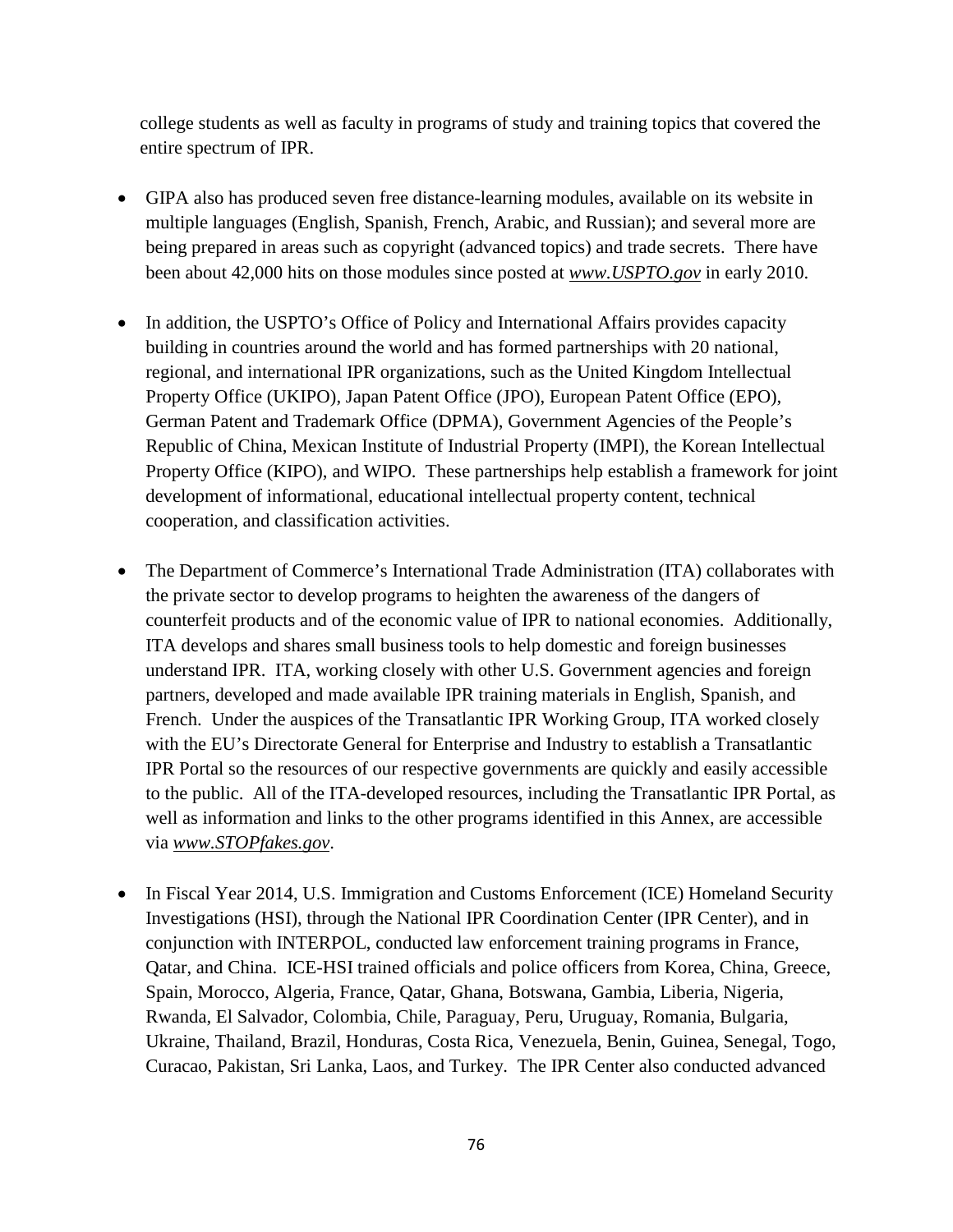training programs at the International Law Enforcement Academies (ILEAs) in Botswana, El Salvador, Ghana, Hungary and Peru for participants from 19 countries.

- In Fiscal Year 2014, U.S. Customs and Border Protection (CBP) supported U.S. Government sponsored IPR training sessions by providing instructors to train foreign customs officials in Kazakhstan, Armenia, Azerbaijan, Belarus, Georgia, Moldova, Kyrgyz Republic, Uzbekistan, Tajikistan, India, Ghana, Morocco, Kuwait, Vietnam, Laos, El Salvador, Hungary, Chile, and Togo.
- The Department of State provides training funds each year to U.S. Government agencies that provide IPR enforcement training and technical assistance to foreign governments. The agencies that provide such training include the U.S. Department of Justice (DOJ), USPTO, CBP, and ICE. In 2013-2014, the Department of State provided funds for 18 training programs for customs, police, and judicial officials from various trading partners, including Pakistan, Mexico, Indonesia, and the Philippines as well as regional trainings in Central America, Southeast Asia, and the Middle East. The U.S. Government works collaboratively on many of these training programs with the private sector and with various international entities such as WIPO and INTERPOL.
- IPR protection is a main focus of the government-to-government technical assistance provided by the Commerce Department's Commercial Law Development Program (CLDP). CLDP programs address enforcement and adjudication of disputes, as well as IPR protection and its impact on the economy, IPR law compliance with the WTO TRIPS Agreement, IPR curricula in law schools, and public awareness campaigns. CLDP supports capacity building in innovation and technology licensing as well as in patent examination and copyright management in many countries worldwide. CLDP also works with the judiciary in various trading partners to improve the skills to effectively adjudicate IPR cases, and conducts interagency coordination programs to highlight the value of a whole-ofgovernment approach to IPR protection and enforcement.
- The Department of Justice Criminal Division, using funding provided by and in cooperation with the Department of State, and in cooperation with other U.S. agencies, provides IPR enforcement training to foreign officials. Topics covered in these programs include: investigating and prosecuting cases under intellectual property, economic/financial and organized crime statutes; combating Internet piracy; intra-governmental and international cooperation and information sharing; obtaining and using electronic evidence; and the general importance of reducing trademark counterfeiting and copyright piracy. Major ongoing initiatives include multiple programs in Central and Eastern Europe, Asia, the Americas, and Africa.